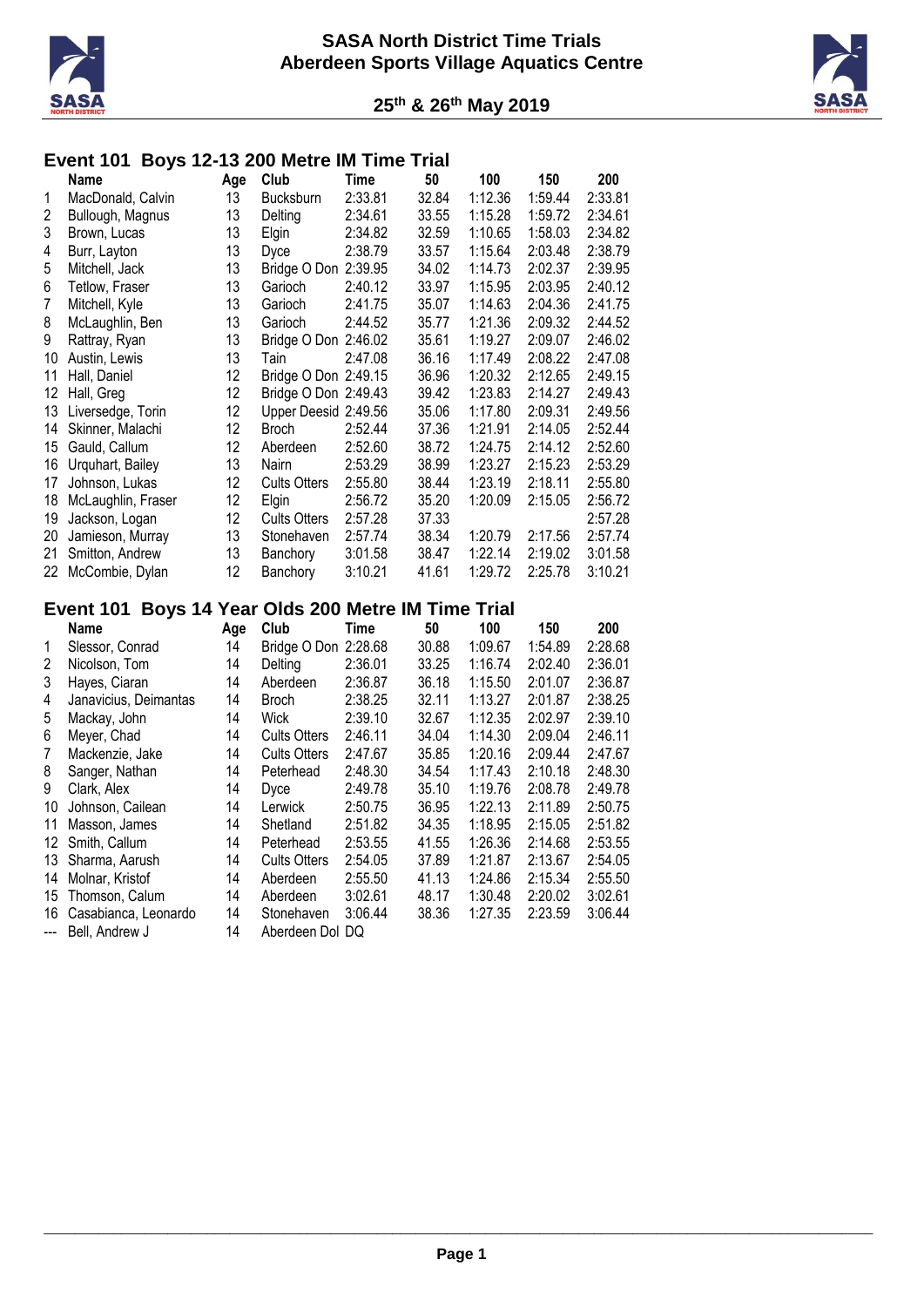



# **Event 101 Boys 15 Year Olds 200 Metre IM Time Trial**

|    | Name                 | Age | Club                 | Time    | 50    | 100     | 150     | 200     |
|----|----------------------|-----|----------------------|---------|-------|---------|---------|---------|
| 1  | Travis, Cameron      | 15  | Aberdeen Per 2:17.08 |         | 28.32 | 1:03.54 | 1:44.72 | 2:17.08 |
| 2  | Taylor, Jon          | 15  | <b>Cults Otters</b>  | 2:24.78 | 30.92 | 1:08.79 | 1:52.23 | 2:24.78 |
| 3  | Brechenser, Kieran M | 15  | Aberdeen Dol 2:29.10 |         | 31.49 | 1:10.44 | 1:53.89 | 2:29.10 |
| 4  | Sutherland, Ethan    | 15  | Westhill             | 2:31.34 | 34.33 | 1:12.81 | 1:57.48 | 2:31.34 |
| 5  | Ward, Logan J        | 15  | Aberdeen Dol 2:31.52 |         | 31.31 | 1:10.88 | 1:56.26 | 2:31.52 |
| 6  | Siggins, Darragh     | 15  | <b>Cults Otters</b>  | 2:35.58 | 31.51 | 1:10.02 | 2:01.40 | 2:35.58 |
| 7  | Robinson, Rayan      | 15  | <b>Cults Otters</b>  | 2:37.88 | 34.24 | 1:15.45 | 2:01.79 | 2:37.88 |
| 8  | Barclay, Ben         | 15  | Bridge O Don 2:39.75 |         | 34.56 | 1:17.96 | 2:04.01 | 2:39.75 |
| 9  | Scott. Matthew       | 15  | Aberdeen             | 2:48.17 | 37.58 | 1:21.86 | 2:12.25 | 2:48.17 |
| 10 | Kavanagh, James      | 15  | Aberdeen             | 2:48.50 | 35.25 | 1:19.84 | 2:08.79 | 2:48.50 |
| 11 | Quantrill, Jamie     | 15  | Alford Otter         | 2:49.72 | 35.68 | 1:21.98 | 2:08.77 | 2:49.72 |
| 12 | Johnston, Gregor     | 15  | Stonehaven           | 2:53.14 | 36.68 | 1:20.40 | 2:13.76 | 2:53.14 |
| 13 | Mackay, Sam          | 15  | Thurso               | 2:58.88 | 41.47 | 1:25.85 | 2:20.14 | 2:58.88 |
| 14 | Wraight, Luke        | 15  | Westhill             | 3:11.12 | 44.47 | 1:31.97 | 2:30.66 | 3:11.12 |

#### **Event 101 Boys 16 Year Olds 200 Metre IM Time Trial**

|                | Name                | Aae | Club                 | Time    | 50    | 100     | 150     | 200     |
|----------------|---------------------|-----|----------------------|---------|-------|---------|---------|---------|
| 1              | Currie, Euan        | 16  | Ythan                | 2:25.70 | 29.72 | 1:06.95 | 1:52.40 | 2:25.70 |
| 2              | Weir, Lucas         | 16  | Nairn                | 2:28.20 | 31.48 | 1:10.62 | 1:53.16 | 2:28.20 |
| 3              | Brown, Calvin       | 16  | <b>Elain</b>         | 2:28.24 | 31.28 | 1:10.15 | 1:54.46 | 2:28.24 |
|                | 4 Seward, Matthew K | 16  | Aberdeen Dol 2:32.00 |         | 30.09 | 1:08.37 | 1:54.36 | 2:32.00 |
| 5              | Millar, Adam        | 16  | Shetland             | 2:32.72 | 32.42 | 1:11.48 | 1:57.54 | 2:32.72 |
| 6.             | Hall, Joel          | 16  | <b>Cults Otters</b>  | 2:36.32 | 33.76 | 1:14.68 | 2:00.92 | 2:36.32 |
| $7\phantom{0}$ | Scoular, Scott      | 16  | Aberdeen             | 2:41.19 | 33.16 | 1:15.10 | 2:02.62 | 2:41.19 |

#### **Event 101 Boys 17-18 200 Metre IM Time Trial**

|   | Name              | Aae | Club                 | Time    | 50    | 100     | 150     | 200     |
|---|-------------------|-----|----------------------|---------|-------|---------|---------|---------|
| 1 | Squires, Graeme   | 18  | Nairn                | 2:18.25 | 29.76 | 1:04.42 | 1:47.02 | 2:18.25 |
| 2 | Arthur, Andrew    | 17  | Aberdeen             | 2:20.24 | 29.20 | 1:03.54 | 1:47.44 | 2:20.24 |
|   | 3 Hutcheon, Mark  | 17  | Shetland             | 2:25.38 | 29.99 | 1:10.40 | 1:50.56 | 2:25.38 |
|   | 4 Hamilton, Jack  | 18  | Lochaber Lei 2:29.97 |         | 30.82 | 1:09.17 | 1:53.74 | 2:29.97 |
|   | 5 Hanlon, Matthew | 17  | Swim W Isles 2:33.52 |         | 33.40 | 1:12.51 | 1:57.16 | 2:33.52 |
|   | 6 Esson, Mitchell | 18  | <b>Bucksburn</b>     | 2:36.43 | 30.37 | 1:12.39 | 2:00.82 | 2:36.43 |
|   | --- Barnett, Ewan | 17  | Elain                | DQ      |       |         |         |         |

#### **Event 102 Girls 12-13 200 Metre Freestyle Time Trial**

|    | <b>Name</b>      | Age | Club                | Time    | 50    | 100     | 150     | 200     |
|----|------------------|-----|---------------------|---------|-------|---------|---------|---------|
| 1  | Ross, Eleanor    | 13  | Tain                | 2:23.29 | 32.34 | 1:10.23 | 1:47.33 | 2:23.29 |
| 2  | Urguhart, Erin   | 13  | <b>Cults Otters</b> | 2:24.58 | 33.51 | 1:10.74 | 1:48.80 | 2:24.58 |
| 3  | Gault, Eilidh    | 13  | Ythan               | 2:31.16 | 35.24 | 1:14.17 | 1:54.32 | 2:31.16 |
| 4  | Greig, Megan     | 13  | <b>Cults Otters</b> | 2:32.44 | 35.72 | 1:14.76 | 1:54.24 | 2:32.44 |
| 5  | Garden, Isla     | 12  | Garioch             | 2:33.02 | 34.85 | 1:13.70 | 1:54.10 | 2:33.02 |
| 6  | Hendren, Tegan   | 13  | Shetland            | 2:33.18 | 35.89 | 1:14.54 | 1:54.92 | 2:33.18 |
| 7  | Currie, Erin     | 13  | Ythan               | 2:34.98 | 35.48 | 1:15.51 | 1:55.94 | 2:34.98 |
| 8  | McPherson, Grace | 12  | Aberdeen            | 2:35.78 | 36.27 | 1:15.85 | 1:57.95 | 2:35.78 |
| 9  | Wiseman, Malaena | 13  | Lerwick             | 2:37.88 | 34.58 | 1:14.41 | 1:56.58 | 2:37.88 |
| 10 | Edgerton, Amber  | 12  | <b>Cults Otters</b> | 2:38.27 | 37.32 | 1:18.59 | 2:00.13 | 2:38.27 |
| 11 | Beaton, Jessica  | 13  | Aberdeen            | 2:38.46 | 35.86 | 1:15.86 | 1:57.69 | 2:38.46 |
| 12 | McNeill, Anna    | 12  | <b>Cults Otters</b> | 2:39.66 | 36.87 | 1:18.58 | 2:00.38 | 2:39.66 |
| 13 | Buchan, Jessica  | 13  | <b>Broch</b>        | 2:41.23 | 36.50 | 1:17.47 | 2:00.07 | 2:41.23 |
| 14 | Bateman, Natalie | 13  | Westhill            | 2:41.66 | 36.49 | 1:19.22 | 2:02.22 | 2:41.66 |
| 15 | Cowan, Amy       | 12  | Garioch             | 2:42.36 | 36.45 | 1:18.30 | 2:00.99 | 2:42.36 |
| 16 | Komar, Eleanor   | 13  | Aberdeen            | 2:44.44 | 37.17 | 1:19.10 | 2:02.15 | 2:44.44 |
|    | Irvine, Bethany  | 13  | Delting             | DQ      |       |         |         |         |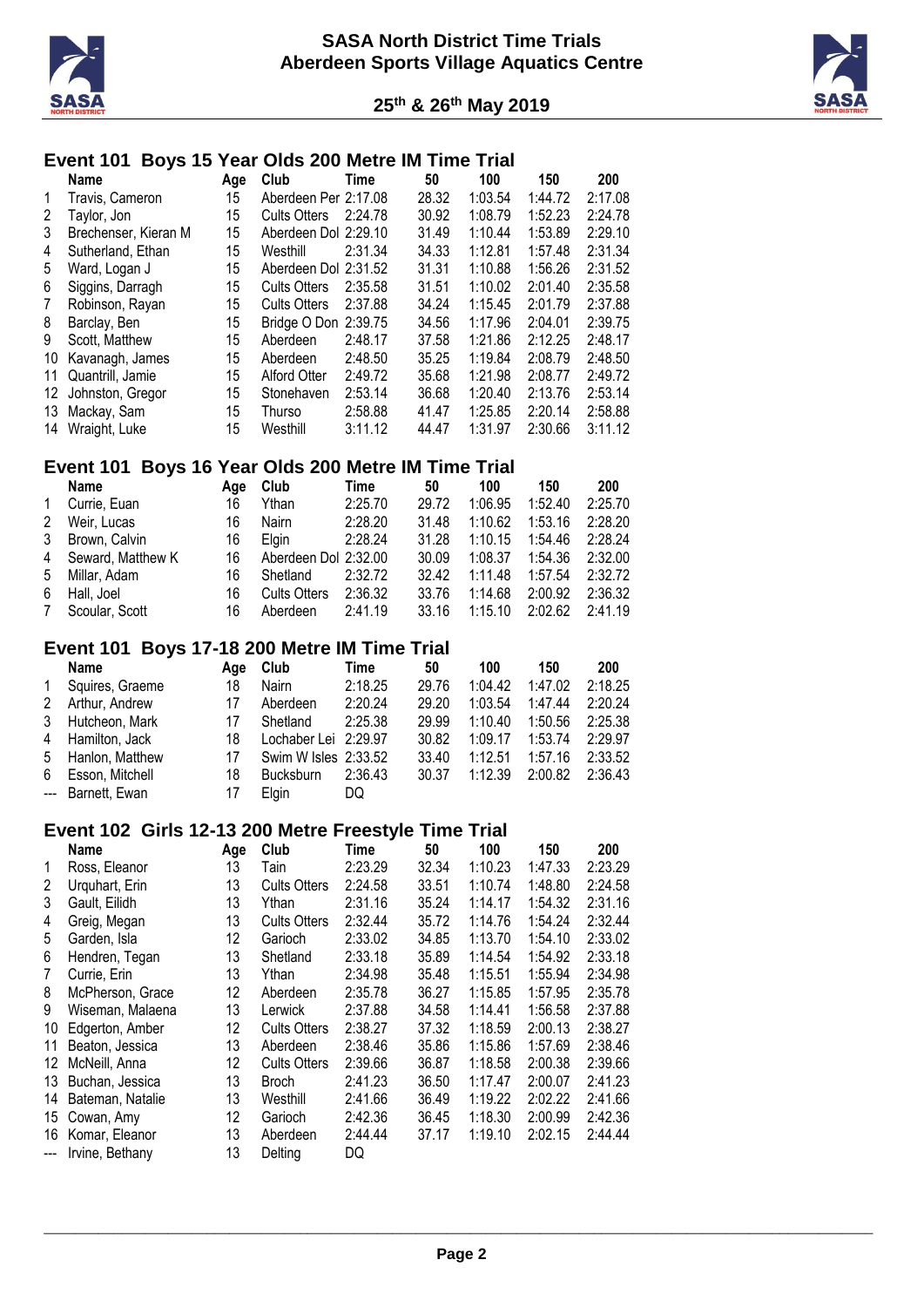



# **Event 102 Girls 14 Year Olds 200 Metre Freestyle Time Trial**

|    | <b>Name</b>          | Age | Club                 | Time    | 50    | 100     | 150     | 200     |
|----|----------------------|-----|----------------------|---------|-------|---------|---------|---------|
| 1  | Perry, Sienna        | 14  | Bridge O Don 2:16.86 |         | 32.11 | 1:07.07 | 1:42.66 | 2:16.86 |
| 2  | Mill. Emma           | 14  | Wick                 | 2:19.60 | 32.00 | 1:07.88 | 1:44.26 | 2:19.60 |
| 3  | Bruce, Natalie       | 14  | Broch                | 2:21.57 | 32.54 | 1:09.47 | 1:46.46 | 2:21.57 |
| 4  | Gow, Nula            | 14  | Garioch              | 2:24.21 | 33.92 | 1:11.62 | 1:48.94 | 2:24.21 |
| 5  | Nairn, Jessica       | 14  | Elgin                | 2:25.53 | 32.52 | 1:09.46 | 1:48.10 | 2:25.53 |
| 6  | Loughray, Hannah     | 14  | Lochaber Lei         | 2:25.61 | 34.77 | 1:11.74 | 1:49.96 | 2:25.61 |
| 7  | Buchan, Phoebe       | 14  | <b>Broch</b>         | 2:27.00 | 33.39 | 1:10.79 | 1:49.37 | 2:27.00 |
| 8  | MacDonald, Ellen     | 14  | Garioch              | 2:28.28 | 33.38 | 1:10.85 | 1:49.61 | 2:28.28 |
| 9  | Masson, Freya        | 14  | Shetland             | 2:29.10 | 34.89 | 1:13.26 | 1:51.78 | 2:29.10 |
| 10 | Zanre-Wilson, Taylor | 14  | Peterhead            | 2:32.40 | 34.21 | 1:12.90 | 1:53.76 | 2:32.40 |
| 11 | Menzies, Isla        | 14  | Huntly               | 2:35.28 | 34.46 | 1:14.13 | 1:55.44 | 2:35.28 |
| 12 | Strachan, Skye       | 14  | Broch                | 2:36.61 | 35.20 | 1:16.19 | 1:57.67 | 2:36.61 |
| 13 | Petrie, Charlotte    | 14  | Upper Deesid 2:36.69 |         | 35.08 | 1:14.63 | 1:56.34 | 2:36.69 |
| 14 | Thomas, Lucy         | 14  | <b>Broch</b>         | 2:36.97 | 36.74 | 1:17.59 | 1:58.21 | 2:36.97 |
| 15 | Anderson, Emma       | 14  | Lerwick              | 2:38.19 | 35.21 | 1:16.83 | 1:58.43 | 2:38.19 |
| 16 | Johnston, Lilly      | 14  | Elgin                | 2:38.42 | 35.48 | 1:16.39 | 1:57.48 | 2:38.42 |

#### **Event 102 Girls 15 Year Olds 200 Metre Freestyle Time Trial**

|                | Name                  | Age | Club                    | Time    | 50    | 100     | 150     | 200     |
|----------------|-----------------------|-----|-------------------------|---------|-------|---------|---------|---------|
| 1              | Hall, Kailyn          | 15  | Aberdeen Per 2:10.97    |         | 30.26 | 1:03.51 | 1:38.11 | 2:10.97 |
| 2              | Boddie, Catherine     | 15  | Garioch                 | 2:19.41 | 31.88 | 1:07.86 | 1:44.19 | 2:19.41 |
| 3              | Schulz, Jessica       | 15  | <b>Nairn</b>            | 2:20.20 | 34.06 | 1:10.65 | 1:46.57 | 2:20.20 |
| 4              | Coia-Gamble, Kaitlin  | 15  | <i><b>Inverness</b></i> | 2:21.84 | 33.20 | 1:10.68 | 1:47.43 | 2:21.84 |
| 5              | Simpson, Holly        | 15  | Bridge O Don 2:21.99    |         | 32.52 | 1:08.89 | 1:45.86 | 2:21.99 |
| 6              | Geddes, Kate E        | 15  | Aberdeen Dol 2:22.86    |         | 32.92 | 1:09.77 | 1:47.59 | 2:22.86 |
| $\overline{7}$ | Alexander, Lucy       | 15  | <b>D</b> vce            | 2:23.75 | 33.78 | 1:10.47 | 1:48.87 | 2:23.75 |
| 8              | MacPherson, Alice Ann | 15  | Lochaber Lei            | 2:24.18 | 33.91 | 1:10.99 | 1:47.75 | 2:24.18 |
| 9              | Dempsey, Morven       | 15  | <b>Cults Otters</b>     | 2:24.30 | 32.77 | 1:09.24 | 1:47.59 | 2:24.30 |
| 10             | Simpson, Emma         | 15  | <b>Broch</b>            | 2:31.43 | 34.97 | 1:14.14 | 1:54.24 | 2:31.43 |
| 11             | Morris, Laurie        | 15  | Lerwick                 | 2:31.59 | 34.70 | 1:13.42 | 1:53.37 | 2:31.59 |
| 12             | Jones, Freja          | 15  | Alford Otter            | 2:31.71 | 35.10 | 1:13.83 | 1:53.53 | 2:31.71 |
| 13             | Allan, Laura          | 15  | Garioch                 | 2:34.94 | 34.83 | 1:14.55 | 1:54.50 | 2:34.94 |
| 14             | Simpson, Bethany      | 15  | <b>Cults Otters</b>     | 2:41.07 | 36.74 | 1:17.67 | 1:59.41 | 2:41.07 |

### **Event 102 Girls 16 Year Olds 200 Metre Freestyle Time Trial**

|    | <b>Name</b>           | Age | Club                | Time    | 50    | 100     | 150     | 200     |
|----|-----------------------|-----|---------------------|---------|-------|---------|---------|---------|
| 1  | MacDonald, Mairi      | 16  | <b>Bucksburn</b>    | 2:16.12 | 31.01 | 1:05.43 | 1:40.83 | 2:16.12 |
| 2  | Wright, Annabelle     | 16  | <b>Alford Otter</b> | 2:16.69 | 31.53 | 1:05.67 | 1:41.48 | 2:16.69 |
| 3  | Murray, Elaine        | 16  | <b>Broch</b>        | 2:20.13 | 31.45 | 1:06.57 | 1:42.86 | 2:20.13 |
| 4  | Wood, Maree           | 16  | Tain                | 2:21.85 | 30.58 | 1:06.44 | 1:43.86 | 2:21.85 |
| 5  | Officer, Georgia      | 16  | Elgin               | 2:22.35 | 32.27 | 1:09.03 | 1:45.90 | 2:22.35 |
| 6  | Smith-Macaulay, Rosie | 16  | Nairn               | 2:23.53 | 32.04 | 1:08.58 | 1:46.95 | 2:23.53 |
| 7  | Anderson, Natasha     | 16  | Lerwick             | 2:23.87 | 32.86 | 1:09.83 | 1:48.17 | 2:23.87 |
| 8  | Mackay, Eilidh        | 16  | Nairn               | 2:28.28 | 33.47 | 1:11.46 | 1:50.03 | 2:28.28 |
| 9  | Reid, Anna            | 16  | Nairn               | 2:28.32 | 32.89 | 1:11.17 | 1:50.33 | 2:28.32 |
| 10 | Rattray, Beth         | 16  | Bridge O Don        | 2:34.28 | 33.32 | 1:11.61 | 1:52.46 | 2:34.28 |
| 11 | Morton, Janey         | 16  | Elgin               | 2:35.42 | 35.15 | 1:13.34 | 1:54.76 | 2:35.42 |
| 12 | Ewing, Katy           | 16  | Bridge O Don        | 2:36.65 | 32.72 | 1:11.83 | 1:52.95 | 2:36.65 |
| 13 | Addison, Melissa      | 16  | Aberdeen            | 2:49.18 | 37.93 | 1:22.04 | 2:06.96 | 2:49.18 |
| 14 | Robertson, Nicola     | 16  | Aberdeen            | 2:51.74 | 38.14 | 1:22.73 | 2:07.38 | 2:51.74 |
| 15 | Addison, Faye         | 16  | Aberdeen            | 2:54.12 | 39.26 | 1:23.86 | 2:08.80 | 2:54.12 |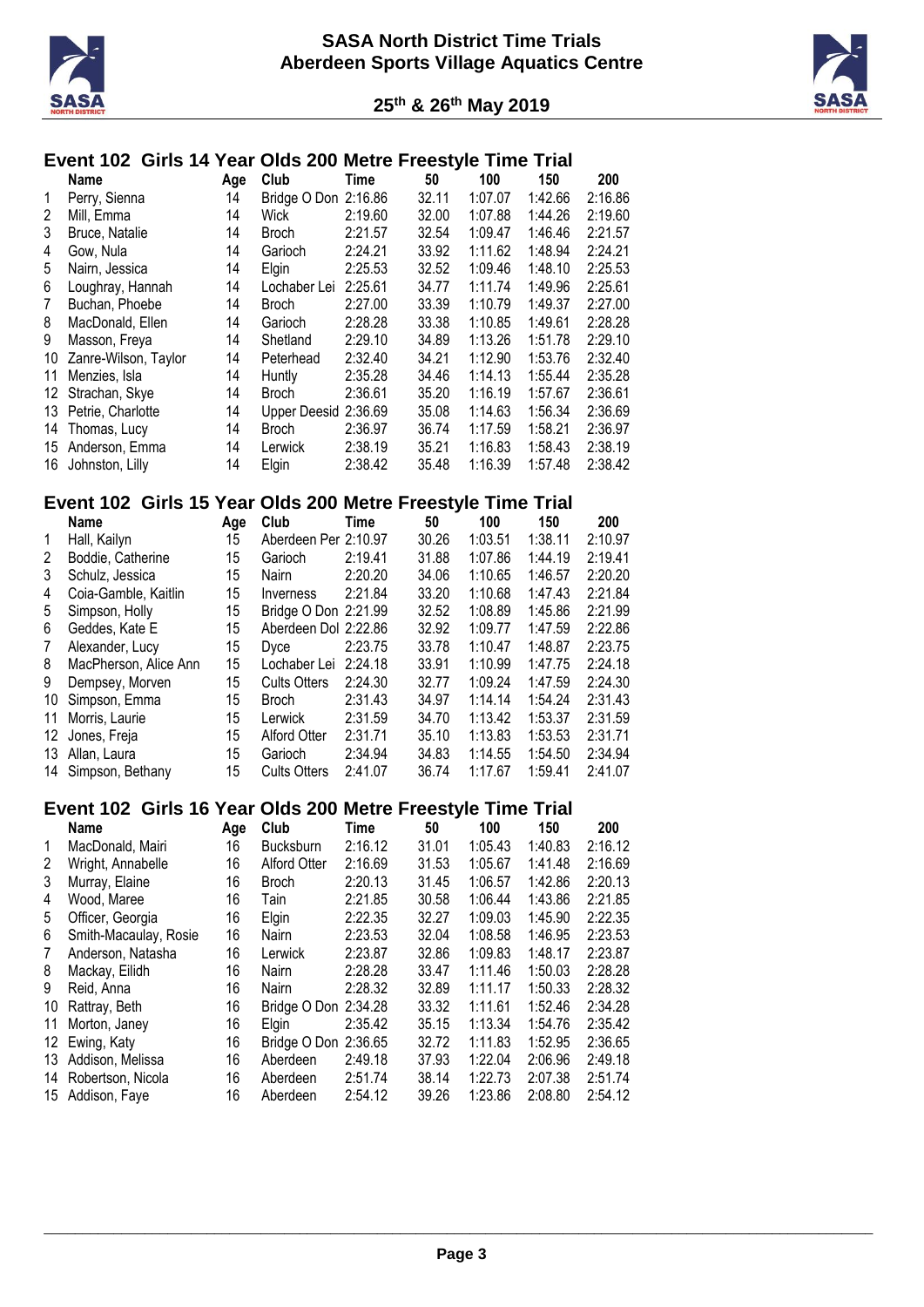



#### **Event 102 Girls 17-18 200 Metre Freestyle Time Trial**

|                | Name              | Age | <b>Club</b>          | Time    | 50    | 100     | 150     | 200     |
|----------------|-------------------|-----|----------------------|---------|-------|---------|---------|---------|
| $\mathbf{1}$   | Budge, Isla       | 18  | Swim W Isles 2:11.73 |         | 31.59 | 1:04.80 | 1:38.83 | 2:11.73 |
| 2              | Lawrie, Brooke    | 18  | Nairn                | 2:19.75 | 31.98 | 1:07.58 | 1:43.25 | 2:19.75 |
| 3              | Orbell, On Yee    | 18  | Aberdeen Dol 2:22.58 |         | 31.76 | 1:07.55 | 1:44.96 | 2:22.58 |
| 4              | Mann, Ellen       | 17  | Shetland             | 2:23.55 | 33.15 | 1:09.36 | 1:47.09 | 2:23.55 |
| 5              | Gordon, Siobhan M | 17  | Lochaber Lei 2:25.25 |         | 32.70 | 1:09.09 | 1:46.67 | 2:25.25 |
| 6              | Riach, Emily      | 17  | Ythan                | 2:27.18 | 33.64 | 1:10.71 | 1:49.69 | 2:27.18 |
| $7\phantom{0}$ | Smith, Jasmin     | 18  | Lerwick              | 2:27.79 | 32.76 | 1:09.57 | 1:48.86 | 2:27.79 |
|                | 8 Assady, Ronya   | 18  | Aberdeen             | 2:35.67 | 35.00 | 1:13.99 | 1:55.11 | 2:35.67 |

#### **Event 103 Boys 12-13 100 Metre Backstroke Time Trial**

|    | <b>Name</b>                | Age | Club                | Time    | 50    | 100     |
|----|----------------------------|-----|---------------------|---------|-------|---------|
| 1  | MacDonald, Calvin          | 13  | <b>Bucksburn</b>    | 1:09.24 | 34.18 | 1:09.24 |
| 2  | Gibson, Jake               | 13  | <b>Broch</b>        | 1:12.14 | 34.11 | 1:12.14 |
| 3  | Burr, Layton               | 13  | Dyce                | 1:14.33 | 36.48 | 1:14.33 |
| 4  | Lorimer, Jack              | 13  | Ythan               | 1:16.10 | 36.24 | 1:16.10 |
| 5  | Mitchell, Kyle             | 13  | Garioch             | 1:17.10 | 37.47 | 1:17.10 |
| 6  | Mitchell, Jack             | 13  | Bridge O Don        | 1:17.21 | 37.68 | 1:17.21 |
| 7  | Lennox, Kieran             | 13  | <b>Bucksburn</b>    | 1:17.53 | 37.42 | 1:17.53 |
| 8  | Jamieson, Murray           | 13  | Stonehaven          | 1:19.11 | 38.08 | 1:19.11 |
| 9  | Jackson, Logan             | 12  | <b>Cults Otters</b> | 1:20.17 | 38.89 | 1:20.17 |
| 10 | Johnson, Lukas             | 12  | <b>Cults Otters</b> | 1:20.39 | 39.23 | 1:20.39 |
| 11 | McLaughlin, Fraser         | 12  | Elgin               | 1:21.69 | 39.94 | 1:21.69 |
| 12 | Smitton, Andrew            | 13  | Banchory            | 1:22.62 | 40.10 | 1:22.62 |
| 13 | Hall, Daniel               | 12  | Bridge O Don        | 1:22.70 | 40.52 | 1:22.70 |
| 14 | Urquhart, Bailey           | 13  | Nairn               | 1:23.27 | 40.89 | 1:23.27 |
| 15 | Brown, Rowan               | 12  | Elgin               | 1:26.00 | 41.32 | 1:26.00 |
|    | *16 Shulayev-Barnes, Oscar | 13  | Aberdeen            | 1:22.44 | 38.41 | 1:22.44 |
|    | *16 Ward, Irvine J         | 12  | Aberdeen Dol        | 1:26.46 | 42.22 | 1:26.46 |
| 17 | McCombie, Dylan            | 12  | Banchory            | 1:26.66 | 41.65 | 1:26.66 |

#### **Event 103 Boys 14 Year Olds 100 Metre Backstroke Time Trial**

|    | <b>Name</b>           | Age | Club                 | Time    | 50    | 100     |
|----|-----------------------|-----|----------------------|---------|-------|---------|
| 1  | Arthur, Cameron       | 14  | Ythan                | 1:08.40 | 34.25 | 1:08.40 |
| 2  | Wood, Jacob           | 14  | Elgin                | 1:09.36 | 33.77 | 1:09.36 |
| 3  | Sutherland, Lewis     | 14  | Wick                 | 1:09.65 | 33.90 | 1:09.65 |
| 4  | Carter, Joe           | 14  | Delting              | 1:11.84 | 35.54 | 1:11.84 |
| 5  | Mackay, John          | 14  | Wick                 | 1:13.29 | 34.58 | 1:13.29 |
| 6  | Broadley, Ryan        | 14  | <b>Broch</b>         | 1:13.61 | 35.80 | 1:13.61 |
| 7  | Clubb, Finlay M       | 14  | Aberdeen Dol 1:14.27 |         | 35.46 | 1:14.27 |
| 8  | Cairney, Calum        | 14  | Ythan                | 1:15.15 | 35.98 | 1:15.15 |
| 9  | Janavicius, Deimantas | 14  | <b>Broch</b>         | 1:17.08 | 35.79 | 1:17.08 |
| 10 | Sanger, Nathan        | 14  | Peterhead            | 1:17.30 | 37.80 | 1:17.30 |
| 11 | Mackenzie, Jake       | 14  | <b>Cults Otters</b>  | 1:18.27 | 37.68 | 1:18.27 |
| 12 | Elrick, Lewis         | 14  | Westhill             | 1:18.49 | 38.14 | 1:18.49 |
| 13 | Milner, Joseph        | 14  | Aberdeen Dol 1:20.43 |         |       |         |
| 14 | Thomson, Calum        | 14  | Aberdeen             | 1:21.31 | 39.38 | 1:21.31 |
| 15 | Ritchie, Marcus       | 14  | Tain                 | 1:21.61 | 39.82 | 1:21.61 |
| 16 | Sharma, Aarush        | 14  | <b>Cults Otters</b>  | 1:25.00 | 42.15 | 1:25.00 |
| 17 | Casabianca, Leonardo  | 14  | Stonehaven           | 1:34.30 |       |         |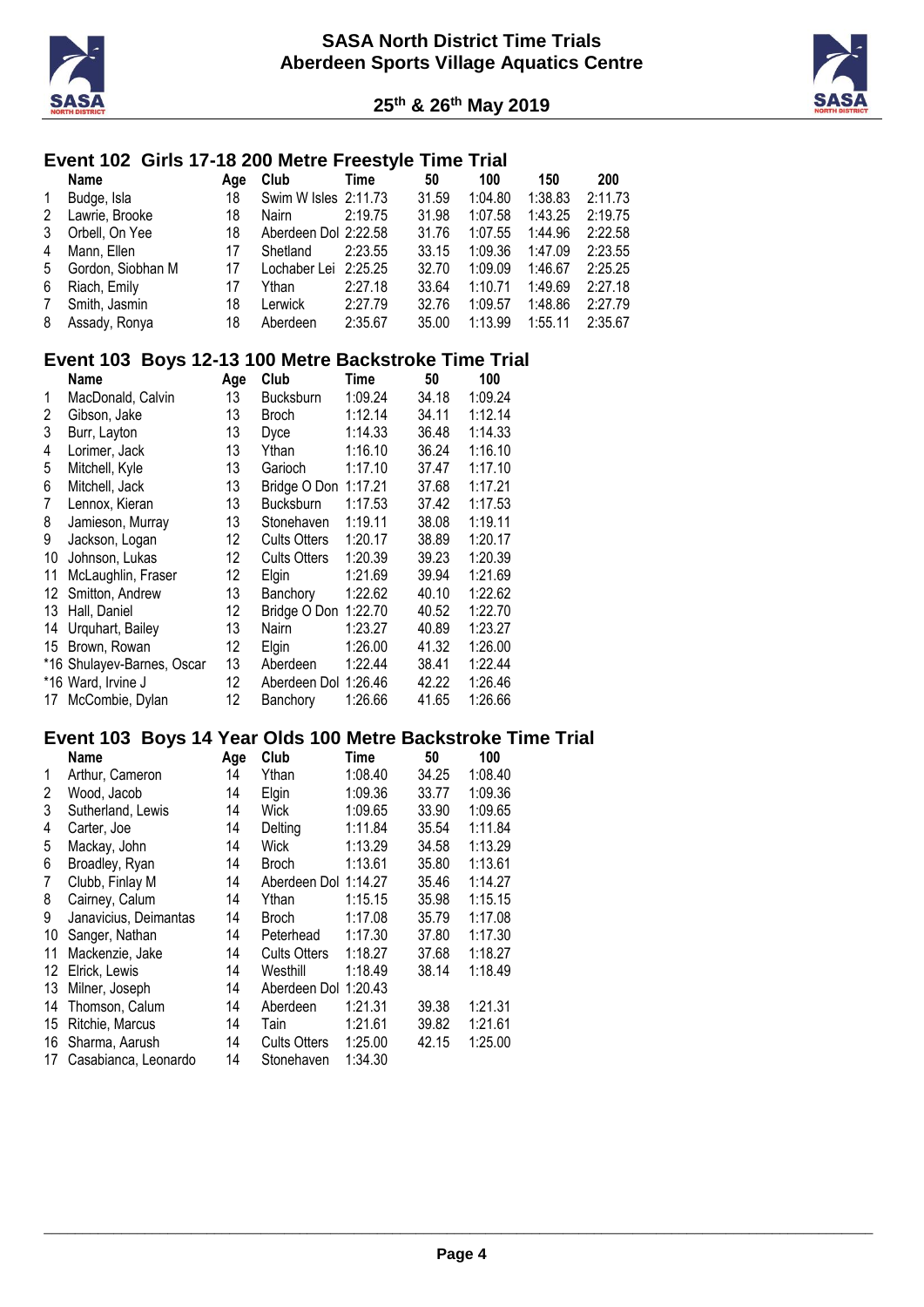



#### **Event 103 Boys 15 Year Olds 100 Metre Backstroke Time Trial**

|    | <b>Name</b>          | Age | Club                 | Time    | 50    | 100     |
|----|----------------------|-----|----------------------|---------|-------|---------|
| 1  | Siggins, Darragh     | 15  | <b>Cults Otters</b>  | 1:08.05 | 33.86 | 1:08.05 |
| 2  | Brechenser, Kieran M | 15  | Aberdeen Dol 1:09.88 |         | 33.80 | 1:09.88 |
| 3  | Macmillan, Philip J  | 15  | Westhill             | 1:10.29 | 34.17 | 1:10.29 |
| 4  | Ward, Logan J        | 15  | Aberdeen Dol 1:10.30 |         | 33.49 | 1:10.30 |
| 5  | Sandison, Harry      | 15  | Shetland             | 1:10.66 | 33.96 | 1:10.66 |
| 6  | Hay, Lewis           | 15  | Ythan                | 1:12.23 | 34.15 | 1:12.23 |
| 7  | Christie, Thomas G   | 15  | Westhill             | 1:12.88 | 34.90 | 1:12.88 |
| 8  | Pickering, Louis     | 15  | <b>Thurso</b>        | 1:15.97 | 36.63 | 1:15.97 |
| 9  | Robinson, Rayan      | 15  | <b>Cults Otters</b>  | 1:16.14 | 36.69 | 1:16.14 |
| 10 | Barclay, Ben         | 15  | Bridge O Don         | 1:17.71 | 36.84 | 1:17.71 |
| 11 | Simpson, Owen        | 15  | <b>Dyce</b>          | 1:17.88 | 37.52 | 1:17.88 |
| 12 | Thompson, Daniel     | 15  | Shetland             | 1:18.77 | 37.26 | 1:18.77 |
| 13 | Mackay, Sam          | 15  | <b>Thurso</b>        | 1:21.30 | 40.37 | 1:21.30 |
| 14 | Campbell, Andrew     | 15  | Thurso               | 1:21.52 | 39.69 | 1:21.52 |
| 15 | Johnston, Gregor     | 15  | Stonehaven           | 1:21.68 | 39.78 | 1:21.68 |
| 17 | Walker, Clark D      | 15  | Aberdeen Dol 1:24.38 |         | 40.69 | 1:24.38 |

# **Event 103 Boys 16 Year Olds 100 Metre Backstroke Time Trial**

|                | Name              | Age | Club                 | Time    | 50    | 100     |
|----------------|-------------------|-----|----------------------|---------|-------|---------|
| $\mathbf{1}$   | Taylor, James     | 16  | Unattached           | 1:04.34 | 31.36 | 1:04.34 |
| 2              | Currie, Euan      | 16  | Ythan                | 1:05.09 | 31.62 | 1:05.09 |
| 3              | Brown, Matthew    | 16  | <b>Bucksburn</b>     | 1:06.76 | 32.60 | 1:06.76 |
| 4              | Seward, Matthew K | 16  | Aberdeen Dol 1:07.90 |         | 33.14 | 1:07.90 |
| 5              | Millar, Adam      | 16  | Shetland             | 1:09.85 | 33.16 | 1:09.85 |
| 6              | Agnew, Callum     | 16  | Dyce                 | 1:10.71 | 34.03 | 1:10.71 |
| $\overline{7}$ | Laditi, Emmanuel  | 16  | <b>Inverness</b>     | 1:13.69 | 34.19 | 1:13.69 |
| 8              | Sharpe, Cameron G | 16  | Aberdeen Dol 1:16.32 |         | 36.53 | 1:16.32 |

# **Event 103 Boys 17-18 100 Metre Backstroke Time Trial**

| Name                | Age | Club             | Time    | 50                                                                                                                   | 100     |
|---------------------|-----|------------------|---------|----------------------------------------------------------------------------------------------------------------------|---------|
| Coueslant, Archie C | 17  |                  |         | 31.55                                                                                                                | 1:05.60 |
| Barnett, Ewan       | 17  | Elgin            | 1:06.23 | 32.07                                                                                                                | 1:06.23 |
| Gatton, Andrew      | 18  | Inverness        | 1:07.98 | 32.84                                                                                                                | 1:07.98 |
| Airey, Andrew       | 17  | <i>Inverness</i> | 1:08.49 | 33.36                                                                                                                | 1:08.49 |
| Macmillan, Calum A  | 17  | Westhill         | 1:08.55 | 32.69                                                                                                                | 1:08.55 |
| Brooks, Jonathon R  | 18  |                  |         | 33.02                                                                                                                | 1:09.24 |
| Hamilton, Jack      | 18  |                  |         | 33.66                                                                                                                | 1:09.37 |
| Hanlon, Matthew     | 17  |                  |         | 35.40                                                                                                                | 1:11.36 |
| Grant, Craig        | 17  |                  |         | 35.30                                                                                                                | 1:12.63 |
| Esson, Mitchell     | 18  | <b>Bucksburn</b> | 1:17.84 | 36.98                                                                                                                | 1:17.84 |
| Cobb, Jason         | 18  | <b>Bucksburn</b> | 1:21.82 | 40.26                                                                                                                | 1:21.82 |
|                     |     |                  |         | Aberdeen Dol 1:05.60<br>Aberdeen Dol 1:09.24<br>Lochaber Lei 1:09.37<br>Swim W Isles 1:11.36<br>Bridge O Don 1:12.63 |         |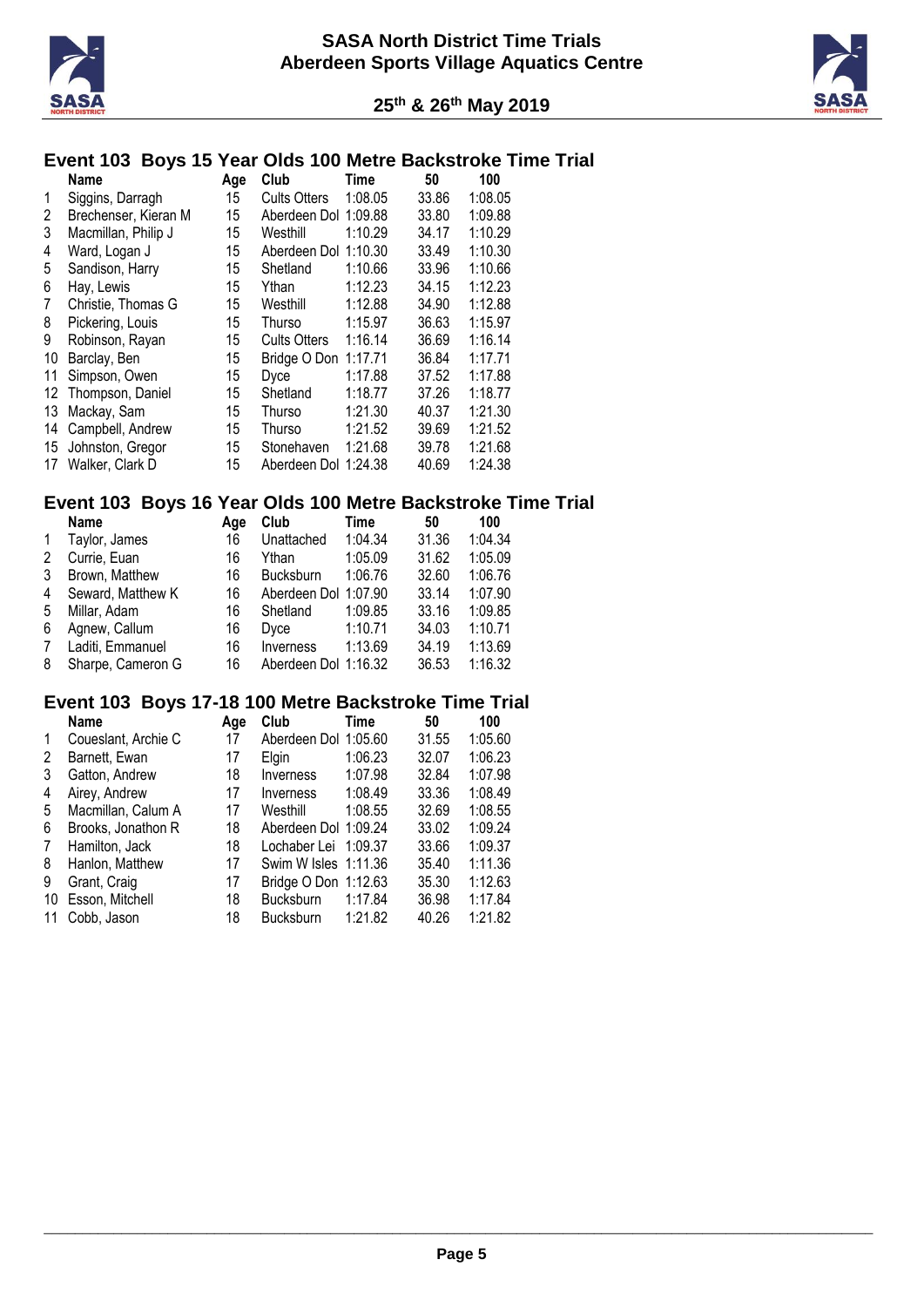



| Event 104 Girls 12-13 100 Metre Butterfly Time Trial |  |  |
|------------------------------------------------------|--|--|
|                                                      |  |  |

|                | Name               | Age | Club                | <b>Time</b> | 50    | 100     |
|----------------|--------------------|-----|---------------------|-------------|-------|---------|
| 1              | Macdonald, Isla    | 13  | Inverness           | 1:12.87     | 33.79 | 1:12.87 |
| $\overline{c}$ | Urquhart, Erin     | 13  | <b>Cults Otters</b> | 1:14.40     | 34.84 | 1:14.40 |
| 3              | Cheshire, Maya     | 13  | Elgin               | 1:17.72     | 35.49 | 1:17.72 |
| 4              | Gault, Eilidh      | 13  | Ythan               | 1:18.51     | 35.31 | 1:18.51 |
| 5              | Goodbrand, Alyssa  | 13  | Ythan               | 1:20.85     | 35.88 | 1:20.85 |
| 6              | Hendren, Tegan     | 13  | Shetland            | 1:23.08     | 36.98 | 1:23.08 |
| 7              | Currie, Erin       | 13  | Ythan               | 1:25.01     | 38.85 | 1:25.01 |
| 8              | Anderson, Rhona    | 12  | Shetland            | 1:25.68     | 39.38 | 1:25.68 |
| 9              | Fraser, Lucy       | 12  | Ythan               | 1:26.07     | 38.48 | 1:26.07 |
| 10             | Myles, Orla        | 13  | Banchory            | 1:26.42     | 38.99 | 1:26.42 |
| 11             | McNeill, Anna      | 12  | <b>Cults Otters</b> | 1:26.46     | 39.07 | 1:26.46 |
| 12             | Todd, Layla        | 12  | Delting             | 1:26.66     | 40.11 | 1:26.66 |
| 13             | Cowan, Amy         | 12  | Garioch             | 1:29.04     | 39.53 | 1:29.04 |
| 14             | Wraight, Charlotte | 12  | Westhill            | 1:29.14     | 40.65 | 1:29.14 |
| 15             | Edgerton, Amber    | 12  | <b>Cults Otters</b> | 1:32.21     | 42.97 | 1:32.21 |
| 16             | Coutts, Amy        | 13  | Westhill            | 1:34.57     | 43.27 | 1:34.57 |
| 17             | Ewing, Leigh-ann   | 13  | Deveron             | 1:35.91     | 43.07 | 1:35.91 |
| 18             | Payton, Leah       | 12  | Ythan               | 1:37.07     | 44.70 | 1:37.07 |
| 19             | Molnar, Lilla      | 12  | Aberdeen            | 1:37.90     | 45.78 | 1:37.90 |
| 20             | Reid, Isla         | 12  | Garioch             | 1:39.18     | 46.30 | 1:39.18 |
| 21             | Sandison, Darcey   | 13  | Dyce                | 1:39.21     | 44.69 | 1:39.21 |
| 22             | Heard, Cara        | 13  | Banchory            | 1:40.40     | 45.04 | 1:40.40 |
| 23             | Wood, Sara         | 12  | Deveron             | 1:46.13     | 46.52 | 1:46.13 |
| ---            | Hogarth, Milah     | 13  | Banchory            | DQ          |       |         |

# **Event 104 Girls 14 Year Olds 100 Metre Butterfly Time Trial**

|    | Name                 | Club<br>Age |                      | Time    | 50    | 100     |
|----|----------------------|-------------|----------------------|---------|-------|---------|
| 1  | Mill. Emma           | 14          | <b>Wick</b>          | 1:07.64 | 31.60 | 1:07.64 |
| 2  | Clark, Evie-Jay      | 14          | Lochaber Lei         | 1:12.31 | 32.51 | 1:12.31 |
| 3  | MacLean, Danni       | 14          | Lochaber Lei         | 1:13.24 | 33.83 | 1:13.24 |
| 4  | Loughray, Hannah     | 14          | Lochaber Lei         | 1:15.57 | 35.23 | 1:15.57 |
| 5  | Masson, Freya        | 14          | Shetland             | 1:16.45 | 35.20 | 1:16.45 |
| 6  | Sellar, Emma         | 14          | Stonehaven           | 1:17.43 | 36.60 | 1:17.43 |
| 7  | Bruce, Natalie       | 14          | <b>Broch</b>         | 1:20.65 | 36.52 | 1:20.65 |
| 8  | Fraser, Amy          | 14          | Ythan                | 1:21.76 | 35.85 | 1:21.76 |
| 9  | Zanre-Wilson, Taylor | 14          | Peterhead            | 1:22.99 | 36.98 | 1:22.99 |
| 10 | Brosnan, Reilly      | 14          | Ythan                | 1:23.35 | 37.34 | 1:23.35 |
| 11 | MacLeod, Olivia      | 14          | Tain                 | 1:25.10 | 37.09 | 1:25.10 |
| 12 | Petrie, Charlotte    | 14          | Upper Deesid 1:28.36 |         | 39.40 | 1:28.36 |
| 13 | Strachan, Mairi R    | 14          | Aberdeen Dol 1:28.78 |         | 39.86 | 1:28.78 |
| 14 | Donaldson, Katie     | 14          | Banchory             | 1:29.80 | 43.39 | 1:29.80 |
| 15 | Thomas, Lucy         | 14          | <b>Broch</b>         | 1:37.17 | 48.11 | 1:37.17 |
| 16 | Masson, Louise       | 14          | <b>Broch</b>         | 1:41.47 | 43.64 | 1:41.47 |
| 17 | Morrice, Elise       | 14          | <b>Bucksburn</b>     | 1:47.28 | 44.84 | 1:47.28 |

# **Event 104 Girls 15 Year Olds 100 Metre Butterfly Time Trial**

|   | <b>Name</b>        | Aae | Club                 | Time    | 50    | 100     |
|---|--------------------|-----|----------------------|---------|-------|---------|
| 1 | MacLean, Jenna     | 15  | Lochaber Lei 1:09.33 |         | 30.87 | 1:09.33 |
| 2 | Boddie, Catherine  | 15  | Garioch              | 1:10.59 | 32.65 | 1:10.59 |
|   | 3 Simpson, Holly   | 15  | Bridge O Don 1:10.68 |         | 32.84 | 1:10.68 |
|   | 4 Cassidy, Kate    | 15  | Dvce                 | 1:12.77 | 34.45 | 1:12.77 |
|   | 5 Maclennan, Mairi | 15  | Swim W Isles 1:16.40 |         | 35.06 | 1:16.40 |
|   | 6 Lamont, Jessica  | 15  | Aberdeen             | 1:22.00 | 38.38 | 1:22.00 |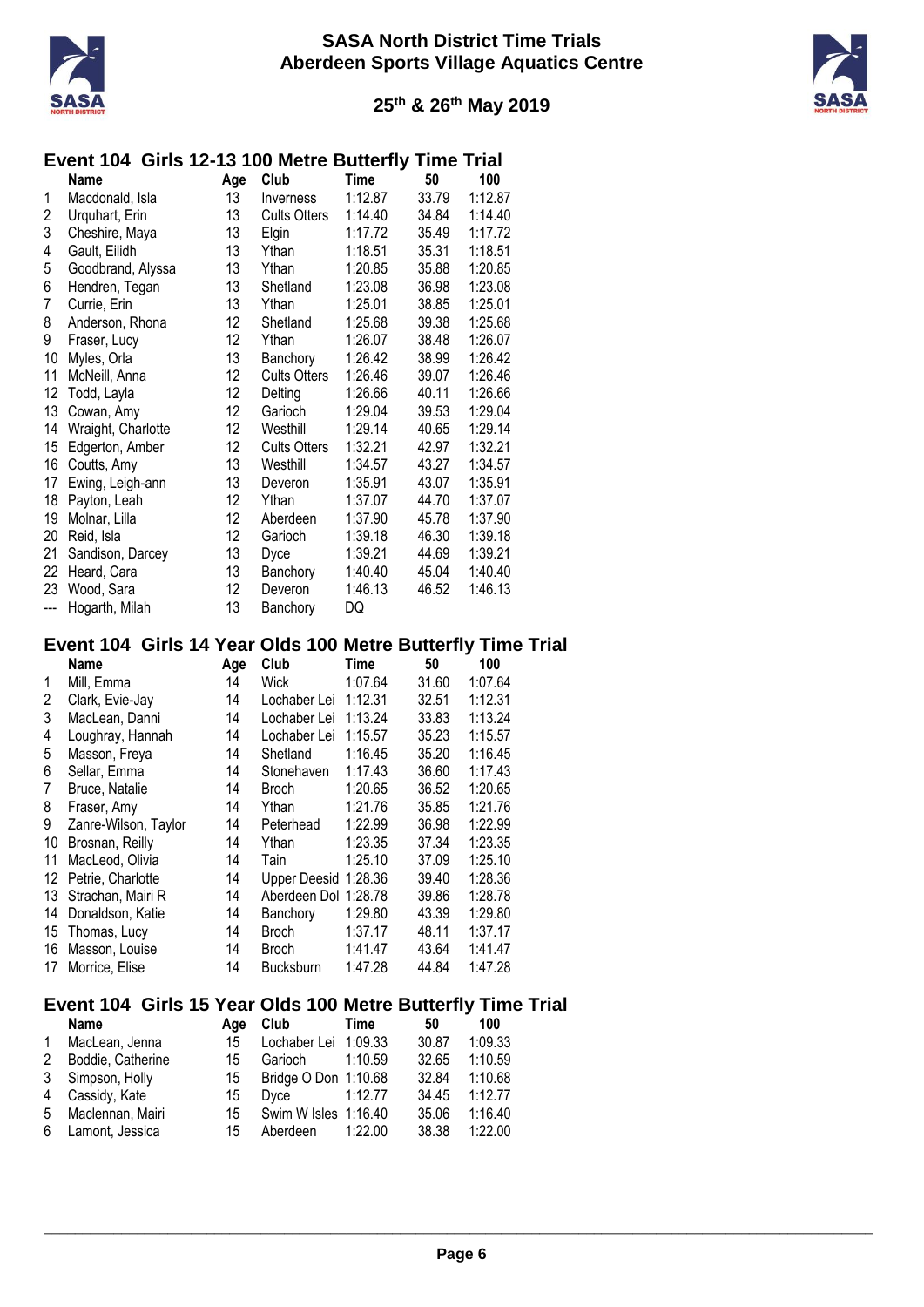



# **Event 104 Girls 16 Year Olds 100 Metre Butterfly Time Trial**

|    | Name                 | Age | Club                 | Time    | 50    | 100     |
|----|----------------------|-----|----------------------|---------|-------|---------|
| 1  | Shand, Holly J       | 16  | Elgin                | 1:06.36 | 30.36 | 1:06.36 |
| 2  | Murray, Elaine       | 16  | <b>Broch</b>         | 1:08.06 | 31.73 | 1:08.06 |
| 3  | Wright, Annabelle    | 16  | <b>Alford Otter</b>  | 1:10.61 | 32.59 | 1:10.61 |
| 4  | Anderson, Natasha    | 16  | Lerwick              | 1:12.56 | 33.79 | 1:12.56 |
| 5  | Officer, Georgia     | 16  | Elgin                | 1:12.66 | 33.66 | 1:12.66 |
| 6  | Sutherland, Catriona | 16  | Elgin                | 1:16.34 | 33.78 | 1:16.34 |
| 7  | Ewing, Katy          | 16  | Bridge O Don 1:19.36 |         | 35.42 | 1:19.36 |
| 8  | Cooper, Nicole       | 16  | <b>Dyce</b>          | 1:34.34 | 41.67 | 1:34.34 |
| 9  | Addison, Melissa     | 16  | Aberdeen             | 1:35.44 | 44.51 | 1:35.44 |
| 10 | Addison, Faye        | 16  | Aberdeen             | 1:36.35 | 44.31 | 1:36.35 |

# **Event 104 Girls 17-18 100 Metre Butterfly Time Trial**

|              | <b>Name</b>        | Aae | Club                 | Time    | 50    | 100     |
|--------------|--------------------|-----|----------------------|---------|-------|---------|
| $\mathbf{1}$ | Sandison, Lauren   | 17  | Shetland             | 1:08.67 | 31.79 | 1:08.67 |
| 2            | Newlands, Georgie  | 17  | Elain                | 1:10.59 | 33.16 | 1:10.59 |
|              | 3 Murray, Emma A   | 17  | Aberdeen Dol 1:12.00 |         | 32.27 | 1:12.00 |
|              | 4 Budge, Isla      | 18  | Swim W Isles 1:16.42 |         | 32.51 | 1:16.42 |
| 5            | McLean, Erin       | 18  | Dvce                 | 1:20.15 | 35.25 | 1:20.15 |
|              | 6 Scott, Charlotte | 17  | Elain                | 1:27.13 | 36.43 | 1:27.13 |

#### **Event 105 Boys 12-13 400 Metre Freestyle Time Trial**

|   | Name                | Age | Club                 | Time    | 50    | 100     | 150     | 200     | 250     | 300     | 350     | 400     |
|---|---------------------|-----|----------------------|---------|-------|---------|---------|---------|---------|---------|---------|---------|
|   | Gibson, Jake        | 13  | <b>Broch</b>         | 4:36.30 | 30.68 | 1:05.08 | 1:40.05 | 2:15.98 | 2:51.74 | 3:28.81 | 4:02.88 | 4:36.30 |
| 2 | McLaughlin, Ben     | 13  | Garioch              | 4:45.68 | 34.07 | 1:10.99 | 1:48.49 | 2:25.37 | 3:01.07 | 3:36.70 | 4:11.97 | 4:45.68 |
| 3 | MacDonald, Calvin   | 13  | <b>Bucksburn</b>     | 4:45.86 | 32.98 | 1:09.69 | 1:46.93 | 2:24.10 | 3:00.28 | 3:36.40 | 4:12.23 | 4:45.86 |
| 4 | Tetlow. Fraser      | 13  | Garioch              | 4:58.19 | 34.10 | 1:12.06 | 1:49.97 | 2:28.55 | 3:06.62 | 3:44.84 | 4:21.72 | 4:58.19 |
| 5 | Mitchell, Jack      | 13  | Bridge O Don         | 5:00.30 | 34.24 | 1:11.66 | 1:50.01 | 2:28.48 | 3:06.65 | 3:45.44 | 4:23.70 | 5:00.30 |
| 6 | Lennox. Kieran      | 13  | <b>Bucksburn</b>     | 5:00.88 | 33.44 | 1:12.19 | 1:52.05 | 2:31.00 | 3:09.21 | 3:47.95 | 4:25.29 | 5:00.88 |
| 7 | Mitchell, Kyle      | 13  | Garioch              | 5:01.77 | 34.45 | 1:12.89 | 1:51.68 | 2:29.92 | 3:08.02 | 3:47.05 | 4:25.17 | 5:01.77 |
| 8 | Bullough, Magnus    | 13  | Delting              | 5:03.12 | 34.07 | 1:12.56 | 1:51.53 | 2:31.12 | 3:10.53 | 3:49.99 | 4:28.06 | 5:03.12 |
| 9 | Brown, Lucas        | 13  | Elgin                | 5:03.33 | 32.54 | 1:09.93 | 1:48.99 | 2:27.77 | 3:06.50 | 3:45.01 | 4:23.99 | 5:03.33 |
|   | 10 Hall, Greg       | 12  | Bridge O Don         | 5:12.79 | 35.88 | 1:15.84 | 1:56.02 | 2:36.06 | 3:16.93 | 3:56.90 | 4:36.76 | 5:12.79 |
|   | 11 Gauld, Callum    | 12  | Aberdeen             | 5:18.78 | 36.41 | 1:17.59 | 1:58.63 | 2:40.03 | 3:20.59 | 4:03.06 | 4:41.72 | 5:18.78 |
|   | 12 Skinner, Malachi | 12  | <b>Broch</b>         | 5:21.65 | 36.69 | 1:18.03 | 2:00.30 | 2:42.48 | 3:23.66 | 4:04.44 | 4:44.78 | 5:21.65 |
|   | 13 Rattray, Ryan    | 13  | Bridge O Don         | 5:23.14 | 35.86 | 1:16.97 | 1:58.30 | 2:39.14 | 3:20.52 | 4:02.18 | 4:43.10 | 5:23.14 |
|   | 14 Smitton, Andrew  | 13  | Banchory             | 5:40.60 | 35.98 | 1:17.89 | 2:01.66 | 2:45.69 | 3:30.15 | 4:14.51 | 4:58.43 | 5:40.60 |
|   | 15 Ward, Irvine J   | 12  | Aberdeen Dol 5:45.39 |         | 37.51 | 1:20.96 | 2:05.10 | 2:50.17 | 3:34.82 | 4:19.88 | 5:03.14 | 5:45.39 |

# **Event 105 Boys 14 Year Olds 400 Metre Freestyle Time Trial**

|   | Name                  | Age | Club                 | Time    | 50    | 100     | 150     | 200     | 250     | 300     | 350     | 400     |
|---|-----------------------|-----|----------------------|---------|-------|---------|---------|---------|---------|---------|---------|---------|
|   | Wood, Jacob           | 14  | Elgin                | 4:38.70 | 30.32 | 1:04.82 | 1:40.58 | 2:16.54 | 2:52.05 | 3:29.09 | 4:04.23 | 4:38.70 |
| 2 | Nicolson, Tom         | 14  | Delting              | 4:43.64 | 32.61 | 1:07.93 | 1:45.41 | 2:22.10 | 2:58.79 | 3:34.77 | 4:09.80 | 4:43.64 |
| 3 | Slessor, Conrad       | 14  | Bridge O Don 4:51.32 |         | 32.25 | 1:08.12 | 1:45.85 | 2:23.76 | 3:01.01 | 3:38.72 | 4:16.44 | 4:51.32 |
| 4 | Clubb, Finlay M       | 14  | Aberdeen Dol 4:54.79 |         | 32.46 | 1:09.25 | 1:47.44 | 2:26.41 | 3:04.40 | 3:42.37 | 4:20.06 | 4:54.79 |
| 5 | Carter, Joe           | 14  | Delting              | 4:55.38 | 34.13 | 1:11.61 | 1:49.68 | 2:27.73 | 3:06.54 | 3:44.06 | 4:20.72 | 4:55.38 |
| 6 | Janavicius, Deimantas | 14  | Broch                | 5:00.35 | 33.39 | 1:10.41 | 1:48.80 | 2:27.50 | 3:06.72 | 3:45.88 | 4:23.15 | 5:00.35 |
| 7 | Broadley, Ryan        | 14  | <b>Broch</b>         | 5:01.22 | 34.34 | 1:12.06 | 1:51.19 | 2:29.93 | 3:08.79 | 3:47.54 | 4:25.72 | 5:01.22 |
| 8 | Hayes, Ciaran         | 14  | Aberdeen             | 5:01.48 | 34.02 | 1:13.67 | 1:52.57 | 2:31.39 | 3:09.53 | 3:47.65 | 4:24.91 | 5:01.48 |
| 9 | Cairney, Calum        | 14  | Ythan                | 5:04.35 | 33.29 | 1:10.88 | 1:50.71 | 2:29.21 | 3:09.04 | 3:47.98 | 4:27.42 | 5:04.35 |
|   | 10 Sanger, Nathan     | 14  | Peterhead            | 5:13.50 | 33.97 | 1:12.18 | 1:52.77 | 2:33.42 | 3:13.90 | 3:55.47 | 4:35.70 | 5:13.50 |
|   | 11 Meyer, Chad        | 14  | <b>Cults Otters</b>  | 5:16.05 | 34.88 | 1:14.89 | 1:56.31 |         | 3:18.32 | 5:16.17 | 4:39.14 | 5:16.05 |
|   | 12 Johnson, Cailean   | 14  | Lerwick              | 5:19.42 | 34.86 | 1:14.64 | 1:55.70 | 2:37.17 | 3:17.89 | 3:59.90 | 4:40.84 | 5:19.42 |
|   | 13 Banford, Ben       | 14  | Forres               | 5:22.68 | 35.93 | 1:18.12 | 2:00.00 | 2:42.34 | 3:23.73 | 4:04.82 | 4:44.93 | 5:22.68 |
|   | 14 Masson, James      | 14  | Shetland             | 5:23.43 | 33.08 | 1:13.21 | 1:55.39 | 2:37.51 | 3:19.46 | 4:02.03 | 4:44.73 | 5:23.43 |
|   | 15 Thomson, Calum     | 14  | Aberdeen             | 5:35.51 | 37.08 | 1:19.49 | 2:02.41 | 2:46.33 | 3:29.58 | 4:12.09 | 4:53.94 | 5:35.51 |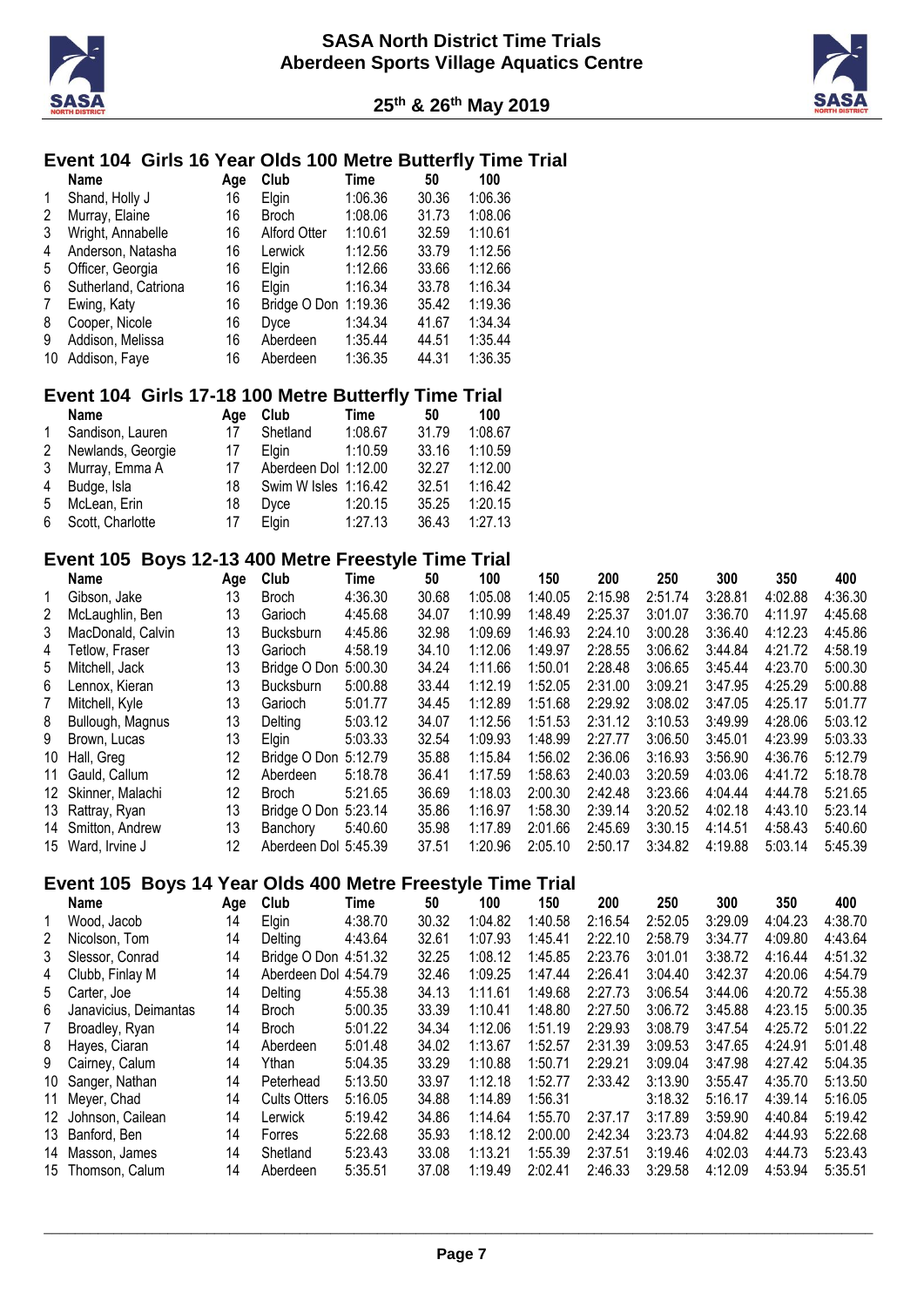



#### **Event 105 Boys 15 Year Olds 400 Metre Freestyle Time Trial**

|           | Name                 | Aae | Club                 | Time    | 50    | 100     | 150     | 200     | 250     | 300     | 350     | 400     |
|-----------|----------------------|-----|----------------------|---------|-------|---------|---------|---------|---------|---------|---------|---------|
| $1 \quad$ | Travis. Cameron      | 15  | Aberdeen Per 4:15.52 |         | 27.32 | 58.99   | 1:31.91 | 2:05.07 | 2:38.19 | 3:11.17 | 3:44.23 | 4:15.52 |
|           | 2 Sutherland, Ethan  | 15  | Westhill             | 4:40.12 | 31.39 | 1:06.54 | 1:42.59 | 2:18.64 | 2:54.70 | 3:30.96 | 4:06.47 | 4:40.12 |
|           | 3 Christie, Thomas G | 15  | Westhill             | 4:58.02 | 31.51 | 1:06.78 | 1:44.24 | 2:22.37 | 3:01.30 | 3:39.33 | 4:20.38 | 4:58.02 |
|           | 4 Hay, Lewis         | 15  | Ythan                | 5:00.60 | 32.20 | 1:08.17 | 1:45.78 | 2:23.93 | 3:02.30 | 3:42.38 | 4:21.90 | 5:00.60 |
|           | 5 Barclay, Ben       | 15  | Bridge O Don 5:09.51 |         | 34.00 | 1:13.93 | 1:54.14 | 2:34.10 | 3:14.29 | 3:54.14 | 4:32.33 | 5:09.51 |
|           | 6 Scott, Matthew     | 15  | Aberdeen             | 5:15.46 | 35.64 | 1:15.13 | 1:56.75 | 2:37.90 | 3:19.40 | 3:59.74 | 4:39.91 | 5:15.46 |
|           | 7 Kavanagh, James    | 15  | Aberdeen             | 5:18.37 | 35.96 | 1:17.16 | 1:57.80 | 2:39.35 | 3:19.91 | 4:01.72 | 4:41.34 | 5:18.37 |
|           | 8 Thompson, Daniel   | 15  | Shetland             | 5:28.01 | 34.74 | 1.1511  | 1:56.78 | 2:38.32 | 3:20.34 | 4:02.78 | 4:46.23 | 5:28.01 |
| 9         | Johnston, Gregor     | 15  | Stonehaven           | 5:41.58 | 35.88 | 1:17.42 | 2:00.57 | 2:44.94 | 3:29.60 | 4:14.06 | 4:59.34 | 5:41.58 |
|           | 10 Wraight, Luke     | 15  | Westhill             | 6:12.26 | 40.76 | 1:27.90 | 2:14.88 | 3:03.07 | 3:51.93 | 4:40.06 | 5:26.98 | 6:12.26 |

#### **Event 105 Boys 16 Year Olds 400 Metre Freestyle Time Trial**

| Name             | Aae | Club         | Time    | 50    | 100     | 150     | 200                       | 250 | 300 | 350                                                           | 400     |
|------------------|-----|--------------|---------|-------|---------|---------|---------------------------|-----|-----|---------------------------------------------------------------|---------|
| Brown, Matthew   | 16  | Bucksburn    | 4:31.83 | 30.36 | 1:04.06 | 1:38.32 | 2:13.17  2:48.21  3:23.34 |     |     | 3:58.28                                                       | 4:31.83 |
| 2 Millar, Adam   | 16  | Shetland     | 4:49.81 |       |         |         |                           |     |     | 31.16 1:07.14 1:44.46 2:22.02 2:59.27 3:37.35 4:14.38 4:49.81 |         |
| 3 Hall, Joel     | 16. | Cults Otters | 4:52.75 | 32.23 | 1:08.08 |         |                           |     |     | 1:44.94  2:22.98  3:00.60  3:38.22  4:15.92  4:52.75          |         |
| 4 Scoular, Scott |     | Aberdeen     | 5:10.68 | 35.37 | 1:14.99 | 1:55.24 |                           |     |     | 2:35.21  3:15.01  3:54.26  4:33.45  5:10.68                   |         |

#### **Event 105 Boys 17-18 400 Metre Freestyle Time Trial**

| Name                | Aae | Club     | Time    | 50                                           |         |         |         |         |                                                          |                                                            |         |
|---------------------|-----|----------|---------|----------------------------------------------|---------|---------|---------|---------|----------------------------------------------------------|------------------------------------------------------------|---------|
|                     |     |          |         |                                              | 100     | 150     | 200     | 250     | 300                                                      | 350                                                        | 400     |
| Squires, Graeme     | 18  | Nairn    | 4:24.13 | 29 19                                        | 1:02.36 | 1:36.59 | 2:10.54 | 2:44.80 | 3:18.60                                                  | 3:52.34                                                    | 4:24.13 |
| 2 Arthur, Andrew    |     | Aberdeen | 4:36.22 | 28.53                                        | 1:00.24 | 1:35.10 | 2:11.80 |         |                                                          | 4:01.52                                                    | 4:36.22 |
| 3 Petrie, Liam      |     |          |         | 30.72                                        | 1:06.32 | 1:43.03 |         |         |                                                          | 4:14.84                                                    | 4:49.62 |
| 4 Malcolmson, Luke  |     | Shetland | 4:49.76 | 30.03                                        | 1:04.44 | 1:41.38 |         |         |                                                          |                                                            | 4:49.76 |
| 5 Smith. Michael J  |     |          |         | 35.67                                        | 1:15.39 | 1:56.90 | 2:37.53 |         |                                                          | 4:41.11                                                    | 5:17.59 |
| 6 Forgie, Christian |     | Nairn    | 5:24.30 | 35.99                                        | 1.15.80 | 1:57.38 |         |         | 4:01.51                                                  | 4:44.46                                                    | 5:24.30 |
|                     |     |          |         | Upper Deesid 4:49.62<br>Aberdeen Dol 5:17.59 |         |         |         |         | 2:49.94<br>2:20.26 2:57.99<br>3:18.83<br>2:38.15 3:20.14 | 3:27.80<br>3:36.73<br>2:19.28  2:57.62  3:36.25<br>3:59.64 | 4:14.26 |

#### **Event 106 Girls 12-13 800 Metre Freestyle Time Trial**

|   | <b>Name</b>     | Age | Club         | Time     | 50<br>450           | 100<br>500 | 150<br>550 | 200<br>600 | 250<br>650 | 300<br>700 | 350<br>750        | 400<br>800 |
|---|-----------------|-----|--------------|----------|---------------------|------------|------------|------------|------------|------------|-------------------|------------|
|   | Garden, Isla    | 12  | Garioch      | 10:59.67 | 36.06               | 1:16.18    | 1:57.62    | 2:39.15    | 3:20.78    | 4:02.82    | 4:44.61           | 5:26.90    |
|   |                 |     |              |          | 6:08.60             | 6:49.91    | 7:31.94    | 8:14.07    | 8:56.65    | 9:38.87    | 10:20.38          | 10:59.67   |
| 2 | Powell, Jessica | 12  | Forres       | 11:14.11 | 36.55               | 1:18.76    | 2:01.12    | 2:44.40    | 3:26.68    | 4:09.84    | 4:52.50           | 5:36.17    |
|   |                 |     |              |          | $6:18.96$ $7:02.69$ |            | 7:45.63    | 8:28.82    | 9:11.08    | 9:54.14    | 10:34.85 11:14.11 |            |
| 3 | Beaton, Jessica | 13  | Aberdeen     | 11:27.19 | 37.39               | 1:19.92    | 2:03.39    | 2:47.06    | 3:31.02    | 4:14.68    | 4:58.68           | 5:42.18    |
|   |                 |     |              |          | $6:26.05$ 7:09.46   |            | 7:53.37    | 8:36.84    | 9:20.40    | 10:04.02   | 10:46.48          | 11:27.19   |
| 4 | Buchan, Jessica | 13  | <b>Broch</b> | 11:40.37 | 39.93               | 1:23.64    | 2:08.51    | 2:52.45    | 3:37.42    | 4:21.63    | 5:07.00           | 5:51.36    |
|   |                 |     |              |          | 6:36.15 7:19.80     |            | 8:04.47    | 8:48.53    | 9:33.54    | 10:16.78   | 10:59.96          | 11:40.37   |
|   | 5 Myles, Orla   | 13  | Banchory     | 12:06.83 | 39.49               | 1:25.28    | 2:11.66    | 2:58.25    | 3:44.80    | 4:31.35    | 5:18.06           | 6:04.52    |
|   |                 |     |              |          | 6:49.83 7:36.44     |            | 8:21.08    | 9:07.38    | 9:52.77    | 10:39.03   | 11:23.20          | 12:06.83   |

#### **Event 106 Girls 14 Year Olds 800 Metre Freestyle Time Trial**

|   | Name             | Age | Club                 | Time     | 50<br>450        | 100<br>500                   | 150<br>550         | 200<br>600         | 250<br>650         | 300<br>700         | 350<br>750          | 400<br>800          |
|---|------------------|-----|----------------------|----------|------------------|------------------------------|--------------------|--------------------|--------------------|--------------------|---------------------|---------------------|
|   | Perry, Sienna    | 14  | Bridge O Don 9:57.47 |          | 33.94<br>5:36.77 | 1:11.38<br>6:14.64           | 1:48.73<br>6:52.29 | 2:26.38<br>7:30.02 | 3:04.01<br>8:07.74 | 3:42.33<br>8:45.16 | 4:20.22<br>9:22.21  | 4:58.58<br>9:57.47  |
| 2 | Gow, Nula        | 14  | Garioch              | 10:01.87 | 34.31            | 1:12.36                      | 1:50.74            | 2:28.92            | 3:07.27            | 3:45.13            | 4:23.08             | 5:01.45             |
| 3 | MacDonald, Ellen | 14  | Garioch              | 10:27.70 | 33.87            | $5:39.66$ 6:17.06<br>1:11.38 | 6:55.26<br>1:50.70 | 7:33.53<br>2:30.32 | 8:11.36<br>3:10.31 | 8:49.83<br>3:50.30 | 9:27.08<br>4:30.81  | 10:01.87<br>5:10.58 |
| 4 | Buchan, Phoebe   | 14  | <b>Broch</b>         | 10:57.64 | 37.86            | 5:50.52 6:30.46<br>1:19.57   | 7:10.61<br>2:01.50 | 7:50.55<br>2:43.36 | 8:30.75<br>3:24.90 | 9:10.33<br>4:06.98 | 9:50.02<br>4:48.18  | 10:27.70<br>5:29.61 |
|   |                  |     |                      |          |                  | 6:11.63 6:53.12              | 7:35.17            | 8:17.04            | 8:59.15            | 9:39.74            | 10:19.09            | 10:57.64            |
| 5 | Sellar, Emma     | 14  | Stonehaven           | 11:07.54 | 37.75<br>6:15.87 | 1:19.15<br>6:58.80           | 2:01.61<br>7:40.99 | 2:43.72<br>8:22.76 | 3:25.89<br>9:05.33 | 4:07.81<br>9:47.17 | 4:50.41<br>10:28.81 | 5:32.38<br>11:07.54 |
| 6 | Brosnan, Reilly  | 14  | Ythan                | 11:14.39 | 37.15            | 1:19.12<br>6:20.28 7:03.53   | 2:01.67<br>7:46.20 | 2:45.05<br>8:29.31 | 3:27.55<br>9:11.59 | 4:10.98<br>9:54.30 | 4:53.87<br>10:34.98 | 5:37.43<br>11:14.39 |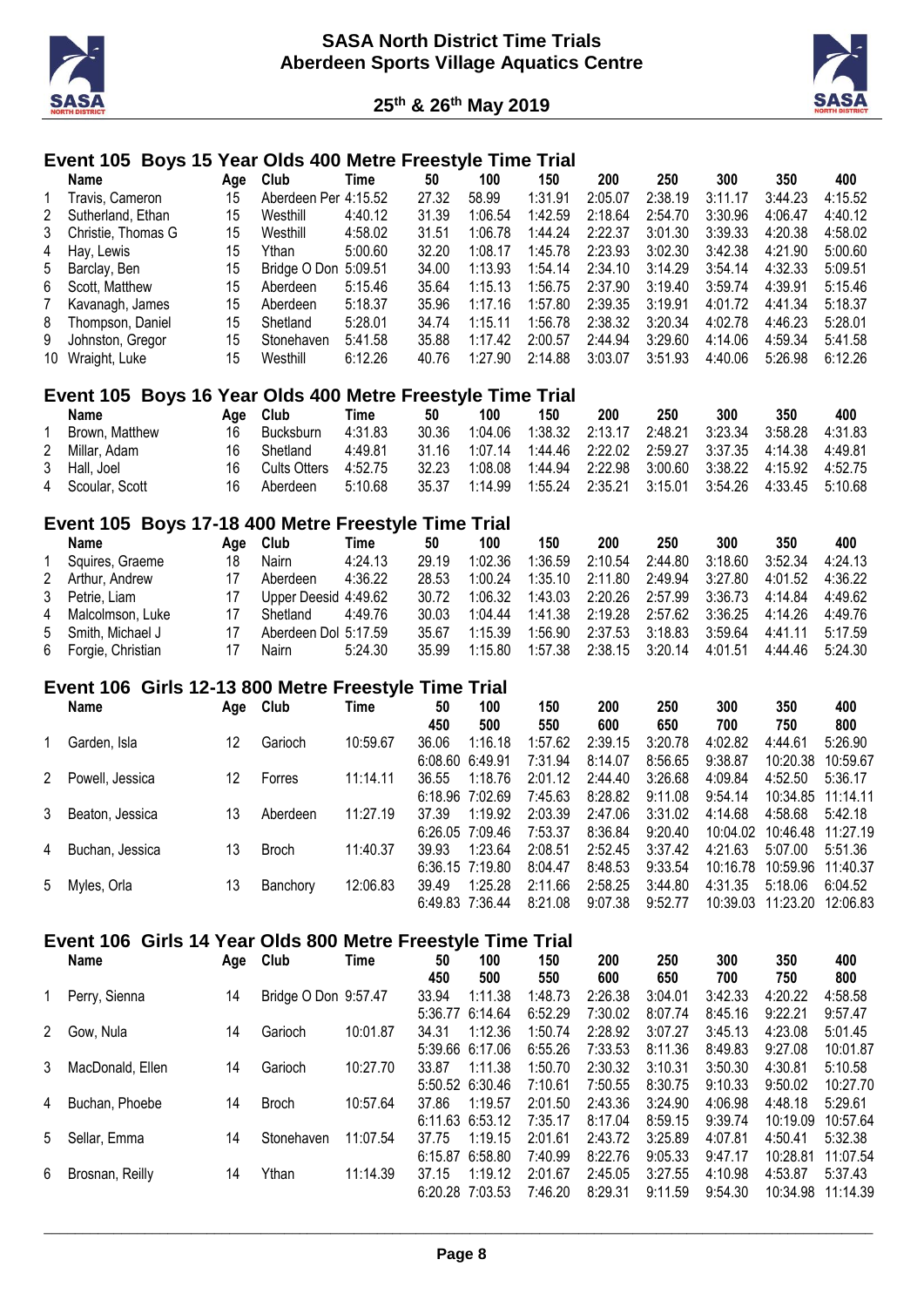



#### **Event 106 Girls 15 Year Olds 800 Metre Freestyle Time Trial**

|   | Name              | Age | Club                 | Time     | 50      | 100             | 150     | 200     | 250     | 300     | 350      | 400      |
|---|-------------------|-----|----------------------|----------|---------|-----------------|---------|---------|---------|---------|----------|----------|
|   |                   |     |                      |          | 450     | 500             | 550     | 600     | 650     | 700     | 750      | 800      |
|   | Hall, Kailyn      | 15  | Aberdeen Per 9:16.76 |          | 30.47   | 1:03.80         | 1:38.09 | 2:13.01 | 2:49.16 | 3:24.23 | 3:59.78  | 4:35.33  |
|   |                   |     |                      |          | 5:11.01 | 5:47.30         | 6:22.63 | 6:58.95 | 7:33.40 | 8:08.54 | 8:43.72  | 9:16.76  |
| 2 | Boddie, Catherine | 15  | Garioch              | 9:47.82  | 32.41   | 1:08.61         | 1:45.90 | 2:23.05 | 3:00.40 | 3:37.62 | 4:15.06  | 4:52.54  |
|   |                   |     |                      |          |         | 5:30.46 6:08.01 | 6:45.13 | 7:22.44 | 7:59.72 | 8:36.65 | 9:13.16  | 9:47.82  |
| 3 | Alexander, Lucy   | 15  | Dyce                 | 9:59.78  | 34.78   | 1:12.86         | 1:50.66 | 2:28.35 | 3:06.21 | 3:44.08 | 4:21.95  | 5:00.23  |
|   |                   |     |                      |          |         | 5:38.06 6:15.53 | 6:53.12 | 7:30.93 | 8:08.58 | 8:46.24 | 9:23.61  | 9:59.78  |
| 4 | Dempsey, Morven   | 15  | <b>Cults Otters</b>  | 10:45.94 | 34.81   | 1:13.68         | 1:53.61 | 2:34.30 | 3:14.65 | 3:55.90 | 4:36.38  | 5:17.70  |
|   |                   |     |                      |          |         | 5:58.39 6:39.95 | 7:21.22 | 8:02.72 | 8:43.59 | 9:24.81 | 10:05.50 | 10:45.94 |
| 5 | Jones, Freja      | 15  | Alford Otter         | 10:49.59 | 36.09   | 1:16.47         | 1:56.70 | 2:38.00 | 3:18.52 | 4:00.31 | 4:40.86  | 5:21.94  |
|   |                   |     |                      |          |         | 6:02.46 6:43.88 | 7:25.04 | 8:06.95 | 8:47.99 | 9:30.11 | 10:10.36 | 10:49.59 |

#### **Event 106 Girls 17-18 800 Metre Freestyle Time Trial**

| <b>Name</b>         | Aqe | Club                  | Time     | 50    | 100               | 150     | 200     | 250     | 300     | 350      | 400      |
|---------------------|-----|-----------------------|----------|-------|-------------------|---------|---------|---------|---------|----------|----------|
|                     |     |                       |          | 450   | 500               | 550     | 600     | 650     | 700     | 750      | 800      |
| Lawrie, Brooke      | 18  | Nairn                 | 9:43.83  | 32.26 | 1:07.89           | 1:44.07 | 2:20.41 | 2:56.99 | 3:33.13 | 4:10.14  | 4:46.20  |
|                     |     |                       |          |       | $5:23.35$ 6:00.15 | 6:37.98 | 7:15.32 | 7:52.67 | 8:29.58 | 9:07.15  | 9:43.83  |
| 2 Calder, Emma      | 17  | Alford Otter          | 10:19.17 | 33.53 | 1:10.84           | 1:49.15 | 2:28.02 | 3:06.92 | 3:45.89 | 4:25.23  | 5:04.67  |
|                     |     |                       |          |       | 5:43.86 6:23.39   | 7:03.03 | 7:42.45 | 8:21.77 | 9:01.39 | 9:40.80  | 10:19.17 |
| 3 Gordon, Siobhan M | 17  | Lochaber Lei 10:34.93 |          | 35.15 | 1:13.31           | 1:52.41 | 2:32.30 | 3:12.34 | 3:52.50 | 4:32.33  | 5:12.85  |
|                     |     |                       |          |       | 5:53.75 6:34.51   | 7:15.36 | 7:56.10 | 8:36.37 | 9:16.55 | 9:55.85  | 10:34.93 |
| 4 Riach, Emily      |     | Ythan                 | 10:45.65 | 35.01 | 1:14.50           | 1:55.82 | 2:37.35 | 3:18.67 | 3:59.59 | 4:40.67  | 5:21.87  |
|                     |     |                       |          |       | 6.03.00 6.43.76   | 7:24.94 | 8:05.93 | 8:46.80 | 9:27.37 | 10:07.85 | 10:45.65 |

#### **Event 107 Boys 12-13 50 Metre Breaststroke Time Trial**

|   | Name                   | Aqe | Club               | Time  |   | <b>Name</b>         | Aae | Club               | Time  |
|---|------------------------|-----|--------------------|-------|---|---------------------|-----|--------------------|-------|
| 1 | Bullough, Magnus       | 13  | Delting            | 35.97 | 9 | Rattray, Ryan       | 13  | Bridge O Don 42.74 |       |
| 2 | Gibson, Jake           | 13  | <b>Broch</b>       | 36.65 |   | 10 Lorimer, Jack    | 13  | Ythan              | 43.03 |
| 3 | Liversedge, Torin      | 12  | Upper Deesid 38.60 |       |   | 11 Jamieson, Murray | 13  | Stonehaven         | 43.40 |
| 4 | Burr, Layton           | 13  | Dvce               | 39.15 |   | 12 Gauld, Callum    | 12  | Aberdeen           | 43.55 |
|   | 5 McCombie, Dylan      | 12  | Banchory           | 39.73 |   | 13 Urguhart, Bailey | 13  | Nairn              | 44.38 |
| 6 | Sutherland, Charlie    | 13  | Wick               | 40.44 |   | 14 Skinner, Malachi | 12  | <b>Broch</b>       | 44.91 |
|   | Tetlow. Fraser         | 13  | Garioch            | 41.46 |   | 15 Cann. Sean       | 12  | Lochaber Lei 45.52 |       |
| 8 | Shulayev-Barnes, Oscar | 13  | Aberdeen           | 41.88 |   |                     |     |                    |       |

#### **Event 107 Boys 14 Year Olds 50 Metre Breaststroke Time Trial**

|              | <b>Name</b>     | Aqe | Club                | Time  |   | Name               | Aae | Club               | Time  |
|--------------|-----------------|-----|---------------------|-------|---|--------------------|-----|--------------------|-------|
| $\mathbf{1}$ | Arthur, Cameron | 14  | Ythan               | 35.13 | 9 | Carter, Joe        | 14  | Delting            | 40.39 |
| 2            | Henry, Chester  | 14  | Wick                | 36.34 |   | 10 Smith, Callum   | 14  | Peterhead          | 42.46 |
| 3            | Nicolson, Tom   | 14  | Deltina             | 37.00 |   | 11 Sanger, Nathan  | 14  | Peterhead          | 43.04 |
| 4            | Mackenzie, Jake | 14  | <b>Cults Otters</b> | 37.75 |   | 12 Molnar, Kristof | 14  | Aberdeen           | 43.43 |
| 5            | Clark, Alex     | 14  | Dvce                | 38.10 |   | 13 Milner, Joseph  | 14  | Aberdeen Dol 43.63 |       |
| 6            | Slessor, Conrad | 14  | Bridge O Don 39.03  |       |   | 14 Masson, James   | 14  | Shetland           | 45.89 |
|              | Hayes, Ciaran   | 14  | Aberdeen            | 39.24 |   | --- Bell. Andrew J | 14  | Aberdeen Dol DQ    |       |
| 8            | Broadley, Ryan  | 14  | <b>Broch</b>        | 39.37 |   |                    |     |                    |       |

#### **Event 107 Boys 15 Year Olds 50 Metre Breaststroke Time Trial**

|                      | <b>Name</b>       | Aae | Club               | Time  |   | Name                | Aae | Club                | Time  |
|----------------------|-------------------|-----|--------------------|-------|---|---------------------|-----|---------------------|-------|
|                      | Sandison, Harry   | 15  | Shetland           | 34.34 | 8 | Walker, Clark D     | 15  | Aberdeen Dol 41.00  |       |
| $\mathbf{2}^{\circ}$ | Ward, Logan J     | 15  | Aberdeen Dol 34.78 |       | 9 | Scott, Matthew      | 15  | Aberdeen            | 41.16 |
| 3                    | Quantrill, Jamie  | 15  | Alford Otter       | 36.10 |   | 10 Simpson, Owen    | 15  | Dyce                | 41.30 |
|                      | 4 Kavanagh, James | 15  | Aberdeen           | 38.56 |   | 11 Siggins, Darragh | 15  | <b>Cults Otters</b> | 41.66 |
| 5                    | Pickering, Louis  | 15  | Thurso             | 40.06 |   | 12 Johnston, Gregor | 15  | Stonehaven          | 43.99 |
| 6                    | Campbell, Andrew  | 15  | Thurso             | 40.14 |   | 13 Thompson, Daniel | 15  | Shetland            | 44.48 |
|                      | Barclay, Ben      | 15  | Bridge O Don 40.90 |       |   | 14 Wraight, Luke    | 15  | Westhill            | 48.82 |
|                      |                   |     |                    |       |   |                     |     |                     |       |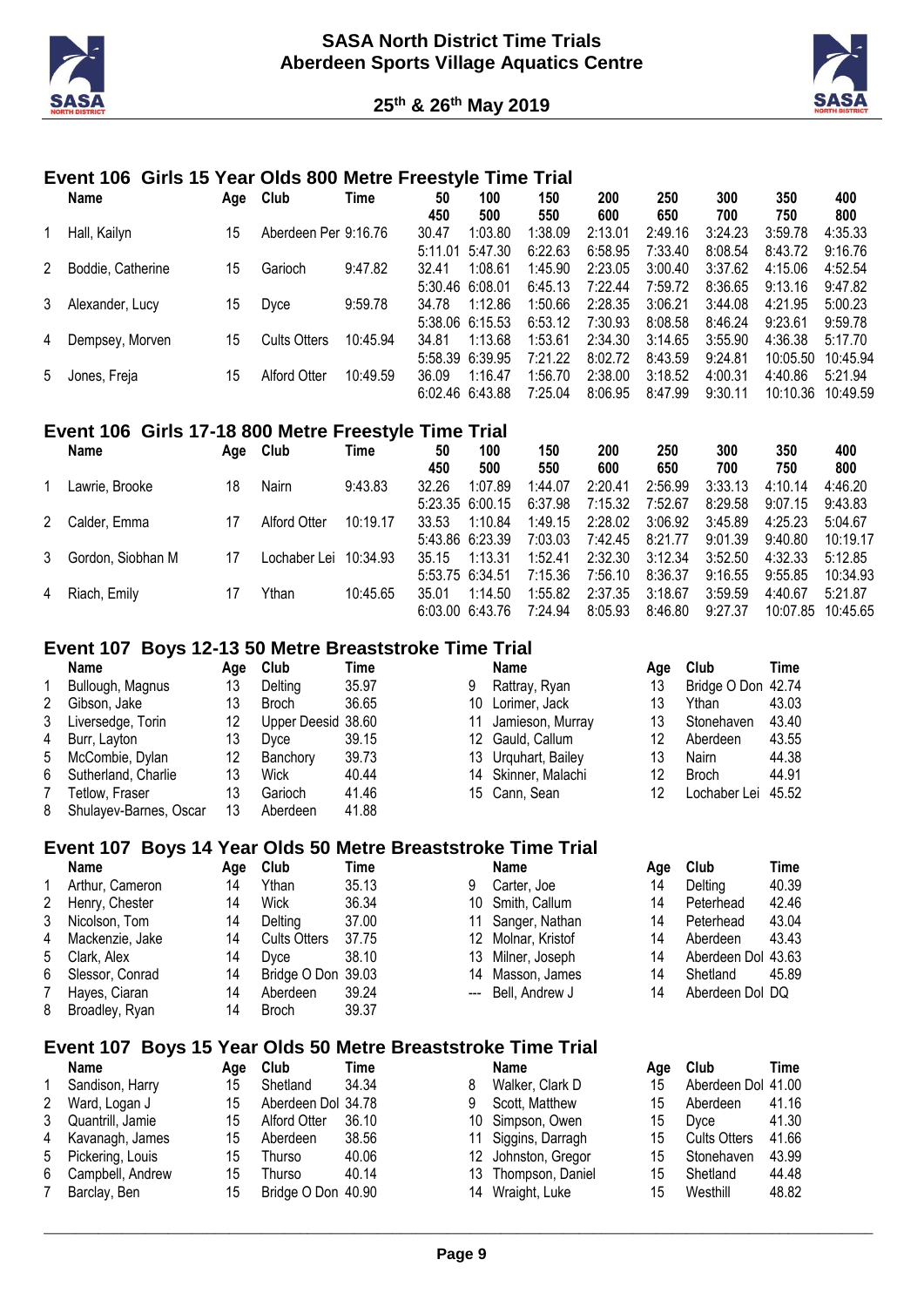



## **Event 107 Boys 16 Year Olds 50 Metre Breaststroke Time Trial**

|                         | <b>Name</b>                                                | Age | Club                | <b>Time</b> |                           | <b>Name</b>             | Age | Club                | <b>Time</b> |
|-------------------------|------------------------------------------------------------|-----|---------------------|-------------|---------------------------|-------------------------|-----|---------------------|-------------|
| 1                       | Weir, Lucas                                                | 16  | Nairn               | 33.36       | 6                         | Currie, Euan            | 16  | Ythan               | 35.27       |
| $\overline{\mathbf{c}}$ | Brown, Calvin                                              | 16  | Elgin               | 33.99       | 7                         | Hall, Joel              | 16  | <b>Cults Otters</b> | 36.81       |
| 3                       | Sharpe, Cameron G                                          | 16  | Aberdeen Dol 34.05  |             | 8                         | Strasdin, Thomas        | 16  | Elgin               | 37.81       |
| 4                       | Agnew, Callum                                              | 16  | Dyce                | 35.23       | 9                         | Laditi, Emmanuel        | 16  | Inverness           | 38.49       |
| 5                       | Seward, Matthew K                                          | 16  | Aberdeen Dol 35.26  |             | 10                        | Scoular, Scott          | 16  | Aberdeen            | 38.52       |
|                         | Event 107 Boys 17-18 50 Metre Breaststroke Time Trial      |     |                     |             |                           |                         |     |                     |             |
|                         | <b>Name</b>                                                | Age | Club                | <b>Time</b> |                           | <b>Name</b>             | Age | Club                | <b>Time</b> |
| 1                       | Arthur, Andrew                                             | 17  | Aberdeen            | 31.41       | 8                         | Hamilton, Jack          | 18  | Lochaber Lei        | 37.15       |
| $\overline{c}$          | Hutcheon, Mark                                             | 17  | Shetland            | 31.72       | 9                         | Petrie, Liam            | 17  | Upper Deesid 37.56  |             |
| 3                       | Hanlon, Matthew                                            | 17  | Swim W Isles 32.69  |             | 10                        | Macmillan, Calum A      | 17  | Westhill            | 37.65       |
| 4                       | McNally, Phelim J                                          | 18  | Aberdeen Dol 33.11  |             | 11                        | Grant, Craig            | 17  | Bridge O Don 38.17  |             |
| 5                       | Barnett, Ewan                                              | 17  | Elgin               | 33.46       | 12 <sup>°</sup>           | Cann, William           | 18  | Lochaber Lei        | 38.24       |
| 6                       | Coueslant, Archie C                                        | 17  | Aberdeen Dol 34.48  |             | 13                        | Malcolmson, Luke        | 17  | Shetland            | 38.92       |
| 7                       | Gatton, Andrew                                             | 18  | Inverness           | 35.24       | 14                        | Cobb, Jason             | 18  | Bucksburn           | 43.37       |
|                         | Event 108 Girls 12-13 50 Metre Freestyle Time Trial        |     |                     |             |                           |                         |     |                     |             |
|                         | <b>Name</b>                                                |     | Age Club            | Time        |                           | <b>Name</b>             | Age | Club                | Time        |
| 1                       | Ross, Eleanor                                              | 13  | Tain                | 30.79       |                           | 10 Greig, Megan         | 13  | <b>Cults Otters</b> | 32.03       |
| $\overline{\mathbf{c}}$ | Cheshire, Maya                                             | 13  | Elgin               | 30.86       |                           | 11 Goodbrand, Alyssa    | 13  | Ythan               | 32.31       |
| 3                       | Hendren, Tegan                                             | 13  | Shetland            | 31.10       |                           | 12 McPherson, Grace     | 12  | Aberdeen            | 32.95       |
| 4                       | Duringer, Laura A                                          | 13  | Aberdeen Dol 31.17  |             | 13                        | Mill, Kate              | 12  | Wick                | 33.10       |
| 5                       | Irvine, Bethany                                            | 13  | Delting             | 31.33       | 14                        | Edgerton, Amber         | 12  | <b>Cults Otters</b> | 33.11       |
| 6                       | Macdonald, Isla                                            | 13  | Inverness           | 31.36       |                           | 15 Fraser, Lucy         | 12  | Ythan               | 33.22       |
| $\overline{7}$          | Bateman, Natalie                                           | 13  | Westhill            | 31.66       | 16                        | Myles, Orla             | 13  | Banchory            | 34.34       |
| 8                       | Wiseman, Malaena                                           | 13  | Lerwick             | 31.73       | $\qquad \qquad -\qquad -$ | Cowan, Amy              | 12  | Garioch             | DQ          |
| 9                       | Urquhart, Erin                                             | 13  | <b>Cults Otters</b> | 31.76       |                           |                         |     |                     |             |
|                         | Event 108 Girls 14 Year Olds 50 Metre Freestyle Time Trial |     |                     |             |                           |                         |     |                     |             |
|                         | <b>Name</b>                                                | Age | Club                | Time        |                           | <b>Name</b>             | Age | Club                | <b>Time</b> |
| 1                       | Mill, Emma                                                 | 14  | <b>Wick</b>         | 28.93       | 11                        | Masson, Freya           | 14  | Shetland            | 31.53       |
| $\overline{2}$          | Bruce, Natalie                                             | 14  | <b>Broch</b>        | 28.97       | 12                        | Bristo, Amy             | 14  | Bridge O Don 31.88  |             |
| 3                       | MacLean, Danni                                             | 14  | Lochaber Lei 29.82  |             |                           | 13 Zanre-Wilson, Taylor | 14  | Peterhead           | 32.25       |
| 4                       | Bain, Sophie                                               | 14  | Bucksburn           | 30.13       | 14                        | Smith, Sophie           | 14  | Swim W Isles 32.78  |             |
| 5                       | Nairn, Jessica                                             | 14  | Elgin               | 30.51       |                           | 15 Fraser, Amy          | 14  | Ythan               | 32.91       |
| 6                       | Buchan, Phoebe                                             | 14  | <b>Broch</b>        | 30.62       |                           | 16 Johnston, Lilly      | 14  | Elgin               | 33.22       |
| 7                       | Clark, Evie-Jay                                            | 14  | Lochaber Lei 30.79  |             |                           | *17 Thomas, Lucy        | 14  | <b>Broch</b>        | 33.40       |
| *8                      | Palmer, Nyah M                                             | 14  | Aberdeen Dol 30.84  |             |                           | *17 Donaldson, Katie    | 14  | Banchory            | 35.03       |
| *8                      | MacLeod, Olivia                                            | 14  | Tain                | 30.84       |                           | 18 Strachan, Skye       | 14  | <b>Broch</b>        | 33.59       |
|                         | 10 Menzies, Isla                                           | 14  | Huntly              | 31.37       |                           | 19 Petrie, Charlotte    | 14  | Upper Deesid 33.75  |             |
|                         | Event 108 Girls 15 Year Olds 50 Metre Freestyle Time Trial |     |                     |             |                           |                         |     |                     |             |
|                         | <b>Name</b>                                                | Age | Club                | <b>Time</b> |                           | <b>Name</b>             | Age | Club                | Time        |
| 1                       | MacLean, Jenna                                             | 15  | Lochaber Lei 28.21  |             | 9                         | Maclennan, Mairi        | 15  | Swim W Isles        | 30.80       |
| $\overline{c}$          | MacPherson, Alice Ann                                      | 15  | Lochaber Lei 29.44  |             |                           | 10 Morris, Laurie       | 15  | Lerwick             | 30.92       |
| 3                       | Reynard, Maya L                                            | 15  | Aberdeen Dol 29.46  |             | 11                        | Cobb, Emma              | 15  | Dyce                | 32.02       |
| 4                       | Geddes, Kate E                                             | 15  | Aberdeen Dol 29.64  |             |                           | 12 Farrands, Kirsty     | 15  | <b>Alford Otter</b> | 32.07       |
| 5                       | Schulz, Jessica                                            | 15  | Nairn               | 29.79       |                           | 13 Simpson, Bethany     | 15  | <b>Cults Otters</b> | 32.11       |
| 6                       | Coia-Gamble, Kaitlin                                       | 15  | Inverness           | 30.13       | 14                        | Jones, Freja            | 15  | Alford Otter        | 32.28       |
| 7                       | MacDonald, Laurin                                          | 15  | Lochaber Lei 30.58  |             |                           | 15 Lamont, Jessica      | 15  | Aberdeen            | 33.05       |
| 8                       | Simpson, Emma                                              | 15  | <b>Broch</b>        | 30.61       |                           | 16 Riach, Jessica C     | 15  | Ythan               | 34.17       |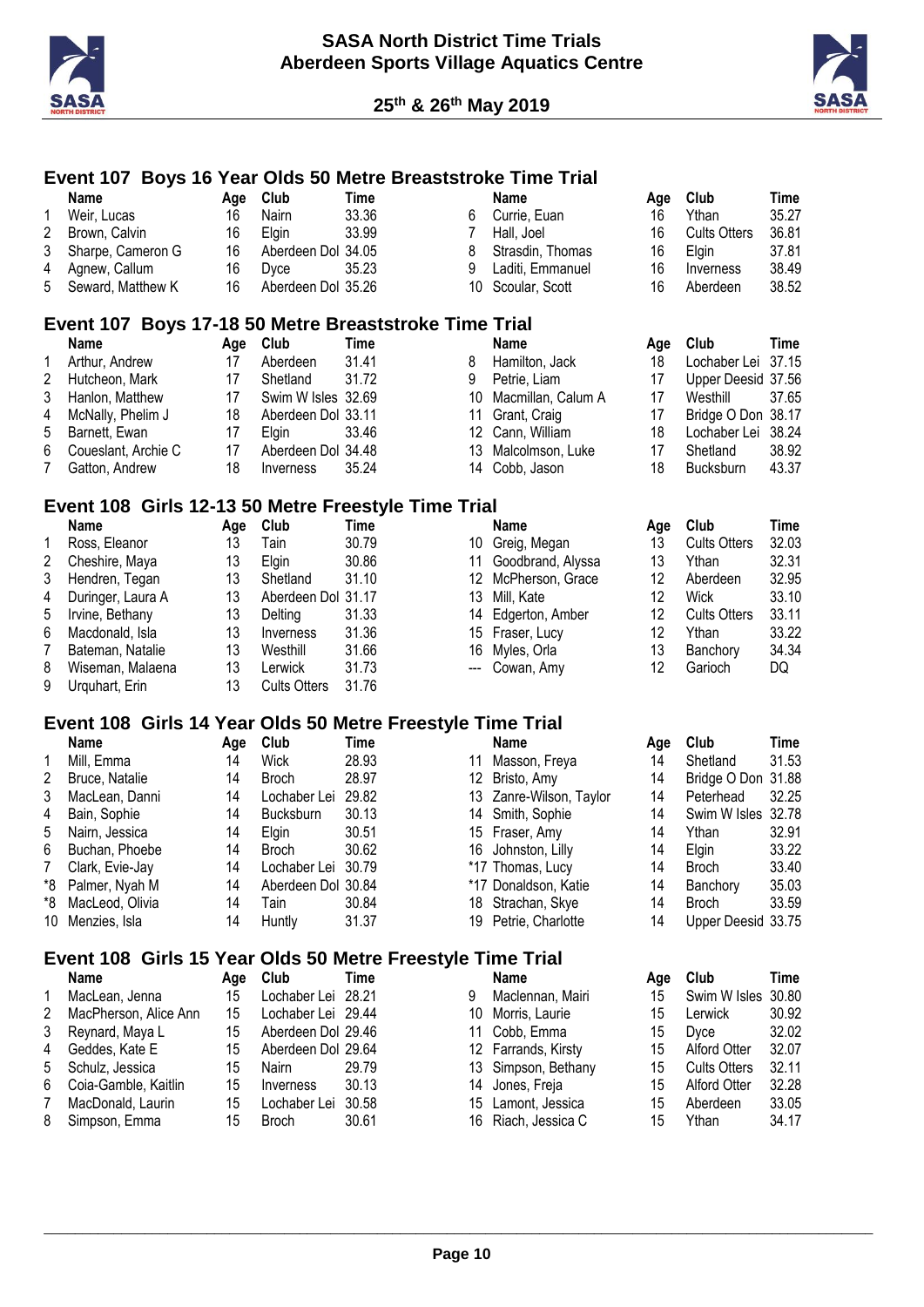



# **Event 108 Girls 16 Year Olds 50 Metre Freestyle Time Trial**

|   | Name                                                | Age | Club               | Time  |    | <b>Name</b>           | Age | Club         | Time  |
|---|-----------------------------------------------------|-----|--------------------|-------|----|-----------------------|-----|--------------|-------|
|   | Shand, Holly J                                      | 16  | Elgin              | 27.97 | 9  | Smith-Macaulay, Rosie | 16  | Nairn        | 30.06 |
| 2 | Murray, Elaine                                      | 16  | <b>Broch</b>       | 28.13 | 10 | Anderson, Natasha     | 16  | Lerwick      | 30.12 |
| 3 | MacDonald, Mairi                                    | 16  | <b>Bucksburn</b>   | 28.52 | 11 | Mackay, Eilidh        | 16  | Nairn        | 30.67 |
| 4 | Wood, Maree                                         | 16  | Tain               | 29.01 | 12 | Rattray, Beth         | 16  | Bridge O Don | 31.97 |
| 5 | Wright, Annabelle                                   | 16  | Alford Otter       | 29.50 | 13 | Morton, Janey         | 16  | Elgin        | 34.05 |
| 6 | Reid, Anna                                          | 16  | <b>Nairn</b>       | 29.67 | 14 | Addison, Melissa      | 16  | Aberdeen     | 35.16 |
| 7 | Officer, Georgia                                    | 16  | Elgin              | 29.78 | 15 | Robertson, Nicola     | 16  | Aberdeen     | 35.62 |
| 8 | Sutherland, Catriona                                | 16  | Elgin              | 29.82 | 16 | Addison, Faye         | 16  | Aberdeen     | 36.37 |
|   | Event 108 Girls 17-18 50 Metre Freestyle Time Trial |     |                    |       |    |                       |     |              |       |
|   | Name                                                | Age | Club               | Time  |    | Name                  | Age | Club         | Time  |
|   | Budge, Isla                                         | 18  | Swim W Isles 27.91 |       | 6  | Mann, Ellen           | 17  | Shetland     | 29.61 |
| 2 | Orbell, On Yee                                      | 18  | Aberdeen Dol 28.55 |       |    | Smith, Jasmin         | 18  | Lerwick      | 29.68 |
| 3 | MacDougall, Charlie                                 | 17  | Bridge O Don 29.03 |       | 8  | Newlands, Georgie     | 17  | Elgin        | 29.85 |
| 4 | Murray, Emma A                                      | 17  | Aberdeen Dol 29.13 |       | 9  | Assady, Ronya         | 18  | Aberdeen     | 31.42 |
| 5 | Sandison, Lauren                                    | 17  | Shetland           | 29.57 | 10 | Scott, Charlotte      | 17  | Elgin        | 33.48 |

## **Event 201 Boys 12-13 200 Metre Butterfly Time Trial**

|   | <b>Name</b>       | Aae | Club             | Time    | 50    | 100     | 150     | 200     |
|---|-------------------|-----|------------------|---------|-------|---------|---------|---------|
| 1 | MacDonald, Calvin | 13  | <b>Bucksburn</b> | 2:37.61 |       | 1:16.75 | 2:01.07 | 2:37.61 |
| 2 | Mitchell, Kyle    | 13  | Garioch          | 2:39.43 | 37.18 | 1:16.96 | 1:59.62 | 2:39.43 |
|   | 3 Lennox, Kieran  | 13  | <b>Bucksburn</b> | 2:40.05 | 34.94 | 1:16.43 | 1:58.72 | 2:40.05 |
| 4 | Bullough, Magnus  | 13  | Delting          | 2:43.87 | 36.22 | 1:20.76 | 2:04.75 | 2:43.87 |
| 5 | Tetlow, Fraser    | 13  | Garioch          | 2:44.21 | 36.60 | 1:18.20 | 2:02.94 | 2:44.21 |
| 6 | McLaughlin, Ben   | 13  | Garioch          | 2:45.09 | 35.69 | 1:18.22 | 2:01.77 | 2:45.09 |

#### **Event 201 Boys 14 Year Olds 200 Metre Butterfly Time Trial**

|              | Name             |    | Age Club             | Time    | 50    | 100                   | 150                       | 200     |
|--------------|------------------|----|----------------------|---------|-------|-----------------------|---------------------------|---------|
| $\mathbf{1}$ | Brodie, Andrew I | 14 | Aberdeen Dol 2:31.61 |         | 32.30 | 1:10.86               | 1:50.80                   | 2:31.61 |
|              | 2 Nicolson, Tom  | 14 | Delting              | 2:31.92 | 33.09 |                       | 1:11.36  1:51.76  2:31.92 |         |
|              | 3 Broadley, Ryan | 14 | Broch                | 2:45.50 |       | 36.72 1:17.22 2:02.03 |                           | 2:45.50 |
|              | 4 Meyer, Chad    | 14 | <b>Cults Otters</b>  | 2:52.25 | 36.61 | 1:20.75 2:06.81       |                           | 2:52.25 |
|              | 5 Cairney, Calum | 14 | Ythan                | 2:56.75 | 34.07 | 1:18.08 2:03.72       |                           | 2:56.75 |

#### **Event 201 Boys 15 Year Olds 200 Metre Butterfly Time Trial**

| Name                   | Age Club                | Time | 50    | 100                           | 150                       | 200 |
|------------------------|-------------------------|------|-------|-------------------------------|---------------------------|-----|
| 1 Tavlor, Jon          | 15 Cults Otters 2:20.61 |      | 31.72 |                               | 1:06.61  1:43.80  2:20.61 |     |
| 2 Brechenser, Kieran M | 15 Aberdeen Dol 2:31.73 |      |       | 32.57 1:10.23 1:52.00 2:31.73 |                           |     |
| 3 Ward, Logan J        | 15 Aberdeen Dol 2:34.08 |      |       | 32.88 1:11.44 1:51.80 2:34.08 |                           |     |
| 4 Siggins, Darragh     | 15 Cults Otters 2:43.75 |      |       | 34.47 1:16.05 1:59.05 2:43.75 |                           |     |

#### **Event 201 Boys 17-18 200 Metre Butterfly Time Trial**

|   | Name                |    | Age Club             | Time    | 50    | 100           | 150             | 200     |
|---|---------------------|----|----------------------|---------|-------|---------------|-----------------|---------|
| 1 | Macmillan, Calum A  | 17 | Westhill             | 2:23.81 | 31 34 | 1:06.92       | 1:44.85         | 2:23.81 |
|   | 2 Esson, Mitchell   | 18 | <b>Bucksburn</b>     | 2:44.88 | 31.38 | 1:11.04       | 1:56.77         | 2:44.88 |
|   | 3 Arthur, Andrew    | 17 | Aberdeen             | 2:46.72 | 31 26 | 1:09.61       | 1:59.46 2:46.72 |         |
|   | 4 Smith, Michael J  | 17 | Aberdeen Dol 2:49.13 |         | 34.57 | 1:17.86       | 2:00.98 2:49.13 |         |
|   | 5 Forgie, Christian | 17 | Nairn                | 3:02.26 |       | 35.45 1:17.89 | 2:05.58 3:02.26 |         |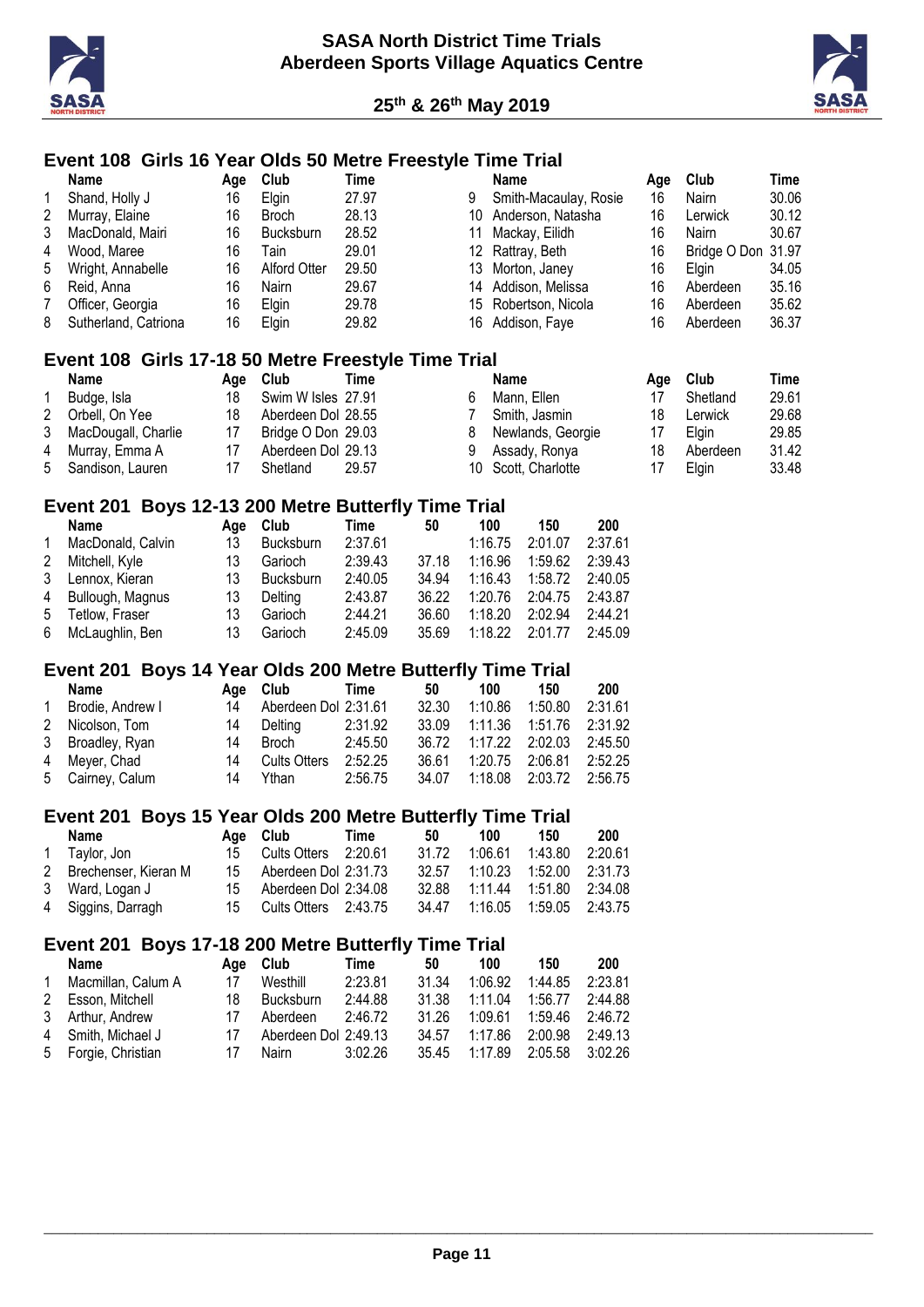



# **Event 202 Girls 12-13 200 Metre Backstroke Time Trial**

|    | Name             | Age | Club                | Time    | 50    | 100     | 150     | 200     |
|----|------------------|-----|---------------------|---------|-------|---------|---------|---------|
| 1  | Cheshire, Maya   | 13  | Elgin               | 2:41.55 | 38.49 | 1:20.93 | 2:02.66 | 2:41.55 |
| 2  | Hendren, Tegan   | 13  | Shetland            | 2:44.75 | 40.30 | 1:22.49 | 2:04.71 | 2:44.75 |
| 3  | Garden, Isla     | 12  | Garioch             | 2:47.49 | 39.39 | 1:20.99 | 2:05.14 | 2:47.49 |
| 4  | Irvine, Bethany  | 13  | Delting             | 2:50.37 | 40.47 | 1:23.60 | 2:07.68 | 2:50.37 |
| 5  | Edgerton, Amber  | 12  | <b>Cults Otters</b> | 2:50.77 | 41.98 | 1:26.67 | 2:10.61 | 2:50.77 |
| 6  | Todd, Layla      | 12  | Delting             | 2:51.29 | 40.12 | 1:23.37 | 2:08.06 | 2:51.29 |
| 7  | Beaton, Jessica  | 13  | Aberdeen            | 2:51.40 | 40.75 | 1:25.57 | 2:09.76 | 2:51.40 |
| 8  | McNeill, Anna    | 12  | <b>Cults Otters</b> | 2:51.55 | 41.66 | 1:25.47 | 2:10.17 | 2:51.55 |
| 9  | Currie, Erin     | 13  | Ythan               | 2:53.50 | 41.15 | 1:25.89 |         | 2:53.50 |
| 10 | Leishman, Iona   | 13  | Garioch             | 2:55.84 | 41.28 | 1:27.32 | 2:12.34 | 2:55.84 |
| 11 | McLean, Chloe    | 12  | <b>Cults Otters</b> | 2:57.27 | 40.81 | 1:26.53 | 2:13.57 | 2:57.27 |
| 12 | McPherson, Grace | 12  | Aberdeen            | 2:57.30 | 42.50 | 1:27.92 | 2:14.31 | 2:57.30 |
| 13 | Komar, Eleanor   | 13  | Aberdeen            | 2:58.14 | 42.17 | 1:27.67 | 2:14.54 | 2:58.14 |
| 14 | Mutch, Molly     | 12  | <b>Broch</b>        | 2:59.13 | 42.48 | 1:28.76 | 2:14.39 | 2:59.13 |
| 15 | Powell, Jessica  | 12  | Forres              | 2:59.70 | 41.99 | 1:27.48 | 2:14.19 | 2:59.70 |
| 16 | Boyd, Tessa      | 12  | Garioch             | 3:00.04 | 42.40 | 1:28.92 | 2:15.79 | 3:00.04 |
| 17 | Anderson, Rhona  | 12  | Shetland            | 3:01.11 | 43.39 | 1:30.16 | 2:16.46 | 3:01.11 |
| 18 | Cowan, Amy       | 12  | Garioch             | 3:01.14 | 42.33 | 1:30.05 | 2:17.21 | 3:01.14 |
| 19 | Hogarth, Milah   | 13  | Banchory            | 3:04.67 | 44.95 | 1:33.39 | 2:19.87 | 3:04.67 |
| 20 | Coutts, Amy      | 13  | Westhill            | 3:06.15 | 44.38 | 1:31.73 | 2:20.14 | 3:06.15 |
| 21 | Fraser, Eden     | 12  | Dyce                | 3:11.17 | 43.78 | 1:32.35 | 2:22.34 | 3:11.17 |
| 22 | Heard, Cara      | 13  | Banchory            | 3:12.55 | 46.41 | 1:35.52 | 2:27.14 | 3:12.55 |
|    |                  |     |                     |         |       |         |         |         |

#### **Event 202 Girls 14 Year Olds 200 Metre Backstroke Time Trial**

|    | <b>Name</b>          | Age | Club                 | Time    | 50    | 100     | 150     | 200     |
|----|----------------------|-----|----------------------|---------|-------|---------|---------|---------|
| 1  | Mill, Emma           | 14  | Wick                 | 2:37.02 | 35.00 | 1:15.86 | 1:56.06 | 2:37.02 |
| 2  | Bain, Sophie         | 14  | <b>Bucksburn</b>     | 2:40.54 | 37.68 | 1:19.27 | 2:01.59 | 2:40.54 |
| 3  | Johnston, Lilly      | 14  | Elgin                | 2:45.11 | 38.96 | 1:21.29 | 2:03.93 | 2:45.11 |
| 4  | Zanre-Wilson, Taylor | 14  | Peterhead            | 2:49.29 | 39.39 | 1:23.10 | 2:06.84 | 2:49.29 |
| 5  | MacDonald, Ellen     | 14  | Garioch              | 2:50.50 | 39.72 | 1:23.55 | 2:07.56 | 2:50.50 |
| 6  | Strachan, Skye       | 14  | Broch                | 2:54.59 | 40.95 | 1:26.59 | 2:12.43 | 2:54.59 |
| 7  | Brosnan, Reilly      | 14  | Ythan                | 2:57.73 | 41.75 | 1:26.27 | 2:13.38 | 2:57.73 |
| 8  | Petrie, Charlotte    | 14  | Upper Deesid 2:58.28 |         | 41.38 | 1:25.74 | 2:12.18 | 2:58.28 |
| 9  | Sellar, Emma         | 14  | Stonehaven           | 2:59.40 | 43.65 | 1:30.33 | 2:16.07 | 2:59.40 |
| 10 | Buchan, Phoebe       | 14  | Broch                | 2:59.69 | 42.69 | 1:28.28 | 2:14.23 | 2:59.69 |
| 11 | Walber, Erica        | 14  | Bridge O Don         | 3:01.28 | 41.98 | 1:28.83 | 2:15.79 | 3:01.28 |
| 12 | Ingram, Zoe          | 14  | <b>Broch</b>         | 3:08.26 | 44.78 | 1:32.38 | 2:21.59 | 3:08.26 |
| 13 | Donaldson, Katie     | 14  | Banchory             | 3:08.85 | 47.19 | 1:36.03 | 2:25.91 | 3:08.85 |
| 14 | Thomas, Lucy         | 14  | Broch                | 3:09.90 | 46.02 | 1:35.87 | 2:25.44 | 3:09.90 |
| 15 | Abbott, Olivia       | 14  | Aberdeen             | 3:18.40 | 45.07 | 1:36.40 | 2:29.21 | 3:18.40 |
| 16 | Masson, Louise       | 14  | <b>Broch</b>         | 3:26.67 | 48.26 | 1:40.47 | 2:34.11 | 3:26.67 |
|    |                      |     |                      |         |       |         |         |         |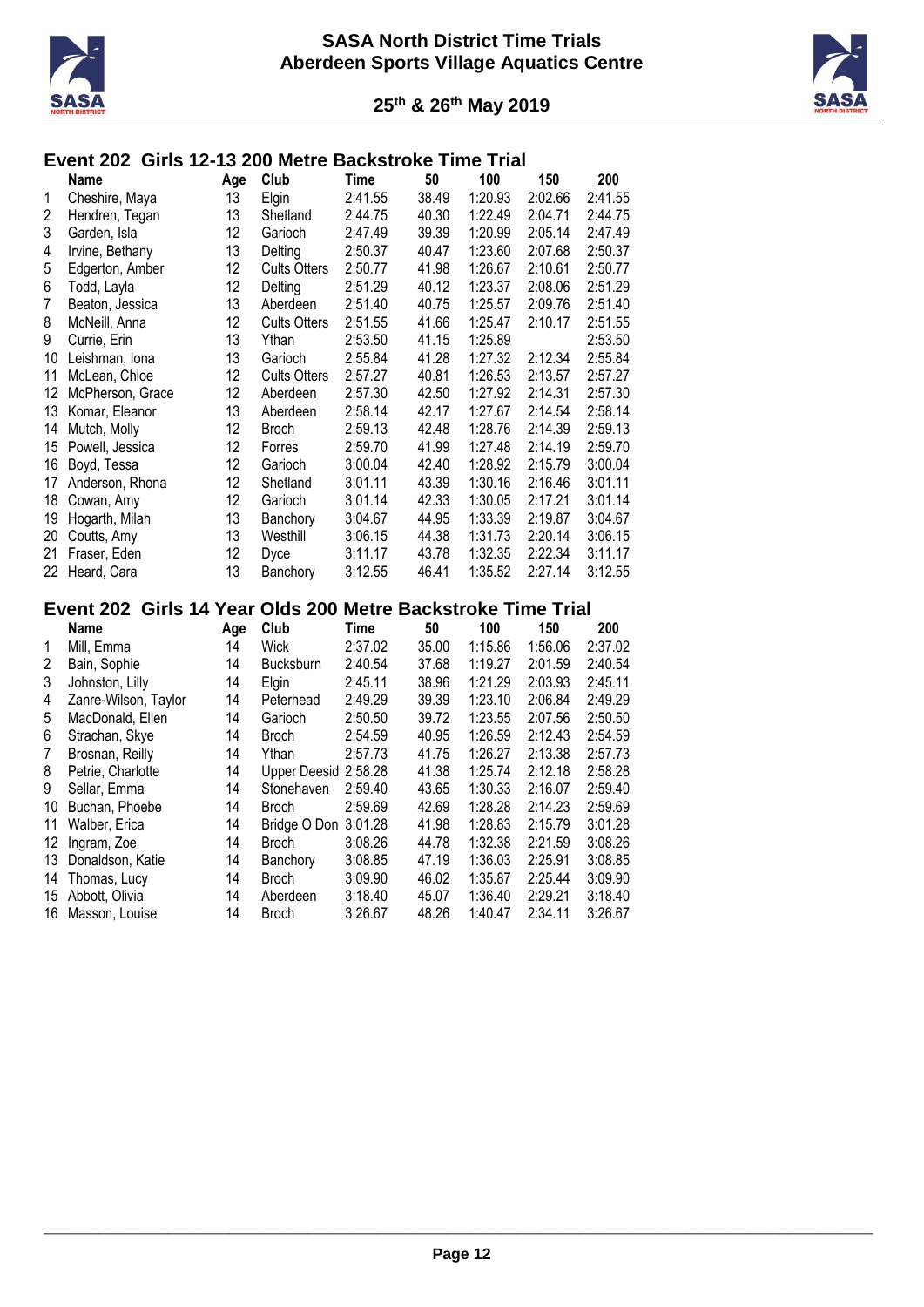



# **Event 202 Girls 15 Year Olds 200 Metre Backstroke Time Trial**

|    | <b>Name</b>           | Age | Club                 | Time    | 50    | 100     | 150     | 200     |
|----|-----------------------|-----|----------------------|---------|-------|---------|---------|---------|
| 1  | Boddie, Catherine     | 15  | Garioch              | 2:33.58 | 37.05 | 1:15.91 | 1:55.07 | 2:33.58 |
| 2  | Coia-Gamble, Kaitlin  | 15  | Inverness            | 2:33.93 | 37.42 | 1:17.74 | 1:56.44 | 2:33.93 |
| 3  | MacLean, Jenna        | 15  | Lochaber Lei         | 2:35.80 | 37.12 | 1:16.63 | 1:56.30 | 2:35.80 |
| 4  | Alexander, Lucy       | 15  | <b>Dyce</b>          | 2:42.34 | 37.07 | 1:18.51 | 2:00.72 | 2:42.34 |
| 5  | Cassidy, Kate         | 15  | Dvce                 | 2:45.28 | 38.12 | 1:20.52 | 2:04.01 | 2:45.28 |
| 6  | MacPherson, Alice Ann | 15  | Lochaber Lei         | 2:47.07 | 40.73 | 1:22.99 | 2:06.13 | 2:47.07 |
| 7  | Geddes, Kate E        | 15  | Aberdeen Dol 2:48.60 |         | 40.72 | 1:24.52 | 2:08.76 | 2:48.60 |
| 8  | Farrands, Kirsty      | 15  | <b>Alford Otter</b>  | 2:51.62 | 40.05 | 1:24.01 | 2:09.01 | 2:51.62 |
| 9  | Watt, Madeleine       | 15  | Stonehaven           | 2:52.83 | 41.35 | 1:25.26 | 2:10.97 | 2:52.83 |
| 10 | Allan, Laura          | 15  | Garioch              | 2:53.25 | 40.72 | 1:25.10 | 2:09.72 | 2:53.25 |
| 11 | Ironside, Hayleigh    | 15  | Aberdeen             | 2:54.24 | 41.86 | 1:26.88 | 2:11.62 | 2:54.24 |
| 12 | Simpson, Bethany      | 15  | <b>Cults Otters</b>  | 2:54.54 | 41.32 | 1:26.15 | 2:11.03 | 2:54.54 |
| 13 | Rhodes, Jessica       | 15  | Aberdeen             | 2:54.82 | 41.59 | 1:26.78 | 2:12.04 | 2:54.82 |
| 14 | Riach, Jessica C      | 15  | Ythan                | 2:56.03 | 39.58 | 1:23.87 | 2:10.26 | 2:56.03 |
| 15 | Simpson, Emma         | 15  | <b>Broch</b>         | 2:59.32 | 40.72 | 1:26.27 | 2:13.68 | 2:59.32 |

# **Event 202 Girls 16 Year Olds 200 Metre Backstroke Time Trial**

|              | <b>Name</b>           | Aae | Club         | Time    | 50    | 100     | 150     | 200     |
|--------------|-----------------------|-----|--------------|---------|-------|---------|---------|---------|
| $\mathbf{1}$ | Shand, Holly J        | 16  | <b>Elain</b> | 2:21.81 | 32.90 | 1:08.41 | 1:45.12 | 2:21.81 |
| 2            | Sutherland, Catriona  | 16  | <b>Elain</b> | 2:35.37 | 35.60 | 1:14.64 | 1:54.98 | 2:35.37 |
| 3            | Smith-Macaulay, Rosie | 16  | Nairn        | 2:47.28 |       | 1:23.55 | 2:07.08 | 2:47.28 |
| 4            | Graham, Caitlin       | 16  | Inverness    | 3:02.53 | 42.04 | 1:27.41 | 2:14.99 | 3:02.53 |
| 5            | Addison, Melissa      | 16  | Aberdeen     | 3:05.13 | 44.11 | 1:31.86 | 2:20.00 | 3:05.13 |
| 6            | Addison, Faye         | 16  | Aberdeen     | 3:10.59 | 45.39 | 1:34.42 | 2:22.89 | 3:10.59 |
| 7            | Robertson, Nicola     | 16  | Aberdeen     | 3:24.38 | 47.21 | 1:39.41 | 2:31.42 | 3:24.38 |

#### **Event 202 Girls 17-18 200 Metre Backstroke Time Trial**

|    | <b>Name</b>       | Age | Club                | Time    | 50    | 100     | 150     | 200     |
|----|-------------------|-----|---------------------|---------|-------|---------|---------|---------|
| 1  | Fraser, Sarah     | 18  | Dyce                | 2:30.75 | 34.29 | 1:12.23 | 1:52.26 | 2:30.75 |
| 2  | Jaffrey, Amber    | 17  | <b>Cults Otters</b> | 2:31.26 | 33.76 | 1:12.57 | 1:52.31 | 2:31.26 |
| 3  | Sandison, Lauren  | 17  | Shetland            | 2:32.71 | 35.47 | 1:13.97 | 1:54.44 | 2:32.71 |
|    | 4 Riach, Emily    | 17  | Ythan               | 2:38.45 | 35.38 | 1:15.46 | 1:57.90 | 2:38.45 |
| 5  | Newlands, Georgie | 17  | <b>Elain</b>        | 2:39.36 | 36.91 | 1:17.30 | 1:58.82 | 2:39.36 |
| 6. | Mann, Ellen       | 17  | Shetland            | 2:45.74 | 39.45 | 1:20.50 | 2:03.51 | 2:45.74 |
| 7  | Assady, Ronya     | 18  | Aberdeen            | 3:08.13 | 41.98 | 1:29.06 | 2:18.05 | 3:08.13 |

#### **Event 203 Boys 12-13 100 Metre Freestyle Time Trial**

|    | <b>Name</b>        | Age | Club                 | Time    | 50    | 100     |
|----|--------------------|-----|----------------------|---------|-------|---------|
|    |                    |     |                      |         |       | 1:00.43 |
| 1  | Gibson, Jake       | 13  | Broch                | 1:00.43 | 29.06 |         |
| 2  | Brown, Lucas       | 13  | Elgin                | 1:00.64 | 28.97 | 1:00.64 |
| 3  | MacDonald, Calvin  | 13  | <b>Bucksburn</b>     | 1:03.71 | 31.26 | 1:03.71 |
| 4  | Bullough, Magnus   | 13  | Delting              | 1:05.07 | 31.70 | 1:05.07 |
| 5  | Liversedge, Torin  | 12  | Upper Deesid 1:06.23 |         | 31.71 | 1:06.23 |
| 6  | Mitchell, Jack     | 13  | Bridge O Don 1:07.27 |         | 32.61 | 1:07.27 |
| 7  | Hall, Greg         | 12  | Bridge O Don 1:07.92 |         | 33.38 | 1:07.92 |
| 8  | McLaughlin, Ben    | 13  | Garioch              | 1:08.99 | 33.27 | 1:08.99 |
| 9  | Jamieson, Murray   | 13  | Stonehaven           | 1:09.93 | 33.83 | 1:09.93 |
| 10 | Tetlow, Fraser     | 13  | Garioch              | 1:10.28 | 33.93 | 1:10.28 |
| 11 | Lennox, Kieran     | 13  | <b>Bucksburn</b>     | 1:10.50 | 32.65 | 1:10.50 |
| 12 | Skinner, Malachi   | 12  | <b>Broch</b>         | 1:11.13 | 34.85 | 1:11.13 |
| 13 | Johnson, Lukas     | 12  | <b>Cults Otters</b>  | 1:11.21 | 34.75 | 1:11.21 |
| 14 | Urquhart, Bailey   | 13  | Nairn                | 1:12.49 | 35.04 | 1:12.49 |
| 15 | McLaughlin, Fraser | 12  | Elgin                | 1:14.55 | 35.68 | 1:14.55 |
| 16 | McCombie, Dylan    | 12  | Banchory             | 1:14.84 | 35.80 | 1:14.84 |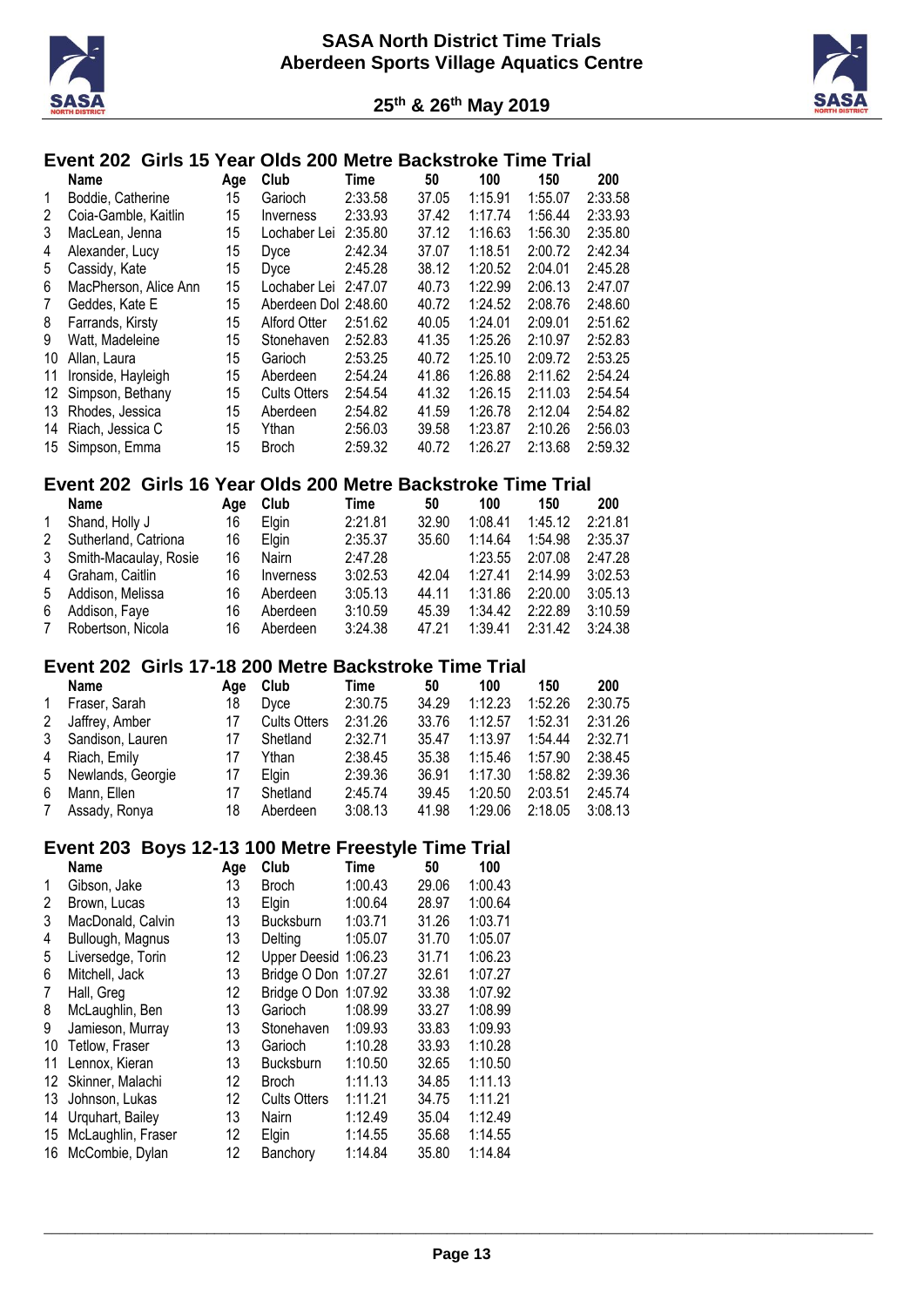



#### **Event 203 Boys 14 Year Olds 100 Metre Freestyle Time Trial**

|    | Name                  | Age | Club                 | <b>Time</b> | 50    | 100     |
|----|-----------------------|-----|----------------------|-------------|-------|---------|
| 1  | Sutherland, Lewis     | 14  | Wick                 | 1:00.95     | 28.92 | 1:00.95 |
| 2  | Arthur, Cameron       | 14  | Ythan                | 1:02.08     | 30.60 | 1:02.08 |
| 3  | Clubb, Finlay M       | 14  | Aberdeen Dol 1:02.10 |             | 30.34 | 1:02.10 |
| 4  | Nicolson, Tom         | 14  | Delting              | 1:02.13     | 30.84 | 1:02.13 |
| 5  | Carter, Joe           | 14  | Delting              | 1:02.66     | 30.20 | 1:02.66 |
| 6  | Janavicius, Deimantas | 14  | <b>Broch</b>         | 1:02.75     | 29.71 | 1:02.75 |
| 7  | Mackay, John          | 14  | Wick                 | 1:02.97     | 29.89 | 1:02.97 |
| 8  | Wood, Jacob           | 14  | Elgin                | 1:03.33     | 30.53 | 1:03.33 |
| 9  | Henry, Chester        | 14  | Wick                 | 1:04.97     | 30.90 | 1:04.97 |
| 10 | Masson, James         | 14  | Shetland             | 1:06.89     | 31.35 | 1:06.89 |
| 11 | Broadley, Ryan        | 14  | <b>Broch</b>         | 1:07.15     | 32.19 | 1:07.15 |
| 12 | Sanger, Nathan        | 14  | Peterhead            | 1:09.23     | 32.93 | 1:09.23 |
| 13 | Meyer, Chad           | 14  | <b>Cults Otters</b>  | 1:09.52     | 33.63 | 1:09.52 |
| 14 | Hayes, Ciaran         | 14  | Aberdeen             | 1:09.60     | 33.33 | 1:09.60 |
| 15 | Banford, Ben          | 14  | Forres               | 1:13.41     | 34.26 | 1:13.41 |

# **Event 203 Boys 15 Year Olds 100 Metre Freestyle Time Trial**

|    | Name                 | Age | Club                 | <b>Time</b> | 50    | 100     |
|----|----------------------|-----|----------------------|-------------|-------|---------|
| 1  | Travis, Cameron      | 15  | Aberdeen Per 55.45   |             | 27.26 | 55.45   |
| 2  | Taylor, Jon          | 15  | <b>Cults Otters</b>  | 59.25       | 28.84 | 59.25   |
| 3  | Brechenser, Kieran M | 15  | Aberdeen Dol 1:00.16 |             | 28.77 | 1:00.16 |
| 4  | Siggins, Darragh     | 15  | <b>Cults Otters</b>  | 1:00.42     | 29.12 | 1:00.42 |
| 5  | Pickering, Louis     | 15  | Thurso               | 1:01.64     | 29.99 | 1:01.64 |
| 6  | Hay, Lewis           | 15  | Ythan                | 1:03.12     | 30.11 | 1:03.12 |
| 7  | Quantrill, Jamie     | 15  | Alford Otter         | 1:03.59     | 30.14 | 1:03.59 |
| 8  | Thompson, Daniel     | 15  | Shetland             | 1:05.21     | 30.91 | 1:05.21 |
| 9  | Sutherland, Ethan    | 15  | Westhill             | 1:05.80     | 31.58 | 1:05.80 |
| 10 | Walker, Clark D      | 15  | Aberdeen Dol 1:07.68 |             | 32.45 | 1:07.68 |
| 11 | Campbell, Andrew     | 15  | Thurso               | 1:08.03     | 32.62 | 1:08.03 |
|    | 12 Kavanagh, James   | 15  | Aberdeen             | 1:09.09     | 34.22 | 1:09.09 |

#### **Event 203 Boys 16 Year Olds 100 Metre Freestyle Time Trial**

|                | Name                                                | Age | Club                 | Time    | 50    | 100     |
|----------------|-----------------------------------------------------|-----|----------------------|---------|-------|---------|
| 1              | Brown, Calvin                                       | 16  | Elgin                | 57.74   | 28.11 | 57.74   |
| 2              | Currie, Euan                                        | 16  | Ythan                | 57.85   | 27.73 | 57.85   |
| 3              | Taylor, James                                       | 16  | Unattached           | 58.52   | 27.70 | 58.52   |
| 4              | Seward, Matthew K                                   | 16  | Aberdeen Dol 58.76   |         | 28.69 | 58.76   |
| *5             | Millar, Adam                                        | 16  | Shetland             | 59.20   | 28.53 | 59.20   |
| *5             | Agnew, Callum                                       | 16  | Dyce                 | 59.20   | 29.99 | 59.20   |
| $\overline{7}$ | Brown, Matthew                                      | 16  | <b>Bucksburn</b>     | 59.74   | 28.52 | 59.74   |
| 8              | Scoular, Scott                                      | 16  | Aberdeen             | 1:03.14 | 30.24 | 1:03.14 |
| 9              | Laditi, Emmanuel                                    | 16  | Inverness            | 1:03.62 | 30.31 | 1:03.62 |
| 10             | Sharpe, Cameron G                                   | 16  | Aberdeen Dol 1:04.91 |         | 30.64 | 1:04.91 |
| 11             | Strasdin, Thomas                                    | 16  | <b>Elgin</b>         | 1:10.34 | 33.20 | 1:10.34 |
|                | Event 203 Boys 17-18 100 Metre Freestyle Time Trial |     |                      |         |       |         |

|             | Name                | Age | Club                 | Time    | 50    | 100     |
|-------------|---------------------|-----|----------------------|---------|-------|---------|
| $\mathbf 1$ | Barnett, Ewan       | 17  | Elgin                | 57.02   | 27.59 | 57.02   |
| 2           | Coueslant, Archie C | 17  | Aberdeen Dol 57.62   |         | 28.03 | 57.62   |
| 3           | Macmillan, Calum A  | 17  | Westhill             | 58.75   | 28.48 | 58.75   |
| 4           | Petrie, Liam        | 17  | Upper Deesid 59.08   |         | 28.26 | 59.08   |
| 5           | Hamilton, Jack      | 18  | Lochaber Lei 59.95   |         | 29.37 | 59.95   |
| 6           | McNally, Phelim J   | 18  | Aberdeen Dol 1:00.18 |         | 28.62 | 1:00.18 |
| 7           | Malcolmson, Luke    | 17  | Shetland             | 1:00.40 | 29.14 | 1:00.40 |
| 8           | Hanlon, Matthew     | 17  | Swim W Isles 1:00.44 |         | 29.50 | 1:00.44 |
| 9           | Cann, William       | 18  | Lochaber Lei 1:01.69 |         | 30.00 | 1:01.69 |
|             |                     |     |                      |         |       |         |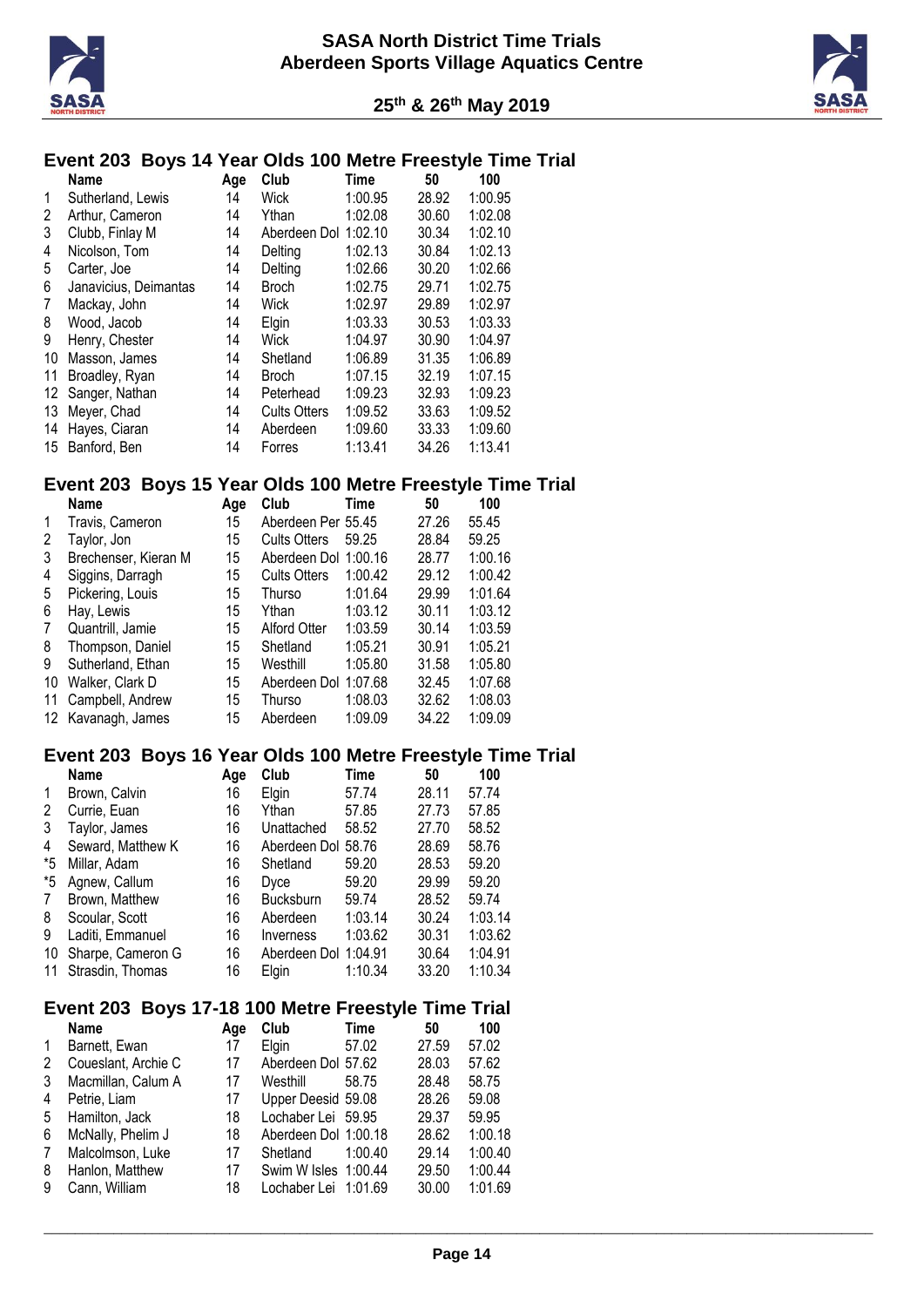



|    | 11 Brooks, Jonathon R                                          | 18  | Aberdeen Dol 1:03.30 |             | 30.50 | 1:03.30 |  |
|----|----------------------------------------------------------------|-----|----------------------|-------------|-------|---------|--|
|    | 12 Gatton, Andrew                                              | 18  | Inverness            | 1:03.40     | 30.17 | 1:03.40 |  |
|    | 13 Esson, Mitchell                                             | 18  | <b>Bucksburn</b>     | 1:08.76     | 31.53 | 1:08.76 |  |
|    | 14 Cobb, Jason                                                 | 18  | Bucksburn            | 1:10.78     | 34.22 | 1:10.78 |  |
|    |                                                                |     |                      |             |       |         |  |
|    | Event 204 Girls 12-13 100 Metre Breaststroke Time Trial        |     |                      |             |       |         |  |
|    | Name                                                           | Age | Club                 | Time        | 50    | 100     |  |
| 1  | Macdonald, Isla                                                | 13  | Inverness            | 1:24.30     | 39.83 | 1:24.30 |  |
| 2  | Goodbrand, Alyssa                                              | 13  | Ythan                | 1:26.23     | 41.41 | 1:26.23 |  |
| 3  | Cheshire, Maya                                                 | 13  | Elgin                | 1:28.75     | 42.30 | 1:28.75 |  |
| 4  | Greig, Megan                                                   | 13  | <b>Cults Otters</b>  | 1:31.43     | 45.37 | 1:31.43 |  |
| 5  | Hendren, Tegan                                                 | 13  | Shetland             | 1:32.78     | 44.55 | 1:32.78 |  |
| 6  |                                                                |     |                      | 1:34.21     | 44.55 | 1:34.21 |  |
| 7  | Beaton, Jessica                                                | 13  | Aberdeen             |             |       |         |  |
|    | Cairney, Fiona                                                 | 13  | Ythan                | 1:35.84     | 43.43 | 1:35.84 |  |
| 8  | Duringer, Laura A                                              | 13  | Aberdeen Dol 1:36.48 |             | 45.69 | 1:36.48 |  |
| 9  | Wood, Sara                                                     | 12  | Deveron              | 1:37.40     | 45.91 | 1:37.40 |  |
| 10 | McNeill, Anna                                                  | 12  | <b>Cults Otters</b>  | 1:39.19     | 48.71 | 1:39.19 |  |
| 11 | Mutch, Molly                                                   | 12  | <b>Broch</b>         | 1:39.25     | 46.23 | 1:39.25 |  |
|    | 12 Wright, Josephine                                           | 13  | Alford Otter         | 1:39.78     | 48.04 | 1:39.78 |  |
|    | 13 Anderson, Rhona                                             | 12  | Shetland             | 1:39.89     | 49.61 | 1:39.89 |  |
|    | 14 Komar, Eleanor                                              | 13  | Aberdeen             | 1:40.74     | 46.88 | 1:40.74 |  |
|    | 15 Coutts, Amy                                                 | 13  | Westhill             | 1:41.40     | 47.99 | 1:41.40 |  |
|    | 16 Fraser, Lucy                                                | 12  | Ythan                | 1:41.44     | 49.09 | 1:41.44 |  |
|    | 17 Clarke, Skye                                                | 13  | Banchory             | 1:41.48     | 46.79 | 1:41.48 |  |
|    | 18 Fraser, Eden                                                | 12  | Dyce                 | 1:41.71     | 47.07 | 1:41.71 |  |
|    | 19 McPherson, Grace                                            | 12  | Aberdeen             | 1:46.09     | 51.08 | 1:46.09 |  |
|    |                                                                |     |                      |             |       |         |  |
|    | Event 204 Girls 14 Year Olds 100 Metre Breaststroke Time Trial |     |                      |             |       |         |  |
|    | Name                                                           | Age | Club                 | <b>Time</b> | 50    | 100     |  |
| 1  | Bain, Sophie                                                   | 14  | <b>Bucksburn</b>     | 1:15.99     | 36.39 | 1:15.99 |  |
| 2  | Gow, Nula                                                      | 14  | Garioch              | 1:18.63     | 37.66 | 1:18.63 |  |
| 3  | Smith, Sophie                                                  | 14  | Swim W Isles 1:21.84 |             | 39.58 | 1:21.84 |  |
| 4  | Masson, Freya                                                  | 14  | Shetland             | 1:24.64     | 40.27 | 1:24.64 |  |
| 5  | Clark, Evie-Jay                                                | 14  | Lochaber Lei 1:28.35 |             | 41.36 | 1:28.35 |  |
|    |                                                                |     | Aberdeen Dol 1:29.20 |             | 41.34 | 1:29.20 |  |
|    |                                                                |     |                      |             |       |         |  |
| 6  | Reece, Laura L                                                 | 14  |                      |             |       |         |  |
| 7  | Bruce, Natalie                                                 | 14  | <b>Broch</b>         | 1:31.03     | 43.24 | 1:31.03 |  |
| 8  | Zanre-Wilson, Taylor                                           | 14  | Peterhead            | 1:31.12     | 42.81 | 1:31.12 |  |
| 9  | Palmer, Nyah M                                                 | 14  | Aberdeen Dol 1:31.99 |             | 42.55 | 1:31.99 |  |
|    | 10 Bristo, Amy                                                 | 14  | Bridge O Don 1:32.16 |             | 42.53 | 1:32.16 |  |
|    | 11 Anderson, Emma                                              | 14  | Lerwick              | 1:32.74     | 43.03 | 1:32.74 |  |
|    | 12 Johnston, Lilly                                             | 14  | Elgin                | 1:35.59     | 44.42 | 1:35.59 |  |
|    | 13 Petrie, Charlotte                                           | 14  | Upper Deesid 1:38.41 |             | 47.06 | 1:38.41 |  |
|    | 14 Ewing, Molly                                                | 14  | Bridge O Don 1:39.29 |             | 46.73 | 1:39.29 |  |
|    | 15 Strachan, Skye                                              | 14  | <b>Broch</b>         | 1:40.97     | 47.75 | 1:40.97 |  |
|    | 16 MacLeod, Olivia                                             | 14  | Tain                 | 1:41.62     | 48.17 | 1:41.62 |  |
|    | 17 Abbott, Olivia                                              | 14  | Aberdeen             | 1:44.89     | 49.72 | 1:44.89 |  |
|    | 18 Donaldson, Katie                                            | 14  | Banchory             | 1:47.28     | 52.09 | 1:47.28 |  |
|    | 19 Masson, Louise                                              | 14  | <b>Broch</b>         | 1:55.92     | 54.93 | 1:55.92 |  |
|    | 20 Ingram, Zoe                                                 | 14  | <b>Broch</b>         | 1:57.76     | 52.96 | 1:57.76 |  |
|    |                                                                |     |                      |             |       |         |  |
|    |                                                                |     |                      |             |       |         |  |
|    |                                                                |     |                      |             |       |         |  |
|    |                                                                |     |                      |             |       |         |  |
|    |                                                                |     |                      |             |       |         |  |
|    |                                                                |     |                      |             |       |         |  |
|    |                                                                |     |                      |             |       |         |  |
|    |                                                                |     |                      |             |       |         |  |
|    |                                                                |     |                      |             |       |         |  |
|    |                                                                |     |                      |             |       |         |  |

Airey, Andrew 17 Inverness 1:02.41 29.99 1:02.41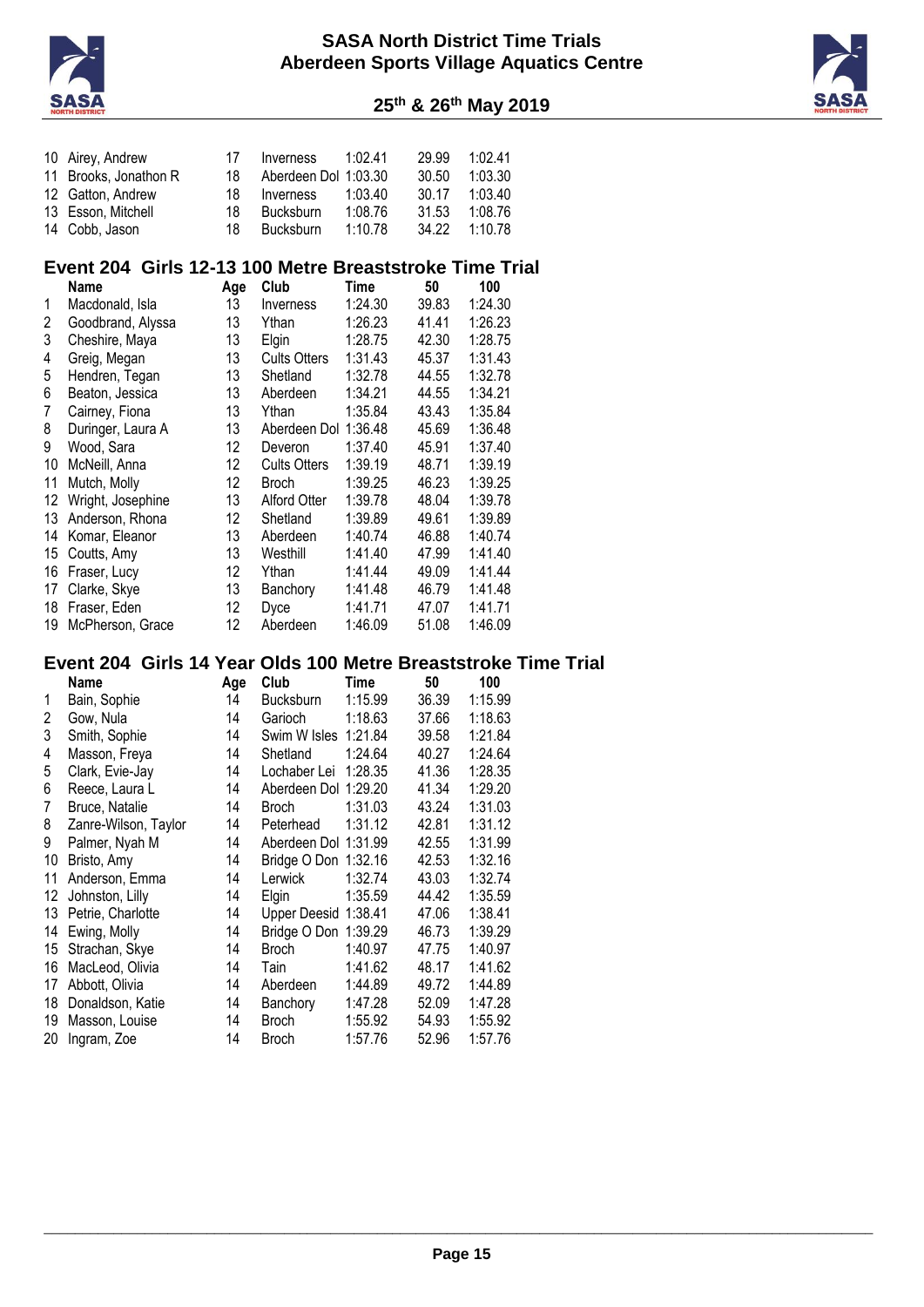



#### **Event 204 Girls 15 Year Olds 100 Metre Breaststroke Time Trial**

|   | <b>Name</b>       | Age | Club                 | Time    | 50    | 100     |
|---|-------------------|-----|----------------------|---------|-------|---------|
| 1 | Maclennan, Mairi  | 15  | Swim W Isles 1:19.42 |         | 37.63 | 1:19.42 |
| 2 | Schulz, Jessica   | 15  | Nairn                | 1:20.76 | 38.10 | 1:20.76 |
| 3 | Hall, Kailyn      | 15  | Aberdeen Per 1:21.12 |         | 38.08 | 1:21.12 |
| 4 | MacDonald, Laurin | 15  | Lochaber Lei 1:24.19 |         | 39.78 | 1:24.19 |
| 5 | Morris, Laurie    | 15  | Lerwick              | 1:28.14 | 40.90 | 1:28.14 |
| 6 | Alexander, Lucy   | 15  | Dyce                 | 1:31.65 | 43.34 | 1:31.65 |
| 7 | Simpson, Emma     | 15  | <b>Broch</b>         | 1:32.11 | 42.41 | 1:32.11 |
| 8 | Watt, Madeleine   | 15  | Stonehaven           | 1:35.09 | 44.60 | 1:35.09 |
| 9 | Lamont, Jessica   | 15  | Aberdeen             | 1:36.86 | 45.84 | 1:36.86 |

#### **Event 204 Girls 16 Year Olds 100 Metre Breaststroke Time Trial**

|   | <b>Name</b>       | Age | Club                 | Time    | 50    | 100     |
|---|-------------------|-----|----------------------|---------|-------|---------|
| 1 | Bowie, Rhona M    | 16  | Aberdeen Dol 1:17.95 |         | 36.18 | 1:17.95 |
| 2 | Anderson, Natasha | 16  | Lerwick              | 1:20.87 | 38.94 | 1:20.87 |
| 3 | Wright, Annabelle | 16  | Alford Otter         | 1:24.27 | 39.90 | 1:24.27 |
| 4 | Murray, Elaine    | 16  | <b>Broch</b>         | 1:27.55 | 40.47 | 1:27.55 |
| 5 | Rattray, Beth     | 16  | Bridge O Don 1:28.12 |         | 41.55 | 1:28.12 |
| 6 | Morton, Janey     | 16  | Elain                | 1:31.87 | 43.86 | 1:31.87 |
| 7 | Addison, Melissa  | 16  | Aberdeen             | 1:43.53 | 49.92 | 1:43.53 |
| 8 | Cooper, Nicole    | 16  | Dyce                 | 1:43.75 | 48.31 | 1:43.75 |
| 9 | Addison, Faye     | 16  | Aberdeen             | 1:45.19 | 50.38 | 1:45.19 |

#### **Event 204 Girls 17-18 100 Metre Breaststroke Time Trial**

|              | <b>Name</b>      | Aae | Club                 | Time    | 50    | 100     |
|--------------|------------------|-----|----------------------|---------|-------|---------|
| $\mathbf{1}$ | Smith, Jasmin    | 18  | Lerwick              | 1:17.41 | 36.35 | 1:17.41 |
| 2            | Jaffrey, Amber   | 17  | <b>Cults Otters</b>  | 1:21.67 | 38.48 | 1:21.67 |
| 3            | Budge, Isla      | 18  | Swim W Isles 1:26.56 |         | 40.02 | 1:26.56 |
| 4            | Fraser, Sarah    | 18  | Dvce                 | 1:26.91 | 41.43 | 1:26.91 |
| 5            | Riach, Emily     | 17  | Ythan                | 1:27.92 | 41.71 | 1:27.92 |
| 6            | Assady, Ronya    | 18  | Aberdeen             | 1:37.54 | 47.35 | 1:37.54 |
| 7            | Scott, Charlotte | 17  | Elain                | 1:40.58 | 46.41 | 1:40.58 |

#### **Event 205 Boys 12-13 200 Metre Breaststroke Time Trial**

|    | <b>Name</b>            | Age | Club                 | Time    | 50    | 100     | 150     | 200     |
|----|------------------------|-----|----------------------|---------|-------|---------|---------|---------|
| 1  | Burr, Layton           | 13  | Dyce                 | 3:04.75 | 42.70 | 1:31.53 | 2:18.89 | 3:04.75 |
| 2  | Tetlow. Fraser         | 13  | Garioch              | 3:05.03 | 43.40 | 1:30.96 | 2:18.20 | 3:05.03 |
| 3  | Mitchell, Jack         | 13  | Bridge O Don 3:11.24 |         | 44.35 | 1:33.80 | 2:22.42 | 3:11.24 |
| 4  | Mitchell, Kyle         | 13  | Garioch              | 3:12.11 | 44.51 | 1:35.26 | 2:23.42 | 3:12.11 |
| 5  | Sutherland, Charlie    | 13  | Wick                 | 3:15.27 | 45.06 | 1:35.32 | 2:25.31 | 3:15.27 |
| 6  | Rattray, Ryan          | 13  | Bridge O Don 3:15.34 |         | 45.82 | 1:35.53 | 2:26.30 | 3:15.34 |
| 7  | Austin, Lewis          | 13  | Tain                 | 3:15.41 | 45.48 | 1:36.15 | 2:27.16 | 3:15.41 |
| 8  | Hall, Greg             | 12  | Bridge O Don 3:15.60 |         | 46.74 | 1:37.63 | 2:28.71 | 3:15.60 |
| 9  | Hall, Daniel           | 12  | Bridge O Don 3:15.83 |         | 45.81 | 1:38.79 | 2:28.74 | 3:15.83 |
| 10 | Gauld, Callum          | 12  | Aberdeen             | 3:18.12 | 44.60 | 1:37.77 | 2:27.05 | 3:18.12 |
| 11 | Shulayev-Barnes, Oscar | 13  | Aberdeen             | 3:21.87 | 46.58 | 1:39.58 | 2:32.13 | 3:21.87 |
| 12 | McLaughlin, Ben        | 13  | Garioch              | 3:25.07 | 46.53 | 1:39.84 | 2:31.68 | 3:25.07 |
| 13 | Skinner, Malachi       | 12  | <b>Broch</b>         | 3:26.88 | 48.91 | 1:43.86 | 2:36.56 | 3:26.88 |
| 14 | Urquhart, Bailey       | 13  | <b>Nairn</b>         | 3:31.12 | 49.96 | 1:44.71 | 2:39.15 | 3:31.12 |
| 15 | Smitton, Andrew        | 13  | Banchory             | 3:35.93 | 48.52 | 1:44.91 | 2:39.81 | 3:35.93 |
| 16 | McCombie, Dylan        | 12  | Banchory             | 3:44.62 | 49.40 | 1:48.55 | 2:48.44 | 3:44.62 |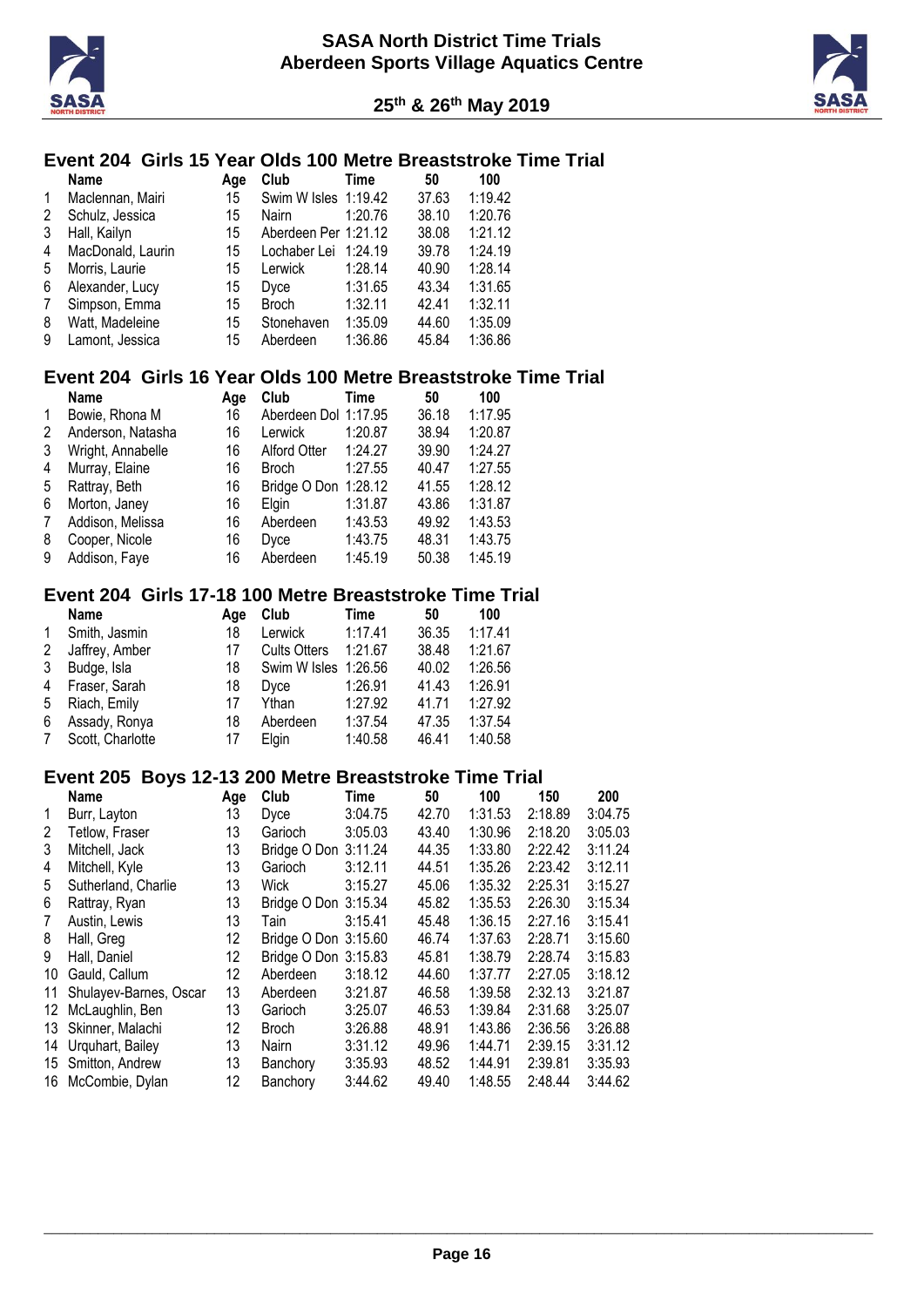



# **Event 205 Boys 14 Year Olds 200 Metre Breaststroke Time Trial**

|                | Name                                                          | Age | Club                 | Time        | 50    | 100     | 150     | 200     |         |         |         |         |
|----------------|---------------------------------------------------------------|-----|----------------------|-------------|-------|---------|---------|---------|---------|---------|---------|---------|
| 1              | Wood, Jacob                                                   | 14  | Elgin                | 2:53.00     | 39.84 | 1:24.33 | 2:09.55 | 2:53.00 |         |         |         |         |
| $\overline{c}$ | Hayes, Ciaran                                                 | 14  | Aberdeen             | 2:55.40     | 40.49 | 1:26.16 | 2:11.64 | 2:55.40 |         |         |         |         |
| 3              | Janavicius, Deimantas                                         | 14  | <b>Broch</b>         | 3:02.62     | 40.49 | 1:28.39 | 2:16.34 | 3:02.62 |         |         |         |         |
| 4              | Clark, Alex                                                   | 14  | Dyce                 | 3:05.90     | 42.56 | 1:30.68 | 2:20.08 | 3:05.90 |         |         |         |         |
| 5              | Broadley, Ryan                                                | 14  | <b>Broch</b>         | 3:07.04     | 41.07 | 1:29.54 | 2:18.77 | 3:07.04 |         |         |         |         |
| 6              | Henry, Chester                                                | 14  | Wick                 | 3:09.51     | 42.16 | 1:30.43 | 2:20.32 | 3:09.51 |         |         |         |         |
| $\overline{7}$ | Carter, Joe                                                   | 14  | Delting              | 3:11.87     | 43.80 | 1:34.01 | 2:24.21 | 3:11.87 |         |         |         |         |
| 8              | Bell, Andrew J                                                | 14  | Aberdeen Dol 3:16.07 |             | 42.03 | 1:32.45 | 2:25.30 | 3:16.07 |         |         |         |         |
| 9              | Thomson, Calum                                                | 14  | Aberdeen             | 3:18.41     | 44.82 | 1:36.12 | 2:28.11 | 3:18.41 |         |         |         |         |
|                | 10 Molnar, Kristof                                            | 14  | Aberdeen             | 3:19.09     | 45.41 | 1:36.75 | 2:28.33 | 3:19.09 |         |         |         |         |
|                | 11 Ritchie, Marcus                                            | 14  | Tain                 | 3:22.64     | 45.05 | 1:37.87 | 2:31.15 | 3:22.64 |         |         |         |         |
|                | 12 Sanger, Nathan                                             | 14  | Peterhead            | 3:23.12     | 46.63 | 1:39.27 | 2:32.92 | 3:23.12 |         |         |         |         |
|                | 13 Cairney, Calum                                             | 14  | Ythan                | 3:24.71     | 45.32 | 1:38.67 | 2:31.33 | 3:24.71 |         |         |         |         |
|                | 14 Sharma, Aarush                                             | 14  | <b>Cults Otters</b>  | 3:25.51     | 46.66 | 1:40.39 | 2:33.19 | 3:25.51 |         |         |         |         |
|                | Event 205 Boys 15 Year Olds 200 Metre Breaststroke Time Trial |     |                      |             |       |         |         |         |         |         |         |         |
|                | <b>Name</b>                                                   | Age | Club                 | Time        | 50    | 100     | 150     | 200     |         |         |         |         |
| 1              | Ward, Logan J                                                 | 15  | Aberdeen Dol 2:54.74 |             | 38.94 | 1:23.78 | 2:08.78 | 2:54.74 |         |         |         |         |
| $\overline{c}$ | Quantrill, Jamie                                              | 15  | Alford Otter         | 2:59.28     | 40.28 | 1:25.85 | 2:13.94 | 2:59.28 |         |         |         |         |
| 3              | Robinson, Rayan                                               | 15  | <b>Cults Otters</b>  | 2:59.80     | 42.21 | 1:27.22 | 2:14.13 | 2:59.80 |         |         |         |         |
| 4              | Kavanagh, James                                               | 15  | Aberdeen             | 3:07.22     | 43.97 | 1:32.02 | 2:20.43 | 3:07.22 |         |         |         |         |
| 5              | Scott, Matthew                                                | 15  | Aberdeen             | 3:18.28     | 46.80 | 1:38.13 | 2:29.84 | 3:18.28 |         |         |         |         |
| 6              | Mackay, Sam                                                   | 15  | Thurso               | 3:28.10     | 47.32 | 1:42.64 | 2:36.27 | 3:28.10 |         |         |         |         |
|                | Event 205 Boys 16 Year Olds 200 Metre Breaststroke Time Trial |     |                      |             |       |         |         |         |         |         |         |         |
|                | Name                                                          | Age | Club                 | Time        | 50    | 100     | 150     | 200     |         |         |         |         |
| 1              | Sharpe, Cameron G                                             | 16  | Aberdeen Dol 2:48.60 |             | 37.20 | 1:21.59 | 2:05.79 | 2:48.60 |         |         |         |         |
| 2              | Weir, Lucas                                                   | 16  | Nairn                | 2:50.44     | 38.58 | 1:23.18 | 2:07.63 | 2:50.44 |         |         |         |         |
| 3              | Hall, Joel                                                    | 16  | <b>Cults Otters</b>  | 2:57.41     | 40.07 | 1:26.56 | 2:11.87 | 2:57.41 |         |         |         |         |
| 4              | Scoular, Scott                                                | 16  | Aberdeen             | 3:06.27     | 42.09 | 1:30.00 | 2:19.22 | 3:06.27 |         |         |         |         |
| 5              | Strasdin, Thomas                                              | 16  | Elgin                | 3:13.40     | 42.22 | 1:32.65 | 2:22.38 | 3:13.40 |         |         |         |         |
|                | Event 205 Boys 17-18 200 Metre Breaststroke Time Trial        |     |                      |             |       |         |         |         |         |         |         |         |
|                | Name                                                          | Age | Club                 | <b>Time</b> | 50    | 100     | 150     | 200     |         |         |         |         |
| 1              | Hutcheon, Mark                                                | 17  | Shetland             | 2:41.87     | 35.89 | 1:18.29 | 2:00.75 | 2:41.87 |         |         |         |         |
| 2              | Hanlon, Matthew                                               | 17  | Swim W Isles 2:45.69 |             | 36.53 | 1:19.21 | 2:03.00 | 2:45.69 |         |         |         |         |
| 3              | Arthur, Andrew                                                | 17  | Aberdeen             | 2:48.36     | 35.75 | 1:17.58 | 2:03.64 | 2:48.36 |         |         |         |         |
| 4              | Barnett, Ewan                                                 | 17  | Elgin                | 2:52.43     | 40.16 | 1:24.81 | 2:10.07 | 2:52.43 |         |         |         |         |
| 5              | Cobb, Jason                                                   | 18  | Bucksburn            | 3:33.79     | 48.37 | 1:43.46 | 2:38.62 | 3:33.79 |         |         |         |         |
|                | Event 206 Girls 12-13 400 Metre IM Time Trial                 |     |                      |             |       |         |         |         |         |         |         |         |
|                | Name                                                          | Age | Club                 | Time        | 50    | 100     | 150     | 200     | 250     | 300     | 350     | 400     |
| 1              | Gault, Eilidh                                                 | 13  | Ythan                | 5:52.16     | 35.69 | 1:19.72 | 2:07.27 | 2:54.82 | 3:42.37 | 4:32.43 | 5:12.95 | 5:52.16 |
| $\overline{c}$ | Goodbrand, Alyssa                                             | 13  | Ythan                | 5:56.04     | 37.48 | 1:23.07 | 2:07.95 | 2:53.07 | 3:42.42 | 4:32.00 | 5:14.62 | 5:56.04 |
| 3              | Irvine, Bethany                                               | 13  | Delting              | 6:00.65     | 38.24 | 1:24.31 | 2:10.48 | 2:56.30 | 3:48.69 | 4:40.05 | 5:22.05 | 6:00.65 |
| 4              | Garden, Isla                                                  | 12  | Garioch              | 6:00.78     | 38.63 | 1:23.46 | 2:08.68 | 2:51.49 | 3:46.42 | 4:40.37 | 5:22.42 | 6:00.78 |
| 5              | Greig, Megan                                                  | 13  | <b>Cults Otters</b>  | 6:07.97     | 40.44 | 1:29.38 | 2:16.39 | 3:03.43 | 3:56.69 | 4:49.79 | 5:29.00 | 6:07.97 |
| 6              | Todd, Layla                                                   | 12  | Delting              | 6:18.64     | 41.34 | 1:28.04 | 2:15.00 | 3:00.90 | 3:55.95 | 4:51.44 | 5:35.39 | 6:18.64 |
| $\overline{7}$ | Powell, Jessica                                               | 12  | Forres               | 6:18.67     | 41.16 | 1:32.72 | 2:21.22 | 3:08.68 | 4:01.68 | 4:56.01 | 5:38.29 | 6:18.67 |
| 8              | Boyd, Tessa                                                   | 12  | Garioch              | 6:33.64     | 43.88 | 1:37.77 | 2:25.18 | 3:12.43 | 4:09.00 | 5:06.16 | 5:50.59 | 6:33.64 |
| 9              | Bateman, Natalie                                              | 13  | Westhill             | 6:38.40     | 40.34 | 1:30.70 | 2:18.42 | 3:06.56 | 4:07.93 | 5:10.48 | 5:55.70 | 6:38.40 |

--- Cowan, Amy 12 Garioch DQ

\_\_\_\_\_\_\_\_\_\_\_\_\_\_\_\_\_\_\_\_\_\_\_\_\_\_\_\_\_\_\_\_\_\_\_\_\_\_\_\_\_\_\_\_\_\_\_\_\_\_\_\_\_\_\_\_\_\_\_\_\_\_\_\_\_\_\_\_\_\_\_\_\_\_\_\_\_\_\_\_\_\_\_\_\_\_\_\_\_\_\_\_\_\_\_\_\_\_\_\_\_\_\_\_\_\_\_ **Page 17**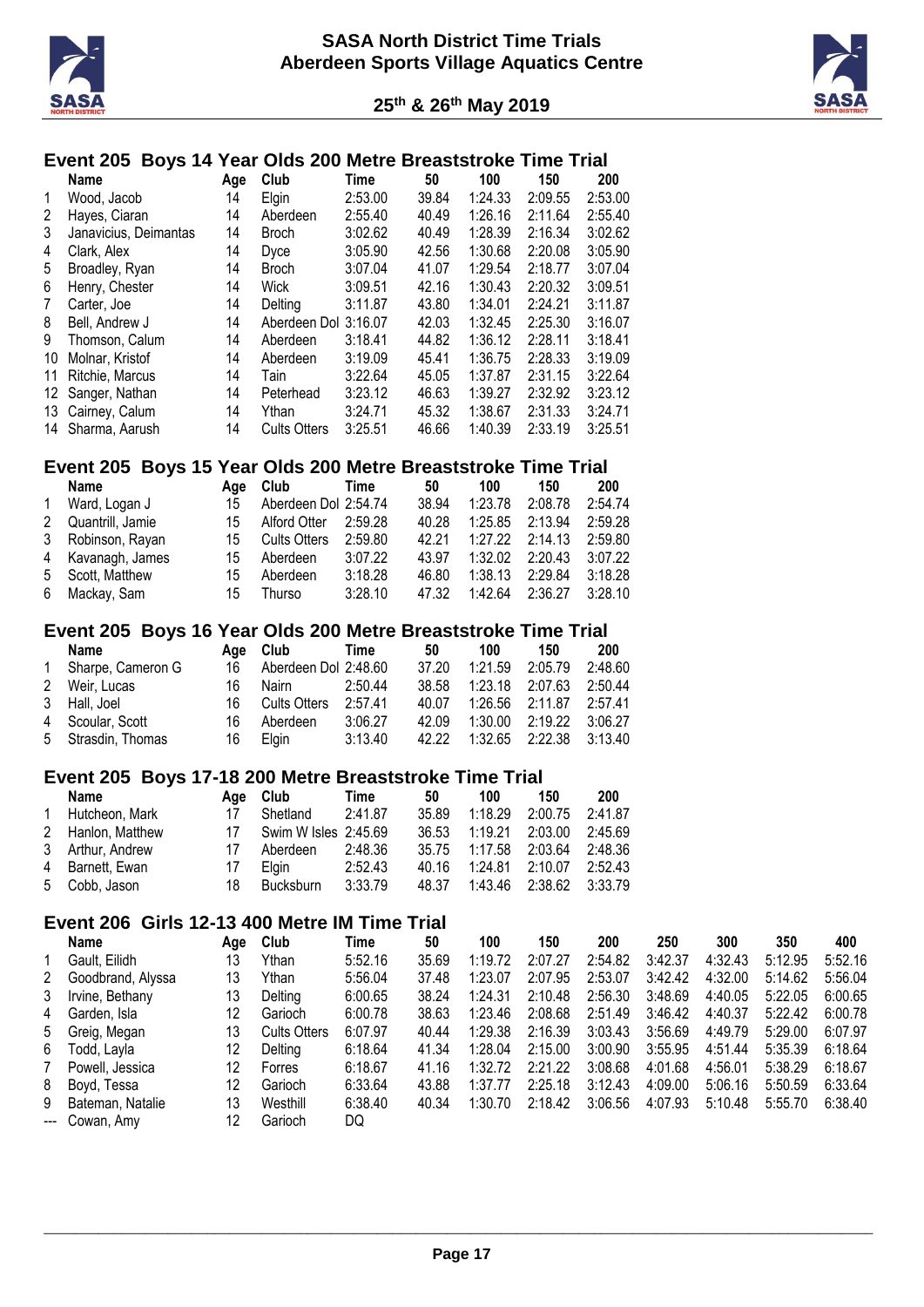



# **Event 206 Girls 14 Year Olds 400 Metre IM Time Trial**

|   | Name                   | Aae | Club                 | Time    | 50    | 100     | 150     | 200     | 250     | 300     | 350     | 400     |
|---|------------------------|-----|----------------------|---------|-------|---------|---------|---------|---------|---------|---------|---------|
|   | Gow. Nula              | 14  | Garioch              | 5:25.07 | 37.13 | 1:19.51 | 2:03.74 | 2:45.77 | 3:28.99 | 4:11.43 | 4:50.28 | 5:25.07 |
|   | 2 Perry, Sienna        | 14  | Bridge O Don 5:32.75 |         | 35.74 | 1:17.10 | 2:01.06 | 2:43.48 | 3:31.74 | 4:19.80 | 4:55.72 | 5:32.75 |
|   | 3 Loughray, Hannah     | 14  | Lochaber Lei 5:49.47 |         | 38.62 | 1:22.48 | 2:08.76 | 2:51.45 | 3:41.34 | 4:30.61 | 5:11.06 | 5:49.47 |
| 4 | Masson, Freya          | 14  | Shetland             | 5:52.64 | 37.57 | 1:21.02 | 2:08.19 | 2:54.46 | 3:41.48 | 4:30.08 | 5:12.69 | 5:52.64 |
|   | 5 MacDonald, Ellen     | 14  | Garioch              | 5:56.09 | 36.86 | 1:23.14 | 2:08.16 | 2:53.19 | 3:45.64 | 5:18.02 | 5:56.09 |         |
|   | 6 Zanre-Wilson, Taylor | 14  | Peterhead            | 6:01.74 | 38.73 | 1:25.79 | 2:13.01 | 2:58.46 | 3:49.12 | 4:40.86 | 5:22.06 | 6:01.74 |
| 7 | Sellar, Emma           | 14  | Stonehaven           | 6:06.60 | 37.86 | 1:21.34 | 2:10.62 | 2:58.19 | 3:51.34 | 4:44:44 | 5:27.34 | 6:06.60 |
| 8 | Buchan, Phoebe         | 14  | Broch                | 6:10.67 | 39.74 | 1:28.41 | 2:17.89 | 3:05.58 | 3:57.68 | 4:50.16 | 5:32.08 | 6:10.67 |
|   | 9 Bruce, Natalie       | 14  | <b>Broch</b>         | 6:15.01 | 39.22 | 1:30.47 | 2:18.22 | 3:03.59 | 4:00.86 | 4:55.94 | 5:36.05 | 6:15.01 |
|   |                        |     |                      |         |       |         |         |         |         |         |         |         |

#### **Event 206 Girls 15 Year Olds 400 Metre IM Time Trial**

|   | Name              | Aae | Club                 | Time    | 50    | 100     | 150     | 200             | 250     | 300     | 350     | 400     |
|---|-------------------|-----|----------------------|---------|-------|---------|---------|-----------------|---------|---------|---------|---------|
|   | Hall, Kailyn      | 15  | Aberdeen Per 5:16.18 |         | 34.29 | 1:12.41 | 1:59.57 | 2:41.87         | 3:25.00 | 4:08.00 | 4:43.79 | 5:16.18 |
| 2 | Boddie, Catherine | 15  | Garioch              | 5:17.50 | 32.51 | 1:10.68 | 1:51.24 | 2:29.76         | 3:16.56 | 4:04.02 | 4:42.28 | 5:17.50 |
|   | 3 Simpson, Holly  | 15  | Bridge O Don 5:30.19 |         | 32.79 | 1:11.86 | 1:56.12 | 2:39.84         | 3:25.67 | 4:14.85 | 4:52.64 | 5:30.19 |
|   | 4 Cassidy, Kate   | 15  | Dvce                 | 5:39.98 | 35.73 | 1:13.93 | 1:59.29 | 2:42.38 3:34.39 |         | 4:22.67 | 5:03.48 | 5:39.98 |
|   | 5 Rhodes, Jessica | 15  | Aberdeen             | 6:13.72 | 40.90 | 1:28.62 | 2:14.49 | 3:01.26         | 3:55.14 | 4:51.29 | 5:33.72 | 6:13.72 |
| 6 | Allan, Laura      | 15  | Garioch              | 6:16.33 | 39.86 | 1:30.39 | 2:16.41 | 3:03.20         | 3:58.96 | 4:55.45 | 5:36.28 | 6:16.33 |
|   | --- Jones, Freja  | 15  | Alford Otter         | DQ      |       |         |         |                 |         |         |         |         |

#### **Event 206 Girls 16 Year Olds 400 Metre IM Time Trial**

| Name               | Aae | Club         | Time    | 50    | 100                                                                  | 150 | 200 | 250 | 300 | 350                                                           | 400 |
|--------------------|-----|--------------|---------|-------|----------------------------------------------------------------------|-----|-----|-----|-----|---------------------------------------------------------------|-----|
| Wright, Annabelle  | 16  | Alford Otter | 5:33.42 |       | 34.46  1:14.35  1:58.83  2:41.88  3:30.31  4:19.37  4:56.52  5:33.42 |     |     |     |     |                                                               |     |
| 2 Officer, Georgia | 16  | Elain        | 5:33.76 |       | 33.16  1:12.95  1:56.46  2:40.95  3:26.03  4:13.83  4:54.15  5:33.76 |     |     |     |     |                                                               |     |
| 3 Wood, Maree      | 16  | Tain         | 5.37.49 | 34.06 |                                                                      |     |     |     |     | 1:17.28  2:01.98  2:44.36  3:31.76  4:19.68  4:59.37  5:37.49 |     |

#### **Event 206 Girls 17-18 400 Metre IM Time Trial**

| Name           | Age | Club  | Time    | 50 | 100                                                                  | 150 | 200 | 250 | 300 | 350 | 400 |
|----------------|-----|-------|---------|----|----------------------------------------------------------------------|-----|-----|-----|-----|-----|-----|
| Lawrie, Brooke |     | Nairn | 5:32.17 |    | 34.78  1:15.37  1:58.54  2:40.34  3:30.11  4:19.84  4:56.40  5:32.17 |     |     |     |     |     |     |

# **Event 207 Boys 12-13 50 Metre Butterfly Time Trial**

|   | <b>Name</b>            | Age | Club               | Time  |     | Name                   | Age | Club                | Time  |
|---|------------------------|-----|--------------------|-------|-----|------------------------|-----|---------------------|-------|
| 1 | Gibson, Jake           | 13  | <b>Broch</b>       | 29.45 | 13. | Urquhart, Bailey       | 13  | Nairn               | 35.88 |
| 2 | Bullough, Magnus       | 13  | Delting            | 29.97 | 14  | Jamieson, Murray       | 13  | Stonehaven          | 35.91 |
| 3 | Brown, Lucas           | 13  | <b>Elain</b>       | 30.84 | 15  | Jackson, Logan         | 12  | <b>Cults Otters</b> | 36.44 |
| 4 | MacDonald, Calvin      | 13  | <b>Bucksburn</b>   | 31.83 | 16  | Gauld, Callum          | 12  | Aberdeen            | 36.54 |
| 5 | Burr, Layton           | 13  | Dvce               | 33.52 | 17  | Shulayev-Barnes, Oscar | 13  | Aberdeen            | 36.60 |
| 6 | Liversedge, Torin      | 12  | Upper Deesid 33.89 |       | 18  | Smitton, Andrew        | 13  | Banchory            | 36.92 |
|   | Mitchell, Jack         | 13  | Bridge O Don 34.00 |       | 19  | Johnson, Lukas         | 12  | <b>Cults Otters</b> | 37.38 |
| 8 | Austin, Lewis          | 13  | Tain               | 34.23 |     | 20 Cann, Sean          | 12  | Lochaber Lei        | 38.04 |
| 9 | Rattray, Ryan          | 13  | Bridge O Don 34.94 |       | 21  | Scally, Logan          | 12  | Bridge O Don 38.50  |       |
|   | *10 Lorimer, Jack      | 13  | Ythan              | 35.31 | 22  | McCombie, Dylan        | 12  | Banchory            | 38.67 |
|   | *10 McLaughlin, Fraser | 12  | <b>Elain</b>       | 35.31 |     | 23 Boddie, James       | 12  | Garioch             | 39.00 |
|   | 12 Ward, Irvine J      | 12  | Aberdeen Dol 35.49 |       | 24  | Hardie, Charlie        | 13  | Westhill            | 39.50 |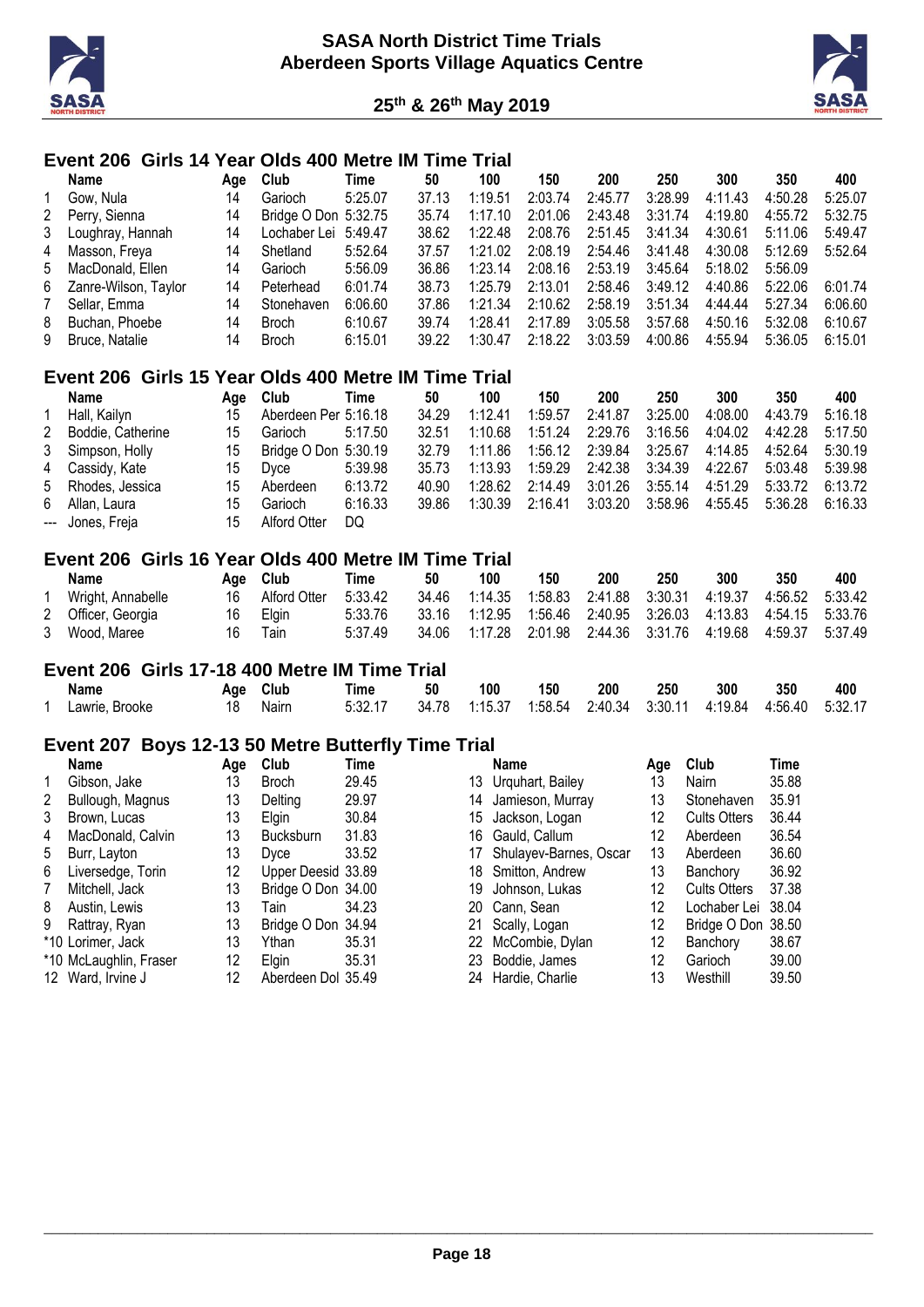

9 Ross, Eleanor



#### **Event 207 Boys 14 Year Olds 50 Metre Butterfly Time Trial**

| 1<br>2<br>3<br>4<br>5<br>6<br>7<br>8<br>9   | <b>Name</b><br>Nicolson, Tom<br>Arthur, Cameron<br>Clubb, Finlay M<br>Janavicius, Deimantas<br>Sutherland, Lewis<br>Carter, Joe<br>Brodie, Andrew I<br>Clark, Alex<br>Masson, James | Age<br>14<br>14<br>14<br>14<br>14<br>14<br>14<br>14<br>14 | Club<br>Delting<br>Ythan<br>Aberdeen Dol 30.79<br><b>Broch</b><br>Wick<br>Delting<br>Aberdeen Dol 32.53<br>Dyce<br>Shetland         | Time<br>29.91<br>30.55<br>31.79<br>32.10<br>32.27<br>33.06<br>33.26                          | 11<br>15<br>16<br>17                         | <b>Name</b><br>10 Meyer, Chad<br>Sanger, Nathan<br>12 Johnson, Cailean<br>13 Banford, Ben<br>14 Milner, Joseph<br>Sharma, Aarush<br>Ritchie, Marcus<br>Bell, Andrew J | Age<br>14<br>14<br>14<br>14<br>14<br>14<br>14<br>14 | Club<br><b>Cults Otters</b><br>Peterhead<br>Lerwick<br>Forres<br>Aberdeen Dol 35.83<br><b>Cults Otters</b><br>Tain<br>Aberdeen Dol 39.26     | <b>Time</b><br>33.27<br>33.58<br>34.11<br>35.71<br>36.76<br>37.52                   |
|---------------------------------------------|-------------------------------------------------------------------------------------------------------------------------------------------------------------------------------------|-----------------------------------------------------------|-------------------------------------------------------------------------------------------------------------------------------------|----------------------------------------------------------------------------------------------|----------------------------------------------|-----------------------------------------------------------------------------------------------------------------------------------------------------------------------|-----------------------------------------------------|----------------------------------------------------------------------------------------------------------------------------------------------|-------------------------------------------------------------------------------------|
|                                             | Event 207 Boys 15 Year Olds 50 Metre Butterfly Time Trial<br><b>Name</b>                                                                                                            | Age                                                       | Club                                                                                                                                | <b>Time</b>                                                                                  |                                              | <b>Name</b>                                                                                                                                                           | Age                                                 | Club                                                                                                                                         | <b>Time</b>                                                                         |
| 1<br>$\overline{2}$<br>3<br>4<br>5          | Travis, Cameron<br>Siggins, Darragh<br>Ward, Logan J<br>Brechenser, Kieran M<br>Thompson, Daniel                                                                                    | 15<br>15<br>15<br>15<br>15                                | Aberdeen Per 27.11<br><b>Cults Otters</b><br>Aberdeen Dol 29.93<br>Aberdeen Dol 29.94<br>Shetland                                   | 29.79<br>32.33                                                                               | 6<br>7<br>8<br>9<br>---                      | Walker, Clark D<br>Campbell, Andrew<br>Kavanagh, James<br>Quantrill, Jamie<br>Pickering, Louis                                                                        | 15<br>15<br>15<br>15<br>15                          | Aberdeen Dol 32.80<br>Thurso<br>Aberdeen<br><b>Alford Otter</b><br>Thurso                                                                    | 33.15<br>34.66<br>35.63<br>DQ                                                       |
|                                             | Event 207 Boys 16 Year Olds 50 Metre Butterfly Time Trial                                                                                                                           |                                                           |                                                                                                                                     |                                                                                              |                                              |                                                                                                                                                                       |                                                     |                                                                                                                                              |                                                                                     |
| 1<br>2<br>3<br>4                            | <b>Name</b><br>Taylor, James<br>Agnew, Callum<br>Currie, Euan<br>Seward, Matthew K                                                                                                  | Age<br>16<br>16<br>16<br>16                               | Club<br>Unattached<br>Dyce<br>Ythan<br>Aberdeen Dol 28.98                                                                           | <b>Time</b><br>27.21<br>28.61<br>28.79                                                       | 5<br>6<br>$\overline{7}$<br>8                | <b>Name</b><br>Brown, Calvin<br>Millar, Adam<br>Sharpe, Cameron G<br>Strasdin, Thomas                                                                                 | Age<br>16<br>16<br>16<br>16                         | Club<br>Elgin<br>Shetland<br>Aberdeen Dol 31.08<br>Elgin                                                                                     | <b>Time</b><br>29.25<br>29.93<br>32.57                                              |
|                                             | Event 207 Boys 17-18 50 Metre Butterfly Time Trial                                                                                                                                  |                                                           |                                                                                                                                     |                                                                                              |                                              |                                                                                                                                                                       |                                                     |                                                                                                                                              |                                                                                     |
| 1<br>2<br>3<br>4<br>5<br>6<br>7<br>8        | <b>Name</b><br>Arthur, Andrew<br>Hutcheon, Mark<br>Macmillan, Calum A<br>Coueslant, Archie C<br>McNally, Phelim J<br>Gatton, Andrew<br>Malcolmson, Luke<br>Hamilton, Jack           | Age<br>17<br>17<br>17<br>17<br>18<br>18<br>17<br>18       | Club<br>Aberdeen<br>Shetland<br>Westhill<br>Aberdeen Dol 28.69<br>Aberdeen Dol 28.81<br>Inverness<br>Shetland<br>Lochaber Lei 29.60 | <b>Time</b><br>27.43<br>27.84<br>28.16<br>28.92<br>29.57                                     | 9<br>11<br>13<br>14<br>15                    | <b>Name</b><br>Smith, Michael J<br>10 Hanlon, Matthew<br>Esson, Mitchell<br>12 Airey, Andrew<br>Petrie, Liam<br>Cann, William<br>Brooks, Jonathon R                   | Age<br>17<br>17<br>18<br>17<br>17<br>18<br>18       | Club<br>Aberdeen Dol 30.25<br>Swim W Isles 30.28<br>Bucksburn<br>Inverness<br>Upper Deesid 30.52<br>Lochaber Lei 31.37<br>Aberdeen Dol 31.49 | <b>Time</b><br>30.34<br>30.45                                                       |
|                                             | Event 208 Girls 12-13 50 Metre Backstroke Time Trial                                                                                                                                |                                                           |                                                                                                                                     |                                                                                              |                                              |                                                                                                                                                                       |                                                     |                                                                                                                                              |                                                                                     |
| 1<br>2<br>3<br>4<br>5<br>*6<br>*6<br>8<br>9 | Name<br>Hendren, Tegan<br>Goodbrand, Alyssa<br>Gault, Eilidh<br>Bateman, Natalie<br>Beaton, Jessica<br>Wiseman, Malaena<br>Wraight, Charlotte<br>McLean, Chloe<br>Ross, Eleanor     | Age<br>13<br>13<br>13<br>13<br>13<br>13<br>12<br>12<br>13 | Club<br>Shetland<br>Ythan<br>Ythan<br>Westhill<br>Aberdeen<br>Lerwick<br>Westhill<br><b>Cults Otters</b><br>Tain                    | <b>Time</b><br>36.11<br>36.12<br>36.13<br>36.19<br>36.58<br>36.68<br>36.68<br>36.78<br>36.82 | 10<br>11<br>12<br>13<br>14<br>15<br>16<br>17 | Name<br>McNeill, Anna<br>Currie, Erin<br>Irvine, Bethany<br>Todd, Layla<br>Anderson, Rhona<br>McPherson, Grace<br>Hogarth, Milah<br>Cowan, Amy                        | Age<br>12<br>13<br>13<br>12<br>12<br>12<br>13<br>12 | Club<br><b>Cults Otters</b><br>Ythan<br>Delting<br>Delting<br>Shetland<br>Aberdeen<br>Banchory<br>Garioch                                    | <b>Time</b><br>36.87<br>37.41<br>37.62<br>38.11<br>38.19<br>38.82<br>39.29<br>39.73 |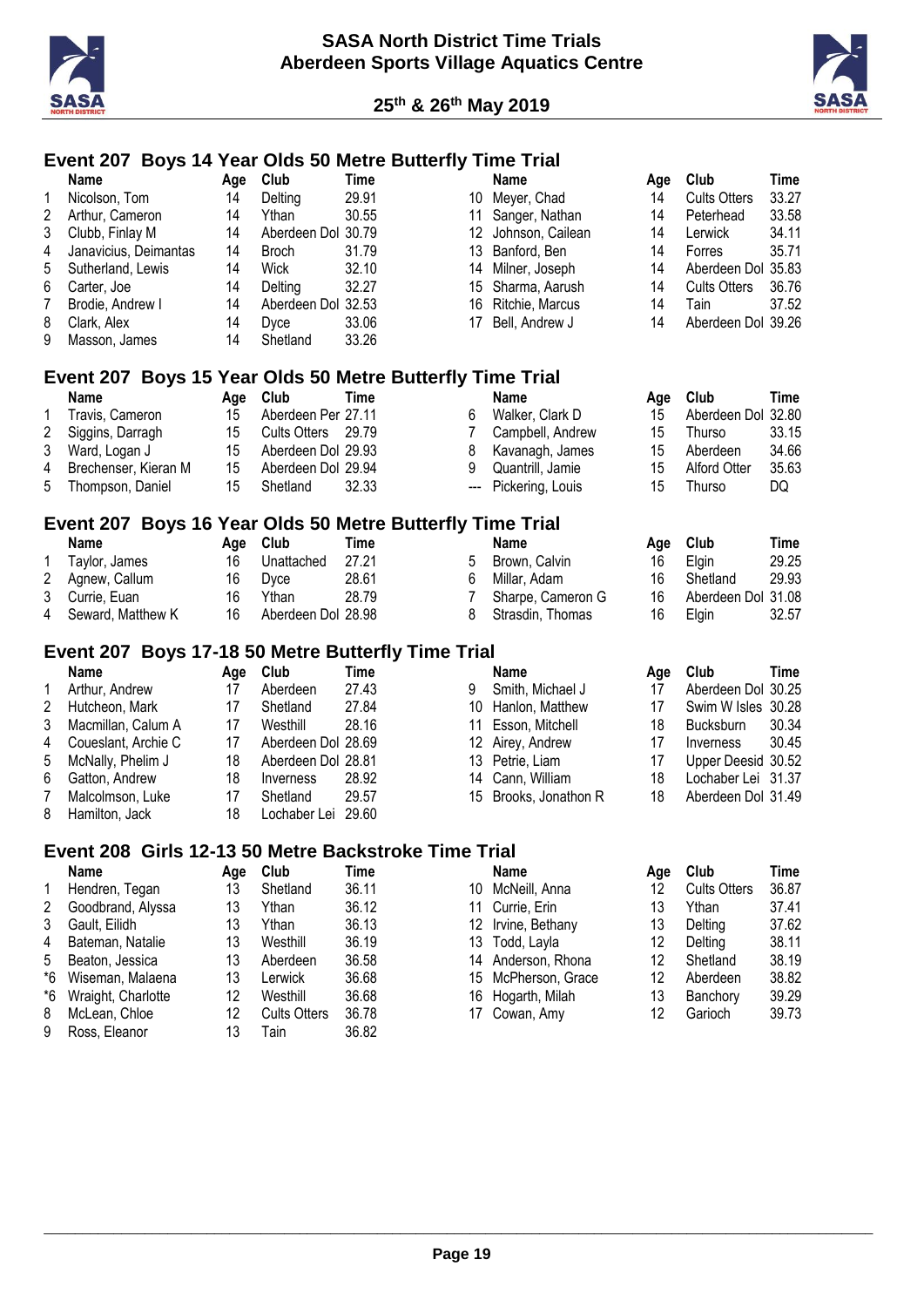



# **Event 208 Girls 14 Year Olds 50 Metre Backstroke Time Trial**

|   | Name                   | Aae | <b>Club</b>        | Time  | Name                 | Aae | Club               | Time  |
|---|------------------------|-----|--------------------|-------|----------------------|-----|--------------------|-------|
| 1 | Mill, Emma             | 14  | <b>Wick</b>        | 33.33 | 10 Masson, Freya     | 14  | Shetland           | 38.20 |
|   | 2 Bain, Sophie         | 14  | <b>Bucksburn</b>   | 34.43 | 11 Strachan, Skye    | 14  | Broch              | 39.08 |
|   | 3 Clark, Evie-Jay      | 14  | Lochaber Lei 35.17 |       | 12 Thomas, Lucy      | 14  | Broch              | 39.29 |
|   | 4 Johnston, Lilly      | 14  | <b>Elain</b>       | 36.29 | 13 MacLeod, Olivia   | 14  | Tain               | 39.5' |
|   | 5 MacLean, Danni       | 14  | Lochaber Lei 36.56 |       | 14 Smith, Sophie     | 14  | Swim W Isles 39.54 |       |
|   | 6 Bristo, Amy          | 14  | Bridge O Don 36.59 |       | 15 Menzies, Isla     | 14  | Huntly             | 39.92 |
| 7 | Buchan, Phoebe         | 14  | Broch              | 36.63 | 16 Petrie, Charlotte | 14  | Upper Deesid 39.99 |       |
|   | 8 Bruce, Natalie       | 14  | <b>Broch</b>       | 37.39 | 17 Sellar, Emma      | 14  | Stonehaven         | 40.97 |
|   | 9 Zanre-Wilson, Taylor | 14  | Peterhead          | 37.55 |                      |     |                    |       |

| ck               | 33.33 |
|------------------|-------|
| cksburn          | 34.43 |
| chaber Lei       | 35.17 |
| ηin              | 36.29 |
| chaber Lei 36.56 |       |
| dge O Don 36.59  |       |
| วch              | 36.63 |
| och              | 37.39 |
|                  |       |

| <b>Name</b>          | Age | Club               | Time  |
|----------------------|-----|--------------------|-------|
| 10 Masson, Freya     | 14  | Shetland           | 38.20 |
| 11 Strachan, Skye    | 14  | <b>Broch</b>       | 39.08 |
| 12 Thomas, Lucy      | 14  | <b>Broch</b>       | 39.29 |
| 13 MacLeod, Olivia   | 14  | Tain               | 39.51 |
| 14 Smith, Sophie     | 14  | Swim W Isles 39.54 |       |
| 15 Menzies, Isla     | 14  | Huntly             | 39.92 |
| 16 Petrie, Charlotte | 14  | Upper Deesid 39.99 |       |
| 17 Coller Emmo       | 11  | $Chophayon$ $AD07$ |       |

#### **Event 208 Girls 15 Year Olds 50 Metre Backstroke Time Trial**

|    | Name                  | Age | Club               | Time  |    | Name                | Aae | Club                | Time  |
|----|-----------------------|-----|--------------------|-------|----|---------------------|-----|---------------------|-------|
|    | Coia-Gamble, Kaitlin  | 15  | Inverness          | 33.47 | 11 | MacDonald, Laurin   | 15  | Lochaber Lei        | 36.77 |
|    | Reynard, Maya L       | 15  | Aberdeen Dol 33.92 |       |    | 12 Simpson, Emma    | 15  | <b>Broch</b>        | 37.26 |
|    | Boddie, Catherine     | 15  | Garioch            | 34.66 |    | 13 Simpson, Bethany | 15  | <b>Cults Otters</b> | 37.28 |
| 4  | MacPherson, Alice Ann | 15  | Lochaber Lei 35.01 |       |    | 14 Schulz, Jessica  | 15  | Nairn               | 37.54 |
| 5  | Alexander, Lucy       | 15  | Dyce               | 35.06 |    | 15 Simpson, Holly   | 15  | Bridge O Don 37.59  |       |
| 6. | Geddes, Kate E        | 15  | Aberdeen Dol 35.51 |       |    | 16 Riach, Jessica C | 15  | Ythan               | 38.37 |
|    | Farrands, Kirsty      | 15  | Alford Otter       | 35.57 | 17 | Allan. Laura        | 15  | Garioch             | 38.58 |
| 8  | Watt. Madeleine       | 15  | Stonehaven         | 36.34 | 18 | Ironside, Hayleigh  | 15  | Aberdeen            | 39.16 |
| 9  | Maclennan, Mairi      | 15  | Swim W Isles 36.61 |       |    | 19 Laditi, Hannah   | 15  | Inverness           | 39.64 |
|    | 10 Cassidy, Kate      | 15  | Dvce               | 36.70 |    |                     |     |                     |       |

# **Event 208 Girls 16 Year Olds 50 Metre Backstroke Time Trial**

|              | Name                    | Aae | Club             | Time  |   | Name                 | Aae | Club               | Time  |
|--------------|-------------------------|-----|------------------|-------|---|----------------------|-----|--------------------|-------|
|              | Shand, Holly J          | 16  | Elgin            | 31.06 | 9 | Anderson, Natasha    | 16  | Lerwick            | 36.63 |
| $\mathbf{2}$ | Murray, Elaine          | 16  | Broch            | 31.40 |   | 10 Rattray, Beth     | 16  | Bridge O Don 39.13 |       |
| 3            | Wood, Maree             | 16  | Tain             | 31.45 |   | 11 Morton, Janey     | 16  | Elain              | 40.06 |
|              | 4 MacDonald, Mairi      | 16  | <b>Bucksburn</b> | 32.87 |   | 12 Graham, Caitlin   | 16  | Inverness          | 40.35 |
|              | 5 Sutherland, Catriona  | 16  | Elain            | 33.08 |   | 13 Addison, Melissa  | 16  | Aberdeen           | 42.06 |
| 6            | Reid, Anna              | 16  | Nairn            | 33.49 |   | 14 Robertson, Nicola | 16  | Aberdeen           | 43.38 |
|              | Mackay, Eilidh          | 16  | Nairn            | 35.92 |   | 15 Addison, Faye     | 16  | Aberdeen           | 44.20 |
|              | 8 Smith-Macaulay, Rosie | 16  | Nairn            | 36.23 |   |                      |     |                    |       |

#### **Event 208 Girls 17-18 50 Metre Backstroke Time Trial**

|   | <b>Name</b>         | Aae | Club               | Time  |   | <b>Name</b>         | Aae | Club               | Time  |
|---|---------------------|-----|--------------------|-------|---|---------------------|-----|--------------------|-------|
|   | Fraser, Sarah       | 18  | Dyce               | 33.04 |   | Mann, Ellen         |     | Shetland           | 34.69 |
|   | 2 Jaffrey, Amber    |     | Cults Otters       | 33.08 | 8 | Newlands, Georgie   | 17  | <b>Elgin</b>       | 35.25 |
|   | *3 Orbell, On Yee   | 18  | Aberdeen Dol 33.12 |       | 9 | Budge, Isla         |     | Swim W Isles 35.68 |       |
|   | *3 Sandison, Lauren |     | Shetland           | 33.12 |   | 10 Assady, Ronya    | 18  | Aberdeen           | 37.43 |
| 5 | Riach, Emily        |     | Ythan              | 33.98 |   | 11 Scott, Charlotte |     | Elain              | 40.64 |
|   | 6 McLean, Erin      | 18  | Dyce               | 34.65 |   |                     |     |                    |       |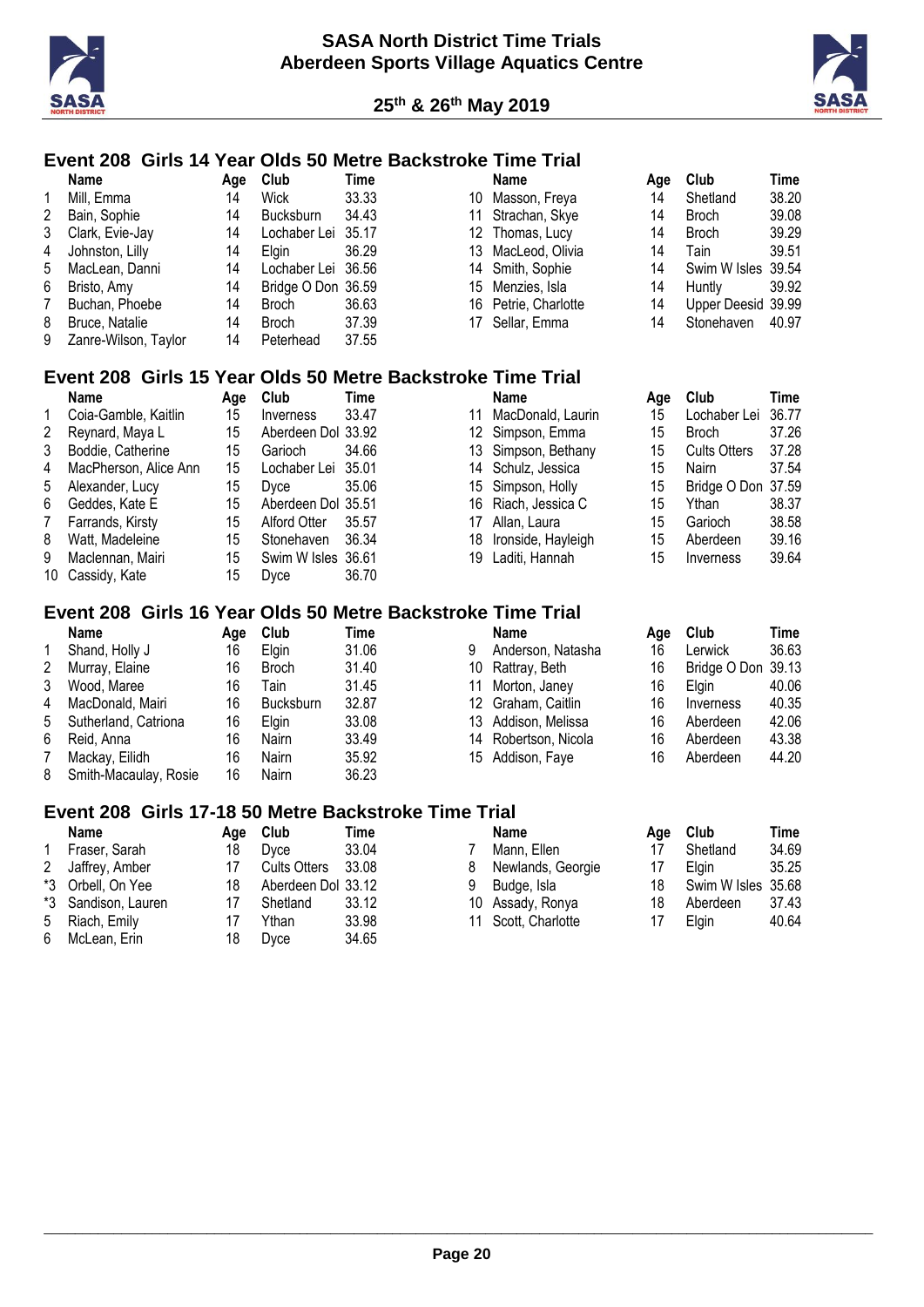



#### **Event 209 Boys 12-13 800 Metre Freestyle Time Trial**

|   | Name             |     | Club             | Time     | 50      | 100             | 150     | 200     | 250      | 300      | 350      | 400      |
|---|------------------|-----|------------------|----------|---------|-----------------|---------|---------|----------|----------|----------|----------|
|   |                  | Age |                  |          | 450     | 500             | 550     | 600     | 650      | 700      | 750      | 800      |
|   | McLaughlin, Ben  | 13  | Garioch          | 9:53.03  | 34.08   | 1:11.79         | 1:49.40 | 2:27.20 | 3:05.17  | 3:43.54  | 4:21.01  | 4:58.69  |
|   |                  |     |                  |          | 5:36.07 | 6:13.34         | 6:50.68 | 7:27.87 | 8:04.94  | 8:41.64  | 9:18.04  | 9:53.03  |
| 2 | Tetlow, Fraser   | 13  | Garioch          | 9:56.34  | 34.20   | 1:11.68         | 1:49.17 | 2:27.12 | 3:05.24  | 3:43.07  | 4:20.64  | 4:58.80  |
|   |                  |     |                  |          | 5:36.56 | 6:14.35         | 6:52.05 | 7:29.29 | 8:06.86  | 8:44.03  | 9:21.11  | 9:56.34  |
| 3 | Lennox, Kieran   | 13  | <b>Bucksburn</b> | 10:32.76 | 35.30   | 1:15.92         | 1:57.93 | 2:38.03 | 3:19.81  | 3:59.57  | 4:41.41  | 5:21.19  |
|   |                  |     |                  |          | 6:01.59 | 6:40.44         | 7:20.41 | 7:59.47 | 8:39.00  | 9:16.75  | 9:56.25  | 10:32.76 |
| 4 | Mitchell, Kyle   | 13  | Garioch          | 10:33.94 | 34.53   | 1:15.86         | 1:55.01 | 2:34.78 | 3:13.67  | 3:53.42  | 4:33.16  | 5:12.81  |
|   |                  |     |                  |          | 5:52.00 | 6:33.74         | 7:13.25 | 7:54.42 | 8:33.46  | 9:13.21  | 9:53.05  | 10:33.94 |
| 5 | Bullough, Magnus | 13  | Delting          | 10:40.41 | 36.45   | 1:16.02         | 1:56.65 | 2:38.06 | 3:19.18  | 4:00.53  | 4:41.13  | 5:22.27  |
|   |                  |     |                  |          | 6:03.50 | 6:45.02         | 7:25.34 | 8:06.44 | 8:46.60  | 9:26.65  | 10:05.21 | 10:40.41 |
| 6 | Skinner, Malachi | 12  | <b>Broch</b>     | 10:41.44 | 38.10   | 1:18.38         | 2:00.04 | 2:40.55 | 3:21.34  | 4:01.70  | 4:43.81  | 5:24.63  |
|   |                  |     |                  |          |         | 6:06.56 6:47.05 | 7:27.96 | 8:09.08 | 8:47.60  | 9:27.64  | 10:05.71 | 10:41.44 |
|   | McCombie, Dylan  | 12  | Banchory         | 13:10.09 | 41.34   | 1:29.99         | 2:19.66 | 3:09.55 | 4:00.90  | 4:52.40  | 5:42.54  | 6:34.89  |
|   |                  |     |                  |          | 7:25.40 | 8:17.26         | 9:08.55 | 9:58.08 | 10:46.98 | 11:36.90 | 12:23.77 | 13:10.09 |

#### **Event 209 Boys 14 Year Olds 800 Metre Freestyle Time Trial**

|   | <b>Name</b>      | Aqe | Club      | Time     | 50    | 100                 | 150     | 200     | 250     | 300      | 350               | 400      |
|---|------------------|-----|-----------|----------|-------|---------------------|---------|---------|---------|----------|-------------------|----------|
|   |                  |     |           |          | 450   | 500                 | 550     | 600     | 650     | 700      | 750               | 800      |
|   | Nicolson, Tom    | 14  | Delting   | 9:53.43  | 34.07 | 1:12.27             | 1:50.10 | 2:28.30 | 3:06.23 | 3:44.83  | 4:22.28           | 5:00.40  |
|   |                  |     |           |          |       | 5:37.86 6:15.91     | 6:53.42 | 7:31.06 | 8:08.37 | 8:44.63  | 9:20.77           | 9:53.43  |
| 2 | Thomson, Calum   | 14  | Aberdeen  | 10:59.18 | 35.40 | 1:15.88             | 1:57.51 | 2:40.25 | 3:22.01 | 4:04.49  | 4:46.01           | 5:28.91  |
|   |                  |     |           |          |       | $6:11.09$ $6:53.90$ | 7:35.31 | 8:17.74 | 8:59.06 | 9:40.45  | 10:20.84          | 10:59.18 |
|   | 3 Sanger, Nathan | 14  | Peterhead | 11:00.20 | 35.99 | 1:17.05             | 1:58.96 | 2:40.40 | 3:22.29 | 4:04.11  | 4:46.60           | 5:28.85  |
|   |                  |     |           |          |       | 6:11.72 6:54.29     | 7:37.05 | 8:18.13 | 8:59.68 | 9:41.12  | 10:21.63 11:00.20 |          |
| 4 | Elrick, Lewis    | 14  | Westhill  | 11:30.91 | 35.96 | 1:18.38             | 2:02.44 | 2:47.61 | 3:31.46 | 4:16.63  | 5:01.39           | 5:46.46  |
|   |                  |     |           |          |       | $6:29.90$ 7:15.35   | 7:58.62 | 8:43.73 | 9:25.02 | 10:09.07 | 10:51.49 11:30.91 |          |

#### **Event 209 Boys 15 Year Olds 800 Metre Freestyle Time Trial**

| Name                | Age | Club                | Time     | 50    | 100               | 150     | 200     | 250     | 300     | 350     | 400      |
|---------------------|-----|---------------------|----------|-------|-------------------|---------|---------|---------|---------|---------|----------|
|                     |     |                     |          | 450   | 500               | 550     | 600     | 650     | 700     | 750     | 800      |
| Taylor, Jon         | 15  | <b>Cults Otters</b> | 8:56.34  | 31.11 | 1:03.85           | 1:37.83 | 2:11.53 | 2:45.56 | 3:19.29 | 3:53.54 | 4:27.55  |
|                     |     |                     |          |       | 5:01.57 5:35.58   | 6:10.03 | 6:44.01 | 7:18.23 | 7:52.23 | 8:25.86 | 8:56.34  |
| 2 Sutherland, Ethan | 15  | Westhill            | 9:47.80  | 33.14 | 1:09.53           | 1:46.38 | 2:23.44 | 3:00.68 | 3:38.70 | 4:17.05 | 4:54.54  |
|                     |     |                     |          |       | 5:31.15 6:08.72   | 6:46.18 | 7:23.11 | 8:00.07 | 8:37.03 | 9:13.24 | 9:47.80  |
| 3 Robinson, Rayan   | 15  | <b>Cults Otters</b> | 9:51.09  | 32.30 | 1:08.29           | 1:45.39 | 2:22.42 | 2:59.95 | 3:37.02 | 4:14.22 | 4:52.07  |
|                     |     |                     |          |       | $5:29.97$ 6:08.19 | 6:45.94 | 7:24.12 | 8:02.23 | 8:39.66 | 9:16.05 | 9:51.09  |
| 4 Hay, Lewis        | 15  | Ythan               | 10:29.12 | 32.72 | 1:10.16           | 1:48.79 | 2:29.01 | 3:09.15 | 3:50.40 | 4:30.43 | 5:09.91  |
|                     |     |                     |          |       | 5:50.36 6:30.98   | 7:11.40 | 7:51.26 | 8:30.86 | 9:11.15 | 9:50.64 | 10:29.12 |

# **Event 209 Boys 16 Year Olds 800 Metre Freestyle Time Trial**

| Name           | Aae | Club             | Time     | 50    | 100             | 150                             | 200             | 250     | 300                       | 350     | 400      |
|----------------|-----|------------------|----------|-------|-----------------|---------------------------------|-----------------|---------|---------------------------|---------|----------|
|                |     |                  |          | 450   | 500             | 550                             | 600             | 650     | 700                       | 750     | 800      |
| Brown, Matthew | 16  | <b>Bucksburn</b> | 9:21.10  | 31.84 | 1:06.88         | 1:43.29                         | 2:19.15         | 2:54.82 | 3:30.08                   | 4:05.51 | 4:41.01  |
|                |     |                  |          |       |                 | 5:16.35 5:51.70 6:27.16 7:02.40 |                 |         | 7:38.08  8:13.38  8:48.40 |         | 9:21.10  |
| 2 Hall, Joel   | 16  | Cults Otters     | 10:06.59 | 33.79 | 1:11.39         |                                 | 1:49.64 2:28.35 | 3:06.94 | 3:46.50                   | 4:24.19 | 5:02.72  |
|                |     |                  |          |       | 5:40.82 6:18.93 | 6:56.95                         | 7:35.53         | 8:13.33 | 8:51.67                   | 9:29.32 | 10:06.59 |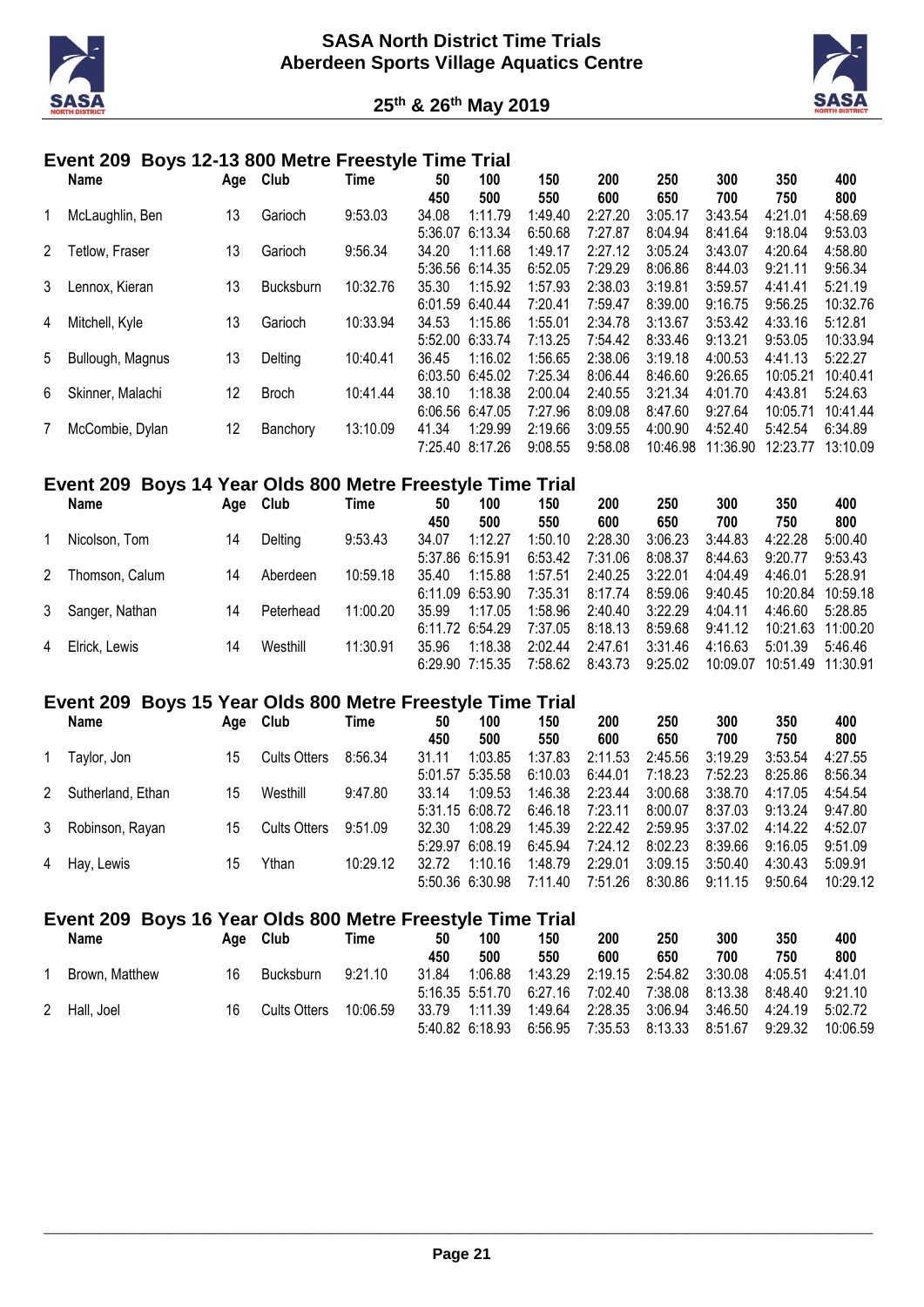



# **Event 209 Boys 17-18 800 Metre Freestyle Time Trial**

| <b>Name</b>         | Age | Club  | Time     | 50    | 100                 | 150     | 200     | 250     | 300     | 350               | 400     |
|---------------------|-----|-------|----------|-------|---------------------|---------|---------|---------|---------|-------------------|---------|
|                     |     |       |          | 450   | 500                 | 550     | 600     | 650     | 700     | 750               | 800     |
| Squires, Graeme     | 18  | Nairn | 9:14.46  | 32.27 | 1:07.11             | 1:43.63 | 2:18.54 | 2:54.28 | 3:28.92 | 4:04.71           | 4:39.56 |
|                     |     |       |          |       | $5:15.08$ $5:50.02$ | 6:25.28 | 6:59.69 | 7:35.19 | 8:09.40 | 8:43.38           | 9:14.46 |
| 2 Barnett, Ewan     |     | Elgin | 9:53.96  | 31.55 | 1:07.72             | 1:44.39 | 2:21.84 | 2:58.81 | 3:37.32 | 4:15.05           | 4:53.55 |
|                     |     |       |          |       | 5:31.96 6:10.77     | 6:49.00 | 7:27.52 | 8:05.25 | 8:42.75 | 9:19.02           | 9:53.96 |
| 3 Forgie, Christian |     | Nairn | 11:12.00 | 37.32 | 1:18.36             | 2:00.63 | 2:42.31 | 3:25.30 | 4:08.25 | 4:51.91           | 5:34.70 |
|                     |     |       |          |       | $6:18.60$ 7:01.53   | 7:44.39 | 8:26.64 | 9:09.18 | 9:51.47 | 10:32.92 11:12.00 |         |

# **Event 301 Girls 12-13 200 Metre IM Time Trial**

|                | Name              | Age | Club                | Time    | 50    | 100     | 150     | 200     |
|----------------|-------------------|-----|---------------------|---------|-------|---------|---------|---------|
| 1              | Macdonald, Isla   | 13  | Inverness           | 2:44.83 | 34.63 | 1:18.10 | 2:06.17 | 2:44.83 |
| 2              | Cheshire, Maya    | 13  | Elgin               | 2:46.46 | 35.68 | 1:20.35 | 2:08.24 | 2:46.46 |
| 3              | Beaton, Jessica   | 13  | Aberdeen            | 2:46.73 | 35.72 | 1:16.36 | 2:06.79 | 2:46.73 |
| 4              | Irvine, Bethany   | 13  | Delting             | 2:49.09 | 36.20 | 1:19.81 | 2:10.56 | 2:49.09 |
| 5              | Goodbrand, Alyssa | 13  | Ythan               | 2:50.05 | 36.13 | 1:20.09 | 2:09.76 | 2:50.05 |
| 6              | Gault, Eilidh     | 13  | Ythan               | 2:50.98 | 35.64 | 1:20.57 | 2:11.22 | 2:50.98 |
| $\overline{7}$ | Garden, Isla      | 12  | Garioch             | 2:51.94 | 37.01 | 1:20.62 | 2:12.06 | 2:51.94 |
| 8              | Hendren, Tegan    | 13  | Shetland            | 2:55.63 | 34.90 | 1:16.91 | 2:10.13 | 2:55.63 |
| 9              | McNeill, Anna     | 12  | <b>Cults Otters</b> | 2:57.35 | 39.97 | 1:24.16 | 2:18.22 | 2:57.35 |
| 10             | Powell, Jessica   | 12  | Forres              | 2:57.36 | 38.61 | 1:25.62 | 2:18.47 | 2:57.36 |
| 11             | McPherson, Grace  | 12  | Aberdeen            | 3:00.47 | 43.66 | 1:28.32 | 2:21.94 | 3:00.47 |
| 12             | Wiseman, Malaena  | 13  | Lerwick             | 3:01.19 | 40.19 | 1:24.09 | 2:22.76 | 3:01.19 |
| 13             | Komar, Eleanor    | 13  | Aberdeen            | 3:03.82 | 39.74 | 1:27.58 | 2:21.94 | 3:03.82 |
| 14             | Boyd, Tessa       | 12  | Garioch             | 3:08.16 | 43.38 | 1:30.53 | 2:27.19 | 3:08.16 |
| 15             | Myles, Orla       | 13  | Banchory            | 3:08.40 | 39.77 | 1:27.55 | 2:24.60 | 3:08.40 |
| 16             | Payton, Leah      | 12  | Ythan               | 3:08.79 | 46.55 | 1:34.10 | 2:24.43 | 3:08.79 |
| 17             | Buchan, Jessica   | 13  | <b>Broch</b>        | 3:11.07 | 43.52 | 1:32.18 | 2:31.33 | 3:11.07 |
| 18             | Brice, Ellie      | 13  | Dyce                | 3:11.24 | 40.07 | 1:28.35 | 2:25.97 | 3:11.24 |
| 19             | Hogarth, Milah    | 13  | Banchory            | 3:14.24 | 44.37 | 1:36.24 | 2:31.04 | 3:14.24 |
| 20             | Fraser, Eden      | 12  | Dyce                | 3:14.97 | 46.41 | 1:37.45 | 2:33.70 | 3:14.97 |
| 21             | Heard, Cara       | 13  | Banchory            | 3:15.16 | 43.81 | 1:34.91 | 2:32.26 | 3:15.16 |
| 22             | Sandison, Darcey  | 13  | Dyce                | 3:17.63 | 43.83 | 1:35.19 | 2:32.40 | 3:17.63 |
| 23             | Mutch, Molly      | 12  | <b>Broch</b>        | 3:19.00 | 49.96 | 1:38.65 | 2:32.87 | 3:19.00 |
| 24             | Brand, Ria        | 12  | Lerwick             | 3:22.47 | 45.17 | 1:38.76 | 2:36.75 | 3:22.47 |
| $\overline{a}$ | Bain, Chloe       | 12  | <b>Broch</b>        | DQ      |       |         |         |         |
| $--$           | Cowan, Amy        | 12  | Garioch             | DQ      |       |         |         |         |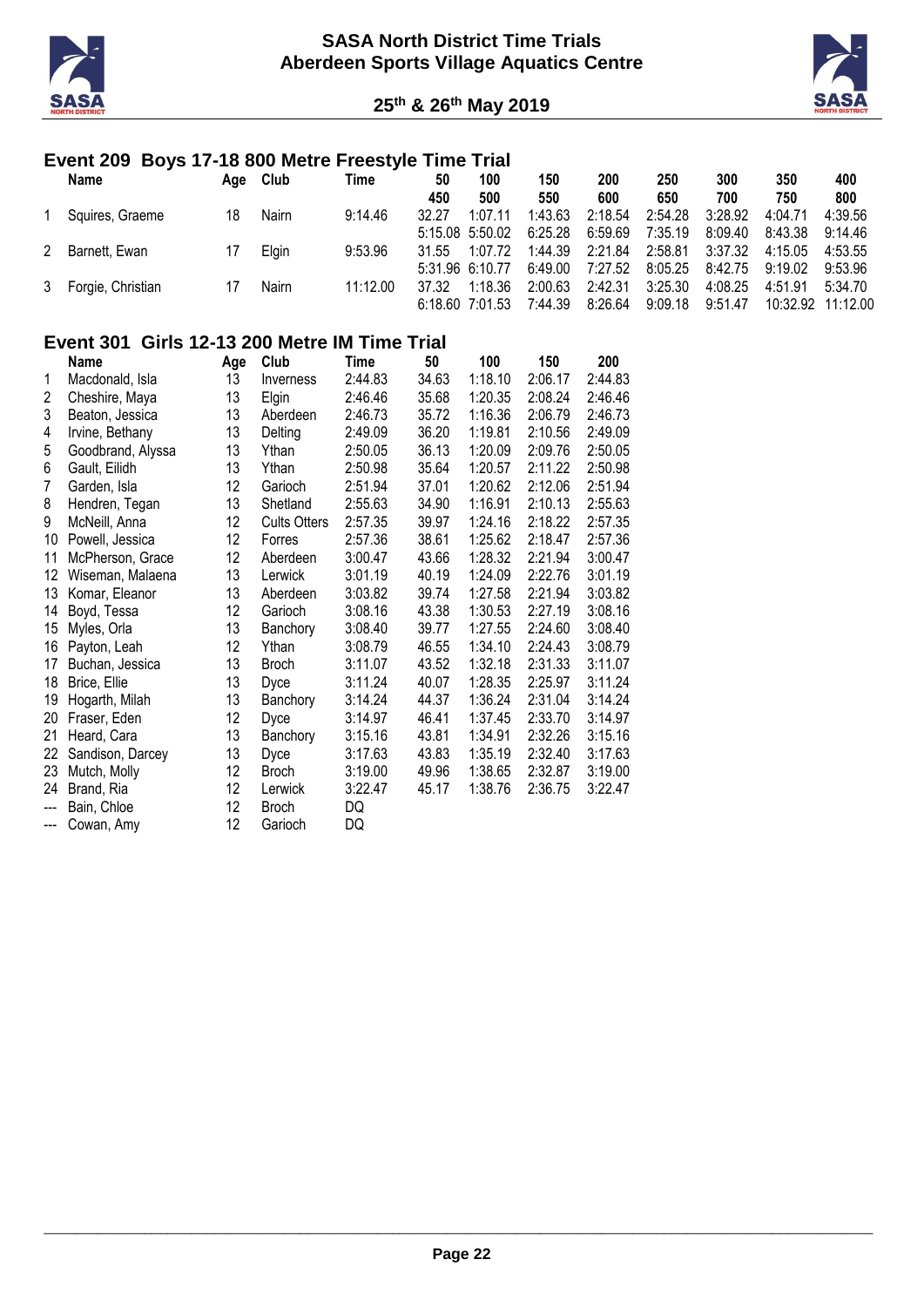



# **Event 301 Girls 14 Year Olds 200 Metre IM Time Trial**

|    | Name                 | Age | Club                 | Time    | 50    | 100     | 150     | 200     |
|----|----------------------|-----|----------------------|---------|-------|---------|---------|---------|
| 1  | Gow, Nula            | 14  | Garioch              | 2:33.83 | 34.08 | 1:16.37 | 1:57.97 | 2:33.83 |
| 2  | Perry, Sienna        | 14  | Bridge O Don         | 2:35.43 | 33.96 | 1:14.54 | 2:00.71 | 2:35.43 |
| 3  | Mill, Emma           | 14  | Wick                 | 2:39.09 | 31.95 | 1:13.00 | 2:01.27 | 2:39.09 |
| 4  | Clark, Evie-Jay      | 14  | Lochaber Lei         | 2:41.22 | 34.19 | 1:14.50 | 2:03.64 | 2:41.22 |
| 5  | Masson, Freya        | 14  | Shetland             | 2:45.22 | 34.97 | 1:20.11 | 2:05.79 | 2:45.22 |
| 6  | Johnston, Lilly      | 14  | Elgin                | 2:47.60 | 37.66 | 1:17.78 | 2:08.90 | 2:47.60 |
| 7  | Buchan, Phoebe       | 14  | <b>Broch</b>         | 2:49.21 | 37.23 | 1:20.02 | 2:10.78 | 2:49.21 |
| 8  | Bruce, Natalie       | 14  | Broch                | 2:49.24 | 37.51 | 1:19.63 | 2:13.45 | 2:49.24 |
| 9  | Calder, Lisa-Marie   | 14  | Broch                | 2:53.10 | 36.11 | 1:19.95 | 2:14.08 | 2:53.10 |
| 10 | Smith, Sophie        | 14  | Swim W Isles 2:53.32 |         | 39.55 | 1:27.09 | 2:11.63 | 2:53.32 |
| 11 | Zanre-Wilson, Taylor | 14  | Peterhead            | 2:53.54 | 36.40 | 1:22.42 | 2:12.91 | 2:53.54 |
| 12 | Palmer, Nyah M       | 14  | Aberdeen Dol 2:56.39 |         | 37.75 | 1:24.31 | 2:16.71 | 2:56.39 |
| 13 | MacDonald, Ellen     | 14  | Garioch              | 2:56.82 | 37.93 | 1:23.45 | 2:17.57 | 2:56.82 |
| 14 | Petrie, Charlotte    | 14  | Upper Deesid 2:58.87 |         | 40.12 | 1:24.95 | 2:19.14 | 2:58.87 |
| 15 | Menzies, Isla        | 14  | Huntly               | 3:00.47 | 37.21 | 1:23.85 | 2:20.17 | 3:00.47 |
| 16 | Brosnan, Reilly      | 14  | Ythan                | 3:00.62 | 38.58 | 1:23.57 | 2:21.51 | 3:00.62 |
| 17 | Fraser, Amy          | 14  | Ythan                | 3:01.39 | 36.95 | 1:24.24 | 2:17.52 | 3:01.39 |
| 18 | Anderson, Emma       | 14  | Lerwick              | 3:05.82 | 43.81 | 1:30.14 | 2:23.27 | 3:05.82 |
| 19 | Walber, Erica        | 14  | Bridge O Don         | 3:06.59 | 42.00 | 1:26.86 | 2:25.12 | 3:06.59 |
| 20 | Donaldson, Katie     | 14  | Banchory             | 3:10.58 | 43.40 | 1:30.45 | 2:31.21 | 3:10.58 |
| 21 | Proctor, Lindsay     | 14  | Huntly               | 3:17.06 | 43.73 | 1:31.74 | 2:33.54 | 3:17.06 |

### **Event 301 Girls 15 Year Olds 200 Metre IM Time Trial**

|                | <b>Name</b>               | Age | Club                 | Time    | 50    | 100     | 150     | 200     |
|----------------|---------------------------|-----|----------------------|---------|-------|---------|---------|---------|
| 1              | MacLean, Jenna            | 15  | Lochaber Lei 2:34.21 |         | 32.48 | 1:11.29 | 1:59.54 | 2:34.21 |
| 2              | Hall, Kailyn              | 15  | Aberdeen Per 2:34.22 |         | 31.88 | 1:16.77 | 1:59.76 | 2:34.22 |
| 3              | Boddie, Catherine         | 15  | Garioch              | 2:35.37 | 32.60 | 1:11.80 | 1:58.97 | 2:35.37 |
| 4              | Schulz, Jessica           | 15  | <b>Nairn</b>         | 2:36.57 | 35.86 | 1:17.04 | 2:01.52 | 2:36.57 |
| 5              | Coia-Gamble, Kaitlin      | 15  | Inverness            | 2:38.90 | 34.58 | 1:16.07 | 2:01.89 | 2:38.90 |
| 6              | Simpson, Holly            | 15  | Bridge O Don 2:39.10 |         | 33.11 | 1:16.89 | 2:02.96 | 2:39.10 |
| $\overline{7}$ | Maclennan, Mairi          | 15  | Swim W Isles 2:42.60 |         | 37.10 | 1:21.67 | 2:04.74 | 2:42.60 |
| 8              | Dempsey, Morven           | 15  | <b>Cults Otters</b>  | 2:50.93 | 35.27 | 1:18.97 | 2:10.17 | 2:50.93 |
| 9              | Jones, Freja              | 15  | <b>Alford Otter</b>  | 2:56.11 | 38.06 | 1:24.52 | 2:17.31 | 2:56.11 |
| 10             | Allan, Laura              | 15  | Garioch              | 2:56.95 | 37.19 | 1:22.16 | 2:18.03 | 2:56.95 |
| 11             | Lamont, Jessica           | 15  | Aberdeen             | 2:57.98 | 39.83 | 1:25.56 | 2:18.22 | 2:57.98 |
| 12             | Simpson, Emma             | 15  | <b>Broch</b>         | 2:58.06 | 36.95 | 1:26.90 | 2:15.64 | 2:58.06 |
| 13             | Rhodes, Jessica           | 15  | Aberdeen             | 2:59.51 | 41.01 | 1:26.32 | 2:20.42 | 2:59.51 |
| 14             | Cobb, Emma                | 15  | <b>Dyce</b>          | 3:09.97 | 45.03 | 1:34.54 | 2:30.15 | 3:09.97 |
|                | --- MacPherson, Alice Ann | 15  | Lochaber Lei         | DQ      |       |         |         |         |

# **Event 301 Girls 16 Year Olds 200 Metre IM Time Trial**

| Age                                                                                                                                                                                                                         | Club         | Time    | 50                                           | 100     | 150     | 200     |
|-----------------------------------------------------------------------------------------------------------------------------------------------------------------------------------------------------------------------------|--------------|---------|----------------------------------------------|---------|---------|---------|
| 16                                                                                                                                                                                                                          | Elgin        | 2:27.27 | 31.21                                        | 1:06.32 | 1:52.23 | 2:27.27 |
| 16                                                                                                                                                                                                                          | Elgin        | 2:35.49 | 32.66                                        | 1:13.93 | 1:58.11 | 2:35.49 |
| 16                                                                                                                                                                                                                          | <b>Broch</b> | 2:37.26 | 31.11                                        | 1:10.97 | 2:00.07 | 2:37.26 |
| 16                                                                                                                                                                                                                          | Lerwick      | 2:39.71 | 35.91                                        | 1:18.63 | 2:04.14 | 2:39.71 |
| 16                                                                                                                                                                                                                          | Tain         | 2:40.42 | 32.78                                        | 1:13.40 | 2:02.44 | 2:40.42 |
| 16                                                                                                                                                                                                                          | Inverness    | 2:44.25 | 34.68                                        | 1:18.41 | 2:05.18 | 2:44.25 |
| 16                                                                                                                                                                                                                          | Nairn        | 2:51.19 | 36.67                                        | 1:20.72 | 2:15.06 | 2:51.19 |
| 16                                                                                                                                                                                                                          | Nairn        | 2:51.79 | 36.78                                        | 1:22.12 | 2:12.35 | 2:51.79 |
| 16                                                                                                                                                                                                                          |              |         | 36.27                                        | 1:22.99 | 2:12.54 | 2:53.00 |
| 16                                                                                                                                                                                                                          |              |         | 36.09                                        | 1:22.66 | 2:19.91 | 3:01.73 |
| 16                                                                                                                                                                                                                          | Aberdeen     | 3:21.12 | 49.83                                        | 1:41.30 | 2:37.74 | 3:21.12 |
| <b>Name</b><br>Shand, Holly J<br>Officer, Georgia<br>Murray, Elaine<br>Anderson, Natasha<br>Wood, Maree<br>Wisely, Daisy<br>Smith-Macaulay, Rosie<br>Mackay, Eilidh<br>Rattray, Beth<br>Ewing, Katy<br>11 Robertson, Nicola |              |         | Bridge O Don 2:53.00<br>Bridge O Don 3:01.73 |         |         |         |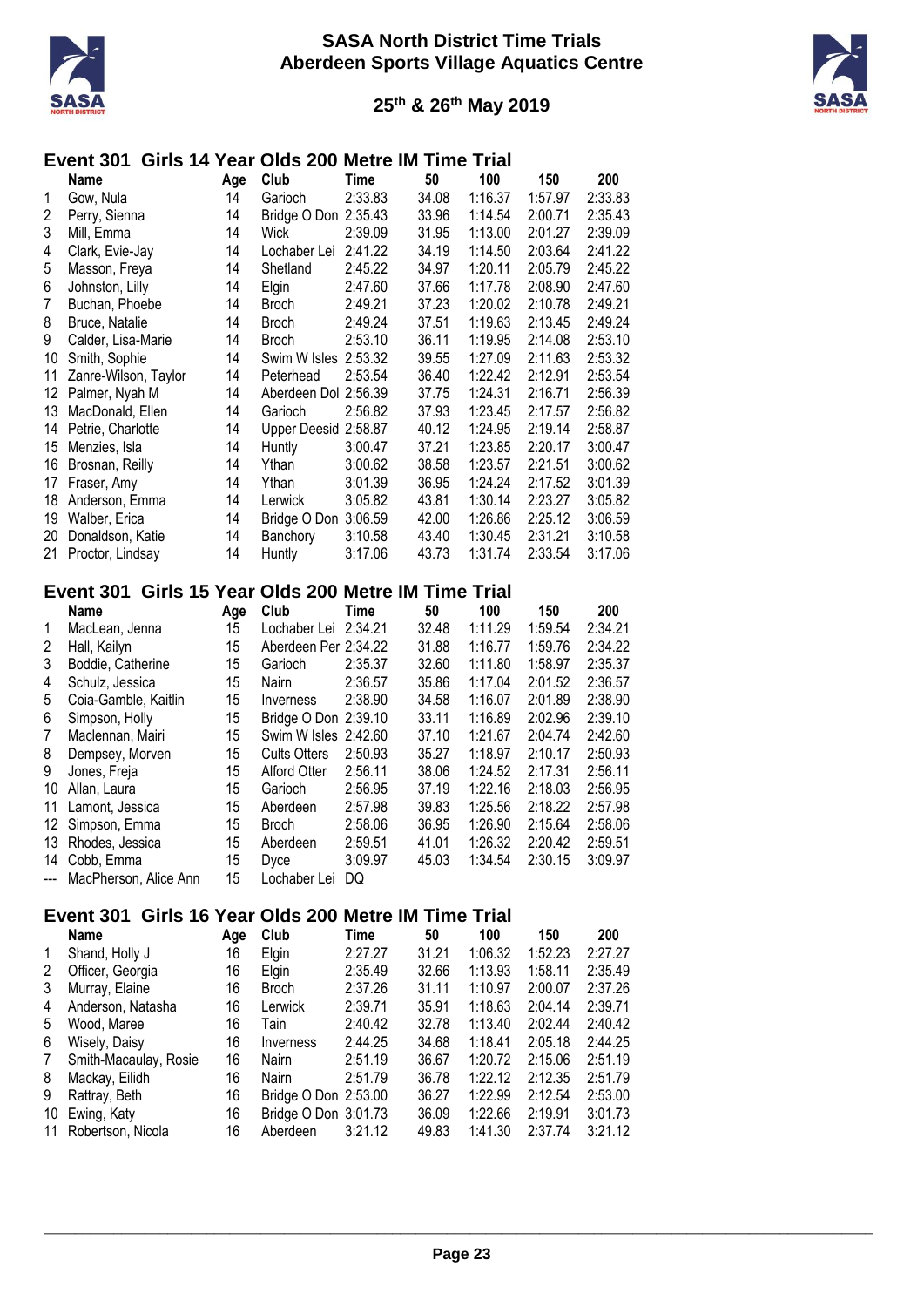



#### **Event 301 Girls 17-18 200 Metre IM Time Trial**

|        | Name               | Aae | Club         | Time    | 50    | 100     | 150     | 200     |
|--------|--------------------|-----|--------------|---------|-------|---------|---------|---------|
| 1      | Reid, Rebecca      | 17  | Aberdeen     | 2:30.01 | 32.10 | 1:10.39 | 1:55.74 | 2:30.01 |
| $^{2}$ | Sandison, Lauren   | 17  | Shetland     | 2:35.72 | 32.52 | 1:12.55 | 1:59.96 | 2:35.72 |
| 3      | Calder, Emma       | 17  | Alford Otter | 2:43.77 | 33.98 | 1:15.05 | 2:06.08 | 2:43.77 |
| 4      | Riach, Emily       | 17  | Ythan        | 2:49.39 | 36.73 | 1:18.90 | 2:10.15 | 2:49.39 |
| 5      | Assady, Ronya      | 18  | Aberdeen     | 2:56.25 | 36.06 | 1:21.47 | 2:16.53 | 2:56.25 |
|        | 6 Scott, Charlotte | 17  | Elain        | 3:11.70 | 38.24 | 1:29.04 | 2:25.38 | 3:11.70 |
|        |                    |     |              |         |       |         |         |         |

#### **Event 302 Boys 12-13 200 Metre Freestyle Time Trial**

|    | Name                   | Age | Club                 | Time    | 50    | 100     | 150     | 200     |
|----|------------------------|-----|----------------------|---------|-------|---------|---------|---------|
| 1  | Gibson, Jake           | 13  | <b>Broch</b>         | 2:10.10 | 30.37 | 1:03.88 | 1:38.47 | 2:10.10 |
| 2  | Brown, Lucas           | 13  | Elgin                | 2:13.02 | 30.77 | 1:04.95 | 1:40.04 | 2:13.02 |
| 3  | MacDonald, Calvin      | 13  | <b>Bucksburn</b>     | 2:15.40 | 31.71 | 1:06.35 | 1:42.50 | 2:15.40 |
| 4  | Tetlow, Fraser         | 13  | Garioch              | 2:20.80 | 33.22 | 1:09.24 | 1:46.19 | 2:20.80 |
| 5  | Lennox, Kieran         | 13  | <b>Bucksburn</b>     | 2:22.17 | 31.99 | 1:10.20 | 1:47.49 | 2:22.17 |
| 6  | Mitchell, Jack         | 13  | Bridge O Don         | 2:24.32 | 32.04 | 1:08.41 | 1:46.49 | 2:24.32 |
| 7  | Mitchell, Kyle         | 13  | Garioch              | 2:25.82 | 34.07 | 1:11.59 | 1:49.27 | 2:25.82 |
| 8  | McLaughlin, Ben        | 13  | Garioch              | 2:25.90 | 33.47 | 1:10.90 | 1:47.81 | 2:25.90 |
| 9  | Hall, Greg             | 12  | Bridge O Don         | 2:26.59 | 34.16 | 1:12.66 | 1:50.46 | 2:26.59 |
| 10 | Burr, Layton           | 13  | Dyce                 | 2:27.28 | 33.47 | 1:12.31 | 1:50.76 | 2:27.28 |
| 11 | Skinner, Malachi       | 12  | <b>Broch</b>         | 2:29.48 | 36.05 | 1:14.58 | 1:54.00 | 2:29.48 |
| 12 | Lorimer, Jack          | 13  | Ythan                | 2:31.57 | 35.27 | 1:13.84 | 1:54.68 | 2:31.57 |
| 13 | Gauld, Callum          | 12  | Aberdeen             | 2:31.87 | 35.61 | 1:14.21 | 1:54.96 | 2:31.87 |
| 14 | Johnson, Lukas         | 12  | <b>Cults Otters</b>  | 2:33.84 | 35.82 | 1:15.36 | 1:56.28 | 2:33.84 |
| 15 | Ward, Irvine J         | 12  | Aberdeen Dol 2:38.83 |         | 35.96 | 1:16.12 | 1:58.59 | 2:38.83 |
| 16 | Shulayev-Barnes, Oscar | 13  | Aberdeen             | 2:41.19 | 34.94 | 1:16.27 | 1:59.17 | 2:41.19 |
| 17 | McLaughlin, Fraser     | 12  | <b>Elgin</b>         | 2:41.98 | 36.82 | 1:19.53 | 2:02.26 | 2:41.98 |
| 18 | Cann, Sean             | 12  | Lochaber Lei         | 2:44.05 | 37.14 | 1:20.82 | 2:05.30 | 2:44.05 |
| 19 | Jackson, Logan         | 12  | <b>Cults Otters</b>  | 2:44.75 | 36.86 | 1:19.59 | 2:02.94 | 2:44.75 |
| 20 | Boddie, James          | 12  | Garioch              | 2:45.05 | 37.55 | 1:21.59 | 2:05.74 | 2:45.05 |
| 21 | McCombie, Dylan        | 12  | Banchory             | 2:58.38 | 40.13 | 1:25.90 | 2:13.75 | 2:58.38 |

#### **Event 302 Boys 14 Year Olds 200 Metre Freestyle Time Trial**

|    | Name                  | Age | Club                | Time    | 50    | 100     | 150     | 200     |
|----|-----------------------|-----|---------------------|---------|-------|---------|---------|---------|
| 1  | Wood, Jacob           | 14  | Elgin               | 2:13.30 | 30.44 | 1:05.58 | 1:40.44 | 2:13.30 |
| 2  | Slessor, Conrad       | 14  | Bridge O Don        | 2:15.30 | 31.50 | 1:04.82 | 1:42.02 | 2:15.30 |
| 3  | Carter, Joe           | 14  | Delting             | 2:15.71 | 31.78 | 1:06.42 | 1:42.62 | 2:15.71 |
| 4  | Brodie, Andrew I      | 14  | Aberdeen Dol        | 2:17.20 | 30.73 | 1:05.73 | 1:42.07 | 2:17.20 |
| 5  | Janavicius, Deimantas | 14  | <b>Broch</b>        | 2:22.63 | 30.47 | 1:06.89 | 1:45.10 | 2:22.63 |
| 6  | Hayes, Ciaran         | 14  | Aberdeen            | 2:23.24 | 32.30 | 1:09.73 | 1:47.29 | 2:23.24 |
| 7  | Broadley, Ryan        | 14  | <b>Broch</b>        | 2:23.79 | 32.36 | 1:08.83 | 1:47.17 | 2:23.79 |
| 8  | Clark, Alex           | 14  | <b>Dyce</b>         | 2:24.72 | 32.79 | 1:10.93 | 1:48.81 | 2:24.72 |
| 9  | Sanger, Nathan        | 14  | Peterhead           | 2:27.18 | 32.90 | 1:11.41 | 1:49.86 | 2:27.18 |
| 10 | Mackenzie, Jake       | 14  | <b>Cults Otters</b> | 2:28.98 |       | 1:12.43 | 1:52.15 | 2:28.98 |
| 11 | Johnson, Cailean      | 14  | Lerwick             | 2:29.10 | 34.74 | 1:13.26 | 1:52.00 | 2:29.10 |
| 12 | Meyer, Chad           | 14  | <b>Cults Otters</b> | 2:30.06 | 33.37 | 1:12.49 | 1:52.66 | 2:30.06 |
| 13 | Masson, James         | 14  | Shetland            | 2:31.96 | 32.38 | 1:10.42 | 1:51.48 | 2:31.96 |
| 14 | Elrick, Lewis         | 14  | Westhill            | 2:32.53 | 33.79 | 1:13.06 | 1:53.50 | 2:32.53 |
| 15 | Molnar, Kristof       | 14  | Aberdeen            | 2:34.80 | 35.56 | 1:14.34 | 1:55.53 | 2:34.80 |
| 16 | Banford, Ben          | 14  | Forres              | 2:35.72 | 36.10 | 1:15.98 | 1:56.88 | 2:35.72 |
| 17 | Thomson, Calum        | 14  | Aberdeen            | 2:37.08 | 35.30 | 1:15.63 | 1:57.53 | 2:37.08 |
| 18 | Ritchie, Marcus       | 14  | Tain                | 2:43.44 | 35.34 | 1:18.07 | 2:01.45 | 2:43.44 |
| 19 | Sharma, Aarush        | 14  | <b>Cults Otters</b> | 2:44.01 | 37.40 | 1:20.04 | 2:03.02 | 2:44.01 |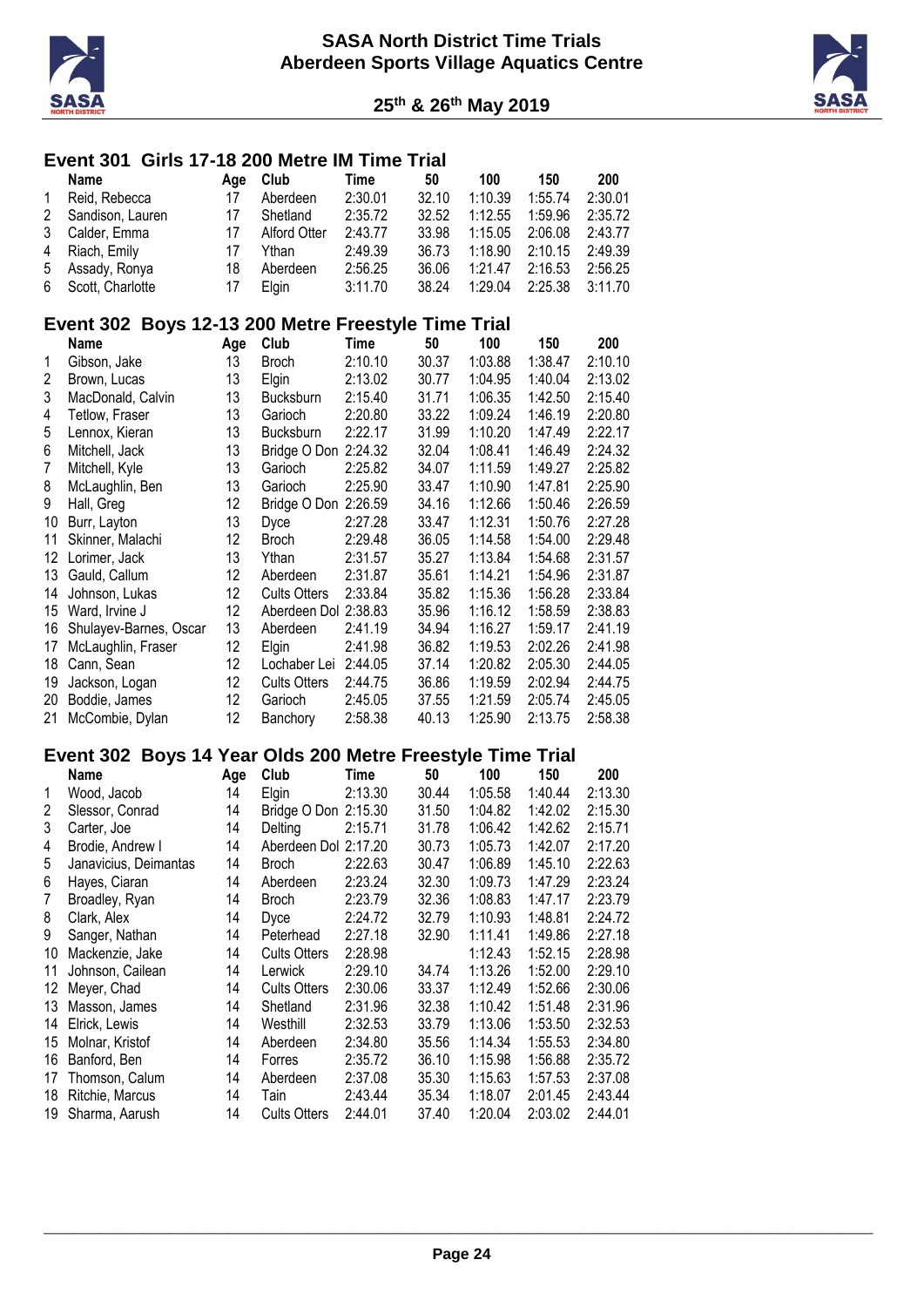



# **Event 302 Boys 15 Year Olds 200 Metre Freestyle Time Trial**

|    | <b>Name</b>         | Age | Club                 | Time    | 50    | 100     | 150     | 200     |
|----|---------------------|-----|----------------------|---------|-------|---------|---------|---------|
| 1  | Travis, Cameron     | 15  | Aberdeen Per 2:00.77 |         | 27.88 | 58.82   | 1:31.18 | 2:00.77 |
| 2  | Siggins, Darragh    | 15  | <b>Cults Otters</b>  | 2:11.36 | 29.90 | 1:03.68 | 1:37.87 | 2:11.36 |
| 3  | Macmillan, Philip J | 15  | Westhill             | 2:15.50 | 31.24 | 1:06.19 | 1:41.05 | 2:15.50 |
| 4  | Pickering, Louis    | 15  | Thurso               | 2:18.91 | 31.05 | 1:06.62 | 1:44.26 | 2:18.91 |
| 5  | Sandison, Harry     | 15  | Shetland             | 2:20.72 | 31.37 | 1:07.77 | 1:44.15 | 2:20.72 |
| 6  | Sutherland, Ethan   | 15  | Westhill             | 2:21.37 | 31.69 | 1:07.75 | 1:44.86 | 2:21.37 |
| 7  | Quantrill, Jamie    | 15  | Alford Otter         | 2:24.58 | 31.60 | 1:07.74 | 1:45.93 | 2:24.58 |
| 8  | Scott, Matthew      | 15  | Aberdeen             | 2:29.67 | 34.39 | 1:14.28 | 1:54.89 | 2:29.67 |
| 9  | Thompson, Daniel    | 15  | Shetland             | 2:30.25 | 32.17 | 1:10.23 | 1:50.62 | 2:30.25 |
| 10 | Campbell, Andrew    | 15  | Thurso               | 2:30.70 | 34.80 | 1:15.18 | 1:55.61 | 2:30.70 |
| 11 | Kavanagh, James     | 15  | Aberdeen             | 2:32.08 | 35.02 | 1:14.53 | 1:55.05 | 2:32.08 |
| 12 | Mackay, Sam         | 15  | Thurso               | 2:41.18 | 36.96 | 1:20.92 | 2:02.97 | 2:41.18 |
| 13 | Wraight, Luke       | 15  | Westhill             | 2:44.48 | 38.28 | 1:20.74 | 2:03.12 | 2:44.48 |

### **Event 302 Boys 16 Year Olds 200 Metre Freestyle Time Trial**

|              | Name             | Aae | Club     | Time    | 50    | 100     | 150     | 200     |
|--------------|------------------|-----|----------|---------|-------|---------|---------|---------|
| $\mathbf{1}$ | Currie, Euan     | 16  | Ythan    | 2:11.22 | 29.42 | 1:03.83 | 1:38.21 | 2:11.22 |
|              | 2 Brown, Calvin  | 16  | Elain    | 2:12.03 | 29.73 | 1:03.90 | 1:38.04 | 2:12.03 |
|              | 3 Millar, Adam   | 16  | Shetland | 2:12.20 | 29.82 | 1:04.16 | 1:38.29 | 2:12.20 |
|              | 4 Weir, Lucas    | 16  | Nairn    | 2:13.91 | 30.02 | 1:03.33 | 1:38.41 | 2:13.91 |
|              | 5 Agnew, Callum  | 16  | Dyce     | 2:16.11 | 31.22 | 1:06.69 | 1:42.73 | 2:16.11 |
|              | 6 Scoular, Scott | 16  | Aberdeen | 2:21.13 | 32.03 | 1:08.18 | 1:45.21 | 2:21.13 |
|              |                  |     |          |         |       |         |         |         |

# **Event 302 Boys 17-18 200 Metre Freestyle Time Trial**

| Name             | Age                    | Club             | Time    | 50                                                                                                                              | 100     | 150     | 200     |
|------------------|------------------------|------------------|---------|---------------------------------------------------------------------------------------------------------------------------------|---------|---------|---------|
| Arthur, Andrew   | 17                     | Aberdeen         | 2:01.62 | 27.95                                                                                                                           | 57.80   | 1:30.09 | 2:01.62 |
| Petrie, Liam     | 17                     |                  |         | 29.01                                                                                                                           | 1:01.39 | 1:35.23 | 2:08.93 |
| Barnett, Ewan    | 17                     | Elain            |         | 30.18                                                                                                                           | 1:03.42 | 1:36.79 | 2:09.81 |
|                  | 17                     |                  |         | 31.60                                                                                                                           | 1:06.29 | 1:40.40 | 2:14.68 |
| Airey, Andrew    | 17                     | <i>Inverness</i> | 2:20.60 | 30.81                                                                                                                           | 1:06.80 | 1:44.22 | 2:20.60 |
| Grant, Craig     | 17                     |                  |         | 32.65                                                                                                                           | 1:08.71 | 1:45.61 | 2:20.93 |
| Cann, William    | 18                     |                  |         | 30.87                                                                                                                           | 1:05.61 | 1:44.12 | 2:24.94 |
| Smith, Michael J | 17                     |                  |         | 34.11                                                                                                                           | 1:12.72 | 1:52.53 | 2:28.50 |
| Cobb, Jason      | 18                     | <b>Bucksburn</b> | 2:33.58 | 35.76                                                                                                                           | 1:14.71 | 1:55.57 | 2:33.58 |
|                  | 4 Hanlon, Matthew<br>5 |                  |         | Upper Deesid 2:08.93<br>2:09.81<br>Swim W Isles 2:14.68<br>Bridge O Don 2:20.93<br>Lochaber Lei 2:24.94<br>Aberdeen Dol 2:28.50 |         |         |         |

# **Event 303 Girls 12-13 100 Metre Backstroke Time Trial**

|    | <b>Name</b>        | Age | Club                | Time    | 50    | 100     |
|----|--------------------|-----|---------------------|---------|-------|---------|
| 1  | Urquhart, Erin     | 13  | <b>Cults Otters</b> | 1:12.48 | 36.43 | 1:12.48 |
| 2  | Hendren, Tegan     | 13  | Shetland            | 1:17.44 | 38.12 | 1:17.44 |
| 3  | Beaton, Jessica    | 13  | Aberdeen            | 1:18.46 | 38.51 | 1:18.46 |
| 4  | Wraight, Charlotte | 12  | Westhill            | 1:19.36 | 38.73 | 1:19.36 |
| 5  | Goodbrand, Alyssa  | 13  | Ythan               | 1:19.60 | 38.12 | 1:19.60 |
| 6  | Irvine, Bethany    | 13  | Delting             | 1:20.35 | 38.92 | 1:20.35 |
| 7  | Edgerton, Amber    | 12  | <b>Cults Otters</b> | 1:20.74 | 40.12 | 1:20.74 |
| 8  | Wiseman, Malaena   | 13  | Lerwick             | 1:21.24 | 39.71 | 1:21.24 |
| 9  | Todd, Layla        | 12  | Delting             | 1:21.34 | 39.08 | 1:21.34 |
| 10 | Greig, Megan       | 13  | <b>Cults Otters</b> | 1:22.01 | 40.90 | 1:22.01 |
| 11 | McNeill, Anna      | 12  | <b>Cults Otters</b> | 1:22.03 | 40.09 | 1:22.03 |
| 12 | Currie, Erin       | 13  | Ythan               | 1:22.46 | 40.31 | 1:22.46 |
| 13 | Cowan, Amy         | 12  | Garioch             | 1:24.07 | 41.09 | 1:24.07 |
| 14 | McPherson, Grace   | 12  | Aberdeen            | 1:24.20 | 41.42 | 1:24.20 |
| 15 | Fraser, Lucy       | 12  | Ythan               | 1:24.53 | 41.48 | 1:24.53 |
| 16 | Anderson, Rhona    | 12  | Shetland            | 1:25.18 | 42.35 | 1:25.18 |
| 17 | Myles, Orla        | 13  | Banchory            | 1:26.66 | 41.73 | 1:26.66 |
| 18 | Komar, Eleanor     | 13  | Aberdeen            | 1:27.64 | 42.72 | 1:27.64 |
| 19 | Coutts, Amy        | 13  | Westhill            | 1:27.72 | 41.92 | 1:27.72 |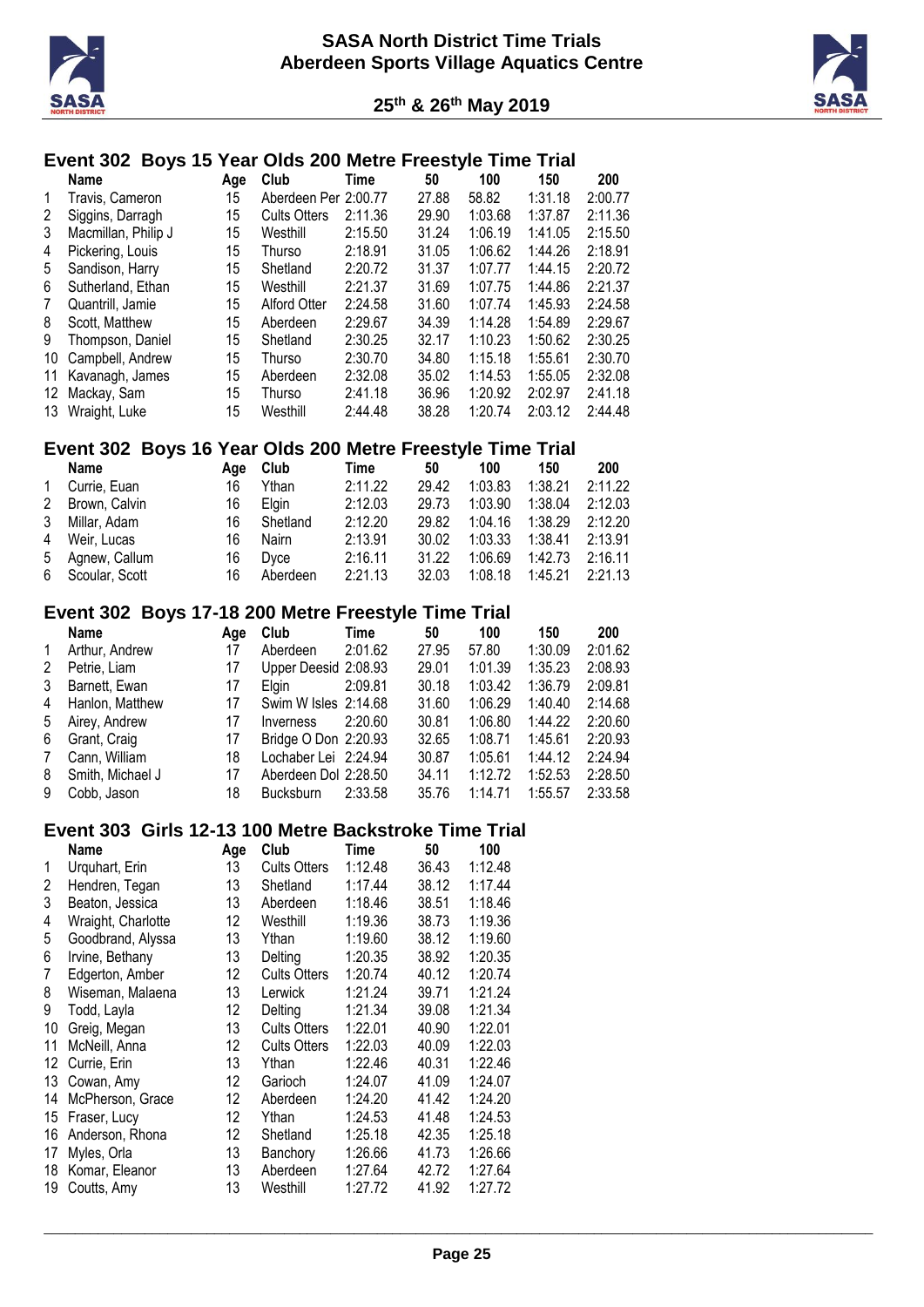



| 25 <sup>th</sup> & 26 <sup>th</sup> May 2019 |  |  |  |  |  |
|----------------------------------------------|--|--|--|--|--|
|----------------------------------------------|--|--|--|--|--|

|        | 20 Robertson, Alyssa                                         | 13  | Aberdeen                             | 1:27.95     | 42.96 | 1:27.95 |  |
|--------|--------------------------------------------------------------|-----|--------------------------------------|-------------|-------|---------|--|
| 21     | Mutch, Molly                                                 | 12  | <b>Broch</b>                         | 1:28.42     | 42.95 | 1:28.42 |  |
|        | 22 Wood, Sara                                                | 12  | Deveron                              | 1:29.32     | 42.38 | 1:29.32 |  |
| 23     | Hogarth, Milah                                               | 13  | Banchory                             | 1:30.03     | 44.47 | 1:30.03 |  |
| 24     | Heard, Cara                                                  | 13  | Banchory                             | 1:30.10     | 43.88 | 1:30.10 |  |
|        | 25 Brice, Ellie                                              | 13  | Dyce                                 | 1:31.49     | 43.49 | 1:31.49 |  |
|        | 26 Fraser, Eden                                              | 12  | Dyce                                 | 1:31.70     | 44.97 | 1:31.70 |  |
|        | 27 Payton, Leah                                              | 12  | Ythan                                | 1:32.49     | 44.18 | 1:32.49 |  |
|        | 28 Reid, Isla                                                | 12  | Garioch                              | 1:33.88     | 46.39 | 1:33.88 |  |
|        |                                                              |     |                                      |             |       |         |  |
|        | Event 303 Girls 14 Year Olds 100 Metre Backstroke Time Trial |     |                                      |             |       |         |  |
|        | <b>Name</b>                                                  | Age | Club                                 | <b>Time</b> | 50    | 100     |  |
| 1      | Bain, Sophie                                                 | 14  | <b>Bucksburn</b>                     | 1:13.80     | 35.21 | 1:13.80 |  |
| 2      | Clark, Evie-Jay                                              | 14  | Lochaber Lei 1:13.88                 |             | 35.67 | 1:13.88 |  |
| 3      | Johnston, Lilly                                              | 14  | Elgin                                | 1:15.72     | 37.34 | 1:15.72 |  |
| 4      | Reece, Laura L                                               | 14  | Aberdeen Dol 1:17.17                 |             | 37.84 | 1:17.17 |  |
|        |                                                              | 14  |                                      | 1:17.60     | 37.43 | 1:17.60 |  |
| 5<br>6 | Calder, Lisa-Marie<br>MacLean, Danni                         | 14  | <b>Broch</b><br>Lochaber Lei 1:18.36 |             | 37.69 | 1:18.36 |  |
|        |                                                              |     |                                      |             |       |         |  |
| 7      | Buchan, Phoebe                                               | 14  | <b>Broch</b>                         | 1:19.12     | 39.04 | 1:19.12 |  |
| 8      | Zanre-Wilson, Taylor                                         | 14  | Peterhead                            | 1:21.68     | 39.06 | 1:21.68 |  |
| 9      | Masson, Freya                                                | 14  | Shetland                             | 1:21.87     | 39.94 | 1:21.87 |  |
| 10     | Strachan, Skye                                               | 14  | <b>Broch</b>                         | 1:22.66     | 39.35 | 1:22.66 |  |
| 11     | Menzies, Isla                                                | 14  | Huntly                               | 1:24.61     | 41.40 | 1:24.61 |  |
|        | 12 Petrie, Charlotte                                         | 14  | Upper Deesid 1:24.76                 |             | 41.69 | 1:24.76 |  |
|        | 13 Thomas, Lucy                                              | 14  | <b>Broch</b>                         | 1:25.43     | 41.76 | 1:25.43 |  |
|        | 14 MacLeod, Olivia                                           | 14  | Tain                                 | 1:26.75     | 42.14 | 1:26.75 |  |
|        | 15 Proctor, Lindsay                                          | 14  | Huntly                               | 1:28.47     | 42.79 | 1:28.47 |  |
|        | 16 Ingram, Zoe                                               | 14  | <b>Broch</b>                         | 1:29.22     | 44.02 | 1:29.22 |  |
|        | 17 Donaldson, Katie                                          | 14  | Banchory                             | 1:30.30     | 44.72 | 1:30.30 |  |
|        | 18 Abbott, Olivia                                            | 14  | Aberdeen                             | 1:34.18     | 44.63 | 1:34.18 |  |
|        | 19 Morrice, Elise                                            | 14  | <b>Bucksburn</b>                     | 1:35.88     | 45.30 | 1:35.88 |  |
| 20     | Masson, Louise                                               | 14  | <b>Broch</b>                         | 1:38.73     | 46.27 | 1:38.73 |  |
| ---    | Bristo, Amy                                                  | 14  | Bridge O Don DQ                      |             |       |         |  |
| ---    | Wood, Amelia                                                 | 14  | <b>Alford Otter</b>                  | DQ          |       |         |  |
|        |                                                              |     |                                      |             |       |         |  |
|        | Event 303 Girls 15 Year Olds 100 Metre Backstroke Time Trial |     |                                      |             |       |         |  |
|        | <b>Name</b>                                                  | Age | Club                                 | <b>Time</b> | 50    | 100     |  |
| 1      | Coia-Gamble, Kaitlin                                         | 15  | Inverness                            | 1:13.68     | 36.33 | 1:13.68 |  |
| 2      | Alexander, Lucy                                              | 15  | Dyce                                 | 1:13.74     | 36.35 | 1:13.74 |  |
| 3      | Geddes, Kate E                                               | 15  | Aberdeen Dol 1:18.33                 |             | 37.82 | 1:18.33 |  |
| 4      | Cassidy, Kate                                                | 15  | Dyce                                 | 1:18.57     | 37.72 | 1:18.57 |  |
| 5      | Dempsey, Morven                                              | 15  | <b>Cults Otters</b>                  | 1:19.02     | 38.00 | 1:19.02 |  |
| 6      | Simpson, Emma                                                | 15  | <b>Broch</b>                         | 1:19.74     | 39.03 | 1:19.74 |  |
| 7      | Farrands, Kirsty                                             | 15  | Alford Otter                         | 1:20.37     | 38.27 | 1:20.37 |  |
| 8      | Allan, Laura                                                 | 15  | Garioch                              | 1:22.30     | 39.42 | 1:22.30 |  |
| 9      | Laditi, Hannah                                               | 15  | Inverness                            | 1:27.41     | 41.29 | 1:27.41 |  |
| ---    | MacDonald, Laurin                                            | 15  | Lochaber Lei                         | DQ          |       |         |  |
| ---    | Riach, Jessica C                                             | 15  | Ythan                                | DQ          |       |         |  |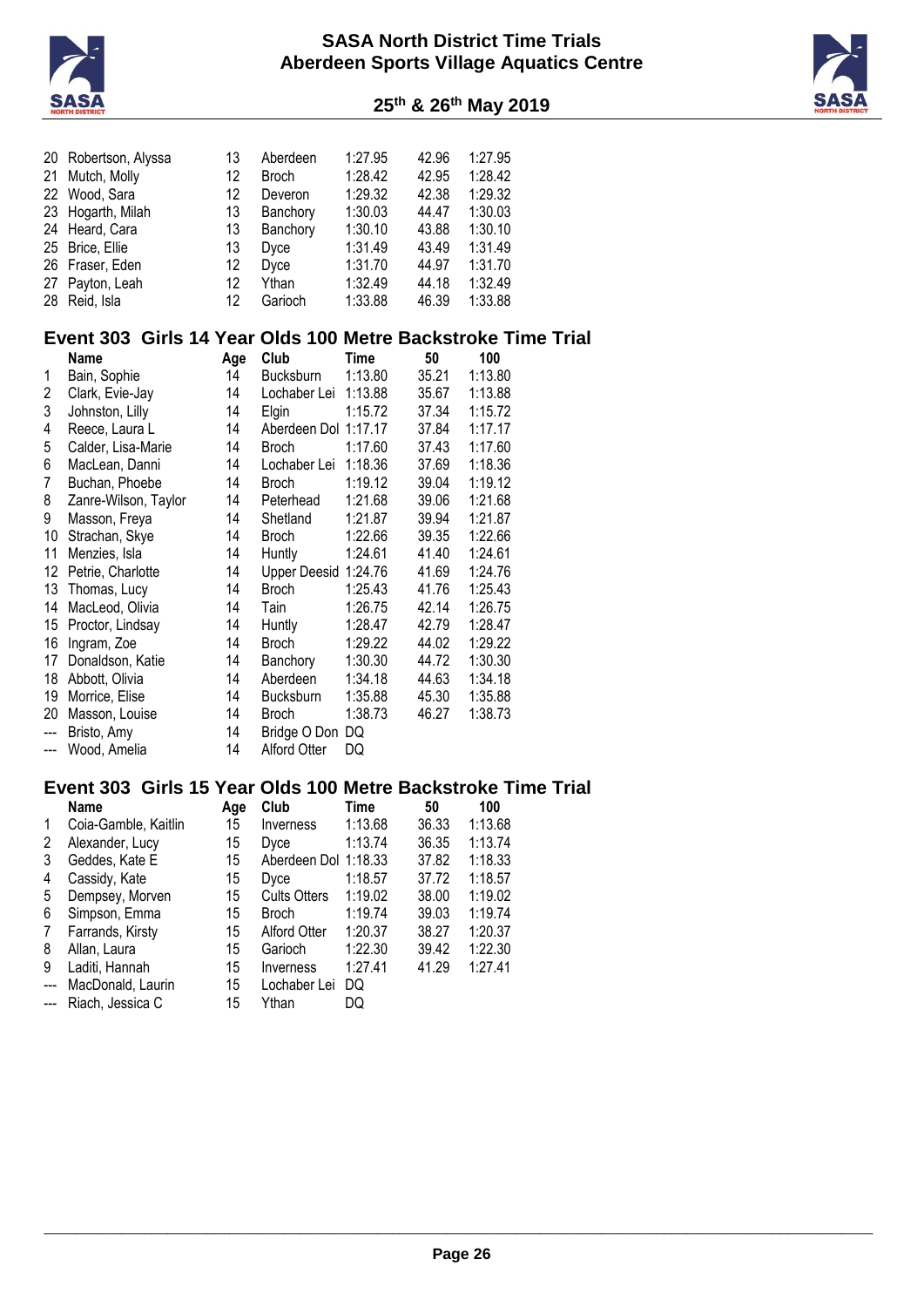



# **Event 303 Girls 16 Year Olds 100 Metre Backstroke Time Trial**

|    | <b>Name</b>          | Age | Club                 | Time    | 50    | 100     |
|----|----------------------|-----|----------------------|---------|-------|---------|
| 1  | Shand, Holly J       | 16  | Elgin                | 1:05.96 | 31.94 | 1:05.96 |
| 2  | Murray, Elaine       | 16  | <b>Broch</b>         | 1:09.62 | 35.76 | 1:09.62 |
| 3  | MacDonald, Mairi     | 16  | <b>Bucksburn</b>     | 1:11.48 | 33.91 | 1:11.48 |
| 4  | Sutherland, Catriona | 16  | Elgin                | 1:12.71 | 34.54 | 1:12.71 |
| 5  | Reid, Anna           | 16  | Nairn                | 1:13.70 | 35.84 | 1:13.70 |
| 6  | Anderson, Natasha    | 16  | Lerwick              | 1:18.99 | 38.23 | 1:18.99 |
| 7  | Ewing, Katy          | 16  | Bridge O Don 1:24.70 |         | 40.41 | 1:24.70 |
| 8  | Graham, Caitlin      | 16  | Inverness            | 1:26.74 | 40.97 | 1:26.74 |
| 9  | Proctor, Vicky       | 16  | Huntly               | 1:29.30 | 43.04 | 1:29.30 |
| 10 | Robertson, Nicola    | 16  | Aberdeen             | 1:35.91 | 46.44 | 1:35.91 |

# **Event 303 Girls 17-18 100 Metre Backstroke Time Trial**

|              | Name              | Aae | Club                 | Time    | 50    | 100     |
|--------------|-------------------|-----|----------------------|---------|-------|---------|
| $\mathbf{1}$ | Jaffrey, Amber    | 17  | <b>Cults Otters</b>  | 1:10.06 | 33.22 | 1:10.06 |
| 2            | Fraser, Sarah     | 18  | Dvce                 | 1:10.08 | 34.05 | 1:10.08 |
| 3            | Sandison, Lauren  | 17  | Shetland             | 1:10.72 | 34.50 | 1:10.72 |
| 4            | Reid, Rebecca     | 17  | Aberdeen             | 1:10.98 | 34.38 | 1:10.98 |
| 5            | Riach, Emily      | 17  | Ythan                | 1:14.55 | 35.48 | 1:14.55 |
| 6            | Newlands, Georgie | 17  | Elgin                | 1:14.63 | 36.41 | 1:14.63 |
| 7            | Mann, Ellen       | 17  | Shetland             | 1:15.87 | 36.93 | 1:15.87 |
| 8            | Budge, Isla       | 18  | Swim W Isles 1:20.06 |         | 38.83 | 1:20.06 |
| 9            | Assady, Ronya     | 18  | Aberdeen             | 1:22.74 | 40.11 | 1:22.74 |

# **Event 304 Boys 12-13 100 Metre Butterfly Time Trial**

|    | <b>Name</b>            | Age | Club                 | Time    | 50    | 100     |
|----|------------------------|-----|----------------------|---------|-------|---------|
| 1  | Bullough, Magnus       | 13  | Delting              | 1:09.70 | 33.34 | 1:09.70 |
| 2  | Gibson, Jake           | 13  | <b>Broch</b>         | 1:09.94 | 31.83 | 1:09.94 |
| 3  | MacDonald, Calvin      | 13  | Bucksburn            | 1:11.45 | 33.68 | 1:11.45 |
| 4  | McLaughlin, Ben        | 13  | Garioch              | 1:12.35 | 34.80 | 1:12.35 |
| 5  | Mitchell, Kyle         | 13  | Garioch              | 1:16.53 | 36.46 | 1:16.53 |
| 6  | Austin, Lewis          | 13  | Tain                 | 1:17.24 | 37.00 | 1:17.24 |
| 7  | Rattray, Ryan          | 13  | Bridge O Don         | 1:18.92 | 35.87 | 1:18.92 |
| 8  | Skinner, Malachi       | 12  | <b>Broch</b>         | 1:20.77 | 38.58 | 1:20.77 |
| 9  | Lorimer, Jack          | 13  | Ythan                | 1:23.70 | 37.58 | 1:23.70 |
| 10 | Shulayev-Barnes, Oscar | 13  | Aberdeen             | 1:23.71 | 39.30 | 1:23.71 |
| 11 | Hall, Daniel           | 12  | Bridge O Don         | 1:23.94 | 38.76 | 1:23.94 |
| 12 | McLaughlin, Fraser     | 12  | Elgin                | 1:24.63 | 38.04 | 1:24.63 |
| 13 | Johnson, Lukas         | 12  | <b>Cults Otters</b>  | 1:26.34 | 39.40 | 1:26.34 |
| 14 | Gauld, Callum          | 12  | Aberdeen             | 1:27.31 | 39.27 | 1:27.31 |
| 15 | Hardie, Charlie        | 13  | Westhill             | 1:27.68 | 42.05 | 1:27.68 |
| 16 | Jackson, Logan         | 12  | <b>Cults Otters</b>  | 1:27.79 | 41.06 | 1:27.79 |
| 17 | Ward, Irvine J         | 12  | Aberdeen Dol 1:29.25 |         | 40.43 | 1:29.25 |
| 18 | Boddie, James          | 12  | Garioch              | 1:34.52 | 44.70 | 1:34.52 |
| 19 | McCombie, Dylan        | 12  | Banchory             | 1:39.99 | 44.62 | 1:39.99 |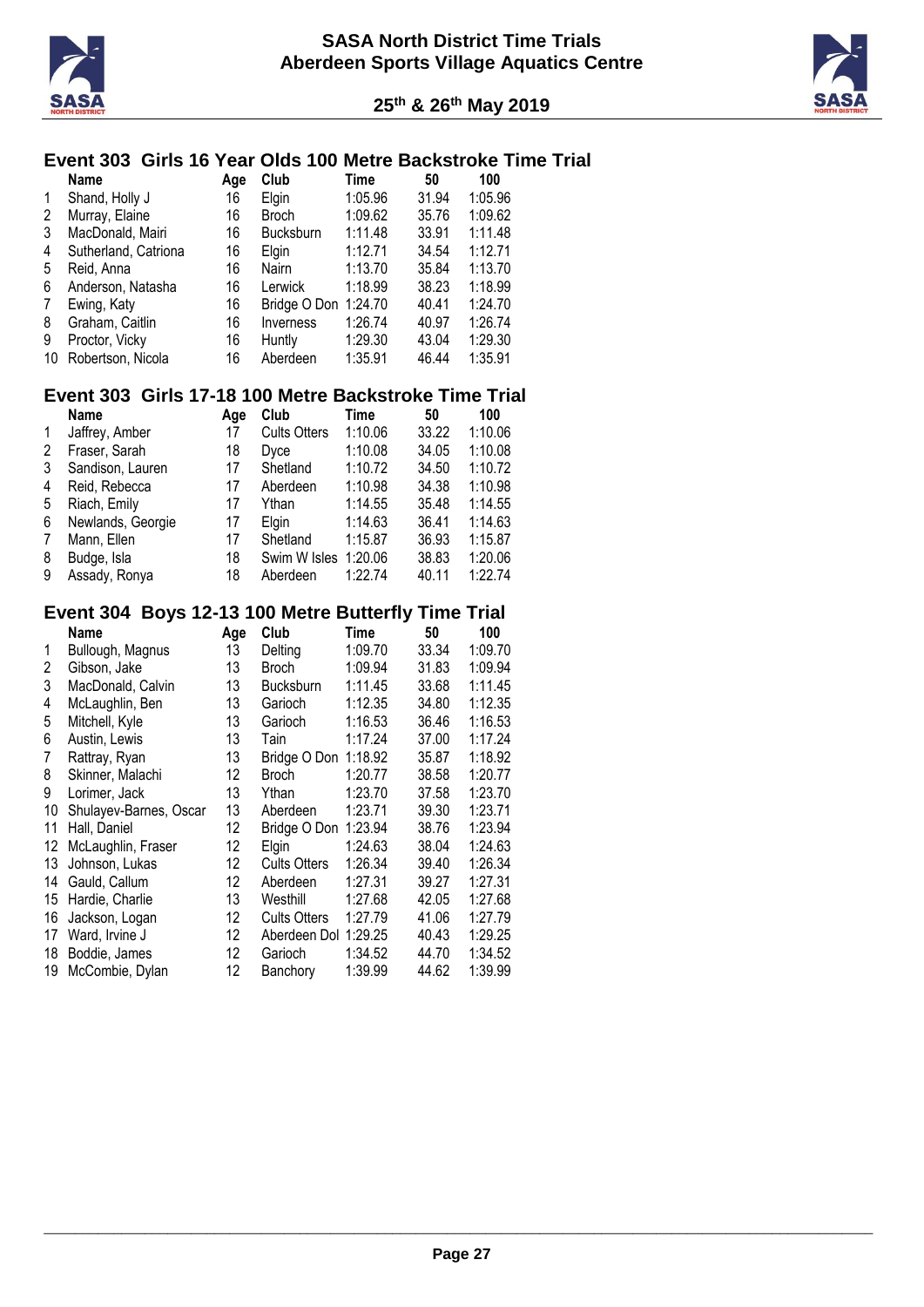



# **Event 304 Boys 14 Year Olds 100 Metre Butterfly Time Trial**

|                         | Event 304 Boys 14 rear Olds Too Metre Butterily Time Trial |          |                                   |             |                |                    |  |
|-------------------------|------------------------------------------------------------|----------|-----------------------------------|-------------|----------------|--------------------|--|
|                         | Name                                                       | Age      | Club                              | Time        | 50             | 100                |  |
| 1                       | Nicolson, Tom                                              | 14       | Delting                           | 1:07.82     | 31.49          | 1:07.82            |  |
| $\overline{\mathbf{c}}$ | Slessor, Conrad                                            | 14       | Bridge O Don 1:08.12              |             | 32.00          | 1:08.12            |  |
| 3                       | Clubb, Finlay M                                            | 14       | Aberdeen Dol 1:09.28              |             | 31.77          | 1:09.28            |  |
| 4                       | Brodie, Andrew I                                           | 14       | Aberdeen Dol 1:11.43              |             | 32.92          | 1:11.43            |  |
| 5                       | Cairney, Calum                                             | 14       | Ythan                             | 1:12.65     | 33.61          | 1:12.65            |  |
| 6                       | Carter, Joe                                                | 14       | Delting                           | 1:12.82     | 34.11          | 1:12.82            |  |
| 7                       | Arthur, Cameron                                            | 14       | Ythan                             | 1:14.99     | 34.60          | 1:14.99            |  |
| 8                       | Meyer, Chad                                                | 14       | <b>Cults Otters</b>               | 1:16.66     | 34.78          | 1:16.66            |  |
| 9                       | Clark, Alex                                                | 14       | Dyce                              | 1:16.78     | 35.56          | 1:16.78            |  |
| 10                      | Johnson, Cailean                                           | 14       | Lerwick                           | 1:18.40     | 36.13          | 1:18.40            |  |
| 11                      | Milner, Joseph                                             | 14       | Aberdeen Dol 1:19.62              |             | 36.87          | 1:19.62            |  |
| 12                      | Hayes, Ciaran                                              | 14       | Aberdeen                          | 1:21.28     | 37.34          | 1:21.28            |  |
| 13                      | Sutherland, Lewis                                          | 14       | <b>Wick</b>                       | 1:21.50     | 36.34          | 1:21.50            |  |
| 14                      | Sharma, Aarush                                             | 14       | <b>Cults Otters</b>               | 1:24.20     | 38.93          | 1:24.20            |  |
|                         | 15 Banford, Ben                                            | 14       |                                   |             |                |                    |  |
|                         |                                                            |          | Forres                            | 1:24.77     | 38.63          | 1:24.77            |  |
|                         | 16 Sanger, Nathan                                          | 14       | Peterhead                         | 1:27.57     | 37.50          | 1:27.57            |  |
| 17                      | Mackenzie, Jake                                            | 14       | <b>Cults Otters</b>               | 1:28.33     | 38.81          | 1:28.33            |  |
| ---                     | Wood, Jacob                                                | 14       | Elgin                             | DQ          |                |                    |  |
|                         | Event 304 Boys 15 Year Olds 100 Metre Butterfly Time Trial |          |                                   |             |                |                    |  |
|                         | <b>Name</b>                                                | Age      | Club                              | <b>Time</b> | 50             | 100                |  |
| 1                       | Taylor, Jon                                                | 15       | <b>Cults Otters</b>               | 1:05.52     | 30.48          | 1:05.52            |  |
| 2                       | Brechenser, Kieran M                                       | 15       | Aberdeen Dol 1:06.51              |             | 30.27          | 1:06.51            |  |
| 3                       | Ward, Logan J                                              | 15       | Aberdeen Dol 1:07.82              |             | 30.95          | 1:07.82            |  |
| 4                       | Campbell, Andrew                                           | 15       | <b>Thurso</b>                     | 1:12.04     | 33.61          | 1:12.04            |  |
| 5                       | Simpson, Owen                                              | 15       | Dyce                              | 1:13.56     | 34.52          | 1:13.56            |  |
| 6                       | Pickering, Louis                                           | 15       | <b>Thurso</b>                     | 1:13.67     | 33.90          | 1:13.67            |  |
| 7                       | Thompson, Daniel                                           | 15       | Shetland                          | 1:14.21     | 33.53          | 1:14.21            |  |
| 8                       | Robinson, Rayan                                            | 15       | <b>Cults Otters</b>               | 1:16.04     | 34.09          | 1:16.04            |  |
| 9                       | Walker, Clark D                                            | 15       | Aberdeen Dol 1:17.58              |             | 33.96          | 1:17.58            |  |
| 10                      | Wraight, Luke                                              | 15       | Westhill                          | 1:38.07     | 39.89          | 1:38.07            |  |
|                         |                                                            |          |                                   |             |                |                    |  |
|                         | Event 304 Boys 16 Year Olds 100 Metre Butterfly Time Trial |          |                                   |             |                |                    |  |
|                         | <b>Name</b>                                                | Age      | Club                              | Time        | 50             | 100                |  |
| 1                       | Taylor, James                                              | 16       | Unattached                        | 1:01.74     | 29.51          | 1:01.74            |  |
| $\overline{2}$          | Currie, Euan                                               | 16       | Ythan                             | 1:05.63     | 30.36          | 1:05.63            |  |
| 3                       | Seward, Matthew K                                          | 16       | Aberdeen Dol 1:07.78              |             | 31.42          | 1:07.78            |  |
| 4                       | Brown, Matthew                                             | 16       | Bucksburn                         | 1:08.07     | 31.14          | 1:08.07            |  |
| 5                       | Agnew, Callum                                              | 16       | Dyce                              | 1:10.95     | 31.29          | 1:10.95            |  |
| 6                       | Millar, Adam                                               | 16       | Shetland                          | 1:11.87     | 32.23          | 1:11.87            |  |
| 7                       | Sharpe, Cameron G                                          | 16       | Aberdeen Dol 1:12.77              |             | 32.73          | 1:12.77            |  |
|                         | Event 304 Boys 17-18 100 Metre Butterfly Time Trial        |          |                                   |             |                |                    |  |
|                         | <b>Name</b>                                                | Age      | Club                              | Time        | 50             | 100                |  |
| 1                       | Arthur, Andrew                                             | 17       | Aberdeen                          | 1:01.48     | 28.89          | 1:01.48            |  |
| 2                       | Gatton, Andrew                                             | 18       | Inverness                         | 1:04.14     | 29.89          | 1:04.14            |  |
| 3                       | Hutcheon, Mark                                             | 17       | Shetland                          |             | 29.45          | 1:04.49            |  |
|                         |                                                            |          |                                   | 1:04.49     |                |                    |  |
| 4                       | Coueslant, Archie C                                        | 17       | Aberdeen Dol 1:05.24              |             | 29.61          | 1:05.24            |  |
| 5                       | Macmillan, Calum A                                         | 17       | Westhill                          | 1:05.40     | 29.47          | 1:05.40            |  |
| 6                       | Malcolmson, Luke                                           | 17       | Shetland                          | 1:07.48     | 31.12          | 1:07.48            |  |
| 7                       | Petrie, Liam                                               | 17       | Upper Deesid 1:08.31              |             | 31.14          | 1:08.31            |  |
| 8                       | Hanlon, Matthew                                            | 17       | Swim W Isles 1:09.06              |             | 32.04          | 1:09.06            |  |
| 9                       | Esson, Mitchell                                            |          |                                   |             |                |                    |  |
| 10                      | Smith, Michael J                                           | 18<br>17 | Bucksburn<br>Aberdeen Dol 1:11.23 | 1:10.14     | 31.43<br>32.70 | 1:10.14<br>1:11.23 |  |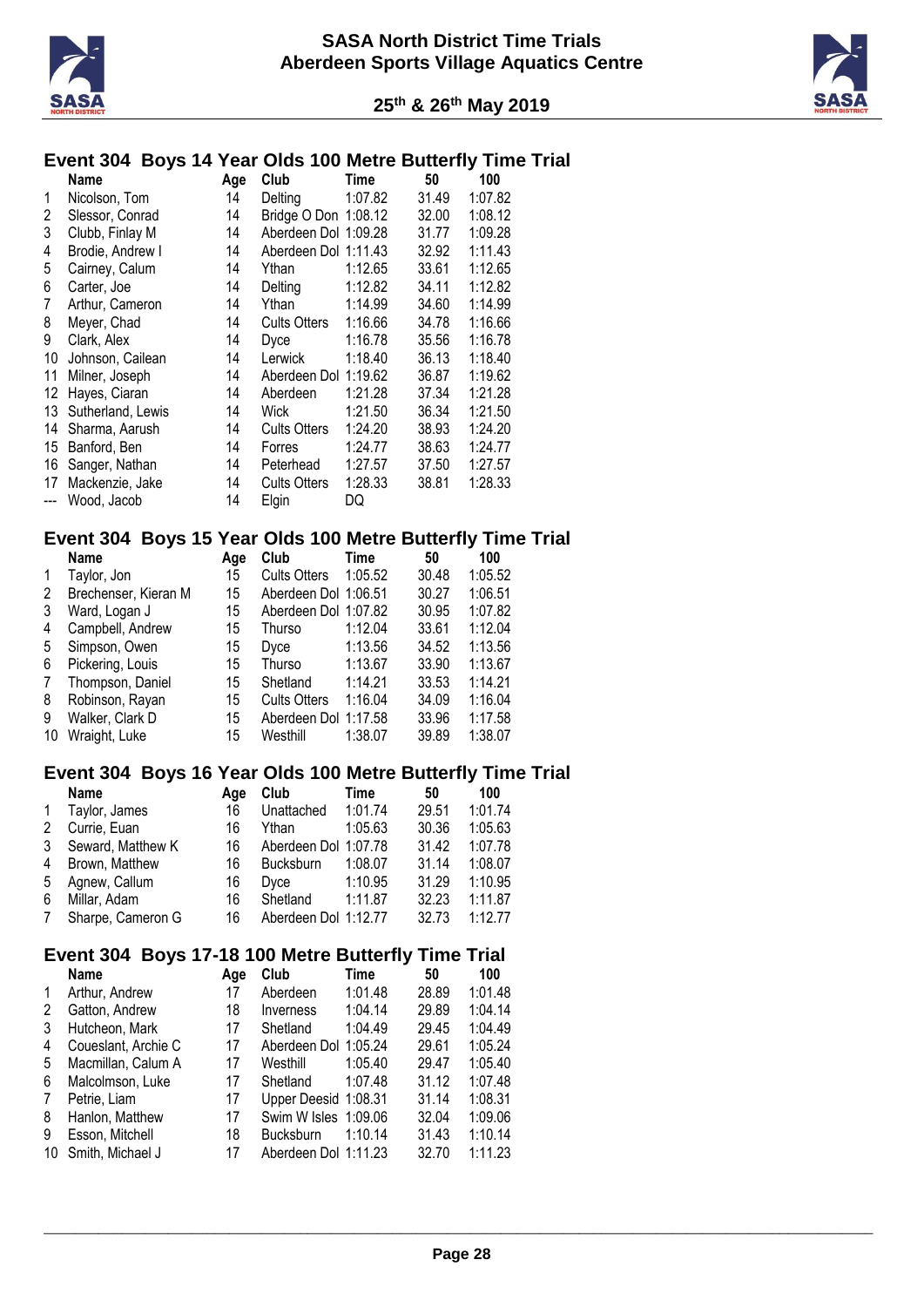



# **Event 305 Girls 12-13 400 Metre Freestyle Time Trial**

|                 | Name                                                        | Age | Club                 | Time        | 50    | 100     | 150     | 200     | 250     | 300     | 350     | 400     |
|-----------------|-------------------------------------------------------------|-----|----------------------|-------------|-------|---------|---------|---------|---------|---------|---------|---------|
| 1               | Ross, Eleanor                                               | 13  | Tain                 | 4:58.85     | 32.89 | 1:10.93 | 1:49.27 | 2:26.62 | 3:05.46 | 3:44.03 | 4:22.50 | 4:58.85 |
| 2               | Urquhart, Erin                                              | 13  | <b>Cults Otters</b>  | 5:04.19     | 35.83 | 1:13.76 | 1:53.14 | 2:31.96 | 3:11.51 | 3:50.38 | 4:29.42 | 5:04.19 |
| 3               | Beaton, Jessica                                             | 13  | Aberdeen             | 5:22.27     | 36.07 | 1:16.31 | 1:56.87 | 2:38.37 | 3:19.37 | 4:01.56 | 4:42.46 | 5:22.27 |
| 4               | Greig, Megan                                                | 13  | <b>Cults Otters</b>  | 5:24.87     | 37.97 | 1:19.53 | 2:01.96 | 2:44.27 | 3:25.61 | 4:06.75 | 4:47.00 | 5:24.87 |
| 5               | Currie, Erin                                                | 13  | Ythan                | 5:26.51     | 38.42 | 1:19.53 | 2:01.81 | 2:43.41 | 3:25.24 | 4:06.56 | 4:47.57 | 5:26.51 |
| 6               | Powell, Jessica                                             | 12  | Forres               | 5:28.45     | 36.58 | 1:18.07 | 2:00.24 | 2:43.19 | 3:24.91 | 4:07.07 | 4:48.99 | 5:28.45 |
| $\overline{7}$  | Irvine, Bethany                                             | 13  | Delting              | 5:30.99     | 36.80 | 1:18.28 | 2:00.71 | 2:43.44 | 3:26.13 | 4:08.65 | 4:51.18 | 5:30.99 |
| 8               | Edgerton, Amber                                             | 12  | <b>Cults Otters</b>  | 5:34.82     | 39.46 | 1:23.01 | 2:06.31 | 2:49.92 | 3:32.19 | 4:15.19 | 4:57.09 | 5:34.82 |
| 9               | Buchan, Jessica                                             | 13  | <b>Broch</b>         | 5:38.59     | 37.99 | 1:20.36 | 2:03.14 | 2:47.62 | 3:30.40 | 4:14.57 | 4:57.39 | 5:38.59 |
| 10              | Wiseman, Malaena                                            | 13  | Lerwick              | 5:43.32     | 38.48 | 1:21.98 | 2:06.60 | 2:51.97 | 3:35.14 | 4:19.69 | 5:02.78 | 5:43.32 |
| 11              | Boyd, Tessa                                                 | 12  | Garioch              | 5:54.74     | 39.01 | 1:24.42 | 2:11.29 | 2:57.53 | 3:43.66 | 4:29.60 | 5:14.99 | 5:54.74 |
| 12              | Komar, Eleanor                                              | 13  | Aberdeen             | 5:55.23     | 39.40 | 1:24.09 | 2:08.83 | 2:54.54 | 3:39.26 | 4:24.96 | 5:09.65 | 5:55.23 |
| 13              | Myles, Orla                                                 | 13  | Banchory             | 5:55.45     | 39.17 | 1:23.57 | 2:09.80 | 2:55.84 | 3:41.67 | 4:27.96 | 5:13.50 | 5:55.45 |
| 14              | Mill, Kate                                                  | 12  | Wick                 | 5:57.79     | 37.52 | 1:20.54 | 2:04.39 | 2:49.75 | 3:36.25 | 4:25.75 | 5:12.60 | 5:57.79 |
|                 | Event 305 Girls 14 Year Olds 400 Metre Freestyle Time Trial |     |                      |             |       |         |         |         |         |         |         |         |
|                 |                                                             |     |                      |             |       |         |         |         |         |         |         |         |
|                 | Name                                                        | Age | Club                 | Time        | 50    | 100     | 150     | 200     | 250     | 300     | 350     | 400     |
| 1               | Gow, Nula                                                   | 14  | Garioch              | 4:51.53     | 33.77 | 1:10.72 | 1:48.32 | 2:25.33 | 3:02.29 | 3:39.68 | 4:16.29 | 4:51.53 |
| 2               | Calder, Lisa-Marie                                          | 14  | <b>Broch</b>         | 5:08.69     | 33.71 | 1:12.34 | 1:51.77 | 2:32.09 | 3:11.54 | 3:51.74 | 4:30.58 | 5:08.69 |
| 3               | MacDonald, Ellen                                            | 14  | Garioch              | 5:09.83     | 34.03 | 1:12.20 | 1:51.83 | 2:31.77 | 3:12.14 | 3:52.31 | 4:32.21 | 5:09.83 |
| 4               | Bruce, Natalie                                              | 14  | <b>Broch</b>         | 5:12.69     | 35.18 | 1:14.68 | 1:54.97 | 2:35.84 | 3:14.90 | 3:55.07 | 4:34.96 | 5:12.69 |
| 5               | Buchan, Phoebe                                              | 14  | <b>Broch</b>         | 5:17.48     | 35.63 | 1:15.07 | 1:56.70 | 2:37.53 | 3:18.58 | 3:59.73 | 4:39.10 | 5:17.48 |
| $6\phantom{1}6$ | Zanre-Wilson, Taylor                                        | 14  | Peterhead            | 5:21.09     | 34.98 | 1:14.68 | 1:56.40 | 2:37.54 | 3:19.42 | 4:00.66 | 4:42.27 | 5:21.09 |
| $\overline{7}$  | Walber, Erica                                               | 14  | Bridge O Don 5:24.72 |             | 36.37 | 1:15.81 | 1:58.03 | 2:39.99 | 3:22.83 | 4:04.15 | 4:46.34 | 5:24.72 |
| 8               | Bristo, Amy                                                 | 14  | Bridge O Don 5:32.55 |             | 35.99 | 1:18.17 | 1:57.92 | 2:40.82 | 3:22.26 | 4:05.88 | 4:49.16 | 5:32.55 |
| 9               | Thomas, Lucy                                                | 14  | <b>Broch</b>         | 5:33.45     | 37.91 | 1:20.49 | 2:03.10 | 2:45.28 | 3:28.64 | 4:12.26 | 4:53.11 | 5:33.45 |
| 10              | Anderson, Emma                                              | 14  | Lerwick              | 5:46.40     | 37.95 | 1:20.92 | 2:03.57 | 2:49.61 | 3:34.99 | 4:19.43 | 5:03.36 | 5:46.40 |
| 11              | Strachan, Skye                                              | 14  | <b>Broch</b>         | 5:47.38     | 38.07 | 1:22.31 | 2:08.10 | 2:50.91 | 3:34.96 | 4:20.14 | 5:04.88 | 5:47.38 |
| 12              | Donaldson, Katie                                            | 14  | Banchory             | 6:04.64     | 41.28 | 1:29.13 | 2:16.66 | 3:03.96 | 3:51.10 | 4:38.59 | 5:23.74 | 6:04.64 |
|                 | Event 305 Girls 15 Year Olds 400 Metre Freestyle Time Trial |     |                      |             |       |         |         |         |         |         |         |         |
|                 | <b>Name</b>                                                 | Age | Club                 | <b>Time</b> | 50    | 100     | 150     | 200     | 250     | 300     | 350     | 400     |
| 1               | Hall, Kailyn                                                | 15  | Aberdeen Per 4:33.84 |             | 31.01 | 1:05.27 | 1:40.39 | 2:15.16 | 2:49.92 | 3:24.77 | 4:00.80 | 4:33.84 |
| 2               | Boddie, Catherine                                           | 15  | Garioch              | 4:48.73     | 32.90 | 1:08.71 | 1:45.98 | 2:23.39 | 3:00.37 | 3:37.64 | 4:14.13 | 4:48.73 |
| 3               | Simpson, Holly                                              | 15  | Bridge O Don 4:54.57 |             | 33.12 | 1:10.59 | 1:47.73 | 2:25.62 | 3:02.65 | 3:40.32 | 4:17.25 | 4:54.57 |
| 4               | Alexander, Lucy                                             | 15  | Dyce                 | 4:56.57     | 33.58 | 1:10.53 | 1:47.81 | 2:26.21 | 3:03.84 | 3:42.05 | 4:19.43 | 4:56.57 |
| 5               | Geddes, Kate E                                              | 15  | Aberdeen Dol 5:00.02 |             | 33.83 | 1:11.01 | 1:49.41 | 2:27.63 | 3:07.00 | 3:45.74 | 4:24.37 | 5:00.02 |
| 6               | Cassidy, Kate                                               | 15  | Dyce                 | 5:06.77     | 34.57 | 1:12.87 | 1:51.63 | 2:31.14 | 3:09.99 | 3:49.59 | 4:28.47 | 5:06.77 |
| 7               | Jones, Freja                                                | 15  | Alford Otter         | 5:19.09     | 36.07 | 1:16.33 | 1:56.91 | 2:37.69 | 3:18.19 | 3:58.96 | 4:39.60 | 5:19.09 |
| 8               | Morris, Laurie                                              | 15  | Lerwick              | 5:24.53     | 36.53 | 1:16.94 | 1:57.96 | 2:39.82 | 3:21.98 | 4:04.78 | 4:46.07 | 5:24.53 |
| 9               | Lamont, Jessica                                             | 15  | Aberdeen             | 5:27.62     | 37.47 | 1:18.21 | 2:00.78 | 2:42.99 | 3:24.94 | 4:07.21 | 4:48.67 | 5:27.62 |
|                 | 10 Rhodes, Jessica                                          | 15  | Aberdeen             | 5:29.21     | 37.80 | 1:19.36 | 2:01.38 | 2:44.64 | 3:27.04 | 4:09.96 | 4:51.67 | 5:29.21 |
|                 | Allan, Laura                                                | 15  |                      |             | 36.83 | 1:17.20 | 1:59.80 | 2:41.94 | 3:25.10 | 4:06.45 | 4:49.00 | 5:29.37 |
| 11              |                                                             |     | Garioch              | 5:29.37     |       |         |         |         |         |         |         |         |
|                 | 12 Cobb, Emma                                               | 15  | Dyce                 | 5:36.57     | 37.08 | 1:19.04 | 2:02.74 | 2:46.33 | 3:30.22 | 4:14.08 | 4:57.49 | 5:36.57 |
|                 | Event 305 Girls 16 Year Olds 400 Metre Freestyle Time Trial |     |                      |             |       |         |         |         |         |         |         |         |
|                 | Name                                                        | Age | Club                 | <b>Time</b> | 50    | 100     | 150     | 200     | 250     | 300     | 350     | 400     |
| 1               | Officer, Georgia                                            | 16  | Elgin                | 5:00.02     | 32.97 | 1:10.08 | 1:47.93 | 2:26.69 | 3:05.72 | 3:44.65 | 4:23.69 | 5:00.02 |
| 2               | Sutherland, Catriona                                        | 16  | Elgin                | 5:00.77     | 33.87 | 1:11.48 | 1:50.21 | 2:30.02 | 3:08.43 | 3:47.36 | 4:24.65 | 5:00.77 |
| 3               | Smith-Macaulay, Rosie                                       | 16  | Nairn                | 5:04.36     | 34.88 | 1:14.07 | 1:53.23 | 2:32.77 | 3:11.92 | 3:51.34 | 4:28.86 | 5:04.36 |
| 4               | Rattray, Beth                                               | 16  | Bridge O Don 5:25.03 |             | 35.36 | 1:14.54 | 1:55.50 | 2:36.54 | 3:19.24 | 4:01.12 | 4:44.02 | 5:25.03 |
| 5               | Morton, Janey                                               | 16  | Elgin                | 5:33.30     | 35.77 | 1:16.04 | 1:57.62 | 2:40.97 | 3:24.36 | 4:08.27 | 4:51.17 | 5:33.30 |
| 6               | Robertson, Nicola                                           | 16  | Aberdeen             | 5:54.67     | 40.63 | 1:26.14 | 2:11.34 | 2:57.34 | 3:42.79 | 4:29.02 | 5:13.38 | 5:54.67 |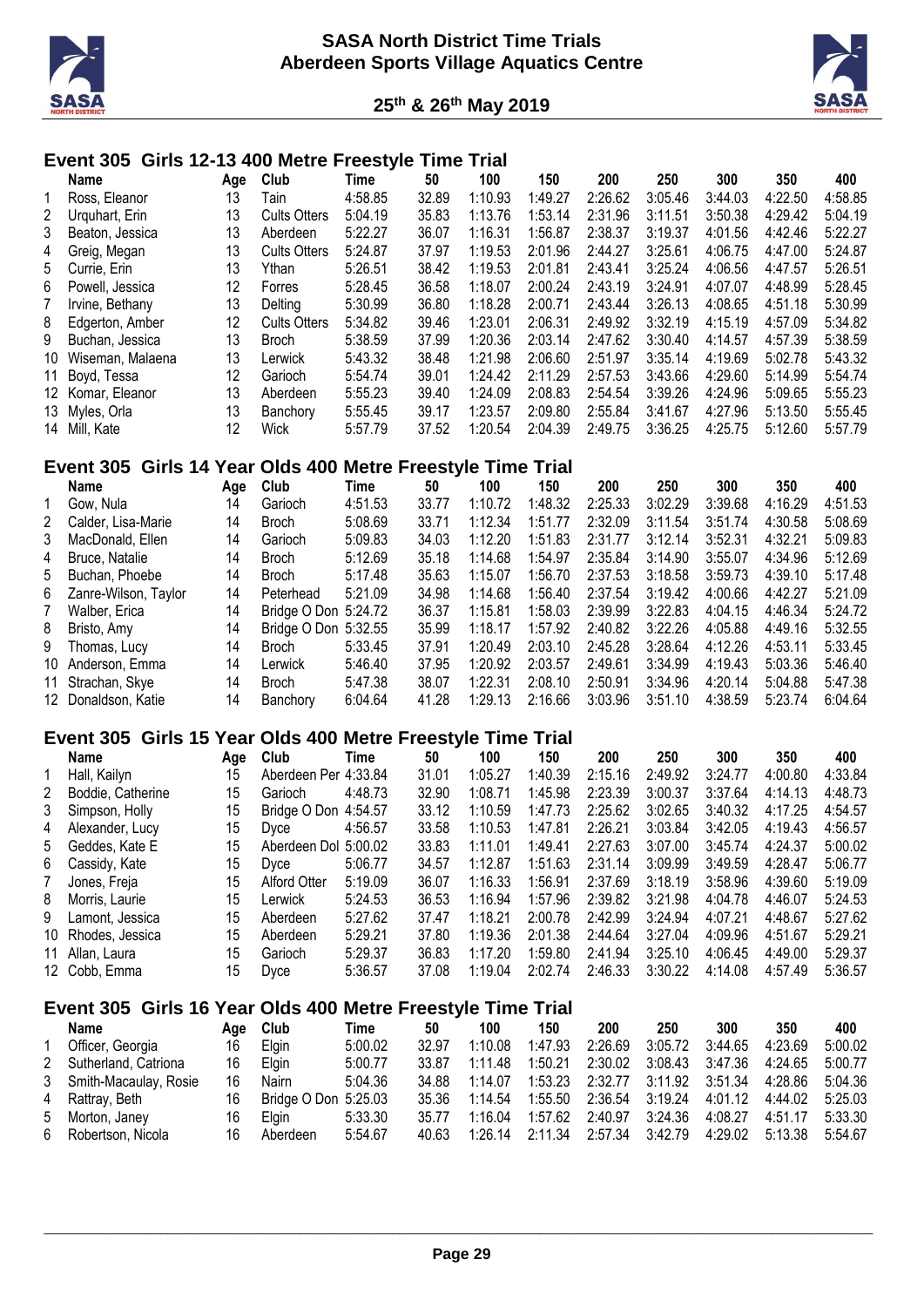



#### **Event 305 Girls 17-18 400 Metre Freestyle Time Trial**

| Name                | Aae | <b>Club</b>          | Time    | 50    | 100     | 150     | 200     | 250             | 300                 | 350     | 400     |
|---------------------|-----|----------------------|---------|-------|---------|---------|---------|-----------------|---------------------|---------|---------|
| Reid, Rebecca       |     | Aberdeen             | 4:33.92 | 30.97 | 1:04.85 | 1:40.30 | 2:15.39 | 2:50.64         | 3:25.42             | 4:01.03 | 4:33.92 |
| 2 Budge, Isla       | 18  | Swim W Isles 4:48.49 |         | 33.68 | 1:10.66 | 1:47.97 |         | 2:24.52 3:00.98 | 3:38.55             | 4:13.51 | 4:48.49 |
| 3 Lawrie, Brooke    | 18  | Nairn                | 4:48.66 | 33.01 | 1:09.22 | 1:46.18 | 2:23.18 | 3:00.14         | 3:36.97             | 4:13.96 | 4:48.66 |
| 4 Calder, Emma      |     | Alford Otter         | 5:06.23 | 33.56 | 1:10.83 | 1:49.52 | 2:28.77 |                 | $3:08.16$ $3:47.73$ | 4:27.40 | 5:06.23 |
| 5 Gordon, Siobhan M |     | Lochaber Lei 5:10.13 |         | 34.60 | 1.12.26 | 1:52.23 | 2:31.03 | 3:11.32         | 3:51.23             | 4:31.36 | 5:10.13 |
| 6 Assady, Ronya     | 18  | Aberdeen             | 5:32.45 | 38.66 | 1:20.46 | 2:03.38 | 2:46.74 | 3:28.76         | 4:11.02             | 4:52.32 | 5:32.45 |

#### **Event 306 Boys 12-13 1500 Metre Freestyle Time Trial**

|                      | Name            | Age | Club         | Time     | 50<br>450<br>850<br>1250 | 100<br>500<br>900<br>1300                                                                | 150<br>550<br>950<br>1350                              | 200<br>600<br>1000<br>1400                             | 250<br>650<br>1050<br>1450                             | 300<br>700<br>1100<br>1500                             | 350<br>750<br>1150             | 400<br>800<br>1200              |
|----------------------|-----------------|-----|--------------|----------|--------------------------|------------------------------------------------------------------------------------------|--------------------------------------------------------|--------------------------------------------------------|--------------------------------------------------------|--------------------------------------------------------|--------------------------------|---------------------------------|
|                      | Gibson, Jake    | 13  | <b>Broch</b> | 18:24.92 | 32.94                    | 1:09.08<br>5:27.86 6:04.47<br>10:24 8111:01.80                                           | 1:46.25<br>6:41.23<br>11:38.54                         | 2:22.86<br>7:17.90<br>12:15.50                         | 2:59.64<br>7:54.83<br>12:51.97                         | 3:36.65<br>8:32.70<br>13:29.90                         | 4:13.50<br>9:10.09<br>14:06.91 | 4:50.37<br>9:47.18<br>14:45.16  |
| $\mathbf{2}^{\circ}$ | Tetlow, Fraser  | 13  | Garioch      | 18:46.73 | 33.87                    | 15:22.8116:00.76<br>1:10.65<br>$5:34.60$ 6:12.47<br>10:39.9311:16.70<br>15:41.1616:18.13 | 16:37.99<br>1:48.08<br>6:50.56<br>11:54.69<br>16:56.13 | 17:15.87<br>2:25.36<br>7:28.49<br>12:32.15<br>17:33.47 | 17:51.55<br>3:02.81<br>8:06.91<br>13:09.82<br>18:11.07 | 18:24.92<br>3:40.53<br>8:44.91<br>13:46.99<br>18:46.73 | 4:18.40<br>9:23.21<br>14:25.37 | 4:56.20<br>10:01.16<br>15:02.79 |
| 3                    | McLaughlin, Ben | 13  | Garioch      | 19:30.15 | 34.64                    | 1:13.29<br>5:48.92 6:28.30<br>11:05:9811:45.81<br>16:19.2616:58.09                       | 1:52.13<br>7:07.93<br>12:24.52<br>17:36.14             | 2:31.54<br>7:47.86<br>13:03.91<br>18:14.77             | 3:11.54<br>8:27.70<br>13:42.97<br>18:52.48             | 3:50.81<br>9:07.79<br>14:22.47<br>19:30.15             | 4:30.53<br>9:47.04<br>14:59.87 | 5:09.94<br>10:26.87<br>15:40.06 |

#### **Event 306 Boys 14 Year Olds 1500 Metre Freestyle Time Trial**

|   | Name                  | Age | Club         | Time     | 50<br>450<br>850 | 100<br>500<br>900                           | 150<br>550<br>950 | 200<br>600<br>1000 | 250<br>650<br>1050         | 300<br>700<br>1100 | 350<br>750<br>1150 | 400<br>800<br>1200 |
|---|-----------------------|-----|--------------|----------|------------------|---------------------------------------------|-------------------|--------------------|----------------------------|--------------------|--------------------|--------------------|
|   |                       |     |              |          | 1250             | 1300                                        | 1350              | 1400               | 1450                       | 1500               |                    |                    |
|   | Broadley, Ryan        | 14  | <b>Broch</b> | 19:37.71 | 34.97            | 1:14.37                                     | 1:54.07           | 2:34.17            | 3:13.91                    | 3:54.21            | 4:33.25            | 5:13.26            |
|   |                       |     |              |          |                  | 5:53.00 6:32.43                             | 7:11.43           | 7:51.01            | 8:30.18                    | 9:09.87            | 9:48.97            | 10:28.92           |
|   |                       |     |              |          |                  | 11:07:5811:47:05 12:25:50                   |                   |                    |                            |                    |                    | 15:42 19           |
|   |                       |     |              |          |                  | 16:22.2417:02.10 17:41.45 18:21.36 19:00.30 |                   |                    |                            | 19:37.71           |                    |                    |
| 2 | Janavicius, Deimantas | 14  | <b>Broch</b> | 20:29.06 | 35.14            | 1:14.82                                     | 1:55.34           | 2:35.78            | 3:16.99                    | 3:57.38            | 4:36.94            | 5:17.71            |
|   |                       |     |              |          |                  | 5:59.12 6:38.76                             | 7:19.26           | 8:00.70            | 8:42.34                    | 9:23.31            | 10:05.17           | 10:47.30           |
|   |                       |     |              |          |                  |                                             |                   |                    |                            |                    | 15:43.34 16:26.20  |                    |
|   |                       |     |              |          |                  | 17:06.9517:49.40                            | 18:28.79          |                    | 19:09.96 19:51.93 20:29.06 |                    |                    |                    |

#### **Event 306 Boys 15 Year Olds 1500 Metre Freestyle Time Trial**

|   | Name              | Age | Club                | Time     | 50<br>450   | 100<br>500        | 150<br>550                           | 200<br>600   | 250<br>650        | 300<br>700        | 350<br>750        | 400<br>800 |
|---|-------------------|-----|---------------------|----------|-------------|-------------------|--------------------------------------|--------------|-------------------|-------------------|-------------------|------------|
|   |                   |     |                     |          | 850<br>1250 | 900<br>1300       | 950<br>1350                          | 1000<br>1400 | 1050<br>1450      | 1100<br>1500      | 1150              | 1200       |
|   | Tavlor, Jon       | 15  | <b>Cults Otters</b> | 17:09.52 | 31.37       | 1:04.57           | 1:39.02                              | 2:13.24      | 2:47.74           | 3:22.12           | 3:56.90           | 4:31.23    |
|   |                   |     |                     |          |             | 5:05.98 5:40.29   | 6:15.27                              | 6:49.56      | 7:24.53           | 7:58.85           | 8:34.02           | 9:08.21    |
|   |                   |     |                     |          |             | 9:42.90 10:17.33  | 10:51.97                             | 11:26.43     |                   | 12:01.14 12:35.87 | 13:11.16 13:45.75 |            |
|   |                   |     |                     |          |             |                   | 14:20.7914:55.46  15:30.45  16:04.73 |              | 16:38.94          | 17:09.52          |                   |            |
| 2 | Sutherland, Ethan | 15  | Westhill            | 18:33.78 | 32.60       | 1:07.82           | 1:44.57                              | 2:21.92      | 2:59.24           | 3:36.32           | 4:14.11           | 4:52.63    |
|   |                   |     |                     |          |             | $5:30.16$ 6:08.13 | 6:45.82                              | 7:23.08      | 8:00.31           | 8:38.40           | 9:15.96           | 9:52.99    |
|   |                   |     |                     |          |             |                   | 10:30.6811:07.70 11:44.89            |              |                   |                   |                   |            |
|   |                   |     |                     |          |             |                   | 15:30.3816:07.19 16:44.23            | 17:21.50     | 17:57.75 18:33.78 |                   |                   |            |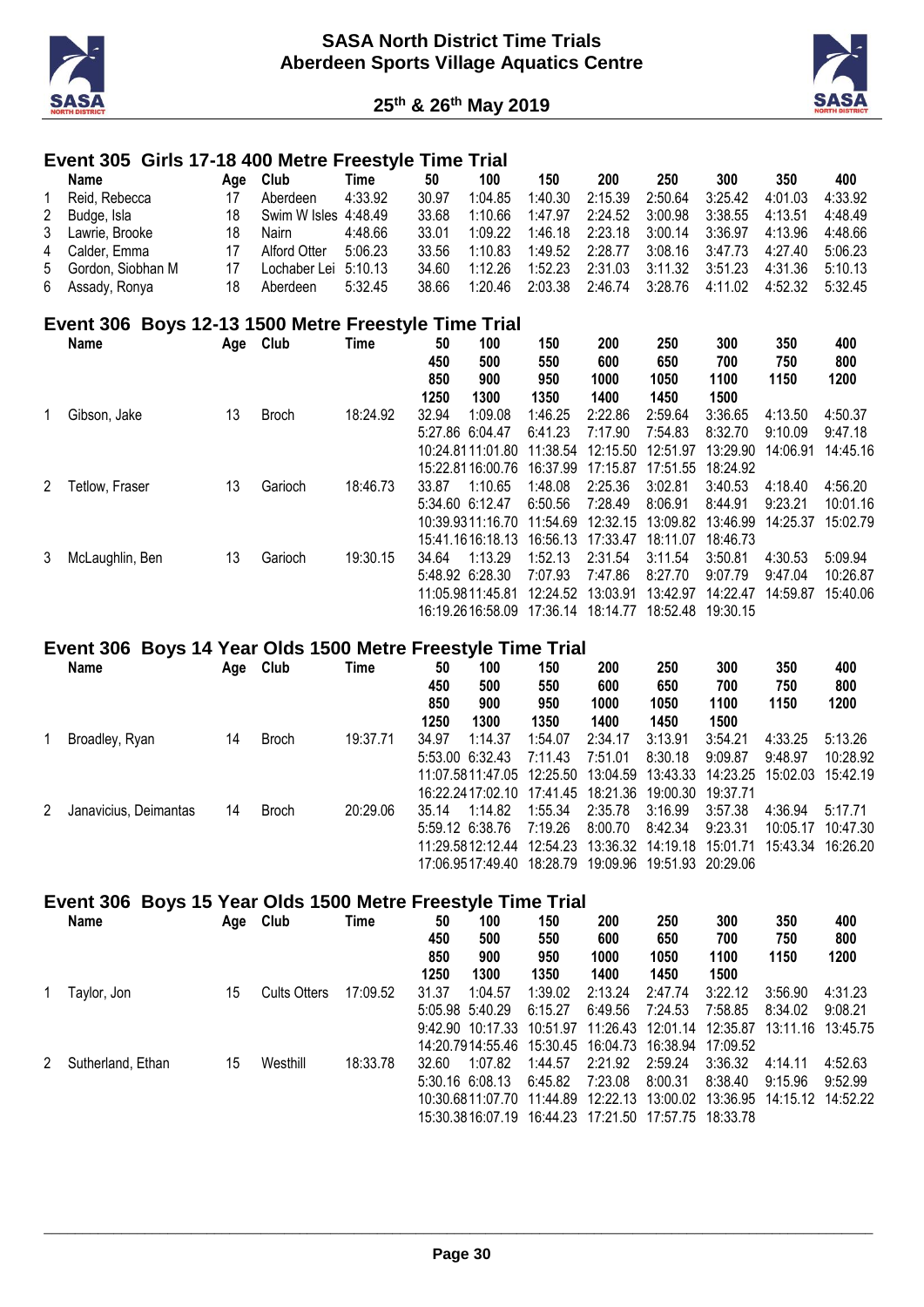



#### **Event 306 Boys 16 Year Olds 1500 Metre Freestyle Time Trial**

| Name           | Age | Club      | Time     | 50<br>450<br>850<br>1250 | 100<br>500<br>900<br>1300  | 150<br>550<br>950<br>1350                                                                                                                  | 200<br>600<br>1000<br>1400 | 250<br>650<br>1050<br>1450 | 300<br>700<br>1100<br>1500 | 350<br>750<br>1150                      | 400<br>800<br>1200 |
|----------------|-----|-----------|----------|--------------------------|----------------------------|--------------------------------------------------------------------------------------------------------------------------------------------|----------------------------|----------------------------|----------------------------|-----------------------------------------|--------------------|
| Brown, Matthew | 16  | Bucksburn | 17:58.04 | 31.64                    | 1:06.73<br>5:20.96 5:57.26 | 1:43.16<br>6:33.68<br>10:09.5910:45.48  11:21.78  11:57.74  12:34.15  13:09.97<br>14:59.1015:35.30  16:11.98  16:47.92  17:23.80  17:58.04 | 2:18.94<br>7:09.64         | 2:55.39<br>7:45.64         | 3:31.62<br>8:21.36         | 4:08.38<br>8:57.41<br>13:46.36 14:22.52 | 4:44.55<br>9:33.26 |

#### **Event 306 Boys 17-18 1500 Metre Freestyle Time Trial**

|   | Name              | Age | Club  | Time     | 50<br>450<br>850 | 100<br>500<br>900          | 150<br>550<br>950 | 200<br>600<br>1000 | 250<br>650<br>1050                  | 300<br>700<br>1100 | 350<br>750<br>1150         | 400<br>800<br>1200 |
|---|-------------------|-----|-------|----------|------------------|----------------------------|-------------------|--------------------|-------------------------------------|--------------------|----------------------------|--------------------|
|   |                   |     |       |          | 1250             | 1300                       | 1350              | 1400               | 1450                                | 1500               |                            |                    |
|   | Squires, Graeme   | 18  | Nairn | 17:59.55 | 31.47            | 1:07.38                    | 1:44.26           | 2:20.74            | 2:57.54                             | 3:33.71            | 4:10.93                    | 4:47.44            |
|   |                   |     |       |          |                  | 5:24.80 6:01.53            | 6:38.54           | 7:14.99            | 7:52.65                             | 8:29.24            | 9:05.90                    | 9:42.15            |
|   |                   |     |       |          |                  | 10:19.5210:55.70           | 11:32.17          |                    | 12:07.85 12:44.23                   | 13:20.28           | 13:56.80                   | 14:32.50           |
|   |                   |     |       |          |                  | 15:08.5515:43.96  16:19.62 |                   | 16:54.25 17:28.69  |                                     | 17:59.55           |                            |                    |
| 2 | Forgie, Christian | 17  | Nairn | 21:53.77 | 37.24            | 1:18.94                    | 2:00.57           | 2:44.89            | 3:27.79                             | 4:12.57            | 4:56.59                    | 5:41.94            |
|   |                   |     |       |          |                  | $6:25.68$ 7:10.53          | 7:54.63           | 8:39.97            | 9:22.74                             | 10:08.23           | 10:52.90                   | 11:38.13           |
|   |                   |     |       |          |                  | 12:23.0613.07.20           | 13:51.49          |                    | 14:36.02 15:20.46                   |                    | 16:04.54 16:48.25 17:33.34 |                    |
|   |                   |     |       |          |                  | 18:16.8519:02.32           |                   |                    | 19:46.20 20:29.04 21:12.00 21:53.77 |                    |                            |                    |

#### **Event 307 Girls 12-13 50 Metre Breaststroke Time Trial**

|   | <b>Name</b>       | Age | Club                | Time  |     | Name             | Aae | Club               | Time  |
|---|-------------------|-----|---------------------|-------|-----|------------------|-----|--------------------|-------|
|   | Macdonald, Isla   | 13  | Inverness           | 38.27 | 11  | Irvine, Bethany  | 13  | Delting            | 43.29 |
| 2 | Gault. Eilidh     | 13  | Ythan               | 39.06 | 12  | Wood, Sara       | 12  | Deveron            | 43.43 |
| 3 | Goodbrand, Alyssa | 13  | Ythan               | 39.66 | 13. | Hendren, Tegan   | 13  | Shetland           | 44.06 |
| 4 | Cheshire, Maya    | 13  | <b>Elain</b>        | 39.72 | 14  | Anderson, Rhona  | 12  | Shetland           | 44.98 |
| 5 | Ross, Eleanor     | 13  | Tain                | 41.23 | 15  | Mutch, Molly     | 12  | Broch              | 45.20 |
| 6 | Urguhart, Erin    | 13  | <b>Cults Otters</b> | 41.66 |     | 16 Coutts, Amy   | 13  | Westhill           | 45.24 |
|   | Cairney, Fiona    | 13  | Ythan               | 42.09 | 17  | Smith, Jessica S | 12  | Aberdeen Dol 45.61 |       |
| 8 | Greig, Megan      | 13  | <b>Cults Otters</b> | 42.98 | 18  | Brice, Ellie     | 13  | Dyce               | 45.66 |
| 9 | Duringer, Laura A | 13  | Aberdeen Dol 43.00  |       | 19. | Cowan, Amy       | 12  | Garioch            | 45.68 |
|   | 10 Payton, Leah   | 12  | Ythan               | 43.04 |     | 20 Fraser, Eden  | 12  | Dyce               | 45.87 |

# **Event 307 Girls 14 Year Olds 50 Metre Breaststroke Time Trial**

|                | <b>Name</b>             | Aae | Club               | Time  |    | <b>Name</b>          | Aae | Club               | Time  |
|----------------|-------------------------|-----|--------------------|-------|----|----------------------|-----|--------------------|-------|
| $\mathbf{1}$   | Bain, Sophie            | 14  | <b>Bucksburn</b>   | 34.62 |    | 12 Johnston, Lilly   | 14  | <b>Elain</b>       | 42.63 |
| 2              | Gow. Nula               | 14  | Garioch            | 35.70 | 13 | MacLeod, Olivia      | 14  | Tain               | 43.26 |
| 3              | Smith, Sophie           | 14  | Swim W Isles 37.32 |       |    | 14 Fraser, Amy       | 14  | Ythan              | 43.78 |
| 4              | Masson, Freya           | 14  | Shetland           | 38.21 |    | 15 Petrie, Charlotte | 14  | Upper Deesid 44.62 |       |
| 5              | Perry, Sienna           | 14  | Bridge O Don 39.43 |       |    | 16 Strachan, Skye    | 14  | <b>Broch</b>       | 45.17 |
| 6              | Wood, Amelia            | 14  | Alford Otter       | 40.44 | 17 | Abbott, Olivia       | 14  | Aberdeen           | 46.65 |
| $\overline{7}$ | Bruce, Natalie          | 14  | <b>Broch</b>       | 40.45 | 18 | Youngson, Eilidh     | 14  | Bridge O Don 48.11 |       |
| 8              | Palmer, Nyah M          | 14  | Aberdeen Dol 41.53 |       | 19 | Brosnan, Reilly      | 14  | Ythan              | 49.81 |
| 9              | Reece, Laura L          | 14  | Aberdeen Dol 41.68 |       |    | 20 Proctor, Lindsay  | 14  | Huntly             | 50.20 |
|                | 10 Zanre-Wilson, Taylor | 14  | Peterhead          | 42.15 | 21 | Ingram, Zoe          | 14  | <b>Broch</b>       | 51.91 |
|                | 11 Anderson, Emma       | 14  | Lerwick            | 42.18 |    |                      |     |                    |       |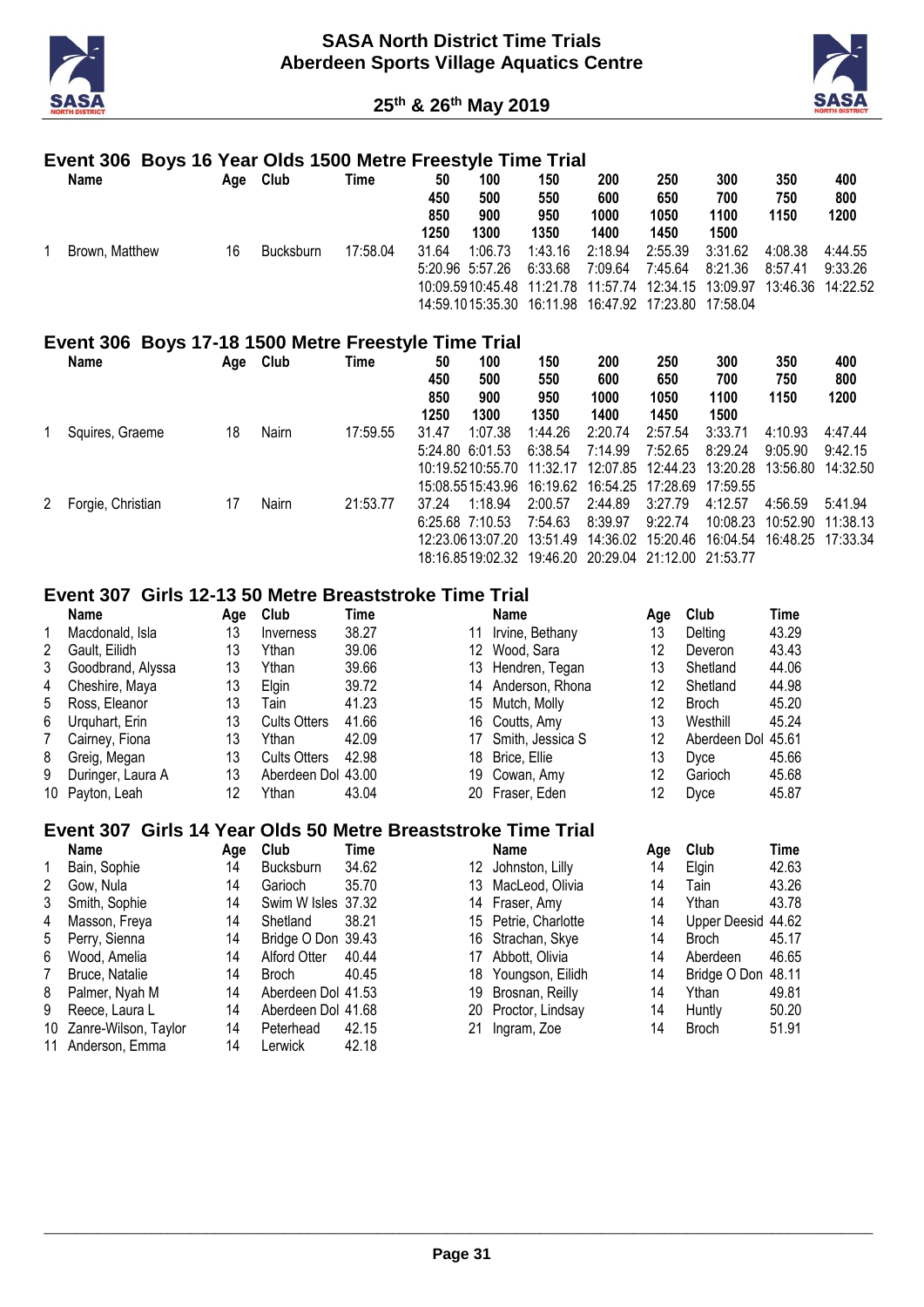



# **Event 307 Girls 15 Year Olds 50 Metre Breaststroke Time Trial**

|    | <b>Name</b>                                                   | Age | Club                | <b>Time</b> |    | <b>Name</b>            | Age             | Club                | <b>Time</b> |
|----|---------------------------------------------------------------|-----|---------------------|-------------|----|------------------------|-----------------|---------------------|-------------|
| 1  | Maclennan, Mairi                                              | 15  | Swim W Isles 36.12  |             | 7  | Simpson, Emma          | 15              | <b>Broch</b>        | 38.59       |
| 2  | Schulz, Jessica                                               | 15  | Nairn               | 36.72       | 8  | MacPherson, Alice Ann  | 15              | Lochaber Lei        | 39.79       |
| 3  | Coia-Gamble, Kaitlin                                          | 15  | Inverness           | 36.75       | 9  | Morris, Laurie         | 15              | Lerwick             | 40.88       |
| 4  | Macdougall, Ellie Kate                                        | 15  | Inverness           | 37.58       | 10 | Boddie, Catherine      | 15              | Garioch             | 40.95       |
| 5  | MacDonald, Laurin                                             | 15  | Lochaber Lei 37.70  |             | 11 | Laditi, Hannah         | 15              | Inverness           | 50.47       |
| 6  | MacLean, Jenna                                                | 15  | Lochaber Lei 38.45  |             |    |                        |                 |                     |             |
|    |                                                               |     |                     |             |    |                        |                 |                     |             |
|    | Event 307 Girls 16 Year Olds 50 Metre Breaststroke Time Trial |     |                     |             |    |                        |                 |                     |             |
|    | <b>Name</b>                                                   | Age | Club                | <b>Time</b> |    | <b>Name</b>            | Age             | Club                | <b>Time</b> |
| 1  | Bowie, Rhona M                                                | 16  | Aberdeen Dol 35.18  |             | 5  | Murray, Elaine         | 16              | <b>Broch</b>        | 39.41       |
| 2  | Anderson, Natasha                                             | 16  | Lerwick             | 36.33       | 6  | Rattray, Beth          | 16              | Bridge O Don 40.59  |             |
| 3  | Wood, Maree                                                   | 16  | Tain                | 36.61       | 7  | Mackay, Eilidh         | 16              | Nairn               | 40.67       |
| 4  | Wisely, Daisy                                                 | 16  | Inverness           | 38.87       | 8  | Morton, Janey          | 16              | Elgin               | 42.98       |
|    |                                                               |     |                     |             |    |                        |                 |                     |             |
|    | Event 307 Girls 17-18 50 Metre Breaststroke Time Trial        |     |                     |             |    |                        |                 |                     |             |
|    | Name                                                          | Age | Club                | <b>Time</b> |    | <b>Name</b>            | Age             | Club                | <b>Time</b> |
| 1  | Smith, Jasmin                                                 | 18  | Lerwick             | 34.06       | 6  | Budge, Isla            | 18              | Swim W Isles 39.39  |             |
| 2  | Reid, Rebecca                                                 | 17  | Aberdeen            | 37.02       | 7  | Newlands, Georgie      | 17              | Elgin               | 41.36       |
| 3  | Jaffrey, Amber                                                | 17  | <b>Cults Otters</b> | 37.42       | 8  | Mann, Ellen            | 17              | Shetland            | 43.74       |
| 4  | Riach, Emily                                                  | 17  | Ythan               | 38.66       | 9  | Scott, Charlotte       | 17              | Elgin               | 44.92       |
| 5  | Fraser, Sarah                                                 | 18  | Dyce                | 38.78       |    |                        |                 |                     |             |
|    |                                                               |     |                     |             |    |                        |                 |                     |             |
|    | Event 308 Boys 12-13 50 Metre Freestyle Time Trial            |     |                     |             |    |                        |                 |                     |             |
|    | <b>Name</b>                                                   | Age | Club                | <b>Time</b> |    | <b>Name</b>            | Age             | Club                | <b>Time</b> |
| 1  | Brown, Lucas                                                  | 13  | Elgin               | 27.43       |    | 10 Hall, Greg          | 12 <sup>°</sup> | Bridge O Don 31.63  |             |
| 2  | Gibson, Jake                                                  | 13  | <b>Broch</b>        | 28.36       | 11 | Cann, Sean             | 12              | Lochaber Lei        | 31.75       |
| 3  | Liversedge, Torin                                             | 12  | Upper Deesid 29.69  |             | 12 | Lorimer, Jack          | 13              | Ythan               | 31.78       |
| 4  | MacDonald, Calvin                                             | 13  | Bucksburn           | 29.72       | 13 | Tetlow, Fraser         | 13              | Garioch             | 32.06       |
| 5  | Lennox, Kieran                                                | 13  | Bucksburn           | 30.07       | 14 | McCombie, Dylan        | 12              | Banchory            | 32.16       |
| 6  | McLaughlin, Ben                                               | 13  | Garioch             | 30.34       | 15 | Shulayev-Barnes, Oscar | 13              | Aberdeen            | 32.98       |
| 7  | Burr, Layton                                                  | 13  | Dyce                | 30.53       | 16 | Rattray, Ryan          | 13              | Bridge O Don 32.99  |             |
| 8  | Mitchell, Jack                                                | 13  | Bridge O Don 30.69  |             |    | Skinner, Malachi       | 12              | <b>Broch</b>        | 33.07       |
| 9  |                                                               | 13  |                     |             | 17 |                        | 12              |                     |             |
|    | Sutherland, Charlie                                           |     | Wick                | 30.97       | 18 | McLaughlin, Fraser     |                 | Elgin               | 33.17       |
|    | Event 308 Boys 14 Year Olds 50 Metre Freestyle Time Trial     |     |                     |             |    |                        |                 |                     |             |
|    | Name                                                          | Age | Club                | <b>Time</b> |    | <b>Name</b>            | Age             | Club                | <b>Time</b> |
|    | Mackay, John                                                  | 14  | Wick                | 27.64       | 11 | Sanger, Nathan         | 14              | Peterhead           | 29.10       |
| 2  | Arthur, Cameron                                               | 14  | Ythan               | 28.01       |    | 12 Nicolson, Tom       | 14              | Delting             | 29.31       |
| 3  | Sutherland, Lewis                                             | 14  | Wick                | 28.08       | 13 | Clark, Alex            | 14              | Dyce                | 29.85       |
| 4  | Janavicius, Deimantas                                         | 14  | <b>Broch</b>        | 28.13       | 14 | Mackenzie, Jake        | 14              | <b>Cults Otters</b> | 29.97       |
|    |                                                               |     |                     |             |    |                        |                 |                     |             |
| 5  | Clubb, Finlay M                                               | 14  | Aberdeen Dol 28.44  |             | 15 | Broadley, Ryan         | 14              | <b>Broch</b>        | 30.61       |
| 6  | Carter, Joe                                                   | 14  | Delting             | 28.54       | 16 | Milner, Joseph         | 14              | Aberdeen Dol 30.96  |             |
| 7  | Slessor, Conrad                                               | 14  | Bridge O Don 28.81  |             | 17 | Johnson, Cailean       | 14              | Lerwick             | 31.39       |
| 8  | Cairney, Calum                                                | 14  | Ythan               | 28.82       | 18 | Hayes, Ciaran          | 14              | Aberdeen            | 31.43       |
| 9  | Henry, Chester                                                | 14  | Wick                | 28.87       | 19 | Ritchie, Marcus        | 14              | Tain                | 31.86       |
| 10 | Masson, James                                                 | 14  | Shetland            | 28.92       |    |                        |                 |                     |             |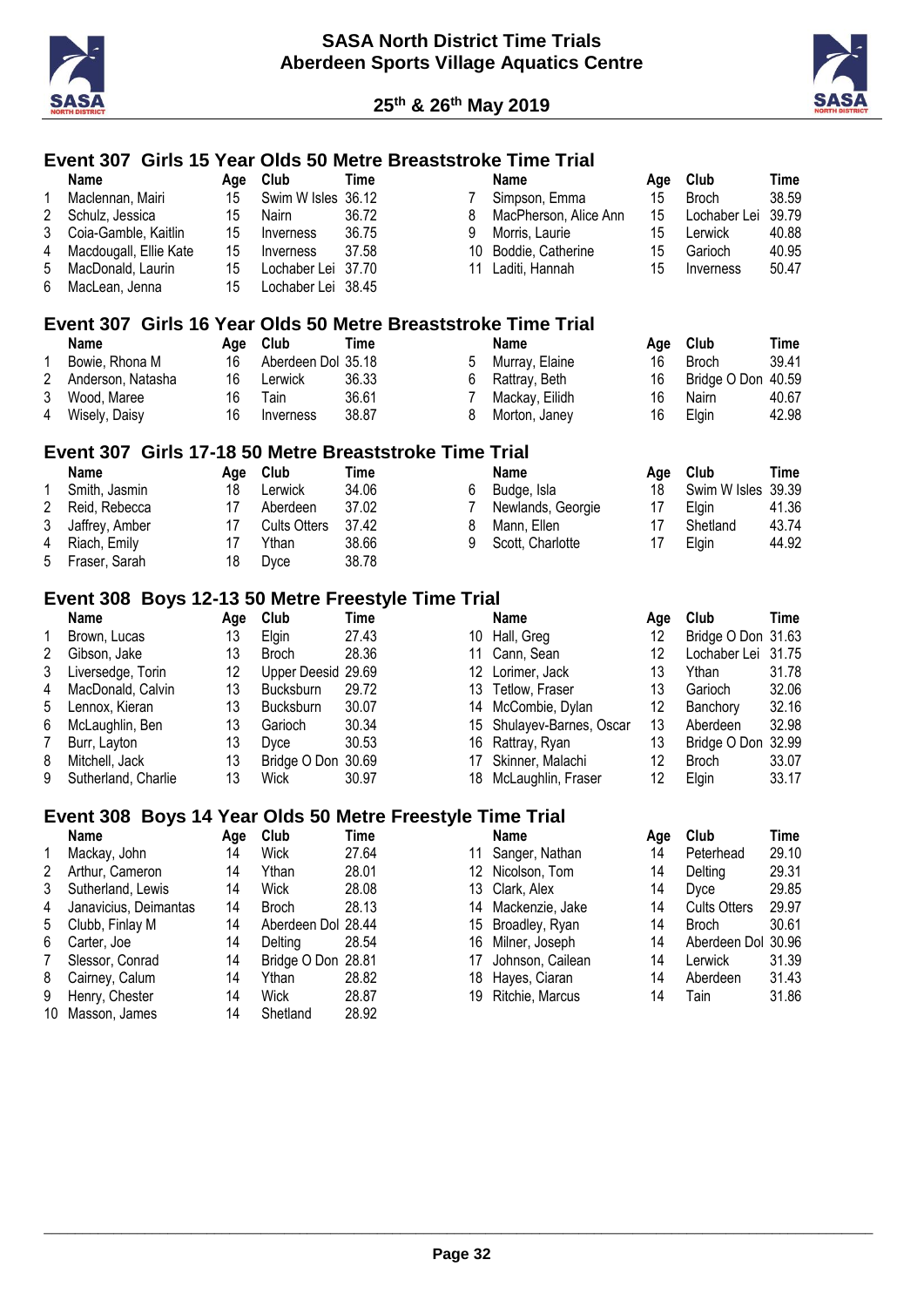



#### **Event 308 Boys 15 Year Olds 50 Metre Freestyle Time Trial**

|   | Name                                                      | Age | Club                | Time        |    | <b>Name</b>       | Age | Club                | Time  |
|---|-----------------------------------------------------------|-----|---------------------|-------------|----|-------------------|-----|---------------------|-------|
| 1 | Travis, Cameron                                           | 15  | Aberdeen Per 25.33  |             | 9  | Pickering, Louis  | 15  | Thurso              | 29.23 |
| 2 | Siggins, Darragh                                          | 15  | <b>Cults Otters</b> | 26.77       | 10 | Quantrill, Jamie  | 15  | <b>Alford Otter</b> | 29.32 |
| 3 | Brechenser, Kieran M                                      | 15  | Aberdeen Dol 27.47  |             | 11 | Walker, Clark D   | 15  | Aberdeen Dol        | 29.49 |
| 4 | Macmillan, Philip J                                       | 15  | Westhill            | 27.97       | 12 | Simpson, Owen     | 15  | Dyce                | 29.58 |
| 5 | Thompson, Daniel                                          | 15  | Shetland            | 28.06       | 13 | Kavanagh, James   | 15  | Aberdeen            | 30.61 |
| 6 | Ward, Logan J                                             | 15  | Aberdeen Dol 28.07  |             | 14 | Scott, Matthew    | 15  | Aberdeen            | 30.70 |
|   | Robinson, Rayan                                           | 15  | <b>Cults Otters</b> | 28.96       | 15 | Mackay, Sam       | 15  | Thurso              | 31.92 |
| 8 | Hay, Lewis                                                | 15  | Ythan               | 29.12       |    |                   |     |                     |       |
|   | Event 308 Boys 16 Year Olds 50 Metre Freestyle Time Trial |     |                     |             |    |                   |     |                     |       |
|   | Name                                                      | Age | Club                | Time        |    | <b>Name</b>       | Age | Club                | Time  |
|   | Seward, Matthew K                                         | 16  | Aberdeen Dol 25.65  |             | 7  | Agnew, Callum     | 16  | Dyce                | 27.26 |
| 2 | Brown, Calvin                                             | 16  | Elgin               | 26.20       | 8  | Brown, Matthew    | 16  | <b>Bucksburn</b>    | 27.45 |
| 3 | Currie, Euan                                              | 16  | Ythan               | 26.45       | 9  | Scoular, Scott    | 16  | Aberdeen            | 27.68 |
| 4 | Taylor, James                                             | 16  | Unattached          | 26.75       | 10 | Laditi, Emmanuel  | 16  | Inverness           | 27.76 |
| 5 | Weir, Lucas                                               | 16  | Nairn               | 26.84       | 11 | Sharpe, Cameron G | 16  | Aberdeen Dol 28.32  |       |
| 6 | Millar, Adam                                              | 16  | Shetland            | 26.87       | 12 | Milner, Nicholas  | 16  | Aberdeen Dol 28.65  |       |
|   | Event 308 Boys 17-18 50 Metre Freestyle Time Trial        |     |                     |             |    |                   |     |                     |       |
|   | Name                                                      | Age | Club                | <b>Time</b> |    | <b>Name</b>       | Age | Club                | Time  |
|   | Barnett, Ewan                                             | 17  | Elgin               | 25.86       | 9  | Hanlon, Matthew   | 17  | Swim W Isles 27.58  |       |
| 2 | Arthur, Andrew                                            | 17  | Aberdeen            | 26.01       | 10 | Petrie, Liam      | 17  | Upper Deesid 27.76  |       |
| 3 | Coueslant, Archie C                                       | 17  | Aberdeen Dol        | 26.36       | 11 | Airey, Andrew     | 17  | Inverness           | 27.85 |
| 4 | Hutcheon, Mark                                            | 17  | Shetland            | 26.62       | 12 | Cann, William     | 18  | Lochaber Lei        | 27.86 |
| 5 | Malcolmson, Luke                                          | 17  | Shetland            | 26.79       | 13 | Gatton, Andrew    | 18  | Inverness           | 27.94 |
| 6 | Hamilton, Jack                                            | 18  | Lochaber Lei        | 27.06       | 14 | Grant, Craig      | 17  | Bridge O Don 29.05  |       |
|   | McNally, Phelim J                                         | 18  | Aberdeen Dol 27.07  |             | 15 | Esson, Mitchell   | 18  | Bucksburn           | 29.22 |
| 8 | Macmillan, Calum A                                        | 17  | Westhill            | 27.10       | 16 | Cobb, Jason       | 18  | Bucksburn           | 31.26 |

Cobb, Jason 18 Bucksburn 31.26

#### **Event 401 Girls 12-13 200 Metre Butterfly Time Trial**

8 Macmillan, Calum A 17 Westhill 27.10

|                | Name                | Aae | Club                | Time    | 50    | 100     | 150                           | 200     |
|----------------|---------------------|-----|---------------------|---------|-------|---------|-------------------------------|---------|
| $\overline{1}$ | Garden, Isla        | 12  | Garioch             | 2:57.58 | 36.50 | 1:21.39 | 2:09.35                       | 2:57.58 |
|                | 2 Goodbrand, Alyssa | 13  | Ythan               | 3:01.84 | 37.68 |         | $1:24.15$ $2:13.04$           | 3:01.84 |
|                | 3 Anderson, Rhona   | 12  | Shetland            | 3:11.16 | 40.86 |         | $1:32.07$ $2:21.56$ $3:11.16$ |         |
|                | 4 Greig, Megan      | 13  | <b>Cults Otters</b> | 3:12.39 | 40.07 |         | $1:30.30$ $2:21.70$           | 3:12.39 |
|                | 5 Cowan, Amy        | 12  | Garioch             | 3:21.75 | 41.30 | 1:33.99 | 2:29.94                       | 3:21.75 |

#### **Event 401 Girls 14 Year Olds 200 Metre Butterfly Time Trial**

|              | Name                   | Aae | Club                 | Time    | 50    | 100                 | 150     | 200     |
|--------------|------------------------|-----|----------------------|---------|-------|---------------------|---------|---------|
| $\mathbf{1}$ | Mill, Emma             | 14  | Wick                 | 2:43.80 | 32.82 | 1:14.10             | 1:57.36 | 2:43.80 |
| 2            | Masson, Freya          | 14  | Shetland             | 2:50.64 | 36.89 | 1:20.84             | 2:06.32 | 2:50.64 |
|              | 3 Sellar, Emma         | 14  | Stonehaven           | 2:51.59 | 38.57 | 1:21.36             | 2:08.03 | 2:51.59 |
|              | 4 Gow. Nula            | 14  | Garioch              | 2:51.65 | 37.76 | 1:22.89             | 2:09.12 | 2:51.65 |
|              | 5 Zanre-Wilson, Taylor | 14  | Peterhead            | 3:04.69 | 36.97 | $1:23.86$ $2:15.07$ |         | 3:04.69 |
|              | 6 Petrie, Charlotte    | 14  | Upper Deesid 3:15.80 |         | 41.88 | 1:30.94             | 2:24.53 | 3:15.80 |

#### **Event 401 Girls 15 Year Olds 200 Metre Butterfly Time Trial**

|              | Name              |     | Age Club             | Time    | 50    | 100                 | 150     | 200     |
|--------------|-------------------|-----|----------------------|---------|-------|---------------------|---------|---------|
| $\mathbf{1}$ | Boddie, Catherine | 15  | Garioch              | 2:30.65 | 32.93 | 1:11.19             | 1:51.55 | 2:30.65 |
|              | 2 Simpson, Holly  | 15  | Bridge O Don 2:31.92 |         | 33.76 | 1:12.59             | 1:52.52 | 2:31.92 |
|              | 3 Lamont, Jessica | 15  | Aberdeen             | 3:04.26 | 41.67 | 1:28.88 2:17.98     |         | 3:04.26 |
|              | 4 Allan, Laura    | 15. | Garioch              | 3:06.79 | 37.86 | $1:27.22$ $2:16.48$ |         | 3:06.79 |
|              | 5 Rhodes, Jessica | 15  | Aberdeen             | 3:07.05 | 43.11 | $1:31.16$ $2:21.27$ |         | 3:07.05 |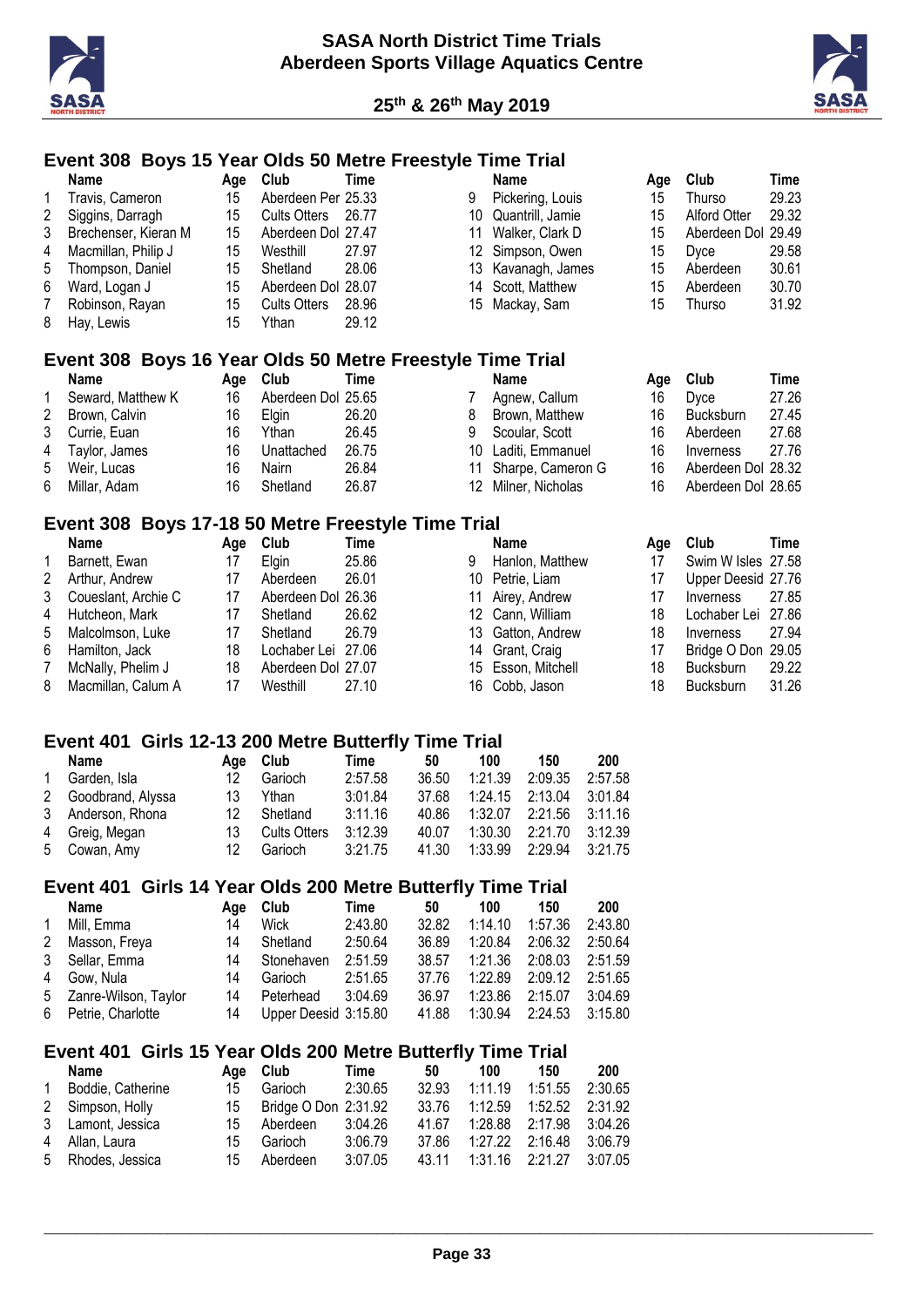



|                |                                      |  |          | Event 401 Girls 16 Year Olds 200 Metre Butterfly Time Trial |                    |                |                    |         |                    |                    |
|----------------|--------------------------------------|--|----------|-------------------------------------------------------------|--------------------|----------------|--------------------|---------|--------------------|--------------------|
|                | <b>Name</b>                          |  | Age      | Club                                                        | <b>Time</b>        | 50             | 100                |         | 150                | 200                |
| 1              | Anderson, Natasha                    |  | 16       | Lerwick                                                     | 2:48.26            | 37.06          |                    | 1:19.33 | 2:03.41            | 2:48.26            |
| 2              | Cooper, Nicole                       |  | 16       | Dyce                                                        | 3:34.27            | 42.61          | 1:38.66            |         | 2:37.31            | 3:34.27            |
|                |                                      |  |          | Event 401 Girls 17-18 200 Metre Butterfly Time Trial        |                    |                |                    |         |                    |                    |
|                | <b>Name</b>                          |  | Age      | Club                                                        | <b>Time</b>        | 50             | 100                |         | 150                | 200                |
| 1              | Lawrie, Brooke                       |  | 18       | Nairn                                                       | 2:36.28            | 34.25          | 1:14.46            |         | 1:55.49            | 2:36.28            |
| 2              | Sandison, Lauren                     |  | 17       | Shetland                                                    | 2:42.91            | 33.58          | 1:15.04            |         | 1:59.39            | 2:42.91            |
|                |                                      |  |          | Event 402 Boys 12-13 200 Metre Backstroke Time Trial        |                    |                |                    |         |                    |                    |
|                | <b>Name</b>                          |  | Age      | Club                                                        | <b>Time</b>        | 50             | 100                |         | 150                | 200                |
| 1              | Brown, Lucas                         |  | 13       | Elgin                                                       | 2:24.31            | 32.90          |                    | 1:09.62 | 1:47.28            | 2:24.31            |
| 2              | MacDonald, Calvin                    |  | 13       | <b>Bucksburn</b>                                            | 2:26.52            | 35.25          |                    | 1:12.28 | 1:50.92            | 2:26.52            |
| 3              | Gibson, Jake                         |  | 13       | <b>Broch</b>                                                | 2:33.71            | 36.10          |                    | 1:16.43 | 1:55.95            | 2:33.71            |
| 4              | Mitchell, Kyle                       |  | 13       | Garioch                                                     | 2:34.56            | 36.60          |                    | 1:16.49 | 1:56.09            | 2:34.56            |
| 5              | Burr, Layton                         |  | 13       | Dyce                                                        | 2:38.51            | 37.93          |                    | 1:19.34 | 1:59.76            | 2:38.51            |
| 6              | Mitchell, Jack                       |  | 13       | Bridge O Don 2:40.27                                        |                    | 38.11          | 1:19.16            |         | 2:00.07            | 2:40.27            |
| $\overline{7}$ | Jackson, Logan                       |  | 12       | <b>Cults Otters</b>                                         | 2:43.80            | 38.67          | 1:20.13            |         | 2:02.84            | 2:43.80            |
| 8              | Lorimer, Jack                        |  | 13       | Ythan                                                       | 2:45.51            | 38.00          | 1:20.76            |         | 2:03.48            | 2:45.51            |
| 9              | Tetlow, Fraser                       |  | 13       | Garioch                                                     | 2:50.16            | 39.59          |                    | 1:25.23 | 2:08.17            | 2:50.16            |
| 10             | Hall, Daniel                         |  | 12       | Bridge O Don 2:50.91                                        |                    | 41.37          | 1:24.08            |         | 2:09.20            | 2:50.91            |
| 11             | Johnson, Lukas                       |  | 12       | <b>Cults Otters</b>                                         | 2:52.02            | 41.55          | 1:25.84            |         | 2:11.16            | 2:52.02            |
| 12             | McLaughlin, Fraser                   |  | 12       | Elgin                                                       | 2:54.16            | 40.65          | 1:25.49            |         | 2:10.56            | 2:54.16            |
| 13             | Skinner, Malachi                     |  | 12       | <b>Broch</b>                                                | 2:54.91            | 42.62          | 1:28.26            |         | 2:12.45            | 2:54.91            |
| 14             | Hall, Greg                           |  | 12       | Bridge O Don 2:55.24                                        |                    | 42.25          | 1:27.36            |         | 2:13.09            | 2:55.24            |
| 15             | McLaughlin, Ben                      |  | 13       | Garioch                                                     | 2:56.85            | 42.06          | 1:27.41            |         | 2:12.19            | 2:56.85            |
| 16             | Ward, Irvine J                       |  | 12       | Aberdeen Dol 2:58.03                                        |                    | 42.75          |                    | 1:28.84 | 2:13.76            | 2:58.03            |
| 17             | McCombie, Dylan                      |  | 12       | Banchory                                                    | 3:03.08            | 43.39          |                    | 1:32.42 | 2:18.91            | 3:03.08            |
| 18             | Brown, Rowan                         |  | 12       | Elgin                                                       | 3:05.84            | 42.43          | 1:30.35            |         | 2:18.76            | 3:05.84            |
|                |                                      |  |          | Event 402 Boys 14 Year Olds 200 Metre Backstroke Time Trial |                    |                |                    |         |                    |                    |
|                | <b>Name</b>                          |  | Age      | Club                                                        | <b>Time</b>        | 50             | 100                |         | 150                | 200                |
| 1              | Wood, Jacob                          |  | 14       | Elgin                                                       | 2:27.08            | 35.11          | 1:12.72            |         | 1:51.65            | 2:27.08            |
| $\overline{c}$ | Carter, Joe                          |  | 14       | Delting                                                     | 2:32.49            | 36.74          | 1:16.00            |         | 1:54.93            | 2:32.49            |
| 3              | Sutherland, Lewis                    |  | 14       | Wick                                                        | 2:34.64            | 36.65          | 1:16.47            |         | 1:55.73            | 2:34.64            |
| 4              | Brodie, Andrew I                     |  | 14       | Aberdeen Dol 2:36.09                                        |                    | 35.31          | 1:16.74            |         | 1:57.98            | 2:36.09            |
| 5              | Clubb, Finlay M                      |  | 14       | Aberdeen Dol 2:36.87                                        |                    | 36.82          | 1:16.98            |         | 1:57.89            | 2:36.87            |
| 6              | Broadley, Ryan                       |  | 14       | <b>Broch</b>                                                | 2:37.20            | 36.97          | 1:17.76            |         | 1:59.58            | 2:37.20            |
| 7              | Mackay, John                         |  | 14       | Wick                                                        | 2:39.24            | 36.85          | 1:18.74            |         | 2:01.16            | 2:39.24            |
| 8              | Hayes, Ciaran                        |  | 14       | Aberdeen                                                    | 2:39.70            | 38.53          | 1:19.96            |         | 2:01.12            | 2:39.70            |
| 9              | Meyer, Chad                          |  | 14       | <b>Cults Otters</b>                                         | 2:43.05            | 37.74          | 1:19.64            |         | 2:02.85            | 2:43.05            |
| 10             | Janavicius, Deimantas                |  | 14       | <b>Broch</b>                                                | 2:43.75            | 37.94          | 1:19.80            |         | 2:03.38            | 2:43.75            |
| 11             | Cairney, Calum                       |  | 14       | Ythan                                                       | 2:46.00            | 38.45          | 1:21.26            |         | 2:05.74            | 2:46.00            |
|                | 12 Elrick, Lewis                     |  | 14       | Westhill                                                    | 2:48.86            | 40.37          | 1:23.88            |         | 2:07.38            | 2:48.86            |
| 13             | Mackenzie, Jake                      |  | 14       | <b>Cults Otters</b>                                         | 2:51.37            | 39.51          |                    | 1:24.86 | 2:09.35            | 2:51.37            |
| 14             | Sanger, Nathan                       |  | 14       | Peterhead                                                   | 2:51.41            | 41.54          |                    | 1:25.54 | 2:11.42            | 2:51.41            |
| 15             | Thomson, Calum                       |  | 14       | Aberdeen                                                    | 2:51.48            | 40.23          |                    | 1:23.58 | 2:07.81            | 2:51.48            |
| 17             | 16 Molnar, Kristof<br>Sharma, Aarush |  | 14<br>14 | Aberdeen<br><b>Cults Otters</b>                             | 2:55.56<br>2:57.90 | 42.38<br>42.28 | 1:26.95<br>1:27.30 |         | 2:12.18<br>2:12.59 | 2:55.56<br>2:57.90 |
|                |                                      |  |          |                                                             |                    |                |                    |         |                    |                    |
|                |                                      |  |          | Event 402 Boys 15 Year Olds 200 Metre Backstroke Time Trial |                    |                |                    |         |                    |                    |
|                | <b>Name</b>                          |  | Age      | Club                                                        | <b>Time</b>        | 50             | 100                |         | 150                | 200                |
| 1              | Travis, Cameron                      |  | 15       | Aberdeen Per 2:13.33                                        |                    | 31.76          | 1:07.18            |         | 1:41.60            | 2:13.33            |
| 2              | Sutherland, Ethan                    |  | 15       | Westhill                                                    | 2:35.68            | 35.86          | 1:16.69            |         | 1:57.66            | 2:35.68            |
| 3              | Hay, Lewis                           |  | 15       | Ythan                                                       | 2:36.48            | 36.19          | 1:16.00            |         | 1:57.07            | 2:36.48            |
| 4              | Macmillan, Philip J                  |  | 15       | Westhill                                                    | 2:37.33            | 36.87          |                    | 1:17.54 | 1:57.70            | 2:37.33            |
| 5              | Christie, Thomas G                   |  | 15       | Westhill                                                    | 2:40.70            | 35.47          | 1:16.41            |         | 1:59.24            | 2:40.70            |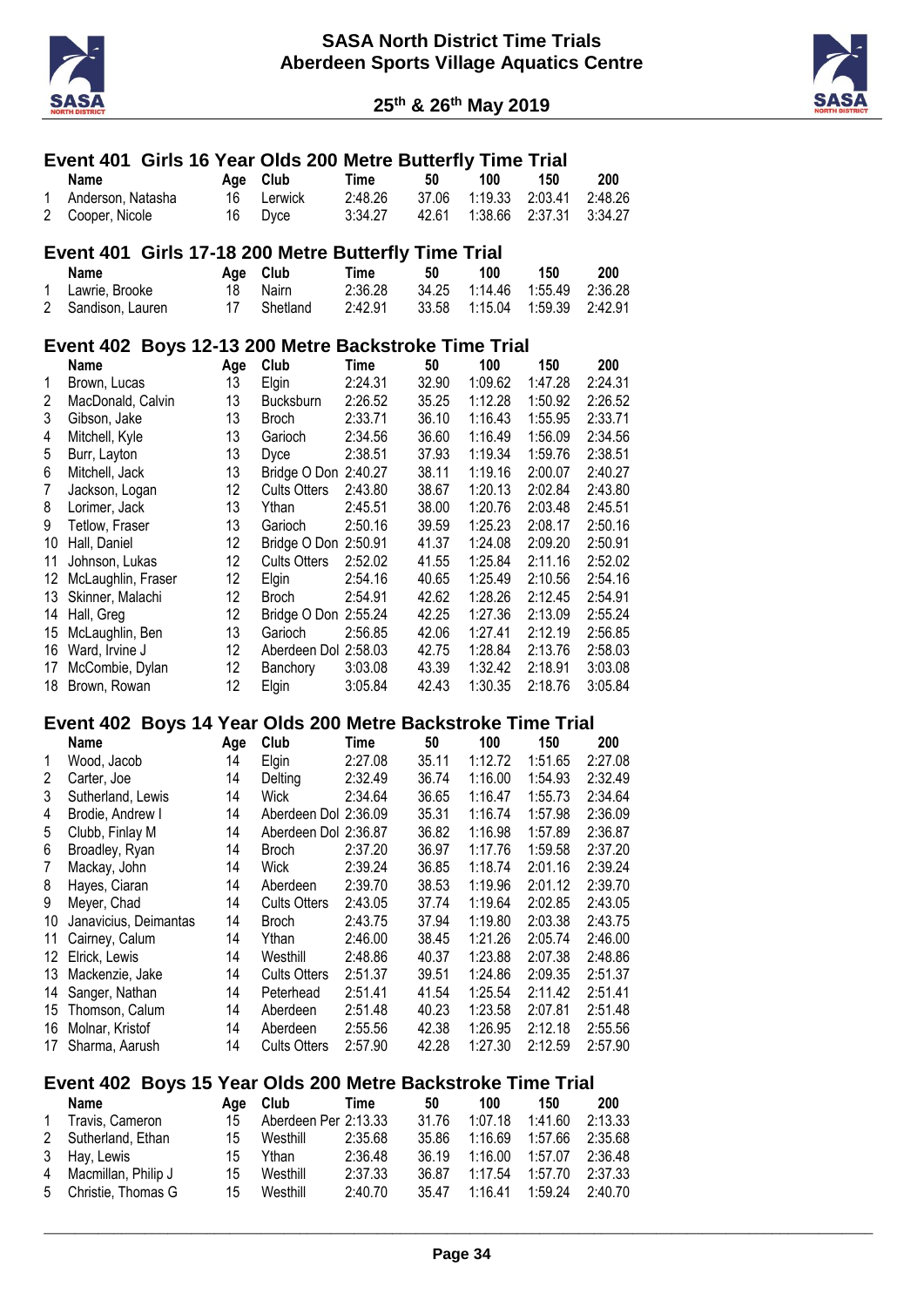

**th & 26th May 2019**



|                | 6 Robinson, Rayan  | 15 | <b>Cults Otters</b> | 2:41.06 | 37.40 | 1:18.88 | 1:59.99 | 2:41.06 |
|----------------|--------------------|----|---------------------|---------|-------|---------|---------|---------|
| $7\phantom{0}$ | Pickering, Louis   | 15 | Thurso              | 2:42.51 | 37.99 | 1:19.31 | 2:02.19 | 2:42.51 |
| 8              | Mackay, Sam        | 15 | Thurso              | 2:52.67 | 42 72 | 1:27.31 | 2:11.71 | 2:52.67 |
|                | 9 Scott, Matthew   | 15 | Aberdeen            | 2:55.19 | 41.76 | 1:28.29 | 2:14.02 | 2:55.19 |
|                | 10 Kavanagh, James | 15 | Aberdeen            | 3:00.76 | 41.93 | 1:29.53 | 2:16.06 | 3:00.76 |
|                | 11 Wraight, Luke   | 15 | Westhill            | 3:03.80 | 44.04 | 1:30.89 | 2:18.82 | 3:03.80 |

# **Event 402 Boys 16 Year Olds 200 Metre Backstroke Time Trial**

| Name            |     | Age Club   | Time    | 50    | 100                     | 150     | 200     |
|-----------------|-----|------------|---------|-------|-------------------------|---------|---------|
| 1 Taylor, James | 16  | Unattached | 2:22.22 | 33.17 | 1:09.67                 | 1:47.38 | 2:22.22 |
| 2 Currie, Euan  | 16. | Ythan      | 2:25.44 | 33.64 | 1:10.40 1:49.01         |         | 2:25.44 |
| 3 Weir, Lucas   | 16  | Nairn      | 2:30.15 | 34.54 | 1:12.90  1:51.57        |         | 2:30.15 |
| 4 Millar, Adam  | 16  | Shetland   | 2:31.55 |       | 34.98  1:13.52  1:53.33 |         | 2:31.55 |

## **Event 402 Boys 17-18 200 Metre Backstroke Time Trial**

|   | <b>Name</b>        | Aae | <b>Club</b>          | Time    | 50    | 100     | 150     | 200     |
|---|--------------------|-----|----------------------|---------|-------|---------|---------|---------|
| 1 | Squires, Graeme    | 18  | <b>Nairn</b>         | 2:21.03 | 32.50 | 1:09.14 | 1:45.49 | 2:21.03 |
| 2 | Barnett, Ewan      | 17  | Elgin                | 2:24.49 | 33.97 | 1:10.86 | 1:47.60 | 2:24.49 |
| 3 | Airey, Andrew      | 17  | Inverness            | 2:29.04 | 33.73 | 1:11.56 | 1:50.77 | 2:29.04 |
| 4 | Brooks, Jonathon R | 18  | Aberdeen Dol 2:29.60 |         | 33.46 | 1:12.36 | 1:51.07 | 2:29.60 |
| 5 | Hanlon, Matthew    | 17  | Swim W Isles 2:35.64 |         | 37.08 | 1:16.29 | 1:56.72 | 2:35.64 |
| 6 | Petrie, Liam       | 17  | Upper Deesid 2:36.48 |         | 36.08 | 1:16.51 | 1:56.81 | 2:36.48 |
| 7 | Grant, Craig       | 17  | Bridge O Don 2:41.70 |         | 37.10 | 1:17.30 | 1:59.61 | 2:41.70 |
| 8 | Smith, Michael J   | 17  | Aberdeen Dol 2:48.55 |         | 39.13 | 1:22.71 | 2:06.65 | 2:48.55 |
| 9 | Cobb, Jason        | 18  | <b>Bucksburn</b>     | 2:57.44 | 42.23 |         |         | 2:57.44 |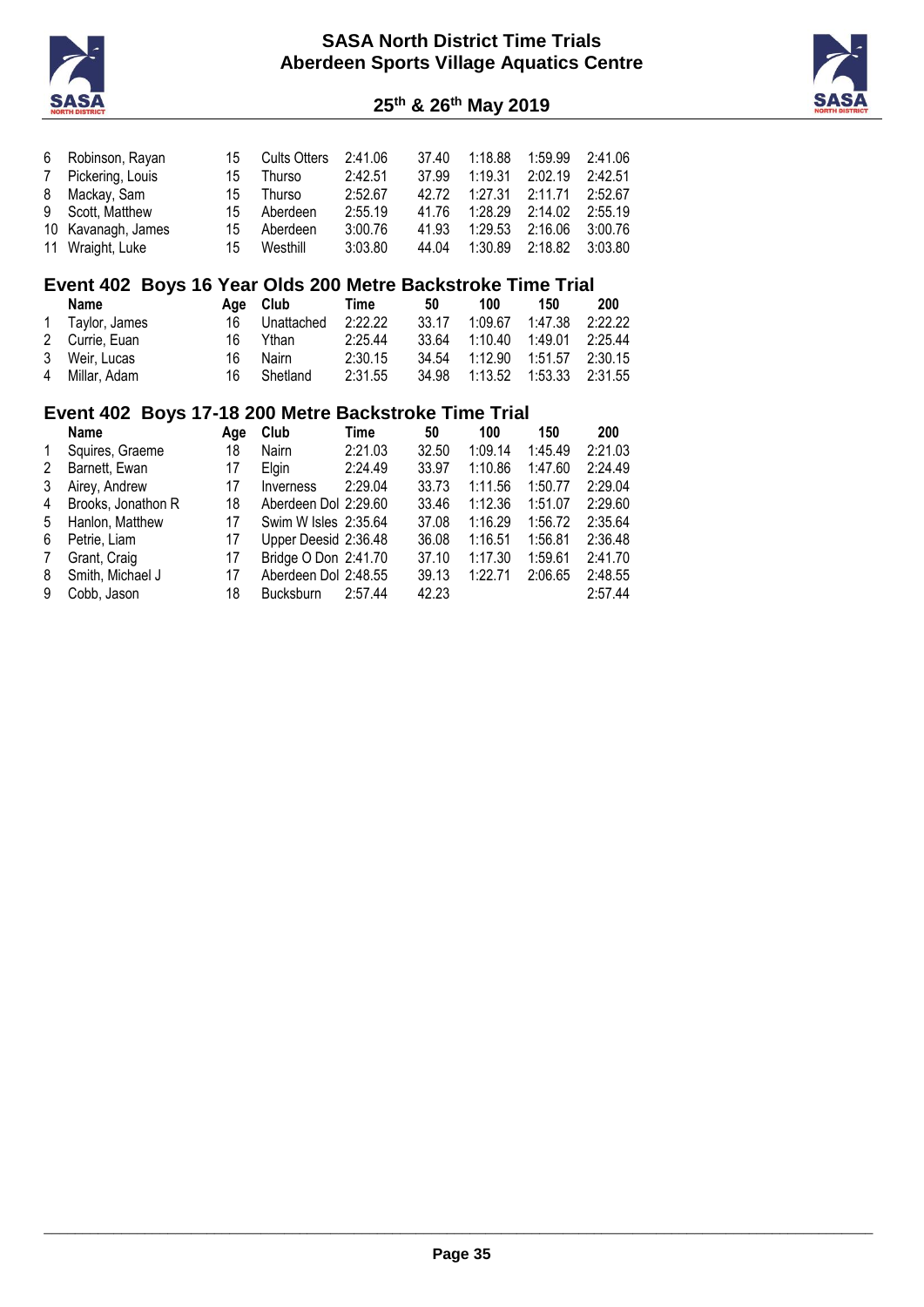



# **Event 403 Girls 12-13 100 Metre Freestyle Time Trial**

|    | <b>Name</b>       | Age | Club                | Time    | 50    | 100     |
|----|-------------------|-----|---------------------|---------|-------|---------|
| 1  | Urguhart, Erin    | 13  | <b>Cults Otters</b> | 1:07.86 | 33.93 | 1:07.86 |
| 2  | Macdonald, Isla   | 13  | Inverness           | 1:08.27 | 33.14 | 1:08.27 |
| 3  | Gault. Eilidh     | 13  | Ythan               | 1:09.12 | 33.00 | 1:09.12 |
| 4  | Beaton, Jessica   | 13  | Aberdeen            | 1:09.24 | 33.20 | 1:09.24 |
| 5  | Bateman, Natalie  | 13  | Westhill            | 1:09.50 | 33.30 | 1:09.50 |
| 6  | Hendren, Tegan    | 13  | Shetland            | 1:09.93 | 33.62 | 1:09.93 |
| 7  | Cheshire, Maya    | 13  | Elgin               | 1:10.32 | 33.23 | 1:10.32 |
| 8  | McNeill, Anna     | 12  | <b>Cults Otters</b> | 1:10.96 | 34.90 | 1:10.96 |
| 9  | Duringer, Laura A | 13  | Aberdeen Dol        | 1:11.24 | 34.19 | 1:11.24 |
| 10 | Currie, Erin      | 13  | Ythan               | 1:11.26 | 34.78 | 1:11.26 |
| 11 | McPherson, Grace  | 12  | Aberdeen            | 1:11.62 | 34.37 | 1:11.62 |
| 12 | Wiseman, Malaena  | 13  | Lerwick             | 1:11.68 | 34.29 | 1:11.68 |
| 13 | Irvine, Bethany   | 13  | Delting             | 1:12.56 | 34.20 | 1:12.56 |
| 14 | Edgerton, Amber   | 12  | <b>Cults Otters</b> | 1:15.20 | 37.10 | 1:15.20 |
| 15 | Anderson, Rhona   | 12  | Shetland            | 1:17.79 | 38.31 | 1:17.79 |

# **Event 403 Girls 14 Year Olds 100 Metre Freestyle Time Trial**

|    | Name                 | Age | Club                 | Time    | 50    | 100     |
|----|----------------------|-----|----------------------|---------|-------|---------|
| 1  | Mill. Emma           | 14  | Wick                 | 1:03.92 | 31.64 | 1:03.92 |
| 2  | Bruce, Natalie       | 14  | <b>Broch</b>         | 1:06.06 | 32.07 | 1:06.06 |
| 3  | Buchan, Phoebe       | 14  | <b>Broch</b>         | 1:06.09 | 31.57 | 1:06.09 |
| 4  | MacLean, Danni       | 14  | Lochaber Lei         | 1:06.78 | 32.23 | 1:06.78 |
| 5  | Calder, Lisa-Marie   | 14  | <b>Broch</b>         | 1:08.08 | 32.43 | 1:08.08 |
| 6  | MacDonald, Ellen     | 14  | Garioch              | 1:09.38 | 33.40 | 1:09.38 |
| 7  | Menzies, Isla        | 14  | Huntly               | 1:09.78 | 33.19 | 1:09.78 |
| 8  | Brosnan, Reilly      | 14  | Ythan                | 1:10.74 | 33.64 | 1:10.74 |
| 9  | Johnston, Lilly      | 14  | Elgin                | 1:10.94 | 33.81 | 1:10.94 |
| 10 | Zanre-Wilson, Taylor | 14  | Peterhead            | 1:11.56 | 33.87 | 1:11.56 |
| 11 | Ligtendag, Gemma     | 14  | Stonehaven           | 1:11.94 | 34.59 | 1:11.94 |
| 12 | Fraser, Amy          | 14  | Ythan                | 1:11.97 | 34.41 | 1:11.97 |
| 13 | MacLeod, Olivia      | 14  | Tain                 | 1:13.32 | 36.05 | 1:13.32 |
| 14 | Petrie, Charlotte    | 14  | Upper Deesid 1:14.32 |         | 35.26 | 1:14.32 |
| 15 | Smith, Sophie        | 14  | Swim W Isles 1:16.03 |         | 36.08 | 1:16.03 |
| 16 | Strachan, Skye       | 14  | <b>Broch</b>         | 1:17.52 | 36.92 | 1:17.52 |

# **Event 403 Girls 15 Year Olds 100 Metre Freestyle Time Trial**

|    | <b>Name</b>           | Age | Club                 | Time    | 50    | 100     |
|----|-----------------------|-----|----------------------|---------|-------|---------|
| 1  | MacLean, Jenna        | 15  | Lochaber Lei         | 1:01.40 | 30.35 | 1:01.40 |
| 2  | Hall, Kailyn          | 15  | Aberdeen Per 1:03.15 |         | 30.80 | 1:03.15 |
| 3  | Schulz, Jessica       | 15  | <b>Nairn</b>         | 1:04.89 | 31.21 | 1:04.89 |
| 4  | Reynard, Maya L       | 15  | Aberdeen Dol 1:05.33 |         | 31.23 | 1:05.33 |
| 5  | MacPherson, Alice Ann | 15  | Lochaber Lei 1:05.34 |         | 31.92 | 1:05.34 |
| 6  | Geddes, Kate E        | 15  | Aberdeen Dol 1:05.60 |         | 31.28 | 1:05.60 |
| 7  | Dempsey, Morven       | 15  | <b>Cults Otters</b>  | 1:07.47 | 32.21 | 1:07.47 |
| 8  | MacDonald, Laurin     | 15  | Lochaber Lei         | 1:07.54 | 32.61 | 1:07.54 |
| 9  | Simpson, Emma         | 15  | <b>Broch</b>         | 1:08.86 | 32.88 | 1:08.86 |
| 10 | Morris, Laurie        | 15  | Lerwick              | 1:10.07 | 33.06 | 1:10.07 |
| 11 | Alexander, Lucy       | 15  | Dyce                 | 1:10.25 | 34.20 | 1:10.25 |
| 12 | Jones, Freja          | 15  | Alford Otter         | 1:11.04 | 34.08 | 1:11.04 |
| 13 | Farrands, Kirsty      | 15  | <b>Alford Otter</b>  | 1:12.91 | 35.60 | 1:12.91 |
| 14 | Lamont, Jessica       | 15  | Aberdeen             | 1:13.48 | 35.29 | 1:13.48 |
| 15 | Cobb, Emma            | 15  | Dyce                 | 1:14.01 | 35.24 | 1:14.01 |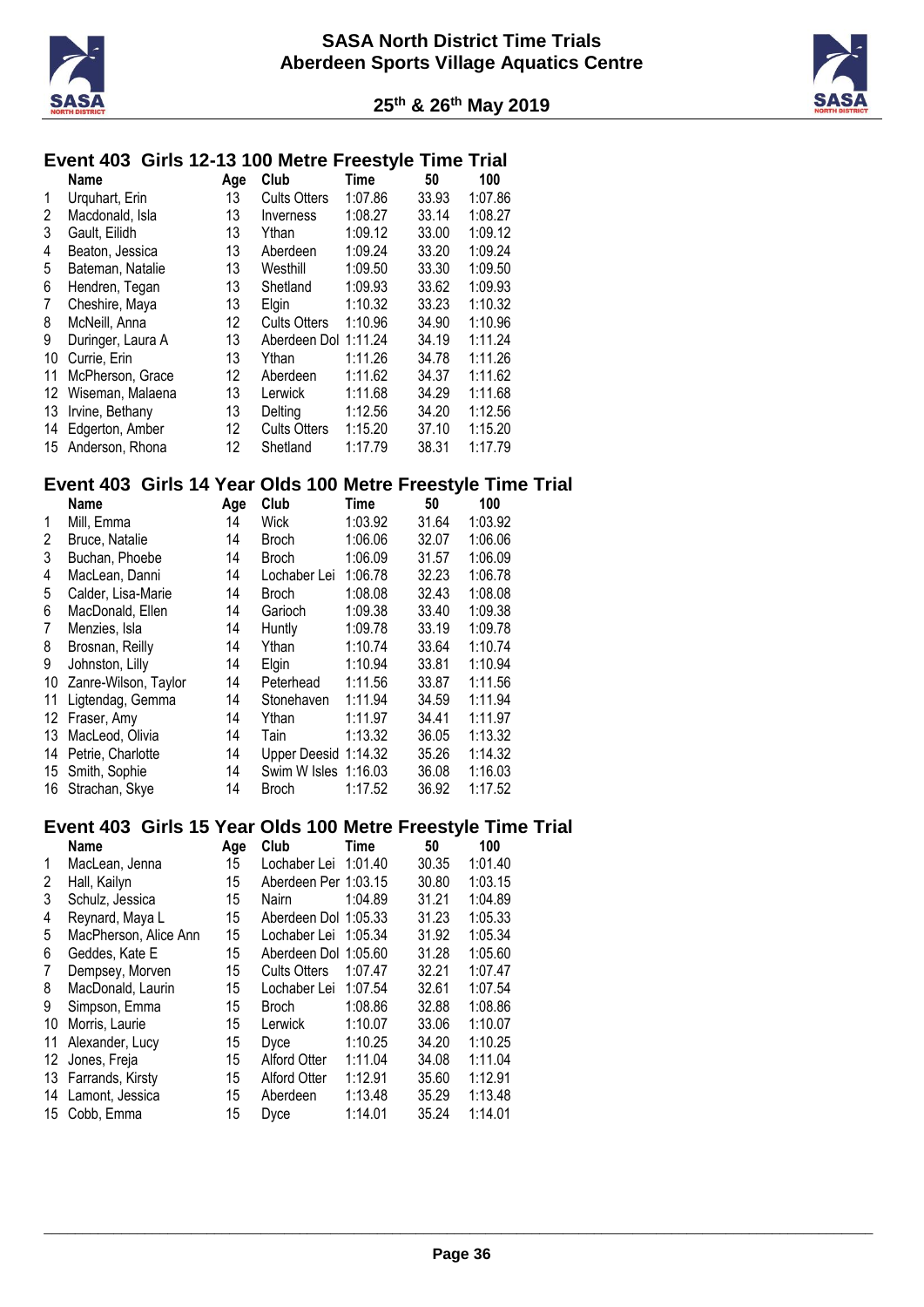



# **Event 403 Girls 16 Year Olds 100 Metre Freestyle Time Trial**

|    | <b>Name</b>           | Age | Club                 | Time    | 50    | 100     |
|----|-----------------------|-----|----------------------|---------|-------|---------|
| 1  | Shand, Holly J        | 16  | Elgin                | 1:00.97 | 28.86 | 1:00.97 |
| 2  | Murray, Elaine        | 16  | <b>Broch</b>         | 1:02.10 | 30.06 | 1:02.10 |
| 3  | MacDonald, Mairi      | 16  | <b>Bucksburn</b>     | 1:03.06 | 30.30 | 1:03.06 |
| 4  | Sutherland, Catriona  | 16  | Elgin                | 1:04.39 | 31.09 | 1:04.39 |
| 5  | Officer, Georgia      | 16  | Elgin                | 1:04.46 | 31.81 | 1:04.46 |
| 6  | Smith-Macaulay, Rosie | 16  | Nairn                | 1:05.11 | 31.25 | 1:05.11 |
| 7  | Reid, Anna            | 16  | Nairn                | 1:05.55 | 31.52 | 1:05.55 |
| 8  | Mackay, Eilidh        | 16  | Nairn                | 1:07.09 | 32.53 | 1:07.09 |
| 9  | Wisely, Daisy         | 16  | Inverness            | 1:07.67 | 32.19 | 1:07.67 |
| 10 | Anderson, Natasha     | 16  | Lerwick              | 1:08.05 | 32.56 | 1:08.05 |
| 11 | Ewing, Katy           | 16  | Bridge O Don 1:10.46 |         | 33.24 | 1:10.46 |
| 12 | Rattray, Beth         | 16  | Bridge O Don 1:10.51 |         | 33.82 | 1:10.51 |
| 13 | Proctor, Vicky        | 16  | Huntly               | 1:18.33 | 36.73 | 1:18.33 |
| 14 | Robertson, Nicola     | 16  | Aberdeen             | 1:22.13 | 38.94 | 1:22.13 |

## **Event 403 Girls 17-18 100 Metre Freestyle Time Trial**

|    | <b>Name</b>         | Age | Club                 | Time    | 50    | 100     |
|----|---------------------|-----|----------------------|---------|-------|---------|
| 1  | Budge, Isla         | 18  | Swim W Isles 1:01.27 |         | 30.13 | 1:01.27 |
| 2  | Orbell, On Yee      | 18  | Aberdeen Dol 1:02.90 |         | 29.99 | 1:02.90 |
| 3  | Murray, Emma A      | 17  | Aberdeen Dol 1:04.18 |         | 30.64 | 1:04.18 |
| 4  | Mann, Ellen         | 17  | Shetland             | 1:05.49 | 31.40 | 1:05.49 |
| 5  | MacDougall, Charlie | 17  | Bridge O Don 1:05.57 |         | 31.31 | 1:05.57 |
| 6  | Sandison, Lauren    | 17  | Shetland             | 1:06.17 | 31.21 | 1:06.17 |
| 7  | Newlands, Georgie   | 17  | Elgin                | 1:06.32 | 32.11 | 1:06.32 |
| 8  | Lawrie, Brooke      | 18  | Nairn                | 1:06.52 | 31.64 | 1:06.52 |
| 9  | Assady, Ronya       | 18  | Aberdeen             | 1:07.38 | 31.95 | 1:07.38 |
| 10 | Scott, Charlotte    | 17  | Elain                | 1:17.97 | 36.54 | 1:17.97 |

#### **Event 404 Boys 12-13 100 Metre Breaststroke Time Trial**

|    | Name                   | Age | Club                 | Time    | 50    | 100     |
|----|------------------------|-----|----------------------|---------|-------|---------|
| 1  | Bullough, Magnus       | 13  | Delting              | 1:20.29 | 38.39 | 1:20.29 |
| 2  | MacDonald, Calvin      | 13  | <b>Bucksburn</b>     | 1:24.39 | 41.27 | 1:24.39 |
| 3  | Burr, Layton           | 13  | Dyce                 | 1:27.98 | 42.00 | 1:27.98 |
| 4  | Tetlow, Fraser         | 13  | Garioch              | 1:28.43 | 41.61 | 1:28.43 |
| 5  | Sutherland, Charlie    | 13  | Wick                 | 1:28.72 | 42.13 | 1:28.72 |
| 6  | Liversedge, Torin      | 12  | Upper Deesid 1:30.50 |         | 41.97 | 1:30.50 |
| 7  | Austin, Lewis          | 13  | Tain                 | 1:32.19 | 44.69 | 1:32.19 |
| 8  | Rattray, Ryan          | 13  | Bridge O Don         | 1:32.76 | 43.95 | 1:32.76 |
| 9  | Gauld, Callum          | 12  | Aberdeen             | 1:33.84 | 44.06 | 1:33.84 |
| 10 | Lorimer, Jack          | 13  | Ythan                | 1:34.26 | 45.03 | 1:34.26 |
| 11 | Hall, Daniel           | 12  | Bridge O Don         | 1:34.39 | 45.63 | 1:34.39 |
| 12 | McCombie, Dylan        | 12  | Banchory             | 1:35.38 | 45.41 | 1:35.38 |
| 13 | Shulayev-Barnes, Oscar | 13  | Aberdeen             | 1:36.17 | 44.98 | 1:36.17 |
| 14 | Skinner, Malachi       | 12  | <b>Broch</b>         | 1:38.00 | 46.16 | 1:38.00 |
| 15 | Palmer, Dan C          | 12  | Aberdeen Dol 1:42.34 |         | 46.99 | 1:42.34 |
| 16 | Cann, Sean             | 12  | Lochaber Lei         | 1:42.60 | 49.44 | 1:42.60 |
| 17 | Yates, James           | 12  | <b>Cults Otters</b>  | 1:44.80 | 49.91 | 1:44.80 |
| 18 | Clarke, Ethan          | 12  | Banchory             | 1:45.52 | 49.55 | 1:45.52 |
| 19 | Boddie, James          | 12  | Garioch              | 1:46.55 | 50.47 | 1:46.55 |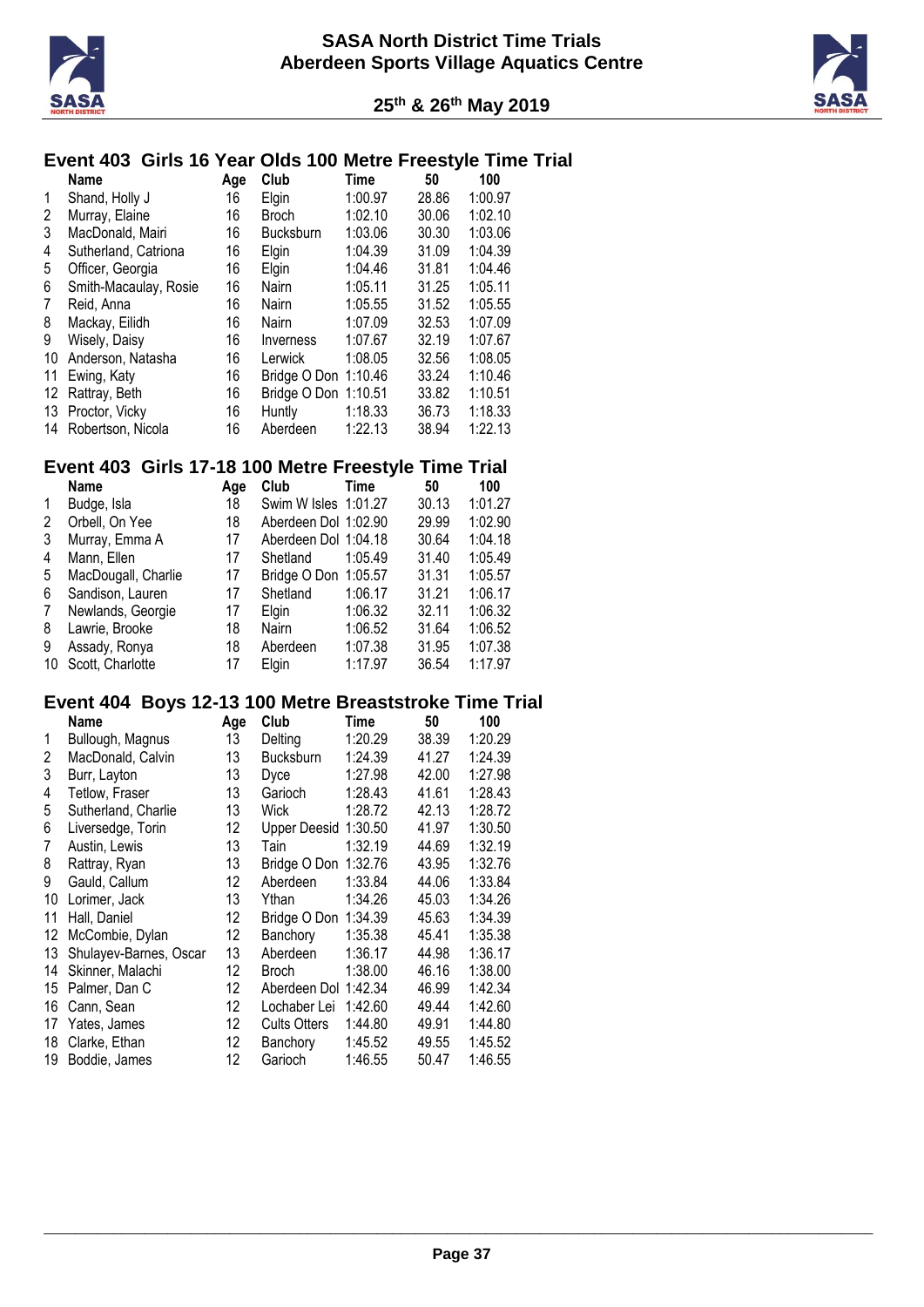



#### **Event 404 Boys 14 Year Olds 100 Metre Breaststroke Time Trial**

|    | Name                                                                                                 | Age | Club                | Time    | 50    | 100     |  |  |  |
|----|------------------------------------------------------------------------------------------------------|-----|---------------------|---------|-------|---------|--|--|--|
| 1  | Arthur, Cameron                                                                                      | 14  | Ythan               | 1:17.46 | 37.21 | 1:17.46 |  |  |  |
| 2  | Wood, Jacob                                                                                          | 14  | Elgin               | 1:21.44 | 38.93 | 1:21.44 |  |  |  |
| 3  | Hayes, Ciaran                                                                                        | 14  | Aberdeen            | 1:22.33 | 39.19 | 1:22.33 |  |  |  |
| 4  | Nicolson, Tom                                                                                        | 14  | Delting             | 1:23.12 | 39.56 | 1:23.12 |  |  |  |
| 5  | Broadley, Ryan                                                                                       | 14  | <b>Broch</b>        | 1:24.38 | 39.59 | 1:24.38 |  |  |  |
| 6  | Slessor, Conrad                                                                                      | 14  | Bridge O Don        | 1:24.84 | 42.28 | 1:24.84 |  |  |  |
| 7  | Clark, Alex                                                                                          | 14  | Dyce                | 1:25.04 | 40.30 | 1:25.04 |  |  |  |
| 8  | Henry, Chester                                                                                       | 14  | Wick                | 1:25.32 | 38.99 | 1:25.32 |  |  |  |
| 9  | Mackenzie, Jake                                                                                      | 14  | <b>Cults Otters</b> | 1:26.93 | 41.02 | 1:26.93 |  |  |  |
| 10 | Milner, Joseph                                                                                       | 14  | Aberdeen Dol        | 1:32.65 | 45.23 | 1:32.65 |  |  |  |
| 11 | Sanger, Nathan                                                                                       | 14  | Peterhead           | 1:32.95 | 44.11 | 1:32.95 |  |  |  |
| 12 | Molnar, Kristof                                                                                      | 14  | Aberdeen            | 1:34.18 | 45.34 | 1:34.18 |  |  |  |
| 13 | Cairney, Calum                                                                                       | 14  | Ythan               | 1:35.95 | 43.72 | 1:35.95 |  |  |  |
| 14 | Ritchie, Marcus                                                                                      | 14  | Tain                | 1:37.41 | 45.48 | 1:37.41 |  |  |  |
| 15 | Thomson, Calum                                                                                       | 14  | Aberdeen            | 1:38.14 | 47.40 | 1:38.14 |  |  |  |
| 16 | Masson, James                                                                                        | 14  | Shetland            | 1:41.43 | 47.10 | 1:41.43 |  |  |  |
| 17 | Banford, Ben                                                                                         | 14  | Forres              | 1:42.37 | 49.62 | 1:42.37 |  |  |  |
|    | Sharma, Aarush                                                                                       | 14  | <b>Cults Otters</b> | DQ      |       |         |  |  |  |
|    | Boys 15 Year Olds 100 Metre Breaststroke<br>Event 404<br>Nama<br>EN.<br>$\mathbf{A}$<br>т:….<br>100. |     |                     |         |       |         |  |  |  |

#### **Example 7 Example 10 Name Age Club Time 50 100**

|    | ivalite          | Aue | ⊍∪∪                  | пше     | ิมบ   | 1 U U   |
|----|------------------|-----|----------------------|---------|-------|---------|
| 1  | Ward, Logan J    | 15  | Aberdeen Dol 1:19.54 |         | 37.10 | 1:19.54 |
| 2  | Quantrill, Jamie | 15  | <b>Alford Otter</b>  | 1:21.13 | 38.10 | 1:21.13 |
| 3  | Kavanagh, James  | 15  | Aberdeen             | 1:26.66 | 42.15 | 1:26.66 |
| 4  | Campbell, Andrew | 15  | Thurso               | 1:27.85 | 41.70 | 1:27.85 |
| 5  | Pickering, Louis | 15  | Thurso               | 1:29.85 | 41.73 | 1:29.85 |
| 6  | Scott, Matthew   | 15  | Aberdeen             | 1:34.42 | 46.44 | 1:34.42 |
| 7  | Thompson, Daniel | 15  | Shetland             | 1:36.57 | 45.56 | 1:36.57 |
| 8  | Mackay, Sam      | 15  | Thurso               | 1:36.61 | 47.40 | 1:36.61 |
| 9  | Simpson, Owen    | 15  | <b>Dyce</b>          | 1:40.43 | 46.39 | 1:40.43 |
| 10 | Wraight, Luke    | 15  | Westhill             | 1:43.92 | 50.77 | 1:43.92 |

#### **Event 404 Boys 16 Year Olds 100 Metre Breaststroke Time Trial**

|              | <b>Name</b>       | Aae | Club                 | Time    | 50    | 100     |
|--------------|-------------------|-----|----------------------|---------|-------|---------|
| $\mathbf{1}$ | Sharpe, Cameron G | 16  | Aberdeen Dol 1:15.82 |         | 35.49 | 1:15.82 |
| 2            | Brown, Calvin     | 16  | <b>Elain</b>         | 1:17.82 | 35.32 | 1:17.82 |
| 3            | Milner, Nicholas  | 16  | Aberdeen Dol 1:20.96 |         | 37.78 | 1:20.96 |
| 4            | Millar, Adam      | 16  | Shetland             | 1:23.29 | 39.47 | 1:23.29 |
| 5            | Agnew, Callum     | 16  | Dyce                 | 1:25.59 | 38.71 | 1:25.59 |
| 6            | Scoular, Scott    | 16  | Aberdeen             | 1:26.80 | 40.35 | 1:26.80 |
| 7            | Strasdin, Thomas  | 16  | Elain                | 1:31.72 | 43.74 | 1:31.72 |

### **Event 404 Boys 17-18 100 Metre Breaststroke Time Trial**

|    | Name                | Age | Club                 | Time    | 50    | 100     |
|----|---------------------|-----|----------------------|---------|-------|---------|
| 1  | Hutcheon, Mark      | 17  | Shetland             | 1:11.04 | 33.43 | 1:11.04 |
| 2  | Arthur, Andrew      | 17  | Aberdeen             | 1:12.92 | 33.46 | 1:12.92 |
| 3  | Hanlon, Matthew     | 17  | Swim W Isles 1:13.97 |         | 34.07 | 1:13.97 |
| 4  | Barnett, Ewan       | 17  | Elgin                | 1:14.34 | 34.00 | 1:14.34 |
| 5  | McNally, Phelim J   | 18  | Aberdeen Dol 1:14.39 |         | 33.76 | 1:14.39 |
| 6  | Coueslant, Archie C | 17  | Aberdeen Dol 1:16.69 |         | 36.75 | 1:16.69 |
| 7  | Gatton, Andrew      | 18  | Inverness            | 1:18.75 | 36.26 | 1:18.75 |
| 8  | Macmillan, Calum A  | 17  | Westhill             | 1:22.55 | 38.49 | 1:22.55 |
| 9  | Cann, William       | 18  | Lochaber Lei 1:27.98 |         | 39.84 | 1:27.98 |
| 10 | Smith, Michael J    | 17  | Aberdeen Dol 1:29.13 |         | 41.52 | 1:29.13 |
| 11 | Cobb, Jason         | 18  | <b>Bucksburn</b>     | 1:37.94 | 45.87 | 1:37.94 |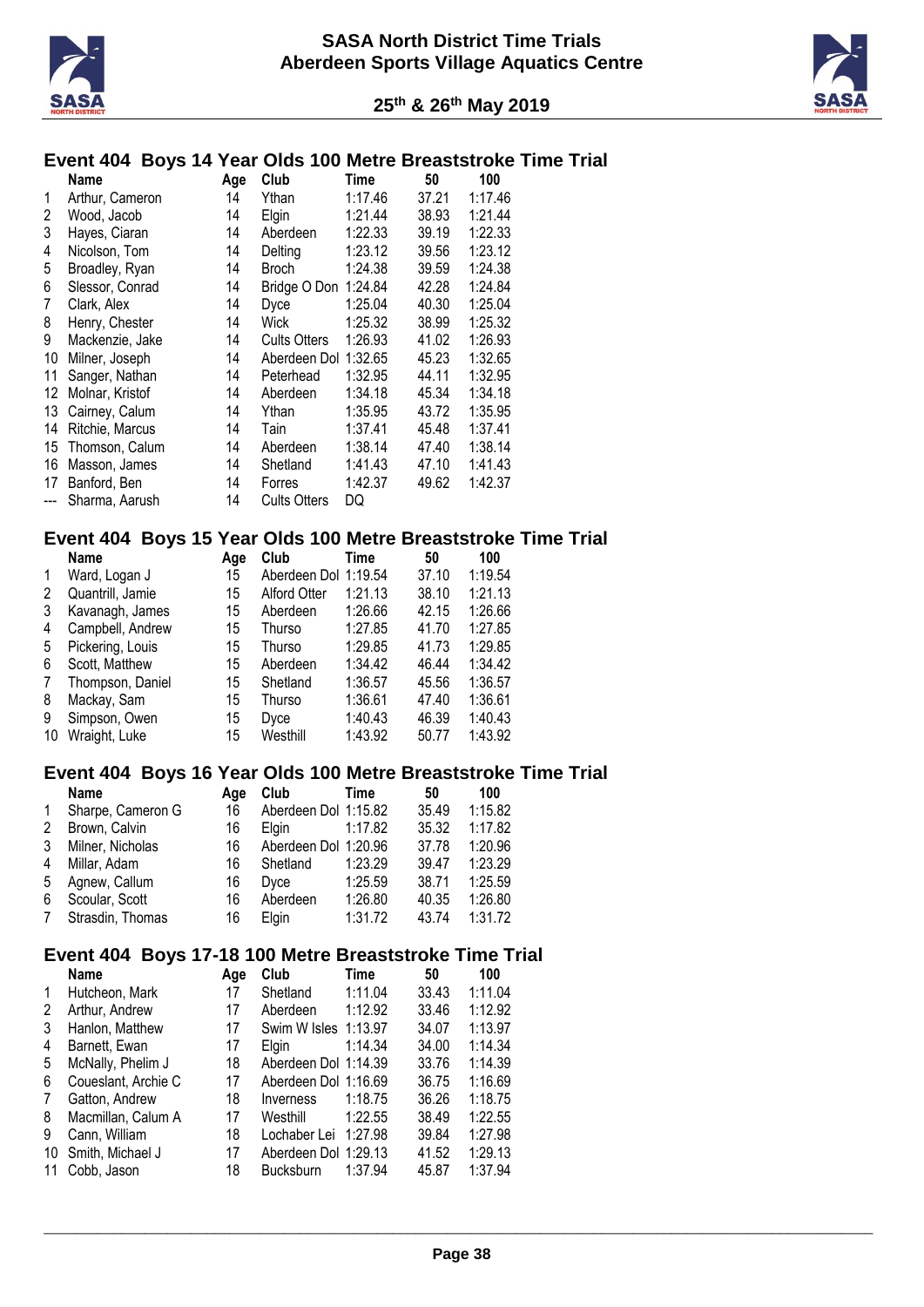



# **Event 405 Girls 12-13 200 Metre Breaststroke Time Trial**

|     | Name              | Age | Club                | Time    | 50    | 100     | 150     | 200     |
|-----|-------------------|-----|---------------------|---------|-------|---------|---------|---------|
| 1   | Gault, Eilidh     | 13  | Ythan               | 3:01.67 | 40.90 | 1:27.99 | 2:15.71 | 3:01.67 |
| 2   | Goodbrand, Alyssa | 13  | Ythan               | 3:02.18 | 41.11 | 1:28.41 | 2:16.04 | 3:02.18 |
| 3   | Macdonald, Isla   | 13  | Inverness           | 3:04.98 | 40.56 | 1:28.37 | 2:16.86 | 3:04.98 |
| 4   | Cheshire, Maya    | 13  | Elgin               | 3:08.60 | 42.06 | 1:30.79 | 2:20.14 | 3:08.60 |
| 5   | Beaton, Jessica   | 13  | Aberdeen            | 3:12.25 | 45.18 | 1:34.33 | 2:24.57 | 3:12.25 |
| 6   | Greig, Megan      | 13  | <b>Cults Otters</b> | 3:14.38 | 45.78 | 1:36.47 | 2:27.42 | 3:14.38 |
| 7   | Payton, Leah      | 12  | Ythan               | 3:16.48 | 46.31 | 1:36.85 | 2:27.44 | 3:16.48 |
| 8   | Garden, Isla      | 12  | Garioch             | 3:20.04 | 45.49 | 1:37.57 | 2:29.30 | 3:20.04 |
| 9   | Cairney, Fiona    | 13  | Ythan               | 3:28.46 | 47.66 | 1:40.44 | 2:36.15 | 3:28.46 |
| 10  | Fraser, Eden      | 12  | Dvce                | 3:29.23 | 48.78 | 1:40.58 | 2:37.48 | 3:29.23 |
| 11  | Mutch, Molly      | 12  | <b>Broch</b>        | 3:30.24 | 46.94 | 1:41.17 | 2:37.06 | 3:30.24 |
| 12  | McNeill, Anna     | 12  | <b>Cults Otters</b> | 3:31.58 | 48.25 | 1:42.89 | 2:37.85 | 3:31.58 |
| 13  | Komar, Eleanor    | 13  | Aberdeen            | 3:31.84 | 47.67 | 1:42.88 | 2:37.27 | 3:31.84 |
| 14  | McPherson, Grace  | 12  | Aberdeen            | 3:33.13 | 49.07 | 1:45.14 | 2:40.17 | 3:33.13 |
| 15  | Clarke, Skye      | 13  | Banchory            | 3:34.72 | 48.50 | 1:44.38 | 2:41.61 | 3:34.72 |
| 16  | Sandison, Darcey  | 13  | Dyce                | 3:35.03 | 49.33 | 1:44.36 | 2:40.20 | 3:35.03 |
| 17  | Cowan, Amy        | 12  | Garioch             | 3:36.70 | 47.72 | 1:44.01 | 2:41.68 | 3:36.70 |
| 18  | Boyd, Tessa       | 12  | Garioch             | 3:39.31 | 49.24 | 1:45.80 | 2:42.40 | 3:39.31 |
| 19  | Buchan, Jessica   | 13  | <b>Broch</b>        | 3:39.98 | 48.73 | 1:46.93 | 2:45.19 | 3:39.98 |
| 20  | Broughton, Abby   | 13  | Banchory            | 3:42.70 | 50.58 | 1:47.83 | 2:46.53 | 3:42.70 |
| 21  | Brand, Ria        | 12  | Lerwick             | 3:44.47 | 50.16 | 1:47.89 | 2:48.17 | 3:44.47 |
| 22  | Zarouali, Yasmeen | 12  | Garioch             | 3:44.52 | 50.62 | 1:47.75 | 2:48.70 | 3:44.52 |
| 23  | Ingram, Niamh     | 12  | <b>Broch</b>        | 3:47.36 | 51.74 | 1:49.53 | 2:49.56 | 3:47.36 |
| 24  | Beaumont, Jesseka | 13  | Garioch             | 3:50.41 | 54.80 | 1:53.56 | 2:53.41 | 3:50.41 |
| 25  | Reid, Nicole      | 12  | <b>Broch</b>        | 3:54.44 | 52.20 | 1:50.43 | 2:54.02 | 3:54.44 |
| --- | Jack, Lauretta    | 13  | <b>Broch</b>        | DQ      |       |         |         |         |

# **Event 405 Girls 14 Year Olds 200 Metre Breaststroke Time Trial**

|       | Name                 | Age | Club                 | Time    | 50    | 100     | 150     | 200     |
|-------|----------------------|-----|----------------------|---------|-------|---------|---------|---------|
| 1     | Bain, Sophie         | 14  | <b>Bucksburn</b>     | 2:45.12 | 36.68 | 1:18.94 | 2:03.24 | 2:45.12 |
| 2     | Gow, Nula            | 14  | Garioch              | 2:48.06 | 38.83 | 1:22.15 | 2:05.77 | 2:48.06 |
| 3     | Perry, Sienna        | 14  | Bridge O Don 2:59.63 |         | 41.25 | 1:26.61 | 2:13.73 | 2:59.63 |
| 4     | Smith, Sophie        | 14  | Swim W Isles 3:01.01 |         | 42.21 | 1:29.40 | 2:16.94 | 3:01.01 |
| 5     | Masson, Freya        | 14  | Shetland             | 3:05.96 | 41.43 | 1:29.46 | 2:18.04 | 3:05.96 |
| 6     | Ligtendag, Faye      | 14  | Stonehaven           | 3:07.22 | 42.69 | 1:31.30 | 2:19.35 | 3:07.22 |
| 7     | Bristo, Amy          | 14  | Bridge O Don         | 3:07.52 | 42.32 | 1:29.23 | 2:18.14 | 3:07.52 |
| 8     | Ligtendag, Gemma     | 14  | Stonehaven           | 3:11.33 | 43.97 | 1:33.00 | 2:23.30 | 3:11.33 |
| 9     | Zanre-Wilson, Taylor | 14  | Peterhead            | 3:12.68 | 44.10 | 1:34.02 | 2:24.41 | 3:12.68 |
| 10    | Reece, Laura L       | 14  | Aberdeen Dol 3:14.30 |         | 43.78 | 1:33.59 | 2:24.28 | 3:14.30 |
| 11    | Buchan, Phoebe       | 14  | Broch                | 3:18.12 | 46.62 | 1:38.54 | 2:30.57 | 3:18.12 |
| 12    | Palmer, Nyah M       | 14  | Aberdeen Dol 3:18.41 |         | 44.73 | 1:36.85 | 2:29.18 | 3:18.41 |
| 13    | Johnston, Lilly      | 14  | Elgin                | 3:19.08 | 44.73 | 1:35.61 | 2:27.96 | 3:19.08 |
| 14    | Anderson, Emma       | 14  | Lerwick              | 3:22.87 | 46.01 | 1:38.68 | 2:32.42 | 3:22.87 |
| 15    | MacDonald, Ellen     | 14  | Garioch              | 3:24.32 | 46.40 | 1:39.06 | 2:31.74 | 3:24.32 |
| 16    | Bruce, Natalie       | 14  | <b>Broch</b>         | 3:24.42 | 45.69 | 1:39.71 | 2:31.97 | 3:24.42 |
| 17    | Petrie, Charlotte    | 14  | Upper Deesid         | 3:30.30 | 47.10 | 1:41.62 | 2:36.73 | 3:30.30 |
| 18    | Strachan, Skye       | 14  | <b>Broch</b>         | 3:31.31 | 47.46 | 1:41.73 | 2:38.43 | 3:31.31 |
| 19    | Abbott, Olivia       | 14  | Aberdeen             | 3:39.81 | 51.75 | 1:49.74 | 2:46.69 | 3:39.81 |
| 20    | Youngson, Eilidh     | 14  | Bridge O Don         | 3:54.38 | 52.07 | 1:54.10 | 2:56.02 | 3:54.38 |
| 21    | Masson, Louise       | 14  | <b>Broch</b>         | 4:05.10 | 55.17 | 1:57.49 | 3:00.81 | 4:05.10 |
| $---$ | Donaldson, Katie     | 14  | Banchory             | DQ      |       |         |         |         |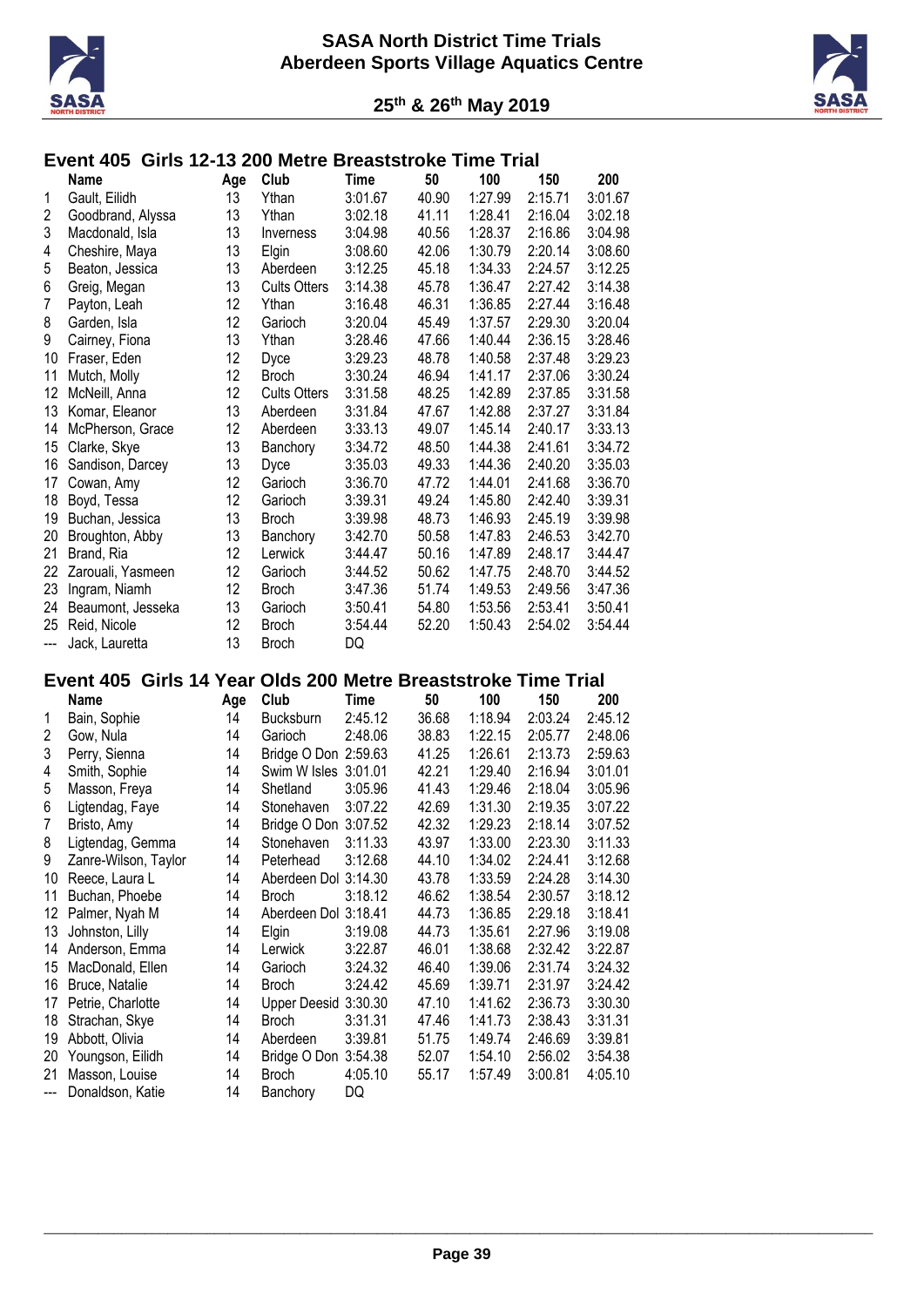



# **Event 405 Girls 15 Year Olds 200 Metre Breaststroke Time Trial**

|    | <b>Name</b>            | Age | <b>Club</b>          | Time    | 50    | 100     | 150     | 200     |
|----|------------------------|-----|----------------------|---------|-------|---------|---------|---------|
| 1  | Maclennan, Mairi       | 15  | Swim W Isles 2:50.88 |         | 38.78 | 1:22.74 | 2:07.68 | 2:50.88 |
| 2  | Coia-Gamble, Kaitlin   | 15  | Inverness            | 2:56.62 | 39.89 | 1:25.50 | 2:12.15 | 2:56.62 |
| 3  | Schulz, Jessica        | 15  | <b>Nairn</b>         | 2:57.68 | 40.70 | 1:27.70 | 2:12.86 | 2:57.68 |
| 4  | Boddie, Catherine      | 15  | Garioch              | 3:01.87 | 40.88 | 1:27.54 | 2:14.89 | 3:01.87 |
| 5  | MacPherson, Alice Ann  | 15  | Lochaber Lei         | 3:03.84 | 42.81 | 1:29.55 | 2:17.77 | 3:03.84 |
| 6  | MacDonald, Laurin      | 15  | Lochaber Lei         | 3:06.72 | 42.30 | 1:29.96 | 2:19.13 | 3:06.72 |
| 7  | Morris, Laurie         | 15  | Lerwick              | 3:08.30 | 41.91 | 1:30.89 | 2:19.57 | 3:08.30 |
| 8  | Macdougall, Ellie Kate | 15  | Inverness            | 3:09.77 | 43.53 | 1:32.13 | 2:21.86 | 3:09.77 |
| 9  | Cassidy, Kate          | 15  | <b>Dyce</b>          | 3:12.73 | 44.75 | 1:34.08 | 2:24.21 | 3:12.73 |
| 10 | Simpson, Emma          | 15  | Broch                | 3:21.58 | 44.91 | 1:36.07 | 2:29.64 | 3:21.58 |
| 11 | Lamont, Jessica        | 15  | Aberdeen             | 3:26.63 | 47.60 | 1:41.18 | 2:34.19 | 3:26.63 |
| 12 | Allan, Laura           | 15  | Garioch              | 3:33.16 | 50.60 | 1:45.01 | 2:39.79 | 3:33.16 |
|    |                        |     |                      |         |       |         |         |         |

#### **Event 405 Girls 16 Year Olds 200 Metre Breaststroke Time Trial**

|              | <b>Name</b>      | Aae | <b>Club</b>          | Time    | 50    | 100                 | 150     | 200     |
|--------------|------------------|-----|----------------------|---------|-------|---------------------|---------|---------|
| $\mathbf{1}$ | Bowie, Rhona M   | 16  | Aberdeen Dol 2:56.30 |         | 38.34 | 1:23.23             | 2:09.98 | 2:56.30 |
| 2            | Wood, Maree      | 16  | Tain                 | 2:58.09 | 39.44 | 1:25.84             | 2:12.36 | 2:58.09 |
| 3            | Wisely, Daisy    | 16  | Inverness            | 2:59.51 | 40.15 | $1:26.36$ $2:13.04$ |         | 2:59.51 |
|              | 4 Rattray, Beth  | 16  | Bridge O Don 3:13.04 |         | 42.85 | 1:32.01             | 2:21.96 | 3:13.04 |
|              | 5 Morton, Janey  | 16  | Elain                | 3:14.46 | 44.36 | 1:33.50             | 2:24.02 | 3:14.46 |
|              | 6 Cooper, Nicole | 16  | <b>Dyce</b>          | 3:39.71 | 48.82 | 1:45.65             | 2:42.54 | 3:39.71 |

#### **Event 405 Girls 17-18 200 Metre Breaststroke Time Trial**

| Name            | Age Club   | Time                                      | 50 | 100 | 150 | 200 |
|-----------------|------------|-------------------------------------------|----|-----|-----|-----|
| 1 Smith, Jasmin | 18 Lerwick | 3:00.30  42.97  1:31.33  2:21.74  3:00.30 |    |     |     |     |
| 2 Riach, Emily  | 17 Ythan   | 3:07.37                                   |    |     |     |     |

#### **Event 406 Boys 12-13 400 Metre IM Time Trial**

|   | Name               | Age | Club                 | Time    | 50    | 100     | 150     | 200     | 250     | 300     | 350     | 400     |
|---|--------------------|-----|----------------------|---------|-------|---------|---------|---------|---------|---------|---------|---------|
|   | Gibson, Jake       | 13  | <b>Broch</b>         | 5:16.96 | 32.66 | 1:12.27 | 1:54.34 | 2:35.44 | 3:20.81 | 4:06.45 | 4:43.44 | 5:16.96 |
|   | 2 McLaughlin, Ben  | 13  | Garioch              | 5:26.83 | 35.68 | 1:15.71 | 2:00.20 | 2:43.55 | 3:30.70 | 4:17.05 | 4:52.71 | 5:26.83 |
|   | 3 Tetlow, Fraser   | 13  | Garioch              | 5:28.59 | 34.06 | 1:15.01 | 1:58.09 | 2:39.62 | 3:27.19 | 4:15.48 | 4:52.20 | 5:28.59 |
| 4 | Lennox, Kieran     | 13  | <b>Bucksburn</b>     | 5:32.62 | 34.35 | 1:15.03 | 1:58.68 | 2:42.03 | 3:30.52 | 4:20.04 | 4:58.32 | 5:32.62 |
|   | 5 Mitchell, Kyle   | 13  | Garioch              | 5:33.98 | 36.15 | 1:17.97 | 2:00.18 | 2:39.97 | 3:29.93 | 4:19.14 | 4:57.31 | 5:33.98 |
|   | 6 Bullough, Magnus | 13  | Delting              | 5:37.63 | 37.83 | 1:22.22 | 2:07.31 | 2:50.66 | 3:35.93 | 4:22.84 | 5:02.07 | 5:37.63 |
|   | 7 Rattray, Ryan    | 13  | Bridge O Don 5:58.57 |         | 37.48 | 1:23.75 | 2:11.00 | 2:56.57 | 3:47.71 | 4:39.57 | 5:20.92 | 5:58.57 |
|   | 8 Skinner, Malachi | 12  | Broch                | 6:02.43 | 40.12 | 1:26.95 | 2:14.03 | 2:59.58 | 3:53.66 | 4:45.85 | 5:24.94 | 6:02.43 |
| 9 | Jackson, Logan     | 12  | Cults Otters         | 6:11.09 | 40.32 | 1:31.28 | 2:14.42 | 2:57.66 | 3:52.49 | 4:50.18 | 5:30.79 | 6:11.09 |
|   | 10 Boddie, James   | 12  | Garioch              | 6:34.29 | 42 12 | 1:34.80 | 2:23.70 | 3:13.63 | 4:10.98 | 5:08.98 | 5:53.27 | 6:34.29 |

#### **Event 406 Boys 14 Year Olds 400 Metre IM Time Trial**

|              | Name                    | Aae | Club                 | Time    | 50    | 100     | 150     | 200     | 250     | 300     | 350     | 400     |
|--------------|-------------------------|-----|----------------------|---------|-------|---------|---------|---------|---------|---------|---------|---------|
|              | Slessor, Conrad         | 14  | Bridge O Don 5:22.47 |         | 33.55 | 1:11.47 | 1:54.35 | 2:35.13 | 3:23.64 | 4:09.66 | 4:47.31 | 5:22.47 |
| $\mathbf{2}$ | Nicolson, Tom           | 14  | Delting              | 5:29.42 | 34.29 | 1:13.65 | 1:58.45 | 2:41.77 | 3:29.35 | 4:18.72 | 4:55.33 | 5:29.42 |
|              | 3 Hayes, Ciaran         | 14  | Aberdeen             | 5:35.37 | 38.04 | 1:24.05 | 2:08.66 | 2:50.27 | 3:34.92 | 4:20.02 | 4:58.89 | 5:35.37 |
|              | 4 Janavicius, Deimantas | 14  | <b>Broch</b>         | 5:44.37 | 33.79 | 1:14.57 | 2:02.87 | 2:47.63 | 3:36.97 | 4:26.36 | 5:06.49 | 5:44.37 |
|              | 5 Meyer, Chad           | 14  | <b>Cults Otters</b>  | 5:53.24 | 35.06 | 1:18.45 | 2:02.44 | 2:46.23 | 3:40.66 | 4:35.59 | 5:14.86 | 5:53.24 |
|              | 6 Molnar, Kristof       | 14  | Aberdeen             | 6:04.78 | 39.80 | 1:27.88 | 2:14.59 | 3:00.61 | 3:51.54 | 4:43.47 | 5:25.67 | 6:04.78 |
|              | Masson, James           | 14  | Shetland             | 6:16.09 | 36.85 | 1:24.96 | 2:14.61 | 3:01.46 | 3:58.90 | 4:57.60 | 5:37.47 | 6:16.09 |
| 8.           | Thomson, Calum          | 14  | Aberdeen             | 6:25.92 | 49.50 | 1:49.61 | 2:32.45 | 3:16.27 | 4:08.85 | 5:01.29 | 5:44.70 | 6:25.92 |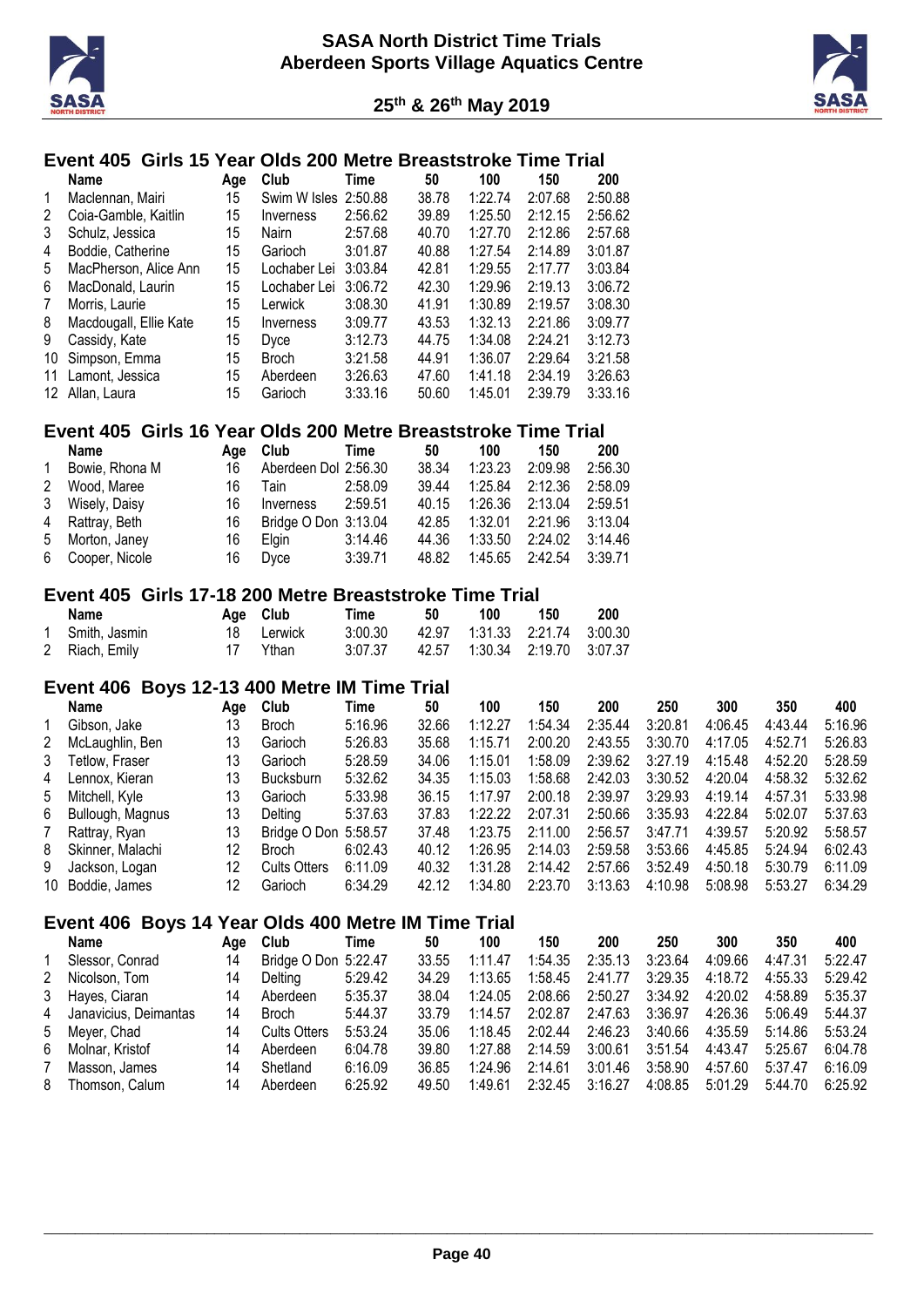



#### **Event 406 Boys 15 Year Olds 400 Metre IM Time Trial**

| Name                   | Aae | <b>Club</b>          | Time    | 50    | 100     | 150     | 200     | 250     | 300     | 350     | 400     |
|------------------------|-----|----------------------|---------|-------|---------|---------|---------|---------|---------|---------|---------|
| Travis, Cameron        | 15  | Aberdeen Per 4:47.37 |         | 30.03 | 1:05.80 | 1:43.51 | 2:19.44 | 3:00.52 | 3:41.88 | 4:16.17 | 4:47.37 |
| 2 Brechenser, Kieran M | 15  | Aberdeen Dol 5:20.24 |         | 31.94 | 1:10.88 | 1:53.07 | 2:33.70 | 3:20.08 | 4:07.52 | 4:45.20 | 5:20.24 |
| 3 Sutherland, Ethan    | 15  | Westhill             | 5:26.73 | 37.36 | 1:25.11 | 2:05.42 | 2:45.41 | 3:30.06 | 4:14.83 | 4:51.15 | 5:26.73 |
| 4 Robinson, Rayan      | 15  | Cults Otters         | 5:32.88 | 35.95 | 1:20.35 | 2:03.56 | 2:44.74 | 3:32.00 | 4:19.96 | 4:56.62 | 5:32.88 |
| 5 Siggins, Darragh     | 15. | Cults Otters         | 5:44.86 | 36.43 | 1:18.99 | 2:03.20 | 2:41.19 | 3:36.66 | 4:31.65 | 5:09.38 | 5:44.86 |

#### **Event 406 Boys 16 Year Olds 400 Metre IM Time Trial**

| Name             | Aae  | Club      | Time    | 50    | 100                                                                  | 150 | 200 | 250 | 300 | 350                                                  | 400 |
|------------------|------|-----------|---------|-------|----------------------------------------------------------------------|-----|-----|-----|-----|------------------------------------------------------|-----|
| Brown, Matthew   | 16   | Bucksburn | 5:11.02 | 31.75 | 1:09.67                                                              |     |     |     |     | 1:49.79  2:28.34  3:14.93  4:01.25  4:37.29  5:11.02 |     |
| 2 Brown, Calvin  | 16 - | Elain     | 5:32.83 |       | 32.08  1:11.35  1:54.97  2:38.79  3:27.33  4:17.51  4:54.47  5:32.83 |     |     |     |     |                                                      |     |
| 3 Scoular, Scott | 16.  | Aberdeen  | 5:59.10 | 36.69 | 1:23.08  2:11.61                                                     |     |     |     |     | 2:58.25 3:49.32 4:40.51 5:20.40 5:59.10              |     |

#### **Event 406 Boys 17-18 400 Metre IM Time Trial**

| Name                | Aae | Club             | Time    | 50    | 100     | 150             | 200                             | 250 | 300                                | 350             | 400     |
|---------------------|-----|------------------|---------|-------|---------|-----------------|---------------------------------|-----|------------------------------------|-----------------|---------|
| Squires, Graeme     | 18  | Nairn            | 4:59.39 | 32.03 | 1:09.61 |                 | 1:49.35 2:27.68 3:11.53 3:54.27 |     |                                    | 4:28.39         | 4:59.39 |
| 2 Arthur, Andrew    |     | Aberdeen         | 5:16.63 | 31.02 | 1:09.70 |                 |                                 |     | 4:09.07                            | 4:45.77 5:16.63 |         |
| 3 Esson, Mitchell   | 18  | <b>Bucksburn</b> | 5:50.04 | 31.87 | 1:12.90 |                 |                                 |     | 2:02.45  2:50.48  3:39.41  4:29.17 | 5:09.15 5:50.04 |         |
| 4 Forgie, Christian |     | Nairn            | 6:00.21 | 35.90 |         | 1:18.74 2:07.11 | 2:53.30 3:45.97                 |     | 4:39.67                            | 5:20.51         | 6:00.21 |

# **Event 407 Girls 12-13 50 Metre Butterfly Time Trial**

|   | Name              | Aae | Club                | Time  |    | Name                 | Aae | Club                | Time  |
|---|-------------------|-----|---------------------|-------|----|----------------------|-----|---------------------|-------|
|   | Urguhart, Erin    | 13  | <b>Cults Otters</b> | 32.93 |    | 10 Cowan, Amy        | 12  | Garioch             | 36.60 |
| 2 | Macdonald, Isla   | 13  | Inverness           | 33.47 |    | 11 Currie, Erin      | 13  | Ythan               | 36.83 |
| 3 | Bateman, Natalie  | 13  | Westhill            | 34.44 |    | 12 Duringer, Laura A | 13  | Aberdeen Dol 37.35  |       |
| 4 | Gault, Eilidh     | 13  | Ythan               | 34.66 |    | 13 Mill, Kate        | 12  | Wick                | 37.84 |
| 5 | Hendren, Tegan    | 13  | Shetland            | 35.01 | 14 | Wiseman, Malaena     | 13  | Lerwick             | 38.00 |
| 6 | Irvine, Bethany   | 13  | Delting             | 35.60 |    | 15 Todd, Layla       | 12  | Delting             | 38.29 |
|   | Goodbrand, Alyssa | 13  | Ythan               | 35.80 |    | 16 Anderson, Rhona   | 12  | Shetland            | 38.40 |
| 8 | McNeill, Anna     | 12  | <b>Cults Otters</b> | 36.11 |    | 17 Edgerton, Amber   | 12  | <b>Cults Otters</b> | 38.79 |
| 9 | Fraser, Lucy      | 12  | Ythan               | 36.22 |    |                      |     |                     |       |

#### **Event 407 Girls 14 Year Olds 50 Metre Butterfly Time Trial**

|   | Name            | Aae | Club               | Time  |   | <b>Name</b>             | Aae | Club         | Time  |
|---|-----------------|-----|--------------------|-------|---|-------------------------|-----|--------------|-------|
|   | Mill, Emma      | 14  | <b>Wick</b>        | 29.84 | 8 | Ligtendag, Gemma        | 14  | Stonehaven   | 34.82 |
| 2 | Clark, Evie-Jay | 14  | Lochaber Lei 32.06 |       | 9 | Fraser, Amy             | 14  | Ythan        | 35.03 |
| 3 | MacLean, Danni  | 14  | Lochaber Lei 32.09 |       |   | 10 MacLeod, Olivia      | 14  | Tain         | 35.04 |
| 4 | Bristo, Amy     | 14  | Bridge O Don 33.19 |       |   | 11 Calder, Lisa-Marie   | 14  | <b>Broch</b> | 35.52 |
|   | 5 Perry, Sienna | 14  | Bridge O Don 33.25 |       |   | 12 Zanre-Wilson, Taylor | 14  | Peterhead    | 35.94 |
| 6 | Sellar, Emma    | 14  | Stonehaven 34.43   |       |   | 13 Buchan, Phoebe       | 14  | <b>Broch</b> | 36.72 |
|   | Masson, Freya   |     | Shetland           | 34.73 |   | 14 Menzies, Isla        | 14  | Huntly       | 37.42 |

# **Event 407 Girls 15 Year Olds 50 Metre Butterfly Time Trial**

|              | <b>Name</b>              | Aae | Club               | Time  |   | <b>Name</b>         | Aae | <b>Club</b>         | Time  |
|--------------|--------------------------|-----|--------------------|-------|---|---------------------|-----|---------------------|-------|
| $\mathbf{1}$ | MacLean, Jenna           | 15  | Lochaber Lei 29.92 |       | 9 | MacDonald, Laurin   | 15  | Lochaber Lei 33.84  |       |
| 2            | Reynard, Maya L          | 15  | Aberdeen Dol 31.81 |       |   | 10 Dempsey, Morven  | 15  | <b>Cults Otters</b> | 34.04 |
|              | 3 Simpson, Holly         | 15  | Bridge O Don 32.48 |       |   | 11 Schulz, Jessica  | 15  | Nairn               | 34.57 |
|              | 4 Macdougall, Ellie Kate | 15  | Inverness          | 32.89 |   | 12 Allan, Laura     | 15  | Garioch             | 34.64 |
|              | 5 Coia-Gamble, Kaitlin   | 15  | Inverness          | 33.15 |   | 13 Simpson, Emma    | 15  | <b>Broch</b>        | 37.01 |
| 6            | Maclennan, Mairi         | 15  | Swim W Isles 33.48 |       |   | 14 Jones, Freja     | 15  | <b>Alford Otter</b> | 37.40 |
| 7            | Cassidy, Kate            | 15  | Dvce               | 33.63 |   | 15 Riach, Jessica C | 15  | Ythan               | 37.77 |
|              | 8 Farrands, Kirsty       | 15  | Alford Otter       | 33.83 |   |                     |     |                     |       |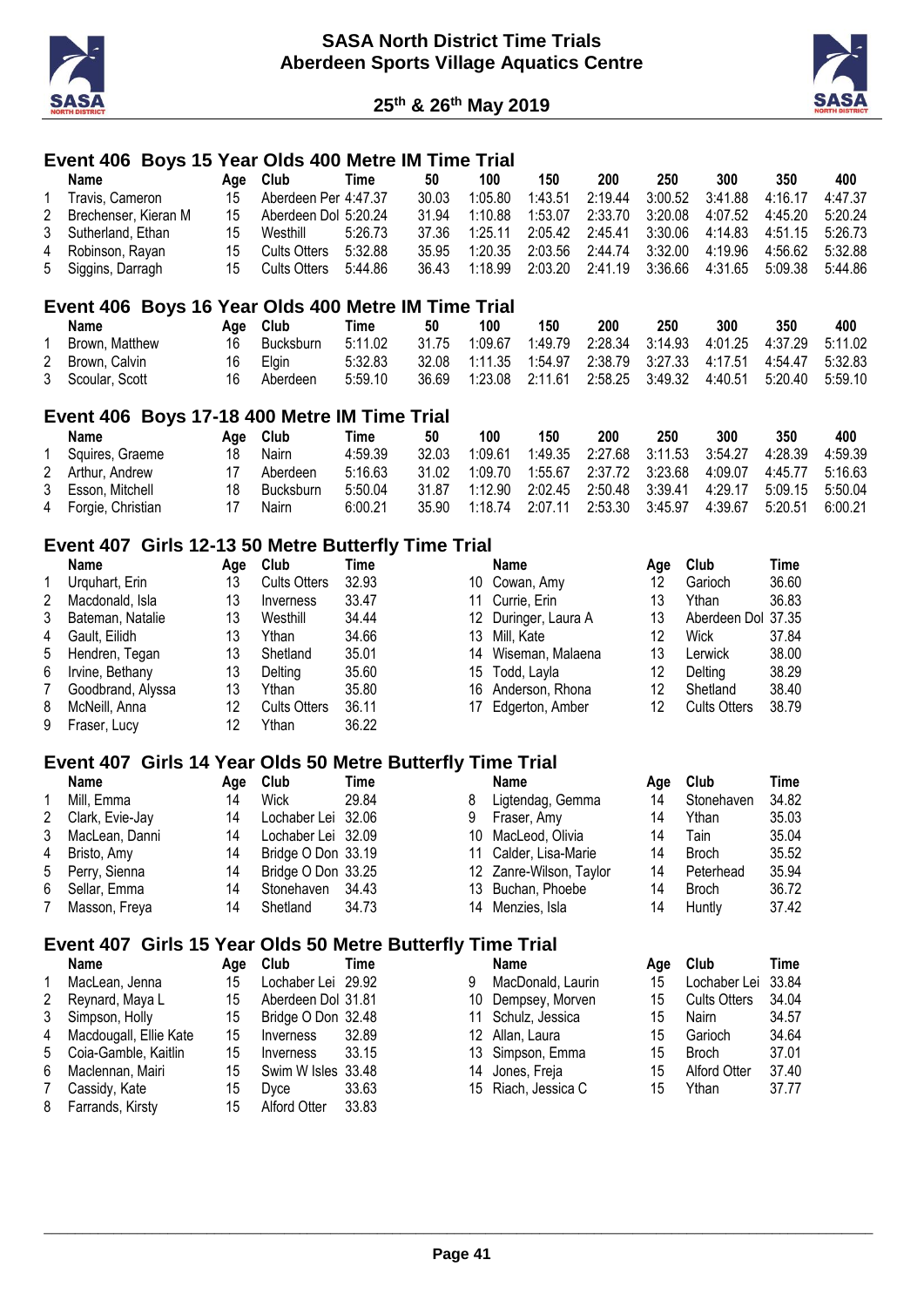



# **Event 407 Girls 16 Year Olds 50 Metre Butterfly Time Trial**

|                         | <b>Name</b>                                                | Age | Club                | <b>Time</b> |                 | Name                  | Age | Club                | <b>Time</b> |
|-------------------------|------------------------------------------------------------|-----|---------------------|-------------|-----------------|-----------------------|-----|---------------------|-------------|
| 1                       | Shand, Holly J                                             | 16  | Elgin               | 29.86       | 8               | Wisely, Daisy         | 16  | Inverness           | 33.17       |
| $\overline{c}$          | Murray, Elaine                                             | 16  | <b>Broch</b>        | 30.15       | 9               | Sutherland, Catriona  | 16  | Elgin               | 33.35       |
| 3                       | Wood, Maree                                                | 16  | Tain                | 31.04       | 10              | Mackay, Eilidh        | 16  | Nairn               | 34.49       |
| 4                       | Reid, Anna                                                 | 16  | Nairn               | 31.61       | 11              | Smith-Macaulay, Rosie | 16  | Nairn               | 34.92       |
| 5                       | Officer, Georgia                                           | 16  | Elgin               | 31.96       | 12              | Morton, Janey         | 16  | Elgin               | 38.12       |
| 6                       | MacDonald, Mairi                                           | 16  | Bucksburn           | 32.54       | 13              | Cooper, Nicole        | 16  | Dyce                | 39.13       |
|                         |                                                            |     |                     |             |                 |                       |     |                     |             |
| 7                       | Anderson, Natasha                                          | 16  | Lerwick             | 32.76       | 14              | Robertson, Nicola     | 16  | Aberdeen            | 47.94       |
|                         | Event 407 Girls 17-18 50 Metre Butterfly Time Trial        |     |                     |             |                 |                       |     |                     |             |
|                         | <b>Name</b>                                                | Age | Club                | <b>Time</b> |                 | <b>Name</b>           | Age | Club                | <b>Time</b> |
| 1                       | MacDougall, Charlie                                        | 17  | Bridge O Don 30.32  |             | 6               | Riach, Emily          | 17  | Ythan               | 32.97       |
| $\overline{\mathbf{c}}$ | Sandison, Lauren                                           | 17  | Shetland            | 30.69       | 7               | Mann, Ellen           | 17  | Shetland            | 33.64       |
| 3                       | Budge, Isla                                                | 18  | Swim W Isles 30.71  |             | *8              | Assady, Ronya         | 18  | Aberdeen            | 34.03       |
| 4                       | Murray, Emma A                                             | 17  | Aberdeen Dol 31.22  |             | *8              | Scott, Charlotte      | 17  | Elgin               | 34.03       |
| 5                       | Newlands, Georgie                                          | 17  | Elgin               | 31.60       | 10              | McLean, Erin          | 18  | Dyce                | 34.24       |
|                         |                                                            |     |                     |             |                 |                       |     |                     |             |
|                         | Event 408 Boys 12-13 50 Metre Backstroke Time Trial        |     |                     |             |                 |                       |     |                     |             |
|                         | <b>Name</b>                                                | Age | Club                | <b>Time</b> |                 | Name                  | Age | Club                | <b>Time</b> |
| 1                       | Brown, Lucas                                               | 13  | Elgin               | 30.19       | 9               | Austin, Lewis         | 13  | Tain                | 35.70       |
| $\overline{\mathbf{c}}$ | MacDonald, Calvin                                          | 13  | Bucksburn           | 31.77       | 10              | Lorimer, Jack         | 13  | Ythan               | 35.73       |
| 3                       | Gibson, Jake                                               | 13  | <b>Broch</b>        | 32.85       | 11              | Mitchell, Kyle        | 13  | Garioch             | 36.79       |
| 4                       | Burr, Layton                                               | 13  | Dyce                | 34.37       | 12 <sup>°</sup> | Sutherland, Charlie   | 13  | <b>Wick</b>         | 36.96       |
| 5                       | Liversedge, Torin                                          | 12  | Upper Deesid 35.11  |             | 13              | McLaughlin, Fraser    | 12  | Elgin               | 37.14       |
| 6                       | Mitchell, Jack                                             | 13  | Bridge O Don 35.25  |             | 14              | McCombie, Dylan       | 12  | Banchory            | 37.35       |
| $\overline{7}$          | Bullough, Magnus                                           | 13  | Delting             | 35.34       | 15              | Johnson, Lukas        | 12  | <b>Cults Otters</b> | 37.42       |
|                         |                                                            | 13  |                     | 35.51       |                 |                       |     |                     |             |
| 8                       | Lennox, Kieran                                             |     | Bucksburn           |             |                 |                       |     |                     |             |
|                         | Event 408 Boys 14 Year Olds 50 Metre Backstroke Time Trial |     |                     |             |                 |                       |     |                     |             |
|                         | <b>Name</b>                                                | Age | Club                | <b>Time</b> |                 | <b>Name</b>           | Age | Club                | <b>Time</b> |
| 1                       | Wood, Jacob                                                | 14  | Elgin               | 31.87       | 9               | Masson, James         | 14  | Shetland            | 35.04       |
| $\overline{2}$          | Brodie, Andrew I                                           | 14  | Aberdeen Dol 32.02  |             | 10              | Broadley, Ryan        | 14  | <b>Broch</b>        | 35.10       |
| 3                       | Arthur, Cameron                                            | 14  | Ythan               | 32.17       | 11              | Sanger, Nathan        | 14  | Peterhead           | 35.99       |
| 4                       | Mackay, John                                               | 14  | Wick                | 33.37       |                 | 12 Elrick, Lewis      | 14  | Westhill            | 36.08       |
| 5                       | Clubb, Finlay M                                            | 14  | Aberdeen Dol 33.39  |             | 13              | Mackenzie, Jake       | 14  | <b>Cults Otters</b> | 36.17       |
| 6                       | Slessor, Conrad                                            | 14  | Bridge O Don 33.75  |             | 14              | Sharma, Aarush        | 14  | <b>Cults Otters</b> | 36.94       |
| $\overline{7}$          | Cairney, Calum                                             | 14  | Ythan               | 34.14       | 15              | Ritchie, Marcus       | 14  | Tain                | 37.97       |
|                         |                                                            |     |                     |             |                 |                       |     |                     |             |
| 8                       | Janavicius, Deimantas                                      | 14  | <b>Broch</b>        | 34.33       |                 |                       |     |                     |             |
|                         | Event 408 Boys 15 Year Olds 50 Metre Backstroke Time Trial |     |                     |             |                 |                       |     |                     |             |
|                         | Name                                                       | Age | Club                | <b>Time</b> |                 | <b>Name</b>           | Age | Club                | <b>Time</b> |
| 1                       | Brechenser, Kieran M                                       | 15  | Aberdeen Dol 31.19  |             | 8               | Thompson, Daniel      | 15  | Shetland            | 35.42       |
| $\overline{2}$          | Macmillan, Philip J                                        | 15  | Westhill            | 31.79       | 9               | Pickering, Louis      | 15  | Thurso              | 36.37       |
| 3                       | Ward, Logan J                                              | 15  | Aberdeen Dol 32.29  |             | 10              | Simpson, Owen         | 15  | Dyce                | 36.59       |
| 4                       | Christie, Thomas G                                         | 15  | Westhill            | 32.40       | 11              | Mackay, Sam           | 15  | Thurso              | 38.48       |
| 5                       | Siggins, Darragh                                           | 15  | <b>Cults Otters</b> | 32.80       | 12              | Campbell, Andrew      | 15  | Thurso              | 38.52       |
| 6                       | Hay, Lewis                                                 | 15  | Ythan               | 34.18       | 13              | Wraight, Luke         | 15  | Westhill            | 39.01       |
| 7                       | Quantrill, Jamie                                           | 15  | Alford Otter        | 34.37       |                 | 14 Scott, Matthew     | 15  | Aberdeen            | 39.14       |
|                         |                                                            |     |                     |             |                 |                       |     |                     |             |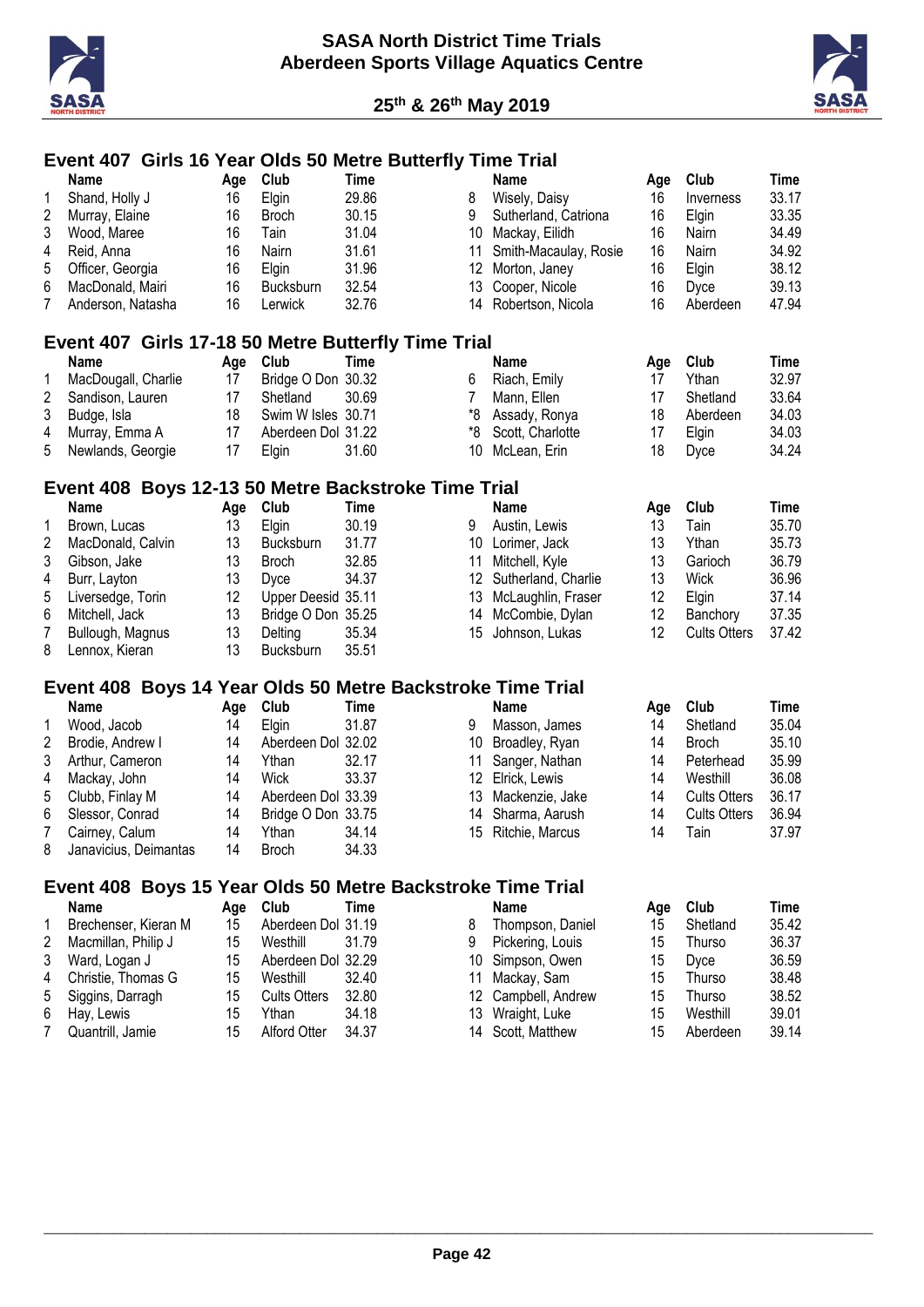

7 McNally, Phelim J<br>8 Gatton. Andrew



18 Bucksburn 36.79

#### **Event 408 Boys 16 Year Olds 50 Metre Backstroke Time Trial**

|    | <b>Name</b>                                         | Age | Club               | Time  |    | <b>Name</b>        | Age | Club               | Time  |
|----|-----------------------------------------------------|-----|--------------------|-------|----|--------------------|-----|--------------------|-------|
| 1  | Taylor, James                                       | 16  | Unattached         | 29.14 |    | Laditi, Emmanuel   | 16  | Inverness          | 32.34 |
| 2  | Currie, Euan                                        | 16  | Ythan              | 29.80 | 8  | Agnew, Callum      | 16  | Dyce               | 32.96 |
| 3  | Weir, Lucas                                         | 16  | Nairn              | 31.23 | 9  | Sharpe, Cameron G  | 16  | Aberdeen Dol 34.14 |       |
| *4 | Brown, Matthew                                      | 16  | <b>Bucksburn</b>   | 31.52 | 10 | Scoular, Scott     | 16  | Aberdeen           | 35.88 |
| *4 | Brown, Calvin                                       | 16  | Elgin              | 31.52 | 11 | Strasdin, Thomas   | 16  | Elgin              | 37.34 |
| 6  | Millar, Adam                                        | 16  | Shetland           | 31.99 |    |                    |     |                    |       |
|    | Event 408 Boys 17-18 50 Metre Backstroke Time Trial |     |                    |       |    |                    |     |                    |       |
|    | <b>Name</b>                                         | Age | Club               | Time  |    | Name               | Age | Club               | Time  |
|    | Arthur, Andrew                                      | 17  | Aberdeen           | 28.87 | 9  | Hutcheon, Mark     | 17  | Shetland           | 32.15 |
| 2  | Coueslant, Archie C                                 | 17  | Aberdeen Dol 29.98 |       | 10 | Malcolmson, Luke   | 17  | Shetland           | 32.16 |
| *3 | Barnett. Ewan                                       | 17  | Elgin              | 30.77 | 11 | Macmillan, Calum A | 17  | Westhill           | 32.27 |
| *3 | Brooks, Jonathon R                                  | 18  | Aberdeen Dol 30.77 |       | 12 | Hanlon, Matthew    | 17  | Swim W Isles 32.74 |       |
| 5  | Airey, Andrew                                       | 17  | Inverness          | 30.87 | 13 | Petrie, Liam       | 17  | Upper Deesid 33.73 |       |
| 6  | Hamilton, Jack                                      | 18  | Lochaber Lei       | 31.22 | 14 | Grant, Craig       | 17  | Bridge O Don 34.21 |       |
|    | McNally, Phelim J                                   | 18  | Aberdeen Dol 31.83 |       | 15 | Esson, Mitchell    | 18  | <b>Bucksburn</b>   | 36.79 |

#### **Event 409 Girls 12-13 1500 Metre Freestyle Time Trial**

18 Inverness 32.14

|   | <b>Name</b>     | Age | Club    | Time     | 50<br>450<br>850 | 100<br>500<br>900 | 150<br>550<br>950 | 200<br>600<br>1000                  | 250<br>650<br>1050         | 300<br>700<br>1100 | 350<br>750<br>1150 | 400<br>800<br>1200 |
|---|-----------------|-----|---------|----------|------------------|-------------------|-------------------|-------------------------------------|----------------------------|--------------------|--------------------|--------------------|
|   |                 |     |         |          | 1250             | 1300              | 1350              | 1400                                | 1450                       | 1500               |                    |                    |
|   | Garden, Isla    | 12  | Garioch | 21:16.02 | 36.43            | 1:17.46           | 1:58.96           | 2:40.74                             | 3:22.66                    | 4:05.36            | 4:47.31            | 5:30.59            |
|   |                 |     |         |          |                  | 6:13.59 6:56.82   | 7:38.90           | 8:22.35                             | 9:05.64                    | 9:48.72            |                    | 10:31.65 11:15.02  |
|   |                 |     |         |          |                  | 11:58.8712:42.38  | 13:25.82          | 14:08.74                            |                            |                    | 16:19.45 17:03.83  |                    |
|   |                 |     |         |          |                  | 17:47:1118:29.97  | 19:12.81          |                                     | 19:55.56 20:36.33 21:16.02 |                    |                    |                    |
| 2 | Powell, Jessica | 12  | Forres  | 21:30.99 | 36.91            | 1:19.37           | 2:02.06           | 2:46.10                             | 3:29.27                    | 4:13.01            | 4:56.19            | 5:39.65            |
|   |                 |     |         |          |                  | 6:22.65 7:06.63   | 7:49.58           | 8:33.14                             | 9:17.00                    | 10:00.81           | 10:43.73           | 11:27.60           |
|   |                 |     |         |          |                  | 12:10.3812:54.39  | 13:37.86          |                                     | 14:21.72 15:05.20          | 15:48.77           | 16:32.79 17:16.22  |                    |
|   |                 |     |         |          |                  | 17:59:9218:42.71  |                   | 19:25.83 20:08.07 20:51.00 21:30.99 |                            |                    |                    |                    |

#### **Event 409 Girls 14 Year Olds 1500 Metre Freestyle Time Trial**

|   | Name                 | Age | Club         | Time     | 50<br>450<br>850<br>1250 | 100<br>500<br>900<br>1300 | 150<br>550<br>950<br>1350 | 200<br>600<br>1000<br>1400 | 250<br>650<br>1050<br>1450 | 300<br>700<br>1100<br>1500 | 350<br>750<br>1150 | 400<br>800<br>1200 |
|---|----------------------|-----|--------------|----------|--------------------------|---------------------------|---------------------------|----------------------------|----------------------------|----------------------------|--------------------|--------------------|
|   | Gow, Nula            | 14  | Garioch      | 19:42.16 | 35.52                    | 1:14.18                   | 1:53.51                   | 2:32.89                    | 3:11.70                    | 3:50.85                    | 4:30.05            | 5:09.35            |
|   |                      |     |              |          | 5:48.87                  | 6:29.03                   | 7:09.31                   | 7:48.55                    | 8:28.89                    | 9:09.86                    | 9:49.53            | 10:30.56           |
|   |                      |     |              |          |                          | 11:10.9211:51.20          | 12:31.26                  | 13:10.51                   | 13:51.00                   | 14:31.17                   | 15:10.95           | 15:51.14           |
|   |                      |     |              |          |                          | 16:30.4717:10.14          | 17:49.31                  | 18:28.24                   | 19:06.82                   | 19:42.16                   |                    |                    |
| 2 | Calder, Lisa-Marie   | 14  | <b>Broch</b> | 21:06.75 | 34.58                    | 1:14.24                   | 1:54.22                   | 2:35.01                    | 3:15.76                    | 3:58.01                    | 4:39.48            | 5:21.57            |
|   |                      |     |              |          |                          | 6:02.56 6:44.33           | 7:25.95                   | 8:08.65                    | 8:50.85                    | 9:34.06                    | 10:16.78           | 11:00.40           |
|   |                      |     |              |          |                          | 11:43:47:12:27:21         | 13:09.34                  | 13:53.04                   | 14:36.23                   | 15:20.34                   | 16:03.83           | 16:48.19           |
|   |                      |     |              |          |                          | 17:32.0218:16.72          | 18:59.65                  |                            | 19:43.65 20:25.58 21:06.75 |                            |                    |                    |
| 3 | Zanre-Wilson, Taylor | 14  | Peterhead    | 21:12.79 | 35.40                    | 1:16.03                   | 1:58.11                   | 2:40.68                    | 3:22.92                    | 4:05.76                    | 4:48.69            | 5:31.86            |
|   |                      |     |              |          |                          | 6:15.28 6:58.81           | 7:42.14                   | 8:25.83                    | 9:09.15                    | 9:52.22                    | 10:35.63           | 11:18.97           |
|   |                      |     |              |          |                          | 12:01.5912:44.61          | 13:27.93                  | 14:10.60                   | 14:52.68                   | 15:36.17                   | 16:18.36 17:01.64  |                    |
|   |                      |     |              |          |                          | 17:44.2018:26.84          | 19:10.43                  |                            | 19:52.25 20:34.00 21:12.79 |                            |                    |                    |